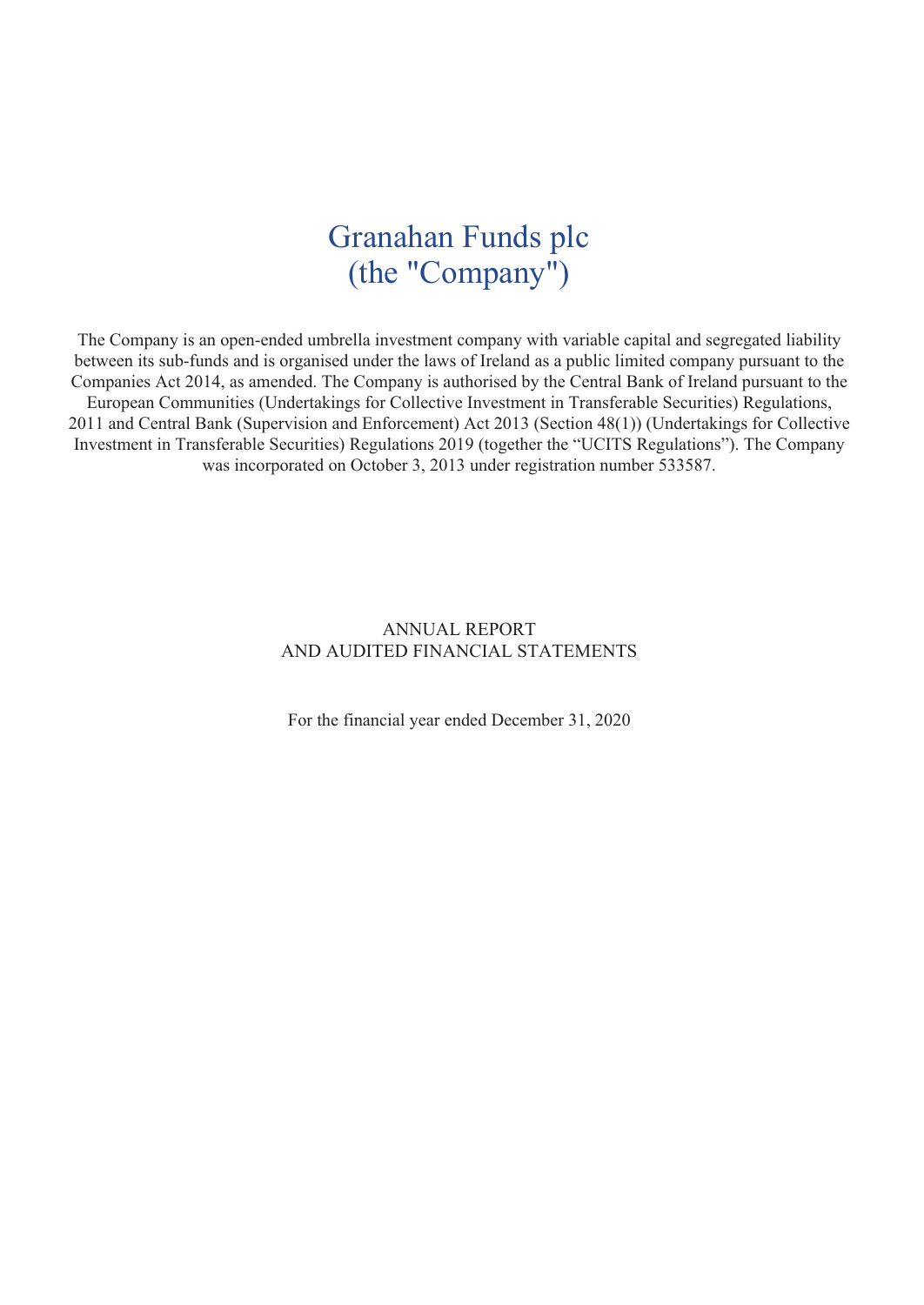| <b>CONTENTS</b>                                       | Page No   |
|-------------------------------------------------------|-----------|
| <b>Investment Manager Commentary</b>                  | $3 - 10$  |
| Directors' Report                                     | $11 - 14$ |
| Report of the Depositary to the Shareholders          | 15        |
| Independent Auditor's Report                          | $16 - 19$ |
| Schedules of Investments                              | $20 - 30$ |
| Statements of Assets and Liabilities                  | $31 - 36$ |
| <b>Statements of Operations</b>                       | $37 - 40$ |
| Statements of Changes in Net Assets                   | $41 - 44$ |
| <b>Financial Highlights</b>                           | $45 - 52$ |
| Notes to the Financial Statements                     | $53 - 75$ |
| Schedule of Material Portfolio Changes (Unaudited)    | $76 - 81$ |
| Appendix 1: UCITS Remuneration Disclosure (Unaudited) | 82        |
| Directory                                             | $83 - 85$ |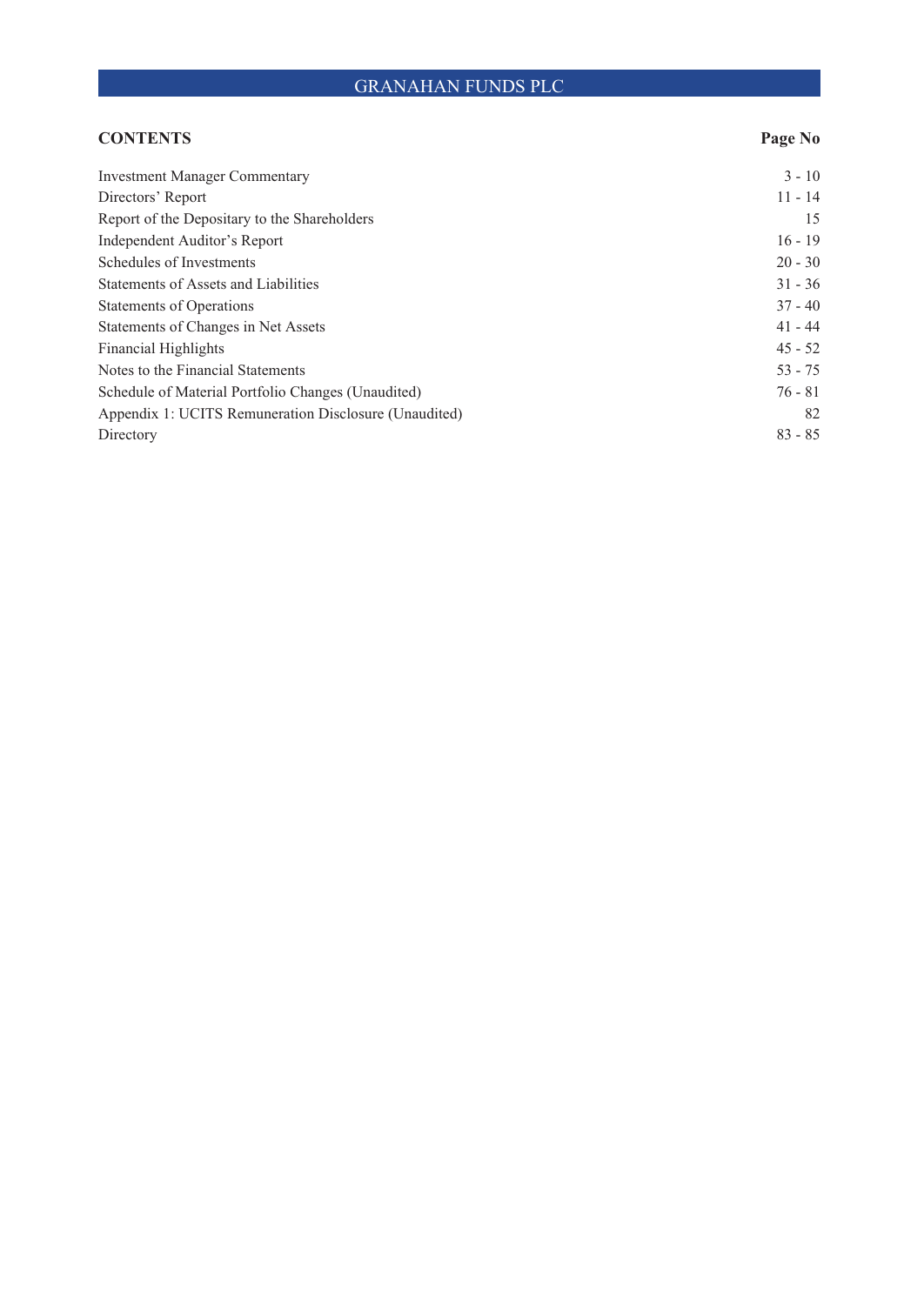#### **Granahan US Focused Growth Strategy (GUSFGAA) Annual Report – December 31, 2020 Investment Manager Commentary**

#### **2020: Very Strong Results, Partly Attributable to Good Luck**

Sometimes it's better to be lucky and good. The US Focused Growth Fund portfolio reflected some of each in 2020, resulting in exceptionally strong performance both on an absolute basis, rising 82.7% net-of-fees, and relative to its Russell 2000 Growth benchmark, which rose 34.6%.

Throughout 2020, we've frequently discussed what we've all dealt with during the year with the pandemic, so I'll try not to repeat myself too much here. But I will say that we at Granahan are lucky to be healthy, to have jobs that can be done effectively from anywhere, and to have great health insurance. We realize far too many are not so fortunate. Alongside our fortunate situation at Granahan, the US Focused Growth Fund portfolio was also lucky in that the COVID-19 pandemic was a particular long-tail event that happened to provide benefits to many of the companies in which we are invested.

#### **Performance Outliers**

Drilling down into the year's attribution, the pandemic provided pluses and minuses to virtually every company in the portfolio. I say virtually every company because there were exceptions. On the positive side, the most notable exception was **Teladoc (TDOC)** – the leader in telemedicine, which benefitted unequivocally from the pandemic. Teledoc entered 2020 with strong business momentum, and that growth spiked upward as the pandemic accelerated telemedicine adoption.

Conversely, **OneSpa World (OSW)**, an operator of health spas on cruise ships, saw its business and stock price fall out of its cabin bed in early 2020, as cruise sailings came to a halt. In June, the company raised \$72 million, which should help it bridge the gap until sailings resume.

#### **Portfolio Puts and Takes**

While Teladoc and OneSpa World are extreme outliers, for most of the companies in the portfolio and on our Desert Island Monitor, the pandemic came with both puts and takes. On the whole, for the companies in the portfolio there were more puts (i.e. benefits) than takes. Among these were a host of cloud computing companies that were "workfrom-anywhere" beneficiaries.

#### **2020 Attribution**

With respect to performance attribution for the year 2020, the portfolio's outperformance was due to strong stock selection in most sectors. The strongest stock selection came from Technology and Consumer Discretionary, with relative performance in both sectors further boosted by our overweight positions versus the benchmark. The sectors with negative selection were Financials, Healthcare, and Telecommunications.

While the bulk of the year's performance was due to stock selection, the effect from sector allocation was also positive overall with most of our relative weightings providing a benefit. The main allocation detractor was Healthcare, as it was a strong performing sector in which the portfolio was significantly underweight.).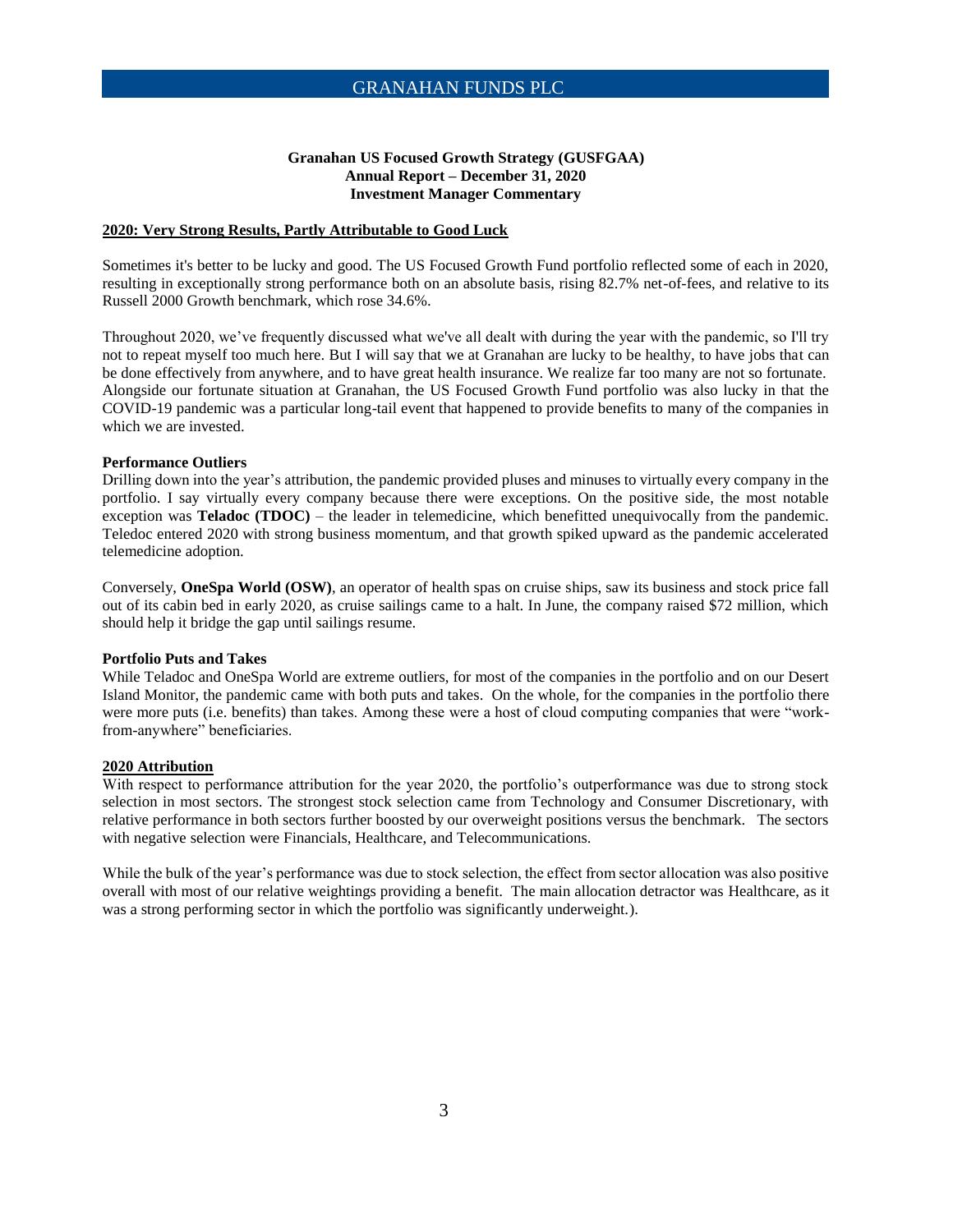#### **Granahan US Focused Growth Strategy (GUSFGAA) Annual Report – December 31, 2020 Investment Manager Commentary (continued)**

#### **Looking Back and Looking Forward – Are** *Robinhood & The Retail Renaissance Red Flags?*

The returns that most asset classes achieved in 2020 would have been extraordinary in normal times. That they were so strong and so broad-based in the midst of a terrible global pandemic is surprising (understatement). What were some of the contributing factors? Certainly, unprecedented levels of government stimulus did not hurt. Nor did near 0% interest rates. In addition, retail investors returned to the markets in a way we haven't seen in a generation – sparked in part by easy-to-use sites such as Robinhood, and the ability to trade for free and to buy portional shares. This retail renaissance was no doubt encouraged by the market's upward momentum after mid-March, and the fact that many people had a whole lot of time on their hands and fewer sporting events to watch (and bet on). It is worth noting that, historically, retail investors "piling into the market" has often been a contrary indicator. Another historically contrary market indicator is the level of margin debt, which hit a record in November [\(Wall Street Journal,](https://www.wsj.com/articles/investors-double-down-on-stocks-pushing-margin-debt-to-record-11609077600)  [12/27/2020\)](https://www.wsj.com/articles/investors-double-down-on-stocks-pushing-margin-debt-to-record-11609077600).

This harkens me back to middle school and Mr. Baber's Introduction to Economics. Mr. Baber was a fantastic teacher who taught me a lot of lessons about economics and investing – many of which I lean on to this day. One that heavily resonated with me – then and now – relates to investing on "margin." Margin investing uses leverage to buy stocks, where the stock purchased serves as collateral for the borrowing to purchase the stock. This all can work out beautifully – as long as the stock being purchased goes up. But it can get very ugly, very fast if the environment shifts from risk acceptance to risk aversion. If stocks go down, investors can be forced to sell in order to cover their margin requirements. This can pressure prices, in turn causing further margin selling and creating a viscous downward spiral.

Mr. Baber drilled into us as adolescents that the seeds of virtually every market crash can be traced back to margin leverage. He preached this in 1975 – before the '87 stock market crash, the dot.com bubble, and Global Financial Crisis provided three more painful instances of the danger of buying stocks on margin. Similarly, 2020 saw a robust IPO market and a record number of SPAC (Special Purpose Acquisition Company – AKA "Blind Pool") new issuances. These factors conjure up market frothiness which occurs amidst a host of macro uncertainties including: A new Presidential administration, a shift to a Democratic-controlled Congress, the prospect of higher taxes and more regulation, economic saber rattling between the US and China, Brexit finally happening, and lest we forget … a raging global pandemic. While help is on the way with COVID-19 vaccines, there is much uncertainty about the how, timing, and ultimate reality of the "new normal."

#### **Therefore…**

Should we all take our money and put it under the mattress (another of Mr. Baber's favorite lines)? I don't think so. For starters, neither I nor anyone else knows what the market is going to do in 2021, 2022, or 2023. After all, who would have forecasted that the Russell 2000 Growth would rise 121% from March 18, 2020 to December 31, 2020? The rotation from Growth to Value that began in Q4 has thus far continued into 2021. This shift may persist for a while, as was the case for about six weeks during Q4 2016 after the Trump election ... or it may not.

The Focused Growth portfolio contains companies we believe are "Desert-Island worthy" – that is, we expect them to be much, much larger in 5-7 years – and whose stocks we believe have an attractive risk/reward profile. While some giveback after the extraordinary returns of 2020 would not be surprising, I believe our philosophy and process can continue to generate attractive returns in most market environments. That said, as always, it is critical to make sure one's asset allocation plan is sound and being adhered to.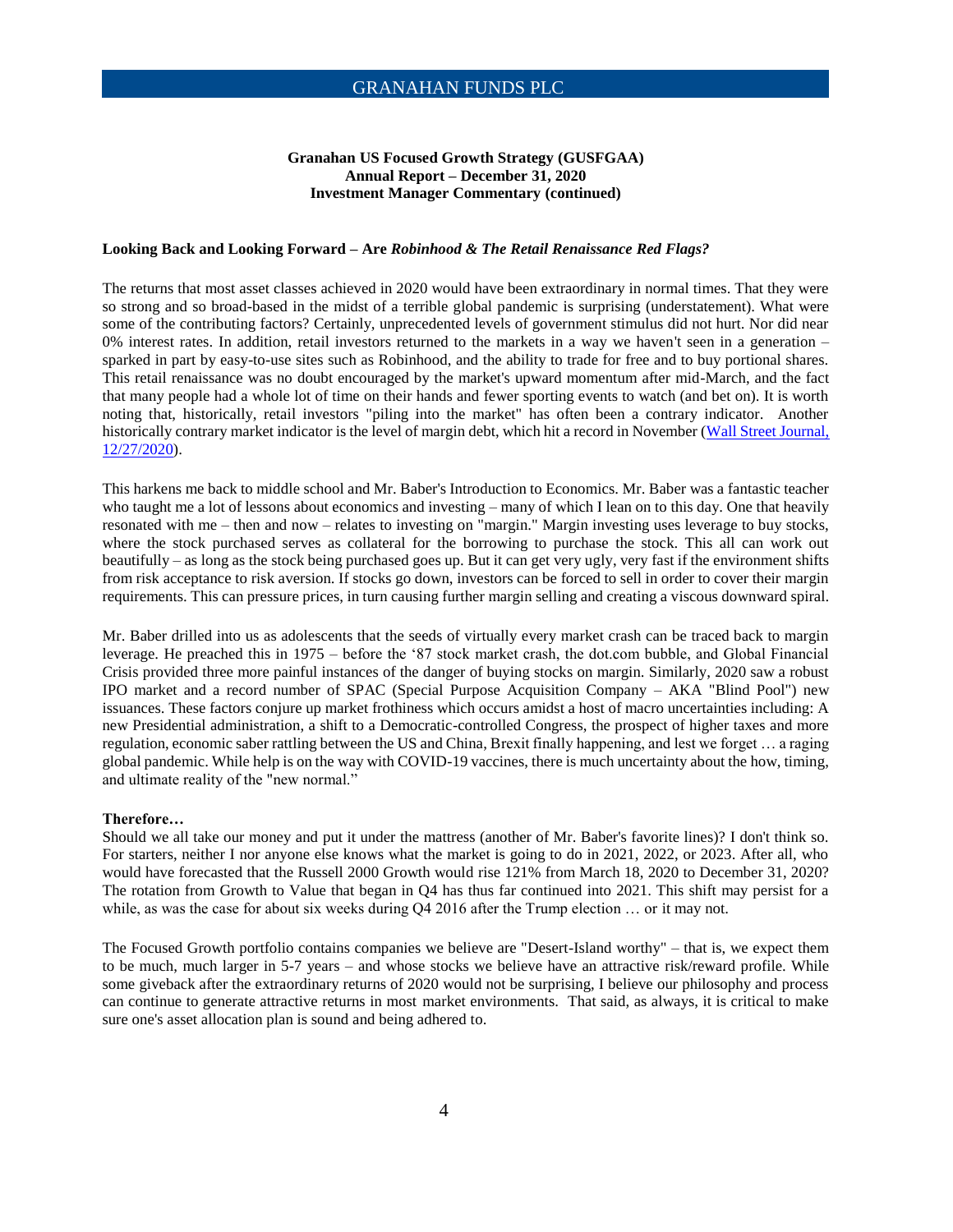#### **Granahan US Focused Growth Strategy (GUSFGAA) Annual Report – December 31, 2020 Investment Manager Commentary (continued)**

#### **Summary**

On behalf of the entire team at Granahan Investment Management, thank you for entrusting us with the management of your capital alongside our own. I wish you a safe, fulfilling, and fruitful 2021. Please don't hesitate to reach out if you have any questions, comments, or Desert Island-worthy ideas.

Sincerely,

Andrew L. Beja, CFA dbeja@granahan.com

#### *Disclosure:*

*The information provided in this commentary should not be considered a recommendation to purchase or sell any particular security. There is no assurance that any securities discussed herein will remain in an account's portfolio at the time you receive this report or that securities sold have not been repurchased. The securities discussed do not represent an account's entire portfolio and in the aggregate may represent only a small percentage of an account's portfolio holdings.* 

*It should not be assumed that any of the securities transactions or holdings discussed were or will prove to be profitable, or that the investment recommendations or decisions we make in the future will be profitable or will equal the investment performance of the securities discussed herein.*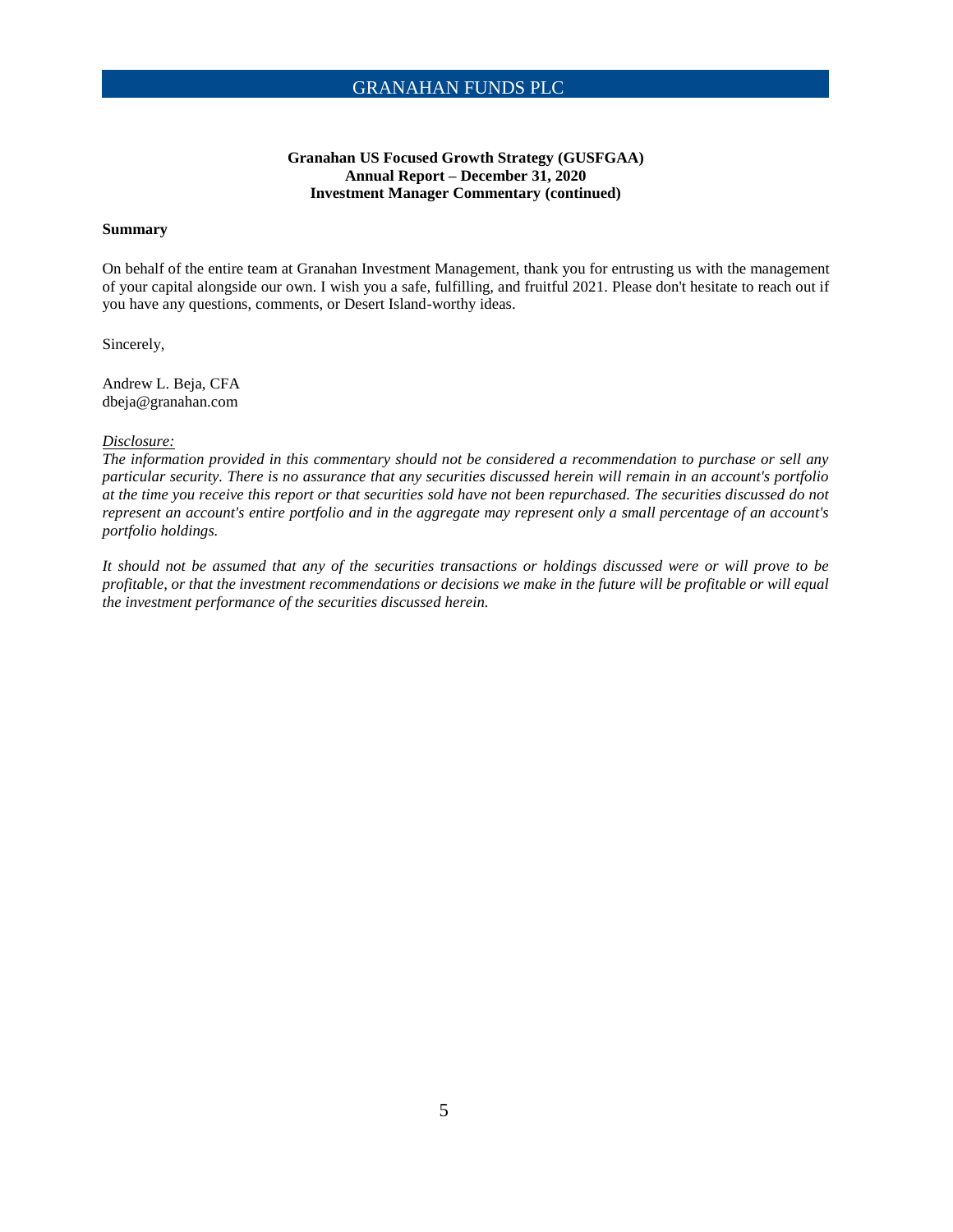#### **Granahan US Small Cap Discoveries Fund (GUSDFUA) Annual Report – December 31, 2020 Investment Manager Commentary**

#### *"If you can't explain it simply, you don't understand it well enough"* - Albert Einstein

I can't simply explain the year that just ended. I'm not sure that the year can be neatly described. The volatility in the primary Index for the Fund – the Russell 2000 Growth - tells the story of the year. In the initial stages of the pandemic in late March, the Index was down 40% from its highs. By June, it had recovered to be in positive territory, and it ended the year up 34.6%. For the year 2020, the Granahan US Small Cap Discoveries Fund portfolio was up 44%, marking a good year for the portfolio, albeit a challenging and volatile one. Though hard to explain simply, we *all just know* what this past year was like. But obviously, we knew nothing of what was to come at the onset of 2020.

And, no one really knows what 2021 will bring. The prognosticators are certainly hard at work on the year's prospects, espousing views on the economic recovery, the impact of vaccines and the length of the pandemic, value stocks versus growth stocks, big companies versus small, money-making companies being in favor with investors, or money-losing … and the list goes on.

Thankfully, we went into 2020 with a good, time-tested investment process that features LifeCycle diversification. We enter 2021 with the same process and LifeCycle discipline. The LifeCycle tool allows us to look at a broad list of companies across the small cap sector so we are better able to navigate the market surprises.

We have always said we can't predict the economy or markets, which is why we believe that LifeCycle diversification is instrumental to the success of our Small Cap Discoveries process. In addition to expanding the opportunity set to uncover growth prospects throughout the small cap market, diversification by LifeCycle (Pioneer, Core Growth, Special Situation) helps to mitigate various factor risks – industry, size, quality, duration, idea source, momentum, etc. – thereby allowing us the ability to focus solely on bottom-up selection to uncover companies that are positioned to grow irrespective of the macro environment.

In 2020, the Pioneer LifeCycle category started the year with a portfolio weighting of 30%, and due to strong performance, ended the year with a 41% weighting. We had significant contributions in the Pioneer category. Investors not willing to look at money-losing companies – like many of the Pioneers – missed a huge part of what drove the markets in 2020.

The Core Growth category started, and ended, the year at a 23% portfolio weighting; however, this LifeCycle category had an outstanding year as the best performing of the three LifeCycle categories.

Special Situations began the year at the largest weight of 45%, and due to its lagging performance, ended the year with a 33% weighting. Despite the overall category performance, we had several good performing names here, as LifeCyle diversification allows us to capture returns from unexpected places.

As a contrast, in 2019, Pioneers were the poorest performers for the Fund. Just as we cannot predict markets or economies, we cannot predict what type of company investor sentiment will favor in any given period; however, LifeCycles help provide consistency in overall returns.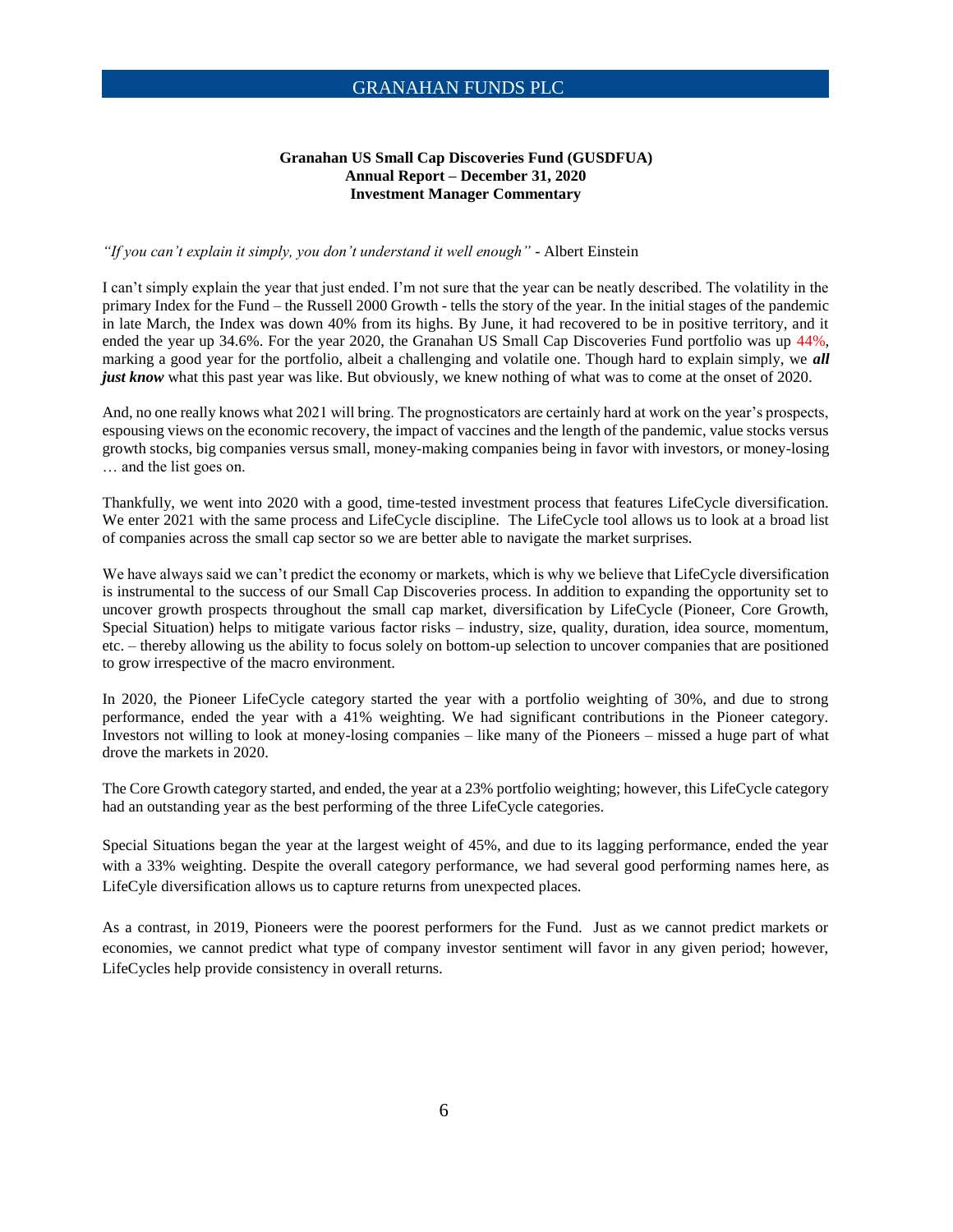#### **Granahan US Small Cap Discoveries Fund (GUSDFUA) Annual Report – December 31, 2020 Investment Manager Commentary (continued)**

#### **LifeCycle Diversification**

Typical LifeCycle category weights are 25% each in Core Growth and Pioneers, and 50% in Special Situations. Special Situations are more prevalent in the Discoveries' smaller cap spectrum of the market due to a lack of critical mass that often precludes them from consistency in financial results, a quality many growth investors favor; this often provides opportunity.

While the category weightings are typically a result of our bottom-up stock selection, we will rebalance toward the bands mentioned above. As such, we have been moving some money into Special Situation names as we trim the Pioneer winners.

| <b>LifeCycle Weightings</b>                                                                                             | 12/31/2019 | 12/31/2020 |
|-------------------------------------------------------------------------------------------------------------------------|------------|------------|
| Pioneer (earlier stage companies, creating new markets)                                                                 | 30%        | 41%        |
| Core Growth (recurring revenues, visibility on earnings, solid<br>record of strong earnings growth)                     | 23%        | 23%        |
| Special Situations (companies with prosaic record, internal or<br>external factor that will accelerate earnings growth) | 45%        | 33%        |
| Cash                                                                                                                    | 2%         | 3%         |

#### **Performance Discussion**

As we reiterate in every letter, one way we measure success in our process is by looking at the contribution to our performance from big winners, and the detraction to performance from big losers. Another way we measure whether we are buying good businesses is by looking at the contribution from stocks that get bought out (a proxy for an attractive asset).

We normally expect our performance to be driven by a few top performing stocks, our names in the bottom 15% of the portfolio to be contained relative to the Index's bottom 15%, with the remaining stocks in the portfolio more neutral to performance.

During 2020, our top 15% contributed significantly more than the benchmark's top 15%. However, our bottom 15% of our portfolio detracted somewhat more than the benchmark's bottom 15%. In short, we captured very big winners, and held our detractors to a manageable level given the portfolio's overall 2020 performance. Net, the process worked for our clients.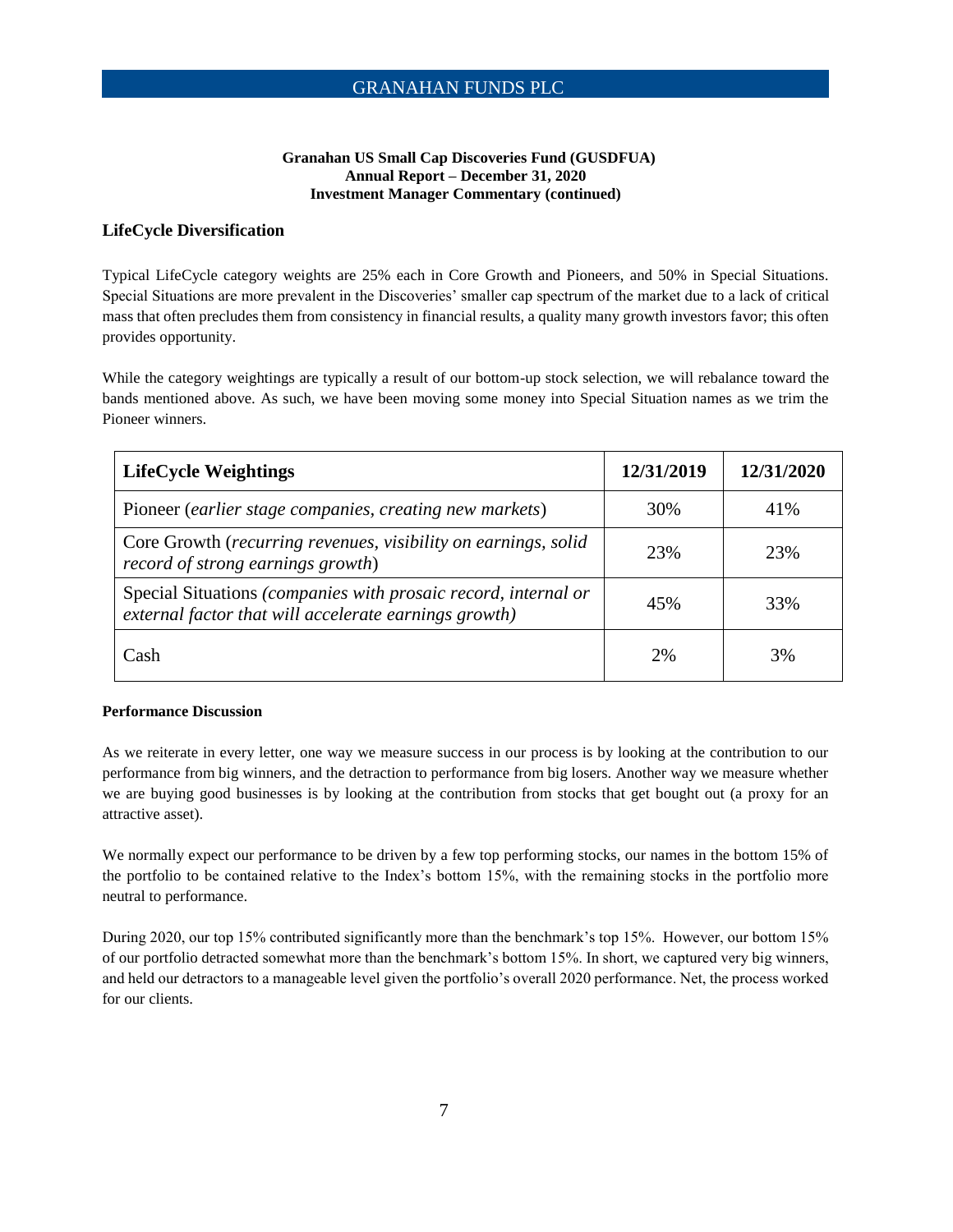#### **Granahan US Small Cap Discoveries Fund (GUSDFUA) Annual Report – December 31, 2020 Investment Manager Commentary (continued)**

We had no buyouts in the Fund portfolio in 2020, which is unusual for our style of investing, as larger companies are consistently on the hunt for the type of innovators in which we invest. In 2019, for instance, we had three buyouts, which boosted portfolio returns.

#### *Where do we go from here?*

While it is nearly impossible to determine where the economy is headed or if the vaccines will be effective to curb the pandemic, I feel comfortable with how the portfolio is positioned going into 2021 – diversified by LifeCycle with stock valuations based on varying metrics and performance drivers.

Thank you for your continued confidence in Granahan and the US Small Cap Discoveries Fund.

Gary C. Hatton, CFA Portfolio Manager

#### *Disclosure:*

*The information provided in this commentary should not be considered a recommendation to purchase or sell any particular security. There is no assurance that any securities discussed herein will remain in an account's portfolio at the time you receive this report or that securities sold have not been repurchased. The securities discussed do not represent an account's entire portfolio and in the aggregate may represent only a small percentage of an account's portfolio holdings.*

*It should not be assumed that any of the securities transactions or holdings discussed were or will prove to be profitable, or that the investment recommendations or decisions we make in the future will be profitable or will equal the investment performance of the securities discussed herein*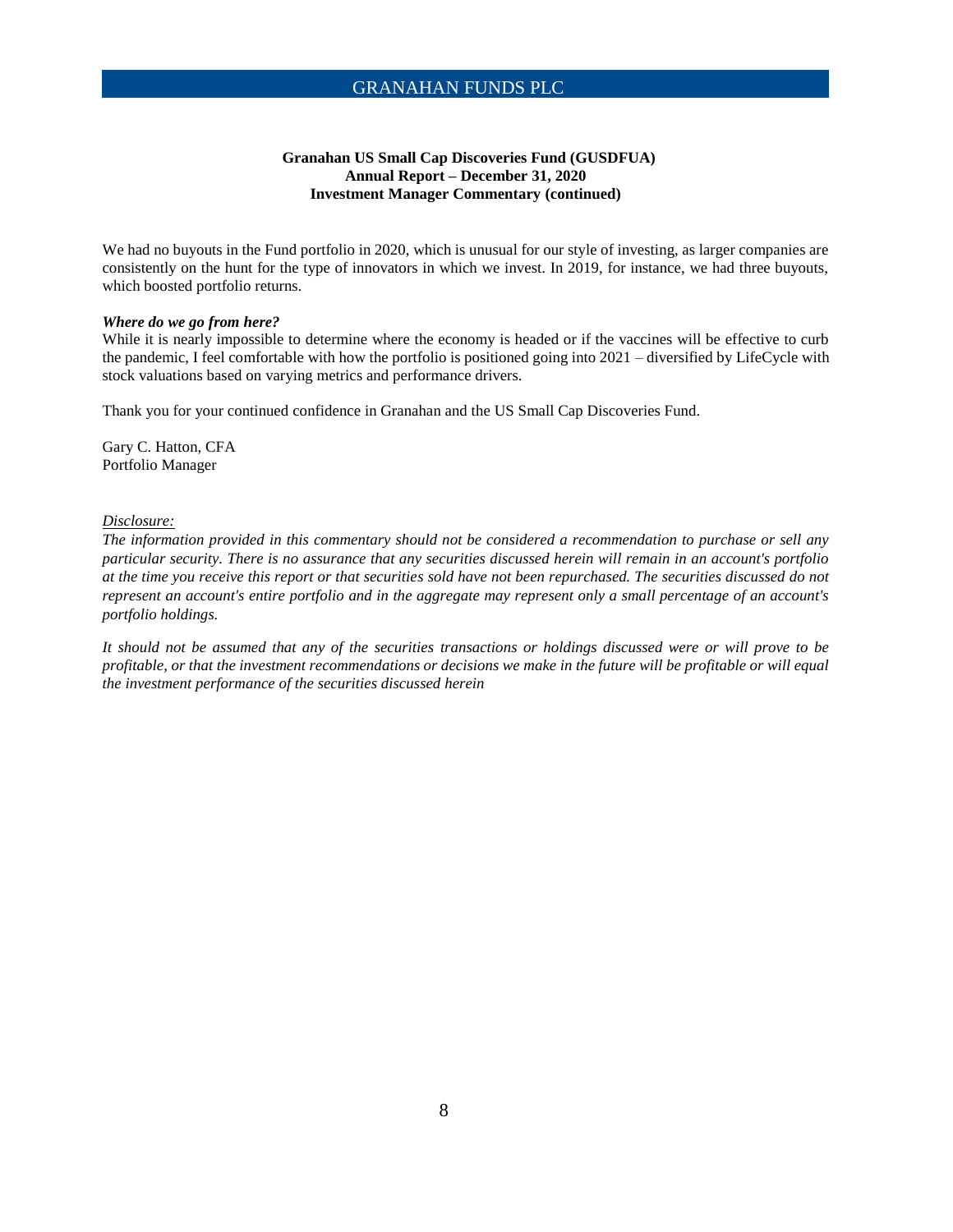#### **Granahan US SMID Select Fund (GUSSIGA) Annual Report – December 31, 2020 Investment Manager Commentary**

#### **Market Environment**

US markets ended 2020 posting an exceptional 4th quarter return, capping off an extraordinary year for the markets. The performance is particularly remarkable given the initial market swoon in the early stages of the global pandemic and then the associated economic costs from the shutdowns to slow the virus. However, governmental response was swift with fiscal stimulus and direct assistance to businesses and consumers, which blunted some of the negative effects.

Even as such, due to COVID, business models have been violently affected, pathways to the digital economy have been tremendously accelerated, and the performance separation between the winners and the losers has dramatically expanded in a very short period of time. It is exactly this type of environment where active management investors can add significant value through fundamental research, analysis, and in the case of Granahan, strong collaboration. In short, the coronavirus pandemic has caused a rewiring and modernization of companies in surprising ways, and it provided unexpected opportunities for some to prosper.

#### **Performance Discussion**

The Granahan SMID Select strategy was positioned to take advantage of this market environment and returned an outstanding +109% USD since the Fund launch in late January 2020. This return is substantially ahead of the  $+37%$ return of its Russell 2500 Growth benchmark.

Outperformance in the period was a result of exceptionally strong stock selection, particularly in the information technology and consumer discretionary. Our overweighting versus the Index in these two sectors slightly boosted relative performance. Industrials, healthcare, communication services, and energy also showed positive selection. Our underweighting in industrials added to relative performance, while the underweight position in healthcare partially offset the strong selection here. Our overweight positions in communication services and energy hurt relative performance. Selection in financials and real estate detracted from the overall performance in the period. The lack of exposure to the consumer staples, materials, and utilities sectors was a positive to relative performance.

With respect to LifeCycles, the Pioneer and Core Growth LifeCycle categories significantly outperformed the overall Index. The Special Situation LifeCycle category lagged the Index, which underscores the strength in the period of the other two LifeCycle categories.

Investors have fiercely rewarded the emerging innovators (Pioneers) and secular growth stocks (Core Growth) that have helped businesses adjust to remote work and school. Special Situations, on the whole, tend to be more economically sensitive, whether cyclical growth companies or companies with changing internal dynamics that will drive growth going forward. Many of the Fund's Special Situation holdings are well-positioned though were caught up in the negative sentiment on the stocks of companies affected by the COVID shutdowns.

#### **Positioning**

While there are no guarantees in the investment business, it'd be hard to argue that 2021 is likely to be very different than 2020, for a variety of reasons. Investors are getting excited that the "great rotation" from growth to value is imminent; after all, growth has dominated in the last few years. This is not an unreasonable opinion. As bottom-up investors, however, we do not put too much faith in our ability to make these types of market calls. Instead, we work to maintain a portfolio that can allow stock selection to shine. That said, we do believe that the global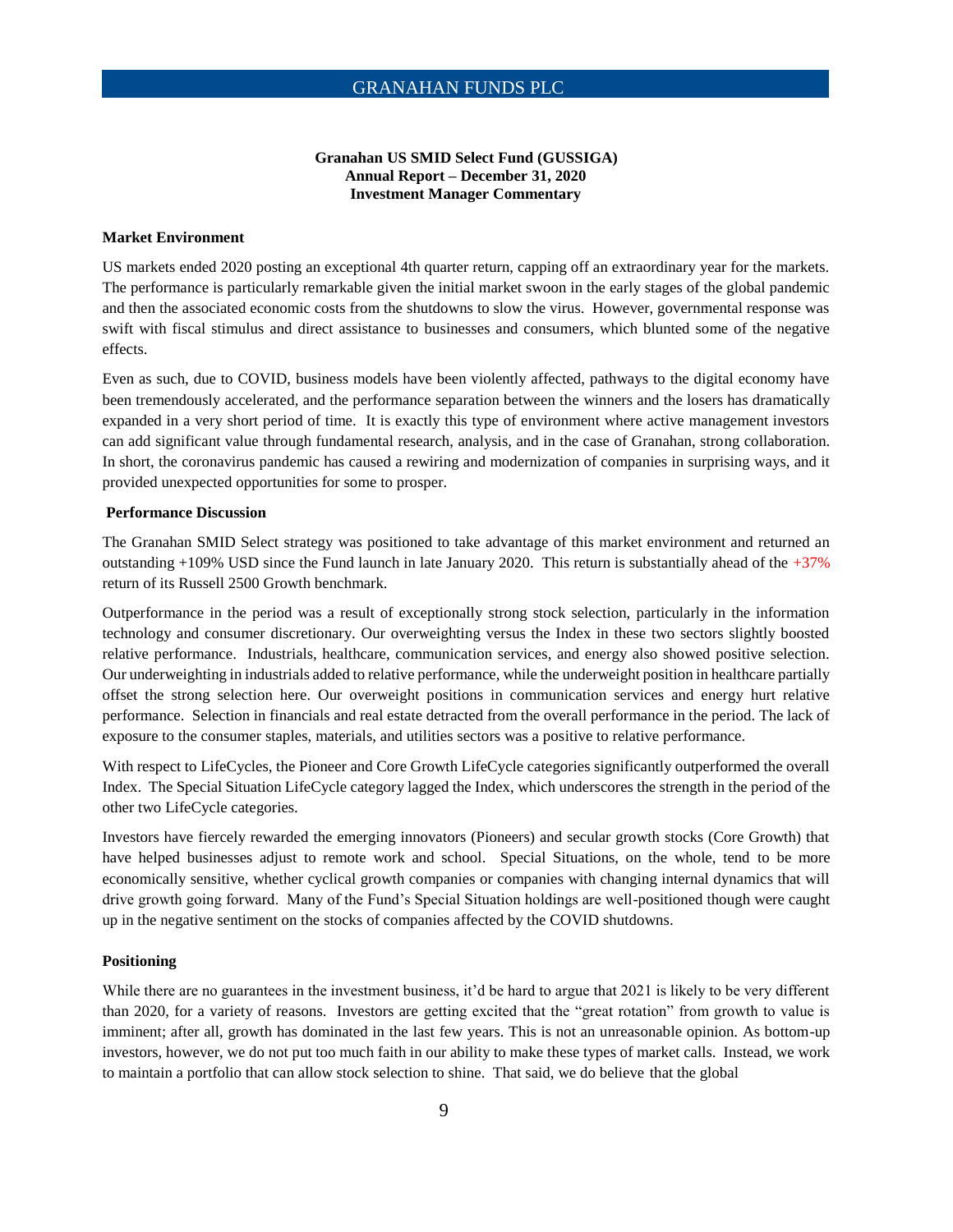#### **Granahan US SMID Select Fund (GUSSIGA) Annual Report – December 31, 2020 Investment Manager Commentary**

economy is likely to see accelerating growth in the coming year, especially with the first COVID-19 vaccines being distributed worldwide. Using our LifeCycle diversification tool, in the fourth quarter, we have sought to re-invest some of the profits that we realized from our top performing Pioneer and Core Growth holdings into Special Situation names that should benefit from a stronger economy. This has led to the portfolio now being more balanced across LifeCycles than it was in the middle of the year. We think this is valuable.

Many stocks of well-run and fundamentally strong Special Situations companies have significantly underperformed in the recent years, and we suspect that many of these companies are positioned to outperform in the coming year, especially as valuations for many Pioneers and Core Growth names have become stretched.

We are discerning though, as we seek to own the tennis balls, not the bowling balls. We work to find companies that will see improvement in both sentiment and business results once the economy moves toward recovery, specifically businesses that are not structurally disadvantaged post-COVID. We seek companies where demand is being pent up, as opposed to ones where supply is being stockpiled.

#### **Summary**

Over the course of the Russell 2500 Growth's history, there have been very few quarters where the Index has returned greater than 25%. In 2020, we have had two quarters above this outstanding return. Granted, the June quarter's return was off a steep market decline; however, returns like this are rare. Pioneers have been the best performing category in the portfolio, and valuations are stretched here; we have been trimming and adding to other LifeCycle categories where valuations are more reasonable. Even with the strong finish to the year for value-oriented stocks, there continues to be much talk about the performance divergence of small cap growth (SCG) stocks relative to small cap value (SCV) stocks, and the possibility of a bubble forming like the one in 2000. While SCG and SMID-cap Growth relative valuations remain elevated, they are nowhere near what we witnessed at the peak of the Tech Bubble. With respect to sales growth, ROE, and cash flow margin differences across key areas, we continue to find small cap and SMID-cap growth companies posting better numbers across the board, which is significantly different than the Tech Bubble fundamental case. As always, GIM will focus on selecting out the Small and SMID-cap companies across LifeCycles that demonstrate superior fundamental factors, and invest in the stocks of the companies when risk/reward is attractive.

Thank you for your confidence in Granahan and the US SMID Select Fund.

**David Rose, CFA Portfolio Manager**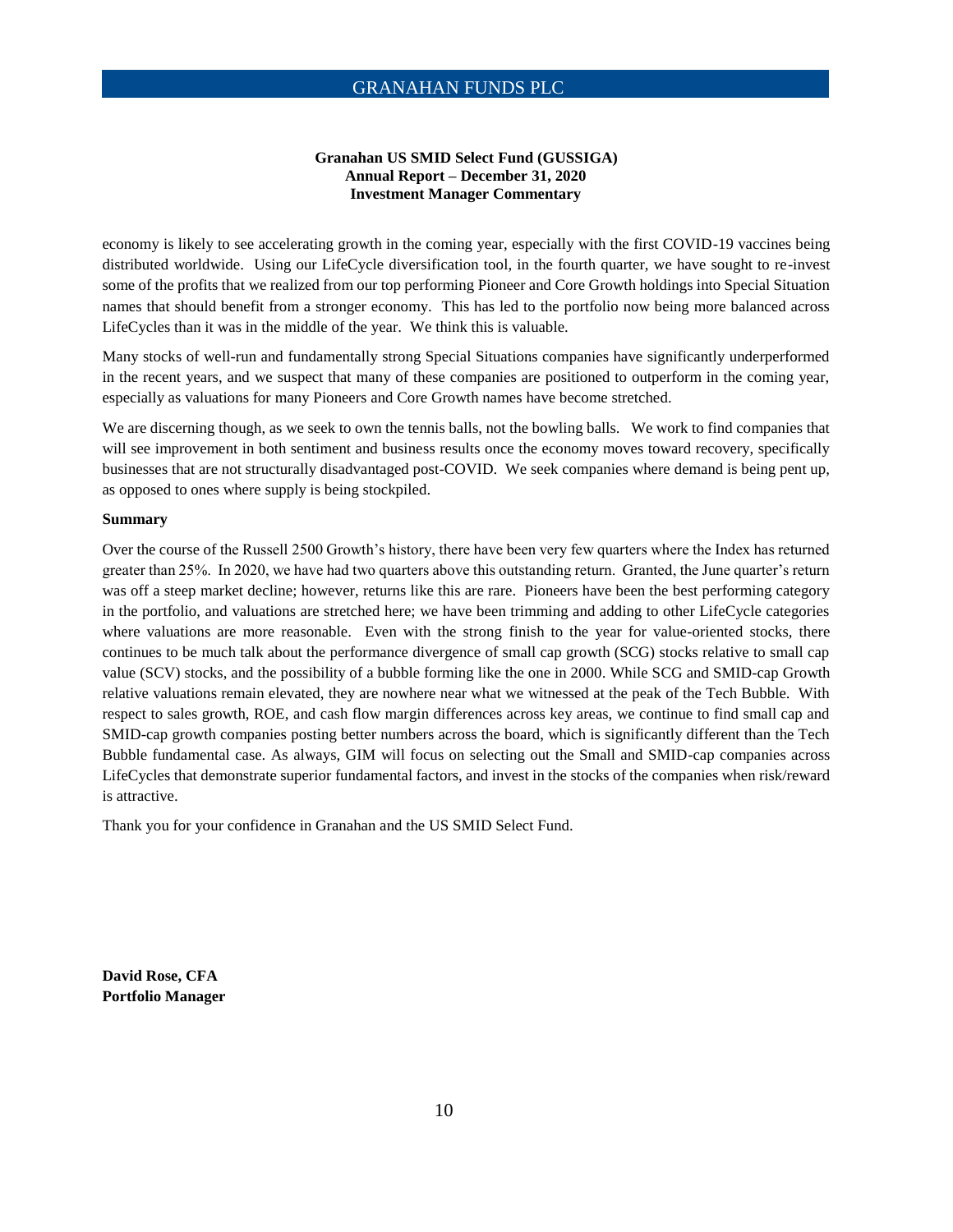#### **DIRECTORS' REPORT For the financial year ended December 31, 2020**

The Directors of the Company (the "Directors") present their annual report for the financial year ended December 31, 2020.

#### **Directors' Responsibilities Statement in respect of the Financial Statements**

The Directors' are responsible for preparing the Directors' report and the financial statements in accordance with the Companies Act 2014, as amended and the applicable regulations.

Irish company law requires the Directors to prepare financial statements for each financial year. Under the law, the Directors have elected to prepare the financial statements in accordance with U.S. Generally Accepted Accounting Principles ('US GAAP') ("relevant financial reporting framework").

Under company law, the Directors must not approve the financial statements unless they are satisfied that they give a true and fair view of the assets, liabilities and financial position of the Company as at the financial year end date and of the profit or loss of the Company for the financial year and otherwise comply with the Companies Act 2014, as amended.

In preparing those financial statements, the Directors are required to:

- select suitable accounting policies for the Company's financial statements and then apply them consistently;
- make judgements and estimates that are reasonable and prudent;
- state whether the financial statements have been prepared in accordance with the applicable accounting standards,
- identify those standards, and note the effect and the reasons for any material departure from those standards; and • prepare the financial statements on the going concern basis unless it is inappropriate to presume that the Company
- will continue in business.

The Directors are responsible for ensuring that the Company keeps or causes to be kept adequate accounting records which correctly explain and record the transactions of the Company, enable at any time the assets, liabilities, financial position and profit or loss of the Company to be determined with reasonable accuracy, enable to ensure that the financial statements and Directors' report comply with the Companies Act 2014, as amended and with the European Communities (Undertakings for Collective Investment in Transferable Securities) Regulations, 2011 and Central Bank (Supervision and Enforcement) Act 2013 (Section 48(1)) (Undertakings for Collective Investment in Transferable Securities) Regulations, 2019 (as amended) and enable the financial statements to be audited. They are also responsible for safeguarding the assets of the Company and hence for taking reasonable steps for the prevention and detection of fraud and other irregularities.

#### **Date of Incorporation**

The Company was incorporated on October 3, 2013 and was authorized as an Undertaking for Collective Investment in Transferable Securities ("UCITS") by the Central Bank of Ireland on December 5, 2013.

The Company is an umbrella investment company with segregated liability between sub-funds and variable capital. As at December 31, 2020 the Company has three operating sub-funds in existence: Granahan US Focused Growth Fund was launched on April 11, 2014, Granahan US Small Cap Discoveries Fund was launched on June 30, 2017 and Granahan US SMID Select Fund was launched on January 23, 2020.

#### **Principal Activities and Future Developments**

The Company intends to provide investors with a choice of Funds offering an array of investment objectives. Granahan US Focused Growth Fund, Granahan US Small Cap Discoveries Fund and Granahan US SMID Select Fund (launched on January 23, 2020) aim to achieve their investment objectives while spreading investment risks through investment in transferable securities or liquid financial assets or collective investment schemes or other permitted investments in accordance with the Regulations.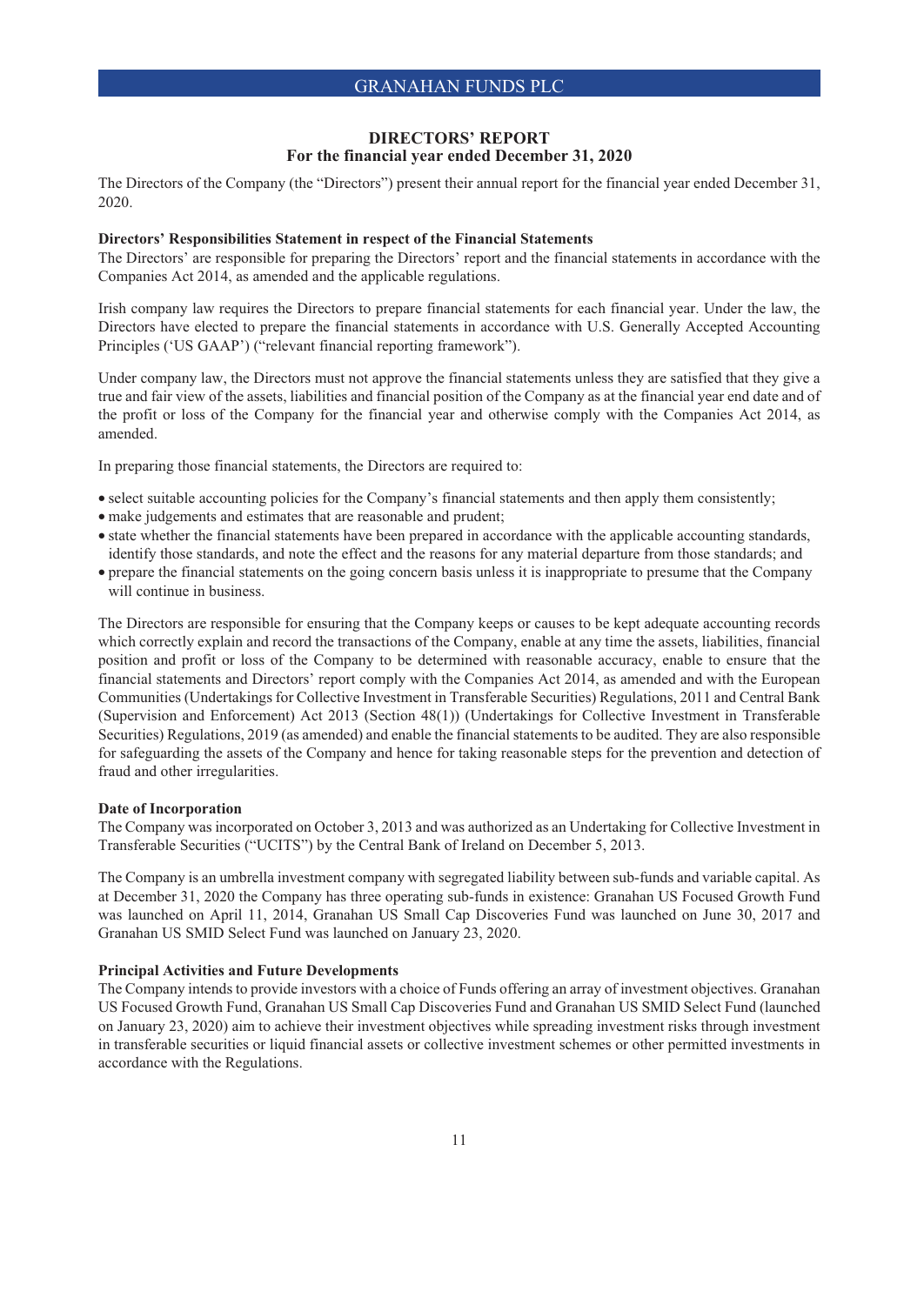#### **DIRECTORS' REPORT - continued For the financial year ended December 31, 2020**

#### **Review of Development of the Business and Future Developments**

A detailed review of the business and potential future development is included in the Investment Manager's Reports, from page 3 to page 10.

#### **Statement of Audit Information**

The Directors confirm that during the financial year end December 31, 2020:

a) So far as the Directors are aware, there is no relevant audit information of which the Company's statutory auditors are unaware, and

b) The Directors have taken all steps that ought to have been taken by the Directors in order to make himself/herself aware of any relevant audit information and to establish that the Company's auditors are aware of that information.

#### **Significant Events During the Financial Year**

The Company launched a new sub-fund Granahan US SMID Select Fund on January 23, 2020.

John Skelly resigned as a Director of the Company, effective April 23, 2020.

Lisa Martensson was appointed as a Director of the Company on April 23, 2020.

The registered office of the Company was changed to 5 George's Dock, International Financial Service Centre, Dublin D01 X8N7, Ireland, effective from April 23, 2020.

KBA Consulting Management Limited replaced Dechert Secretarial Limited as Company Secretary on April 23, 2020.

KBA Consulting Management Limited was appointed as Manager of the Company on May 25, 2020.

Carne Global Financial Services Limited resigned as fund governance provider for the Company on May 25, 2020.

The Prospectus of the Company and Supplement of the Funds were updated on May 25, 2020 to reflect the above changes.

Granahan US Focused Growth Fund share classes I GBP Accumulating, P1 USD Accumulating and F GBP Accumulating were launched on January 29, 2020, August 12, 2020 and October 30, 2020 respectively.

Granahan US Small Cap Discoveries Fund share class Founder GBP Accumulating was launched on May 6, 2020.

Granahan US SMID Select Fund share classes I GBP Accumulating, I GBP Distributing, I USD Distributing and I USD Accumulating were launched on January 23, 2020, December 7, 2020, December 15, 2020 and December 16, 2020 respectively.

#### **COVID-19 update:**

As of the writing of this report, the Company's service providers are still largely operating remotely or through adapted models to ensure the safety of all employees from COVID-19 exposure. The ongoing and successful operation and investment processes of the Company have not been impacted by COVID-19, as given the robust work-from-anywhere technology available, the Company's service providers and investment team have been fully able to conduct their work either remotely, or within an office environment adapted with COVID-safe protocols.

#### **Significant Events After the Financial Year End**

There were no significant events after the financial year end.

#### **Connected Persons**

In accordance with the requirements of Central Bank (Supervision and Enforcement) Act 2013, Regulation 42 S.I. No. 230 ("Transactions involving Connected Persons"), the Directors confirm that there are arrangements in place,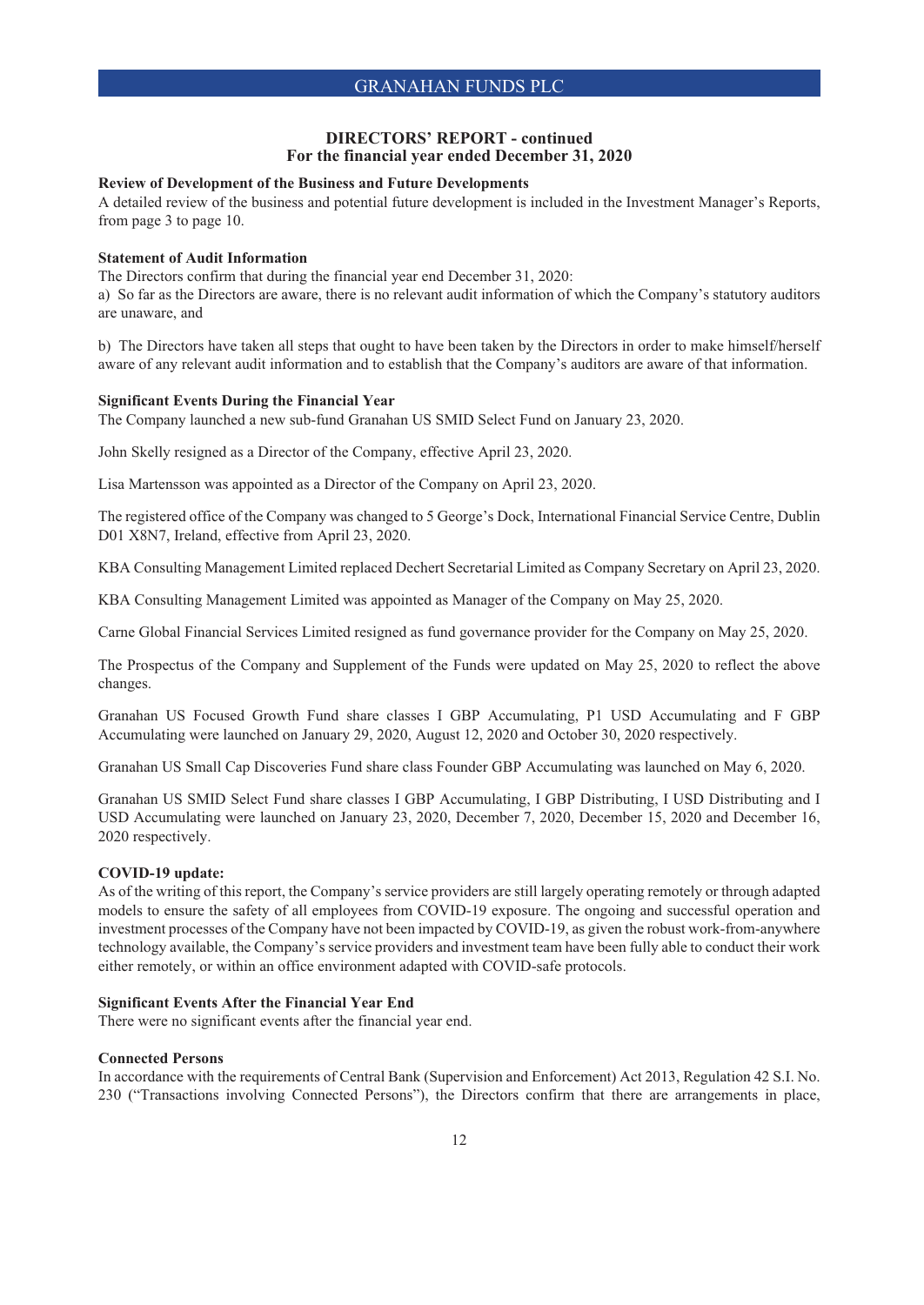#### **DIRECTORS' REPORT - continued For the financial year ended December 31, 2020**

#### **Connected Persons (continued)**

evidenced by written procedures, to ensure that any transactions carried out with the Company by its investment manager, investment adviser, depositary and/or associated or group companies of these ("Connected Persons") are carried out as if negotiated at arm's length and are in the best interests of the shareholders (the "Shareholders"). The Directors are satisfied that the transactions with Connected Persons during the financial year were carried out as if negotiated at arm's length and in the best interest of the Shareholders.

#### **Directors Compliance Statement**

The Directors acknowledge that they are responsible for securing the Company's compliance with the relevant obligations as set out in section 225 of the Companies Act 2014, as amended which includes drawing up a compliance policy statement that sets out the Company's policies respecting compliance by the Company with its relevant obligations, putting in place appropriate arrangements or structures that are designed to secure material compliance with the Company's relevant obligations and conducting an annual review during the financial year of any arrangements or structures referred to that have been put into place.

#### **Corporate Governance Code**

The Board adopted the voluntary Irish Funds Corporate Governance Code for Collective Investment Schemes and Management Companies (the "Code") on October 3, 2013 (the date of incorporation). The Board has reviewed and assessed the measures included in the Code and considers its corporate governance practices and procedures since its adoption of the Code as consistent therewith.

#### **Business Review**

A comprehensive overview of the Company's trading activities is detailed in the Investment Manager's Report.

#### **Risk management objectives and policies**

Investment in the Company carries with it a degree of risk including, but not limited to, the risks referred to in note 9 of these audited financial statements.

#### **Dividends**

No dividends were announced or paid by the Company during the financial year ended December 31, 2020 or during the financial year ended December 31, 2019.

#### **Key Performance Indicator**

The financial position at and for the financial year ended December 31, 2020 is shown in the Statement of Assets and Liabilities on pages 31 to 36 and Statement of Operations on pages 37 to 40. Performance statistics for 2020 are detailed on pages 45 to 52.

The total Net Asset Value of the Company increased from \$321,259,065 to \$1,324,394,559 during the financial year. The Directors believe that these are key indicators of the performance of the Company. A detailed review of the business and future developments is included in the Investment Manager's Reports from pages 3 to 10.

#### **Directors**

The names of the persons who were Directors during the financial year ended December 31, 2020 are listed in the Directory on pages 83 to 85. All Directors are non-executive Directors.

#### **Directors' and Company Secretary's interests**

Directors' and Company Secretary's interests in the share capital of the Company are disclosed in note 11.

None of the Directors, secretary or their families or nominees held any redeemable shares as at December 31, 2020 or as at December 31, 2019.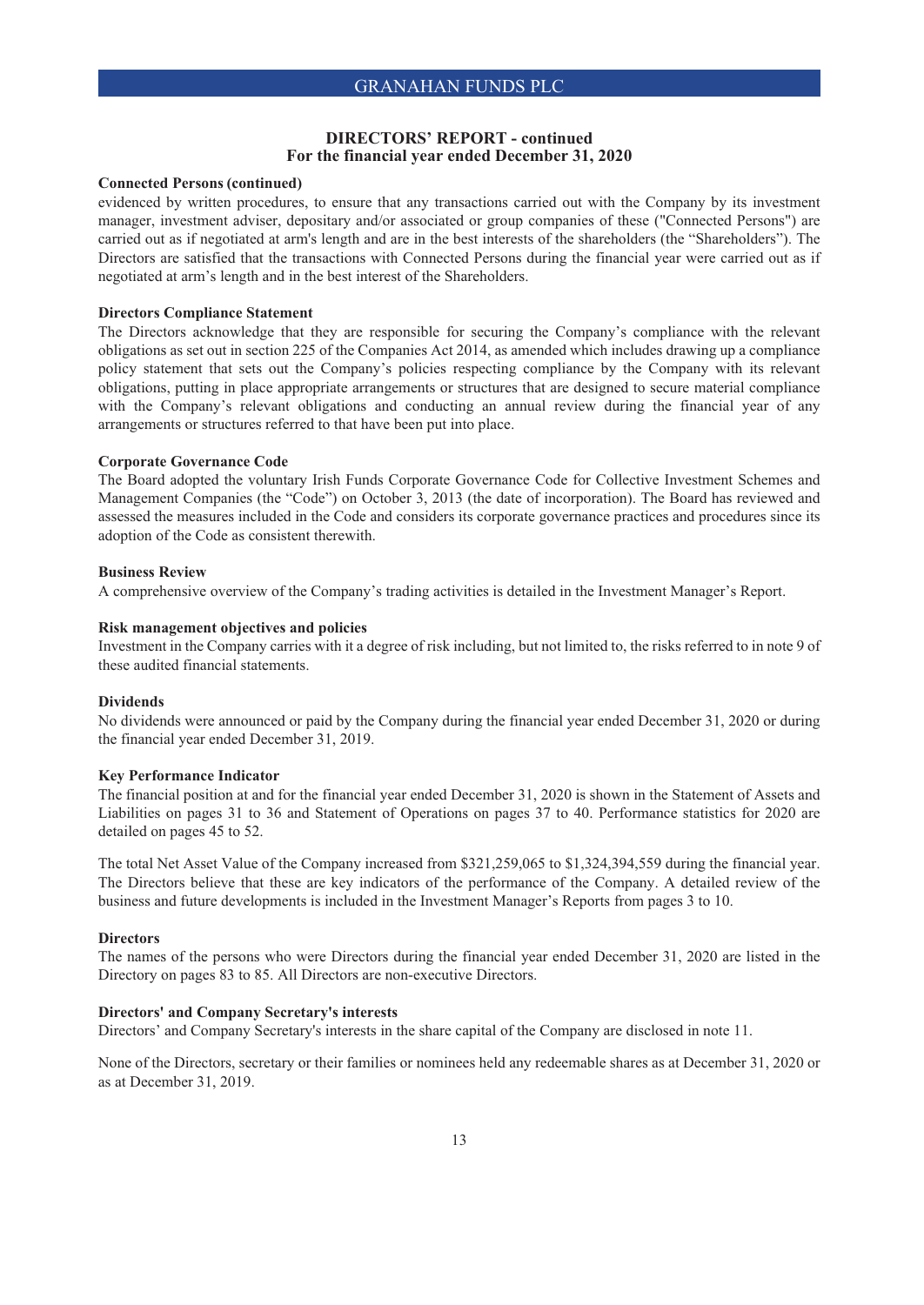#### **DIRECTORS' REPORT - continued** For the financial year ended December 31, 2020

#### **Audit Committee**

The Directors have decided not to establish an audit committee pursuant to section  $167(2)(b)$  of the Companies Act, 2014, as amended.

This has been decided on the basis of the following:

- a) the nature, scale and complexity of the Company's business range of services and activities undertaken in the course of that business;
- $b)$ the resources available to the Company and the resources and expertise of the various third parties engaged to support the Company and carry out certain functions on its behalf; and
- c) the procedures in place for the review, approval and circulation of the audited financial accounts and statements which are appropriate for a self-managed investment company pursuant to the UCITS Regulations.

#### **Accounting Records**

To ensure that adequate accounting records are kept in accordance with Section 281 to 285 of the Companies Act 2014, as amended, the Directors have employed RBC Investor Services Ireland Limited as administrator. The books of account are maintained at the offices of the Administrator at 4th Floor, One George's Quay Plaza, George's Quay, Dublin 2, Ireland.

#### **Independent Auditors**

In accordance with Section 383(2) of the Companies Act 2014, as amended, Deloitte Ireland LLP, Chartered Accountants and Statutory Audit Firm have been appointed as Independent Auditor, and have signified their willingness to continue in office.

Signed on behalf of the Board

**DocuSigned by:**  $\Theta$ 

**Vincent Dodd Director March 24, 2021** 

**DocuSigned by:** 

**Lisa Martensson Director**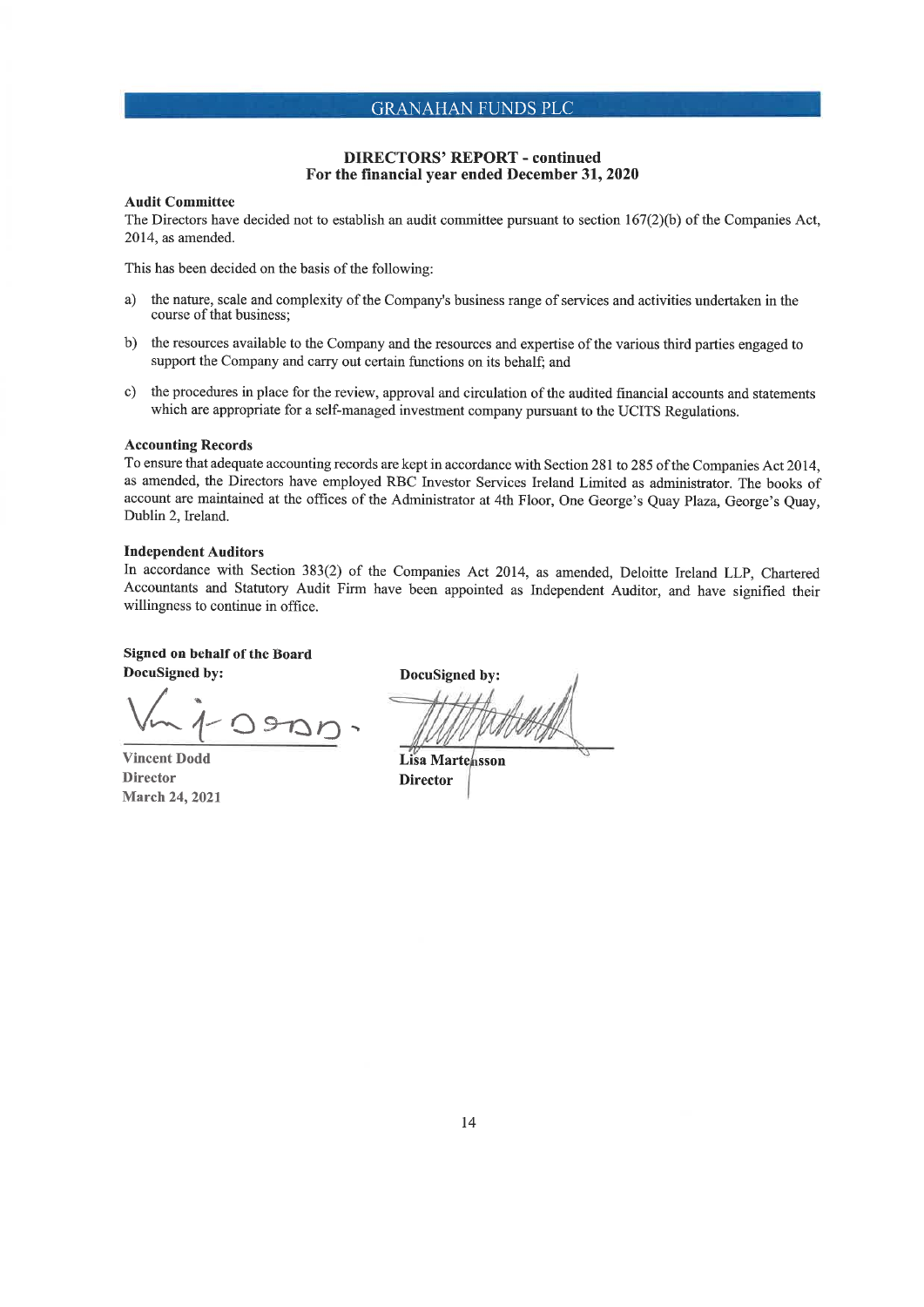

#### Report of the Depositary to the Shareholders For the year ended 31 December 2020

As required by the European Communities (Undertakings for Collective Investment in Transferable Securities) Regulations 2011 (as amended) ("the Regulations") and solely within the context of our oversight duties as depositary, we are pleased to present our report as follows.

In our opinion, Granahan Funds plc (the "Company") has been managed for the year ended 31 December 2020:

- (i) In accordance with the limitations imposed on the investment and borrowing powers of the Company by the Memorandum & Articles of Association and the Regulations; and
- (ii) Otherwise in accordance with the provisions of the Memorandum & Articles of Association and the Regulations.

e-Signed by Willie O'Gorman on 2021-03-08 10:28:05 GMT

e-Signed by Fergal Curran on 2021-03-08 10:47:21 GMT

RBC INVESTOR SERVICES BANK S.A. Date: 08 March 2021 DUBLIN BRANCH

RBC Investor Services Bank S.A., Dublin Branch 4 th Floor, One George's Quay Plaza George's Quay Dublin 2, Ireland

RBC Investor Services Bank S.A., Dublin Branch is a branch of RBC Investor Services Bank S.A. Registered office: 14, Porte de France, L-4360 Esch-sur-Alzette, Luxembourg Registered in Ireland 905449 Incorporated in Luxembourg with Limited Liability Registered in Luxembourg B 47 192

T +353 1 613 0400 F +353 1 613 1198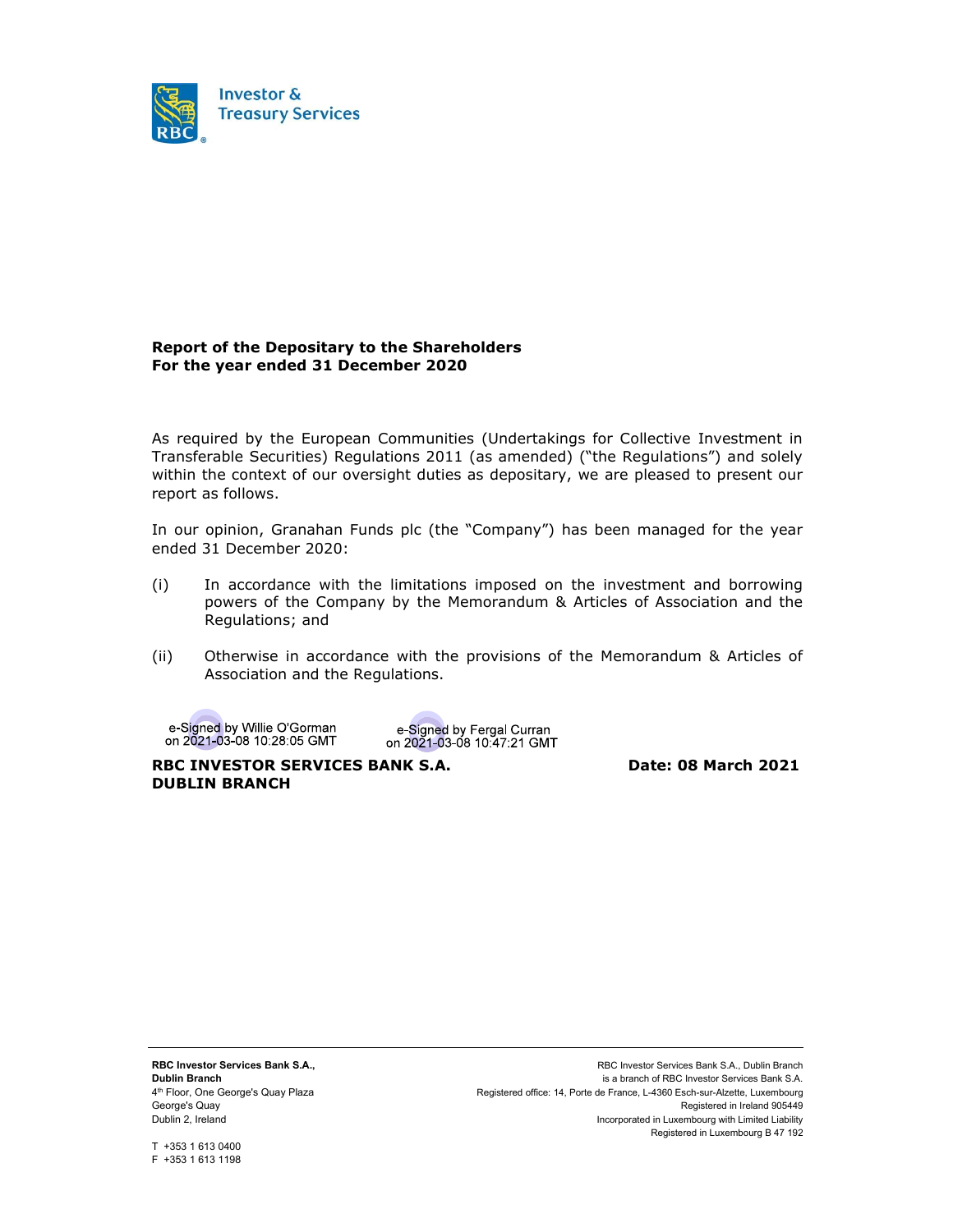# Deloitte.

#### INDEPENDENT AUDITOR'S REPORT TO THE SHAREHOLDERS OF GRANAHAN FUNDS PLC

#### Report on the audit of the financial statements

#### Opinion on the financial statements of Granahan Funds Plc ("the company")

In our opinion the financial statements:

- give a true and fair view of the assets, liabilities and financial position of the company as at December 31, 2020 and of the loss for the financial year then ended; and
- have been properly prepared in accordance with the relevant financial reporting framework, the applicable Regulations and, in particular, with the requirements of the Companies Act 2014.

The financial statements we have audited comprise:

- the Schedules of Investments
- the Statement of Assets and Liabilities;
- the Statement of Operations;
- the Statement of Changes in Net Assets;
- the Financial Highlights; and
- the related notes 1 to 20, including a summary of significant accounting policies as set out in note 2.

The relevant financial reporting framework that has been applied in their preparation is the Companies Act 2014 and Accounting principles generally accepted in the United States of America ("US GAAP") ("the relevant financial reporting framework").

The applicable regulations that have been applied in their preparation is the European Communities (Undertakings for Collective Investment in Transferable Securities) Regulations, 2011 and Central Bank (Supervision and Enforcement) Act 2013 (Section 48(1)) (Undertakings for Collective Investment in Transferable Securities) Regulations, 2019 the applicable Regulations").

#### Basis for opinion

We conducted our audit in accordance with International Standards on Auditing (Ireland) (ISAs (Ireland)) and applicable law. Our responsibilities under those standards are described below in the "*Auditor's responsibilities for the audit of the financial statements*" section of our report.

We are independent of the company in accordance with the ethical requirements that are relevant to our audit of the financial statements in Ireland, including the Ethical Standard issued by the Irish Auditing and Accounting Supervisory Authority, and we have fulfilled our other ethical responsibilities in accordance with these requirements. We believe that the audit evidence we have obtained is sufficient and appropriate to provide a basis for our opinion.

#### Conclusions relating to going concern

In auditing the financial statements, we have concluded that the directors' use of the going concern basis of accounting in the preparation of the financial statements is appropriate.

Based on the work we have performed, we have not identified any material uncertainties relating to events or conditions that, individually or collectively , may cast significant doubt on the company's ability to continue as a going concern for a period of at least twelve months from when the financial statements are authorised for issue.

Our responsibilities and the responsibilities of the directors with respect to going concern are described in the relevant sections of this report.

#### Other information

The other information comprises the information included in the Annual Report, other than the financial statements and our auditor's report thereon. The directors are responsible for the other information contained within the Annual Report. Our opinion on the financial statements does not cover the other information and, except to the extent otherwise explicitly stated in our report, we do not express any form of assurance conclusion thereon.

Our responsibility is to read the other information and, in doing so, consider whether the other information is materially inconsistent with the financial statements or our knowledge obtained in the audit or otherwise appears to be materially misstated. If we identify such material inconsistencies or apparent material misstatements, we are required to determine whether there is a material misstatement in the financial statements or a material misstatement of the other information. If, based on the work we have performed, we conclude that there is a material misstatement of this other information, we are required to report that fact.

We have nothing to report in this regard.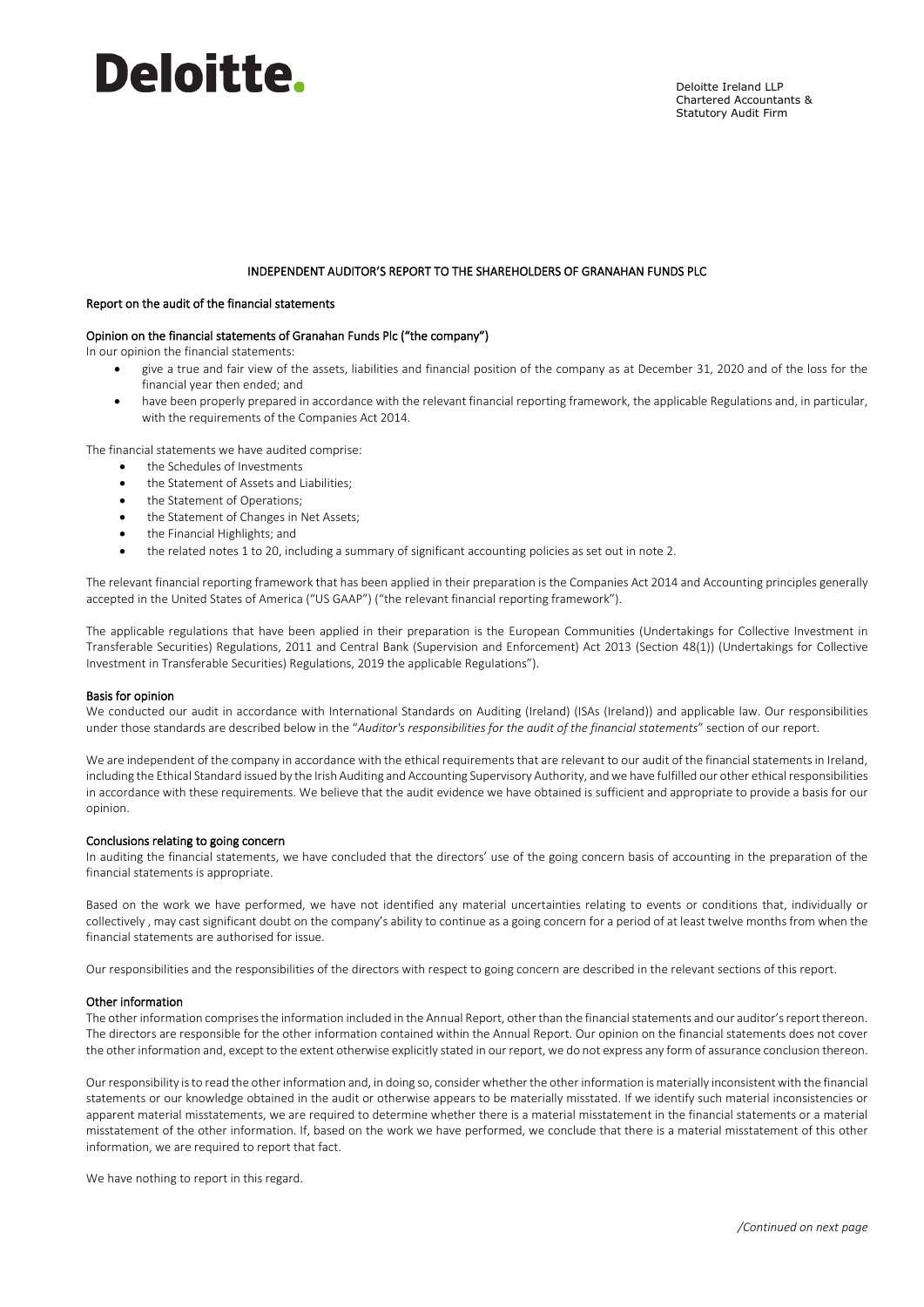

*/Continued from previous page* 

#### INDEPENDENT AUDITOR'S REPORT TO THE SHAREHOLDERS OF GRANAHAN FUNDS PLC

#### Responsibilities of directors

As explained more fully in the Directors' Responsibilities Statement, the directors are responsible for the preparation of the financial statements and for being satisfied that they give a true and fair view and otherwise comply with the Companies Act 2014, and for such internal control as the directors determine is necessary to enable the preparation of financial statements that are free from material misstatement, whether due to fraud or error.

In preparing the financial statements, the directors are responsible for assessing the company's ability to continue as a going concern, disclosing, as applicable, matters related to going concern and using the going concern basis of accounting unless the directors either intend to liquidate the company or to cease operations, or have no realistic alternative but to do so.

#### Auditor's responsibilities for the audit of the financial statements

Our objectives are to obtain reasonable assurance about whether the financial statements as a whole are free from material misstatement, whether due to fraud or error, and to issue an auditor's report that includes our opinion. Reasonable assurance is a high level of assurance, but is not a guarantee that an audit conducted in accordance with ISAs (Ireland) will always detect a material misstatement when it exists. Misstatements can arise from fraud or error and are considered material if, individually or in the aggregate, they could reasonably be expected to influence the economic decisions of users taken on the basis of these financial statements.

As part of an audit in accordance with ISAs (Ireland), we exercise professional judgment and maintain professional scepticism throughout the audit. We also:

- Identify and assess the risks of material misstatement of the financial statements, whether due to fraud or error, design and perform audit procedures responsive to those risks, and obtain audit evidence that is sufficient and appropriate to provide a basis for our opinion. The risk of not detecting a material misstatement resulting from fraud is higher than for one resulting from error, as fraud may involve collusion, forgery, intentional omissions, misrepresentations, or the override of internal control.
- Obtain an understanding of internal control relevant to the audit in order to design audit procedures that are appropriate in the circumstances, but not for the purpose of expressing an opinion on the effectiveness of the company's internal control.
- Evaluate the appropriateness of accounting policies used and the reasonableness of accounting estimates and related disclosures made by the directors.
- Conclude on the appropriateness of the directors' use of the going concern basis of accounting and, based on the audit evidence obtained, whether a material uncertainty exists related to events or conditions that may cast significant doubt on the company's ability to continue as a going concern. If we conclude that a material uncertainty exists, we are required to draw attention in our auditor's report to the related disclosures in the financial statements or, if such disclosures are inadequate, to modify our opinion. Our conclusions are based on the audit evidence obtained up to the date of the auditor's report. However, future events or conditions may cause the entity (or where relevant, the group) to cease to continue as a going concern.
- Evaluate the overall presentation, structure and content of the financial statements, including the disclosures, and whether the financial statements represent the underlying transactions and events in a manner that achieves fair presentation.

We communicate with those charged with governance regarding, among other matters, the planned scope and timing of the audit and significant audit findings, including any significant deficiencies in internal control that the auditor identifies during the audit.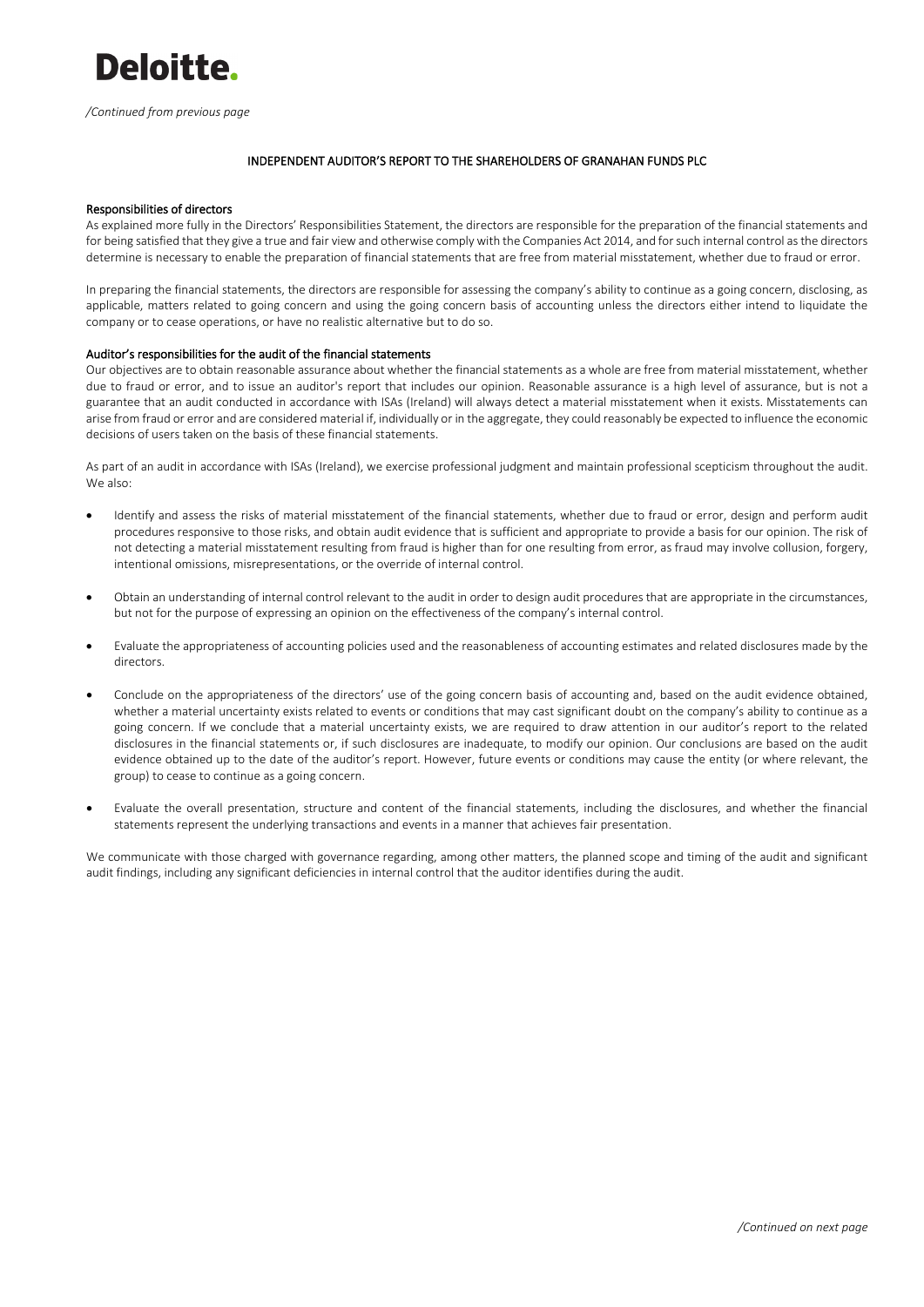

*/Continued from previous page* 

#### INDEPENDENT AUDITOR'S REPORT TO THE SHAREHOLDERS OF GRANAHAN FUNDS PLC

#### Report on other legal and regulatory requirements

#### Opinion on other matters prescribed by the Companies Act 2014

Based solely on the work undertaken in the course of the audit, we report that:

- We have obtained all the information and explanations which we consider necessary for the purposes of our audit.
- In our opinion the accounting records of the company were sufficient to permit the financial statements to be readily and properly audited.
- The financial statements are in agreement with the accounting records.
- In our opinion the information given in the directors' report is consistent with the financial statements and the directors' report has been prepared in accordance with the Companies Act 2014.

#### Matters on which we are required to report by exception

Based on the knowledge and understanding of the company and its environment obtained in the course of the audit, we have not identified material misstatements in the directors' report.

We have nothing to report in respect of the provisions in the Companies Act 2014 which require us to report to you if, in our opinion, the disclosures of directors' remuneration and transactions specified by law are not made.

#### Use of our report

This report is made solely to the company's shareholders, as a body, in accordance with Section 391 of the Companies Act 2014. Our audit work has been undertaken so that we might state to the company's shareholders those matters we are required to state to them in an auditor's report and for no other purpose. To the fullest extent permitted by law, we do not accept or assume responsibility to anyone other than the company and the company's shareholders as a body, for our audit work, for this report, or for the opinions we have formed.

Michael Hartwell For and on behalf of Deloitte Ireland LLP Chartered Accountants and Statutory Audit Firm Deloitte & Touche House, Earlsfort Terrace, Dublin 2

Date: 29 March 2021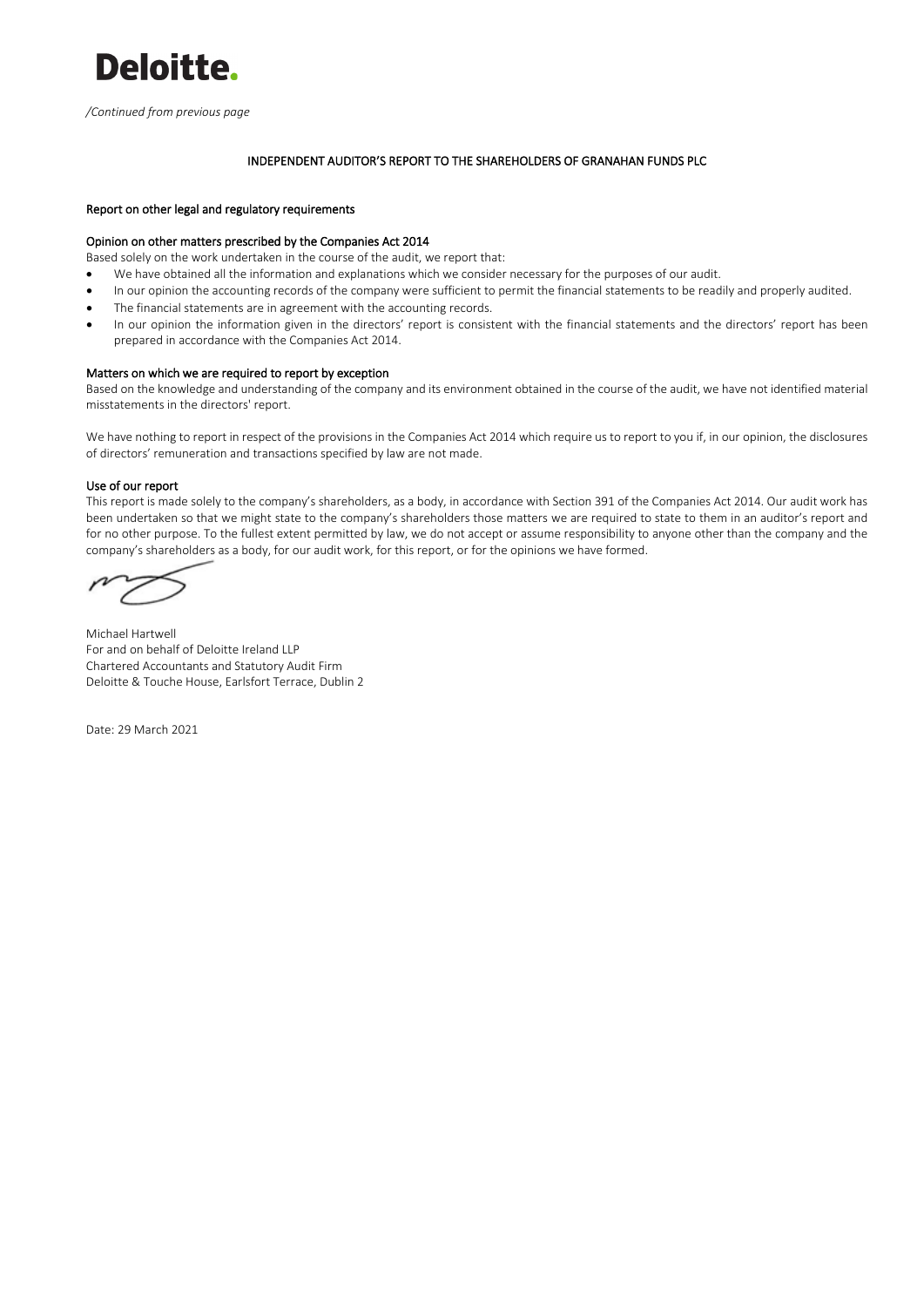#### **GRANAHAN US FOCUSED GROWTH FUND SCHEDULE OF INVESTMENTS December 31, 2020**

| <b>Description</b><br>Value<br>Quantity<br><b>Currency</b>                                                   | <b>Assets</b> |
|--------------------------------------------------------------------------------------------------------------|---------------|
| A) TRANSFERABLE SECURITIES ADMITTED TO AN OFFICIAL STOCK EXCHANGE LISTING                                    |               |
|                                                                                                              |               |
| 1) LISTED SECURITIES : SHARES                                                                                |               |
| <b>BAHAMAS</b>                                                                                               |               |
| OneSpaWorld Holdings Ltd<br><b>USD</b><br>1,405,307<br>14,249,813                                            | 1.66          |
| 14,249,813                                                                                                   | 1.66          |
| <b>CAYMAN ISLANDS</b>                                                                                        |               |
| Sapiens International Corp NV<br><b>USD</b><br>191,600<br>5,864,876                                          | 0.68          |
| 5,864,876                                                                                                    | 0.68          |
|                                                                                                              |               |
| <b>ISRAEL</b>                                                                                                |               |
| <b>USD</b><br>Kornit Digital Ltd<br>488,572<br>43,546,423                                                    | 5.07          |
| 43,546,423                                                                                                   | 5.07          |
|                                                                                                              |               |
| <b>LUXEMBOURG</b>                                                                                            |               |
| Globant SA<br>51,546<br><b>USD</b><br>11,216,925                                                             | 1.31          |
| 11,216,925                                                                                                   | 1.31          |
| UNITED STATES (U.S.A.)                                                                                       |               |
| 1Life Healthcare Inc<br>169,867<br><b>USD</b><br>7,414,695                                                   | 0.86          |
| <b>USD</b><br>2U Inc<br>479,641<br>19,190,436                                                                | 2.23          |
| Axon Enterprise Inc<br>313,810<br><b>USD</b><br>38,451,139                                                   | 4.48          |
| <b>USD</b><br>13,551,541<br><b>Blackline</b> Inc<br>101,601                                                  | 1.58          |
| <b>USD</b><br>Bright Horizons Family Solutions Inc<br>151,804<br>26,260,574                                  | 3.06          |
| <b>Brooks Automation Inc</b><br>282,193<br><b>USD</b><br>19,146,795                                          | 2.23          |
| CF Finance Acquisition Corp II<br>924,382<br><b>USD</b><br>10,186,690                                        | 1.19          |
| Chegg Inc<br>321,403<br><b>USD</b><br>29,032,333                                                             | 3.38          |
| 10,843,441<br>Cornerstone OnDemand Inc<br>246,218<br><b>USD</b>                                              | 1.26          |
| CoStar Group Inc<br>39,888<br><b>USD</b><br>36,867,681                                                       | 4.29          |
| Coupa Software Inc<br>36,293<br><b>USD</b><br>12,300,061                                                     | 1.43          |
| Datto Holding Corp<br>415,012<br><b>USD</b><br>11,205,324                                                    | 1.30          |
| dMY Technology Group Inc II<br>1,109,437<br><b>USD</b><br>19,514,997                                         | 2.27          |
| Domo Inc<br><b>USD</b><br>10,923,801<br>171,300                                                              | 1.27          |
| eHealth Inc<br>235,974<br><b>USD</b><br>16,662,124                                                           | 1.94          |
| 319,673<br><b>USD</b><br>56,093,021<br>Enphase Energy Inc                                                    | 6.53          |
| Etsy Inc<br>209,463<br><b>USD</b><br>37,265,562                                                              | 4.34          |
| EverQuote Inc<br><b>USD</b><br>248,901<br>9,296,452                                                          | 1.08          |
| Evolent Health Inc<br>9,777,114<br>609,926<br><b>USD</b>                                                     | 1.14          |
| <b>Executive Network Partnering Corp</b><br><b>USD</b><br>245,402<br>6,255,297                               | 0.73          |
| 166,474<br><b>USD</b><br>11,604,903<br>HealthEquity Inc<br>HubSpot Inc<br>32,959<br>13,066,266<br><b>USD</b> | 1.35          |
| Lemonade Inc<br>39,402<br><b>USD</b><br>4,826,745                                                            | 1.52<br>0.56  |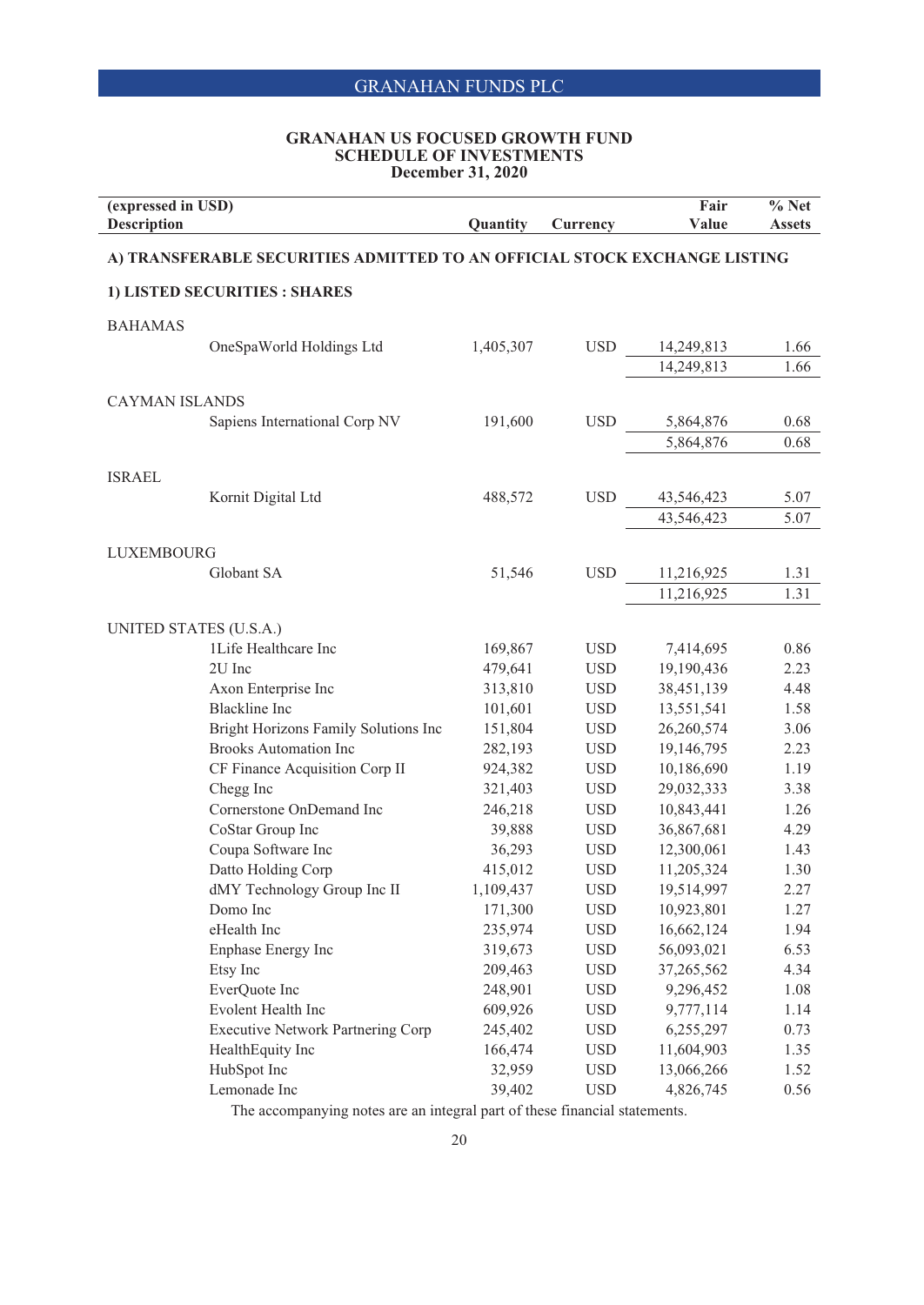#### **GRANAHAN US FOCUSED GROWTH FUND SCHEDULE OF INVESTMENTS - continued December 31, 2020**

| (expressed in USD)<br><b>Description</b>                                                 | Quantity  | Currency     | Fair<br>Value  | $\overline{\frac{9}{6}}$ Net<br><b>Assets</b> |
|------------------------------------------------------------------------------------------|-----------|--------------|----------------|-----------------------------------------------|
| A) TRANSFERABLE SECURITIES ADMITTED TO AN OFFICIAL STOCK EXCHANGE LISTING<br>(continued) |           |              |                |                                               |
| 1) LISTED SECURITIES : SHARES (continued)                                                |           |              |                |                                               |
| UNITED STATES (U.S.A.) (continued)                                                       |           |              |                |                                               |
| Liquidity Services Inc                                                                   | 290,013   | <b>USD</b>   | 4,614,107      | 0.54                                          |
| LivePerson Inc                                                                           | 969,872   | <b>USD</b>   | 60,355,135     | 7.03                                          |
| Lovesac Co                                                                               | 285,722   | <b>USD</b>   | 12,311,761     | 1.43                                          |
| Magnite Inc                                                                              | 1,024,230 | <b>USD</b>   | 31,454,103     | 3.66                                          |
| OSI Systems Inc                                                                          | 217,441   | <b>USD</b>   | 20,269,850     | 2.36                                          |
| Paycom Software Inc                                                                      | 71,768    | $_{\rm USD}$ | 32,457,078     | 3.78                                          |
| Phreesia Inc                                                                             | 159,596   | $_{\rm USD}$ | 8,659,679      | 1.01                                          |
| Porch Group Inc                                                                          | 1,114,849 | $_{\rm USD}$ | 15,908,895     | 1.85                                          |
| RumbleON Inc                                                                             | 10,453    | <b>USD</b>   | 315,681        | 0.04                                          |
| ShotSpotter Inc                                                                          | 191,164   | <b>USD</b>   | 7,206,883      | 0.84                                          |
| Sprout Social Inc                                                                        | 688,640   | $_{\rm USD}$ | 31,271,142     | 3.64                                          |
| SPS Commerce Inc                                                                         | 344,026   | <b>USD</b>   | 37, 357, 783   | 4.35                                          |
| Strategic Education Inc                                                                  | 147,259   | <b>USD</b>   | 14,038,200     | 1.63                                          |
| Victory Capital Holdings Inc                                                             | 364,589   | $_{\rm USD}$ | 9,045,453      | 1.05                                          |
| Workiva Inc                                                                              | 431,405   | $_{\rm USD}$ | 39,525,326     | 4.60                                          |
| Zscaler Inc                                                                              | 41,300    | <b>USD</b>   | 8,248,023      | 0.96                                          |
|                                                                                          |           |              | 762,776,091    | 88.79                                         |
|                                                                                          |           |              |                |                                               |
| <b>TOTAL LISTED SECURITIES : SHARES</b>                                                  |           |              | 837,654,128    | 97.51                                         |
| TOTAL TRANSFERABLE SECURITIES ADMITTED TO                                                |           |              |                |                                               |
| AN OFFICIAL STOCK EXCHANGE LISTING                                                       |           |              | 837, 654, 128  | 97.51                                         |
|                                                                                          |           |              |                |                                               |
| <b>TOTAL INVESTMENTS</b>                                                                 |           |              | 837, 654, 128  | 97.51                                         |
| <b>OTHER ASSETS</b>                                                                      |           |              | 31,781,008     | 3.70                                          |
| <b>OTHER LIABILITIES</b>                                                                 |           |              | (10, 398, 556) | (1.21)                                        |
| NET ASSETS ATTRIBUTABLE TO HOLDERS OF REDEEMABLE<br><b>PARTICIPATING SHARES</b>          |           |              | 859,036,580    | 100.00                                        |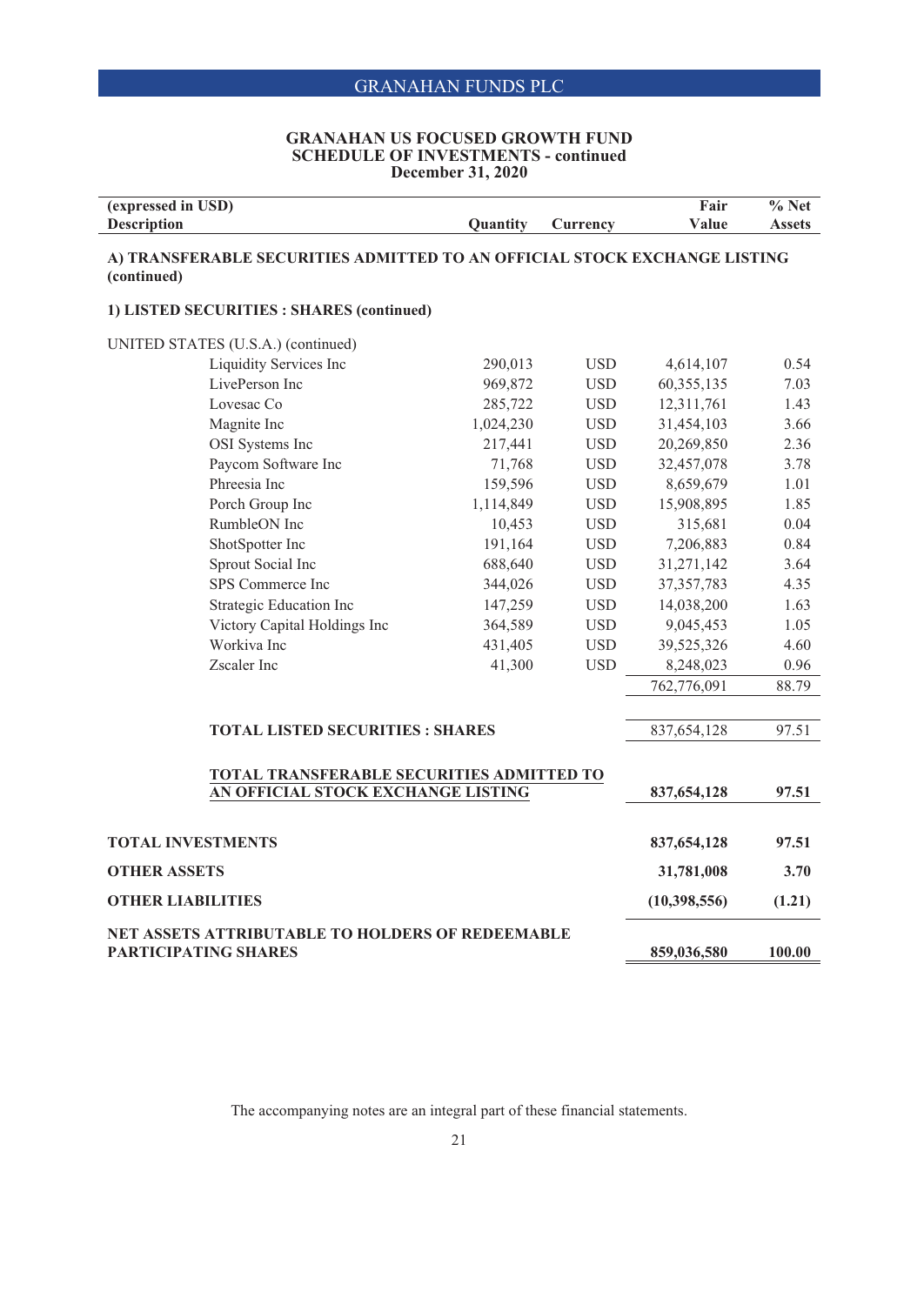#### **GRANAHAN US FOCUSED GROWTH FUND SCHEDULE OF INVESTMENTS - continued December 31, 2020**

At December 31, 2020 sector diversification of the Fund was as follows:

|                                                | % of Net Assets |               | Value             |
|------------------------------------------------|-----------------|---------------|-------------------|
| <b>Common stock</b>                            |                 |               |                   |
| Aerospace & Defense                            | 4.48            | <sup>\$</sup> | 38,451,139        |
| Diversified Consumer Services                  | 8.07            |               | 69,331,108        |
| Diversified Financials Services                | 7.09            |               | 60,911,332        |
| Electronic Equipment Instruments & Components  | 2.36            |               | 20,269,850        |
| Health Care Providers & Services               | 2.21            |               | 19,019,597        |
| <b>Health Care Technology</b>                  | 2.15            |               | 18,436,793        |
| Hotels Restaurants & Leisure                   | 1.66            |               | 14,249,813        |
| <b>Household Durables</b>                      | 1.43            |               | 12,311,761        |
| Insurance                                      | 2.50            |               | 21,488,869        |
| Interactive Media & Services                   | 1.08            |               | 9,296,452         |
| Internet & Direct Marketing Retail             | 8.57            |               | 73,649,453        |
| Machinery                                      | 5.07            |               | 43,546,422        |
| <b>Professional Services</b>                   | 4.29            |               | 36,867,681        |
| Semiconductors & Semiconductor Equipment       | 8.76            |               | 75,239,816        |
| Software                                       | 37.79           |               | 324,584,042       |
| <b>TOTAL INVESTMENTS</b>                       | 97.51           |               | 837, 654, 128     |
| Other Assets and Cash in Excess of Liabilities | 2.49            |               | 21,382,452        |
| <b>TOTAL NET ASSETS</b>                        | 100.00          | S             | 859,036,580       |
| <b>Analysis of Total Assets</b>                |                 |               | % of Total Assets |

regulated market 96.35<br>Current Assets 3.65 Current Assets **TOTAL 100.00**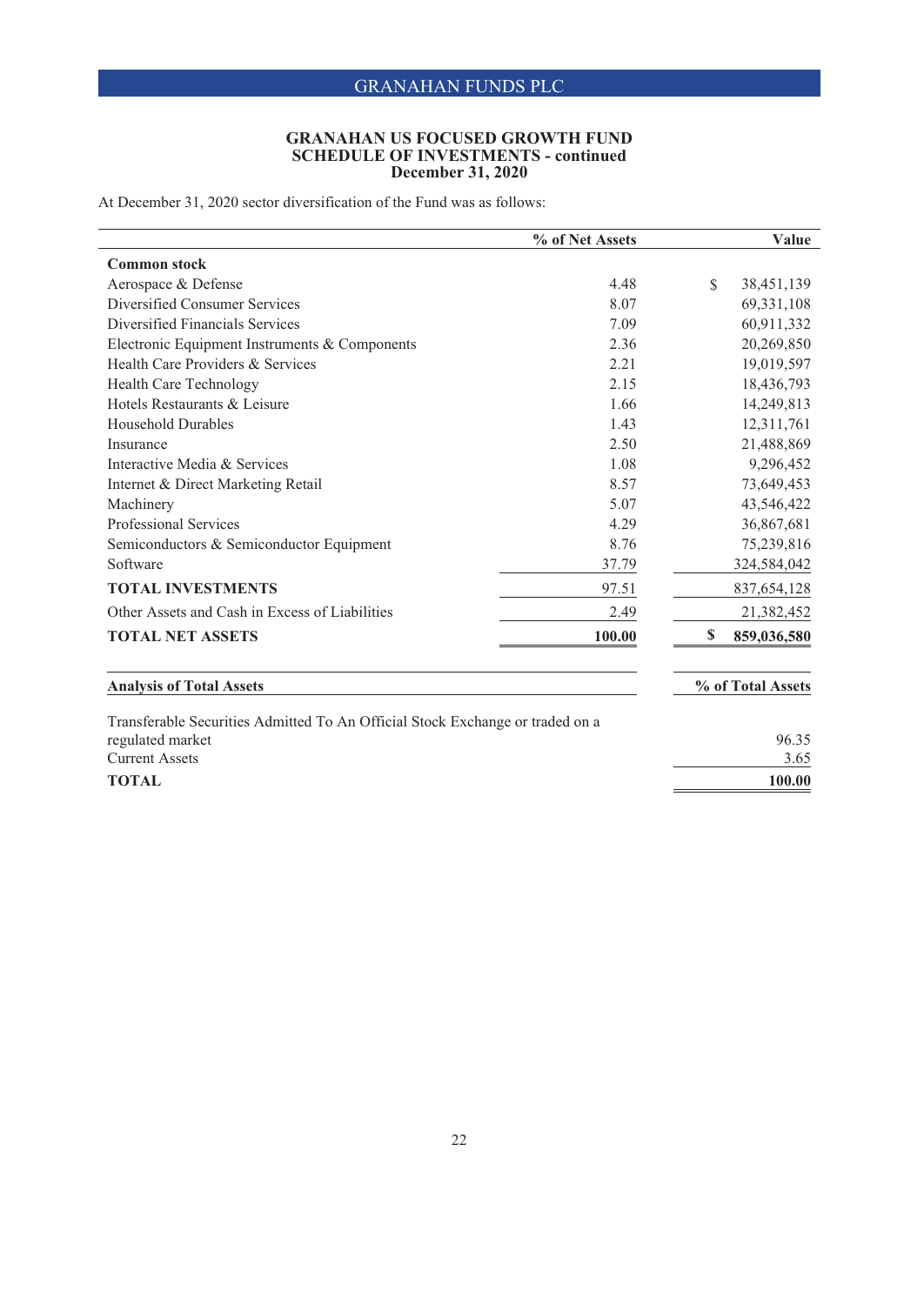#### **GRANAHAN US SMALL CAP DISCOVERIES FUND SCHEDULE OF INVESTMENTS December 31, 2020**

| (expressed in USD)<br><b>Description</b>                                  |                                                       | Quantity        | Currency                 | Fair<br>Value        | $%$ Net<br><b>Assets</b> |  |
|---------------------------------------------------------------------------|-------------------------------------------------------|-----------------|--------------------------|----------------------|--------------------------|--|
| A) TRANSFERABLE SECURITIES ADMITTED TO AN OFFICIAL STOCK EXCHANGE LISTING |                                                       |                 |                          |                      |                          |  |
|                                                                           | 1) LISTED SECURITIES : SHARES                         |                 |                          |                      |                          |  |
| <b>BERMUDA ISLANDS</b>                                                    |                                                       |                 |                          |                      |                          |  |
|                                                                           | James River Group Holdings Ltd                        | 10,950          | <b>USD</b>               | 538,192              | 1.48                     |  |
|                                                                           |                                                       |                 |                          | 538,192              | 1.48                     |  |
| <b>CAYMAN ISLANDS</b>                                                     |                                                       |                 |                          |                      |                          |  |
|                                                                           | Organogenesis Holdings Inc                            | 122,360         | <b>USD</b>               | 921,371              | 2.53                     |  |
|                                                                           |                                                       |                 |                          | 921,371              | 2.53                     |  |
|                                                                           |                                                       |                 |                          |                      |                          |  |
| <b>GREAT BRITAIN</b>                                                      |                                                       |                 |                          |                      |                          |  |
|                                                                           | Autolus Therapeutics Plc                              | 19,729          | <b>USD</b>               | 176,377              | 0.48                     |  |
|                                                                           | Luxfer Holdings Plc                                   | 64,820          | <b>USD</b>               | 1,064,345            | 2.93                     |  |
|                                                                           |                                                       |                 |                          | 1,240,722            | 3.41                     |  |
| <b>IRELAND</b>                                                            |                                                       |                 |                          |                      |                          |  |
|                                                                           | Nabriva Therapeutics Plc                              | 27,791          | <b>USD</b>               | 67,254               | 0.19                     |  |
|                                                                           |                                                       |                 |                          | 67,254               | 0.19                     |  |
|                                                                           |                                                       |                 |                          |                      |                          |  |
| <b>ISRAEL</b>                                                             |                                                       |                 |                          |                      |                          |  |
|                                                                           | Kornit Digital Ltd                                    | 10,920          | <b>USD</b>               | 973,300              | 2.68                     |  |
|                                                                           |                                                       |                 |                          | 973,300              | 2.68                     |  |
| <b>NETHERLANDS</b>                                                        |                                                       |                 |                          |                      |                          |  |
|                                                                           | Affimed NV                                            | 39,300          | <b>USD</b>               | 228,726              | 0.63                     |  |
|                                                                           |                                                       |                 |                          | 228,726              | 0.63                     |  |
|                                                                           |                                                       |                 |                          |                      |                          |  |
| <b>SWITZERLAND</b>                                                        |                                                       |                 |                          |                      |                          |  |
|                                                                           | <b>CRISPR Therapeutics AG</b>                         | 2,810           | <b>USD</b>               | 430,239              | 1.18                     |  |
|                                                                           |                                                       |                 |                          | 430,239              | 1.18                     |  |
|                                                                           |                                                       |                 |                          |                      |                          |  |
| UNITED STATES (U.S.A.)                                                    |                                                       |                 |                          |                      |                          |  |
|                                                                           | Acceleron Pharma Inc                                  | 2,680           | <b>USD</b>               | 342,879              | 0.94                     |  |
|                                                                           | Aerie Pharmaceuticals Inc                             | 14,400          | <b>USD</b>               | 194,544              | 0.53                     |  |
|                                                                           | Alta Equipment Group Inc                              | 104,431         | <b>USD</b><br><b>USD</b> | 1,031,778<br>453,184 | 2.84                     |  |
|                                                                           | Beam Therapeutics Inc<br><b>BioLife Solutions Inc</b> | 5,551<br>17,159 | <b>USD</b>               | 684,473              | 1.25<br>1.88             |  |
|                                                                           | <b>Brooks Automation Inc</b>                          | 6,393           | <b>USD</b>               | 433,765              | 1.19                     |  |
|                                                                           | Cardiovascular Systems Inc                            | 21,212          | <b>USD</b>               | 928,237              | 2.55                     |  |
|                                                                           | Castle Biosciences Inc                                | 7,929           | <b>USD</b>               | 532,432              | 1.46                     |  |
|                                                                           | CEVA Inc                                              | 9,273           | <b>USD</b>               | 421,921              | 1.16                     |  |
|                                                                           | Cidara Therapeutics Inc                               | 36,095          | <b>USD</b>               | 72,190               | 0.20                     |  |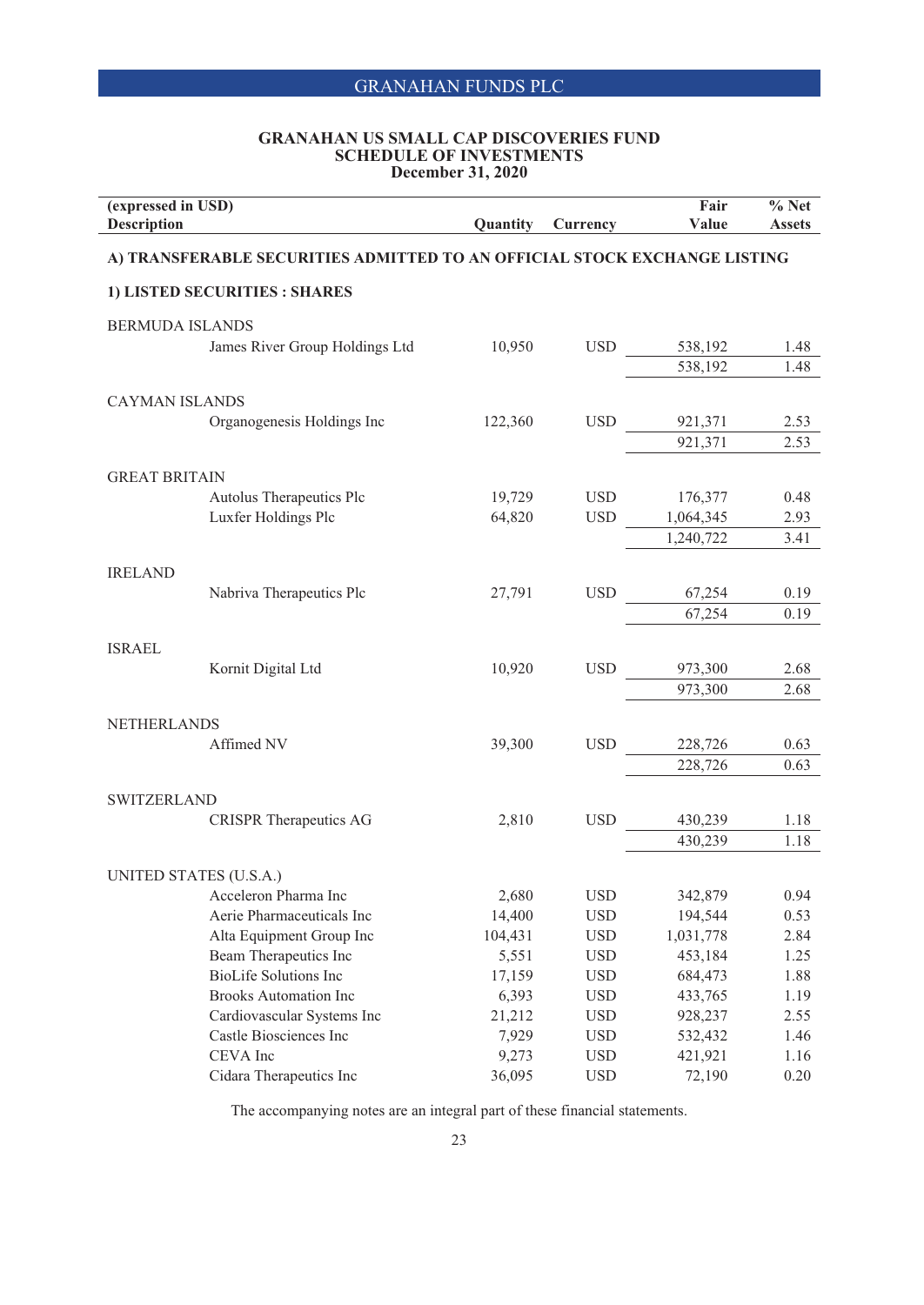#### **GRANAHAN US SMALL CAP DISCOVERIES FUND SCHEDULE OF INVESTMENTS - continued December 31, 2020**

| (expressed in USD) |                 |             | <b>Fair</b> | $\%$ Net |
|--------------------|-----------------|-------------|-------------|----------|
| <b>Description</b> | <b>Ouantity</b> | $C$ urrencv | Value       | Assets   |

#### **A) TRANSFERABLE SECURITIES ADMITTED TO AN OFFICIAL STOCK EXCHANGE LISTING (continued)**

#### **1) LISTED SECURITIES : SHARES (continued)**

 $\overline{a}$ 

| UNITED STATES (U.S.A.) (continued)   |         |            |           |      |
|--------------------------------------|---------|------------|-----------|------|
| Columbus McKinnon Corp               | 25,550  | <b>USD</b> | 982,142   | 2.70 |
| Computer Task Group Inc              | 114,615 | <b>USD</b> | 701,444   | 1.93 |
| <b>CONMED Corp</b>                   | 8,460   | <b>USD</b> | 947,520   | 2.61 |
| CryoPort Inc                         | 15,719  | <b>USD</b> | 689,750   | 1.90 |
| CytomX Therapeutics Inc              | 13,770  | <b>USD</b> | 90,194    | 0.25 |
| CytoSorbents Corp                    | 19,033  | <b>USD</b> | 151,693   | 0.42 |
| Digital Turbine Inc                  | 22,600  | <b>USD</b> | 1,278,256 | 3.51 |
| Douglas Dynamics Inc                 | 23,755  | <b>USD</b> | 1,016,001 | 2.79 |
| Editas Medicine Inc                  | 7,630   | <b>USD</b> | 534,939   | 1.47 |
| Enanta Pharmaceuticals Inc           | 11,800  | <b>USD</b> | 496,780   | 1.37 |
| Entasis Therapeutics Holdings Inc    | 18,735  | <b>USD</b> | 46,275    | 0.13 |
| <b>Esperion Therapeutics Inc</b>     | 13,700  | <b>USD</b> | 356,200   | 0.98 |
| Flexion Therapeutics Inc             | 57,733  | <b>USD</b> | 666,239   | 1.83 |
| Frequency Therapeutics Inc           | 6,545   | <b>USD</b> | 230,777   | 0.63 |
| GenMark Diagnostics Inc              | 32,858  | <b>USD</b> | 479,727   | 1.32 |
| Harvard Bioscience Inc               | 217,009 | <b>USD</b> | 930,969   | 2.56 |
| Innovative Industrial Properties Inc | 5,254   | <b>USD</b> | 962,165   | 2.65 |
| Intellia Therapeutics Inc            | 5,420   | <b>USD</b> | 294,848   | 0.81 |
| Jounce Therapeutics Inc              | 19,490  | <b>USD</b> | 136,430   | 0.38 |
| Kindred Biosciences Inc              | 57,878  | <b>USD</b> | 249,454   | 0.69 |
| Lawson Products Inc                  | 23,318  | <b>USD</b> | 1,187,119 | 3.26 |
| MacroGenics Inc                      | 14,460  | <b>USD</b> | 330,556   | 0.91 |
| Magnite Inc                          | 63,859  | <b>USD</b> | 1,961,110 | 5.39 |
| Materion Corp                        | 9,650   | <b>USD</b> | 614,898   | 1.69 |
| Nautilus Inc                         | 27,000  | <b>USD</b> | 489,780   | 1.35 |
| NeoGenomics Inc                      | 20,200  | <b>USD</b> | 1,087,568 | 2.99 |
| Neoleukin Therapeutics Inc           | 14,126  | <b>USD</b> | 199,177   | 0.55 |
| Otonomy Inc                          | 30,050  | <b>USD</b> | 194,423   | 0.53 |
| Paratek Pharmaceuticals Inc          | 41,840  | <b>USD</b> | 261,918   | 0.72 |
| PROS Holdings Inc                    | 18,330  | <b>USD</b> | 930,614   | 2.56 |
| Quanterix Corp                       | 11,000  | <b>USD</b> | 511,500   | 1.41 |
| Rush Enterprises Inc                 | 16,450  | <b>USD</b> | 681,359   | 1.87 |
| Sangamo Therapeutics Inc             | 12,640  | <b>USD</b> | 197,247   | 0.54 |
| Sharps Compliance Corp               | 134,893 | <b>USD</b> | 1,274,739 | 3.51 |
| SI-BONE Inc                          | 18,700  | <b>USD</b> | 559,130   | 1.54 |
| Sonic Automotive Inc                 | 4,352   | <b>USD</b> | 167,857   | 0.46 |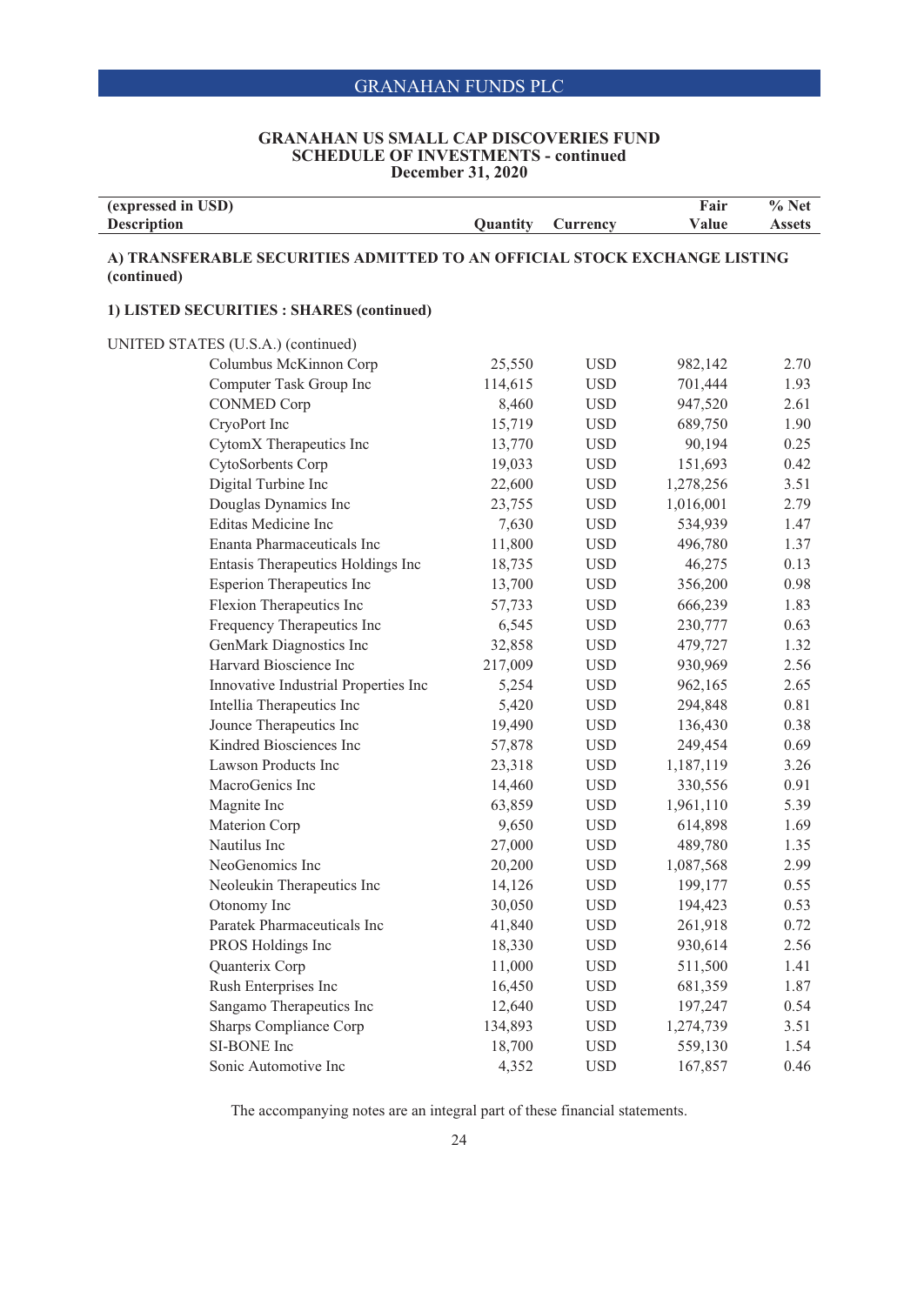#### **GRANAHAN US SMALL CAP DISCOVERIES FUND SCHEDULE OF INVESTMENTS - continued December 31, 2020**

 $\overline{\phantom{0}}$ 

| (expressed in USD)<br><b>Description</b>                                                 | Quantity | Currency   | Fair<br>Value | $%$ Net<br><b>Assets</b> |
|------------------------------------------------------------------------------------------|----------|------------|---------------|--------------------------|
| A) TRANSFERABLE SECURITIES ADMITTED TO AN OFFICIAL STOCK EXCHANGE LISTING<br>(continued) |          |            |               |                          |
| 1) LISTED SECURITIES : SHARES (continued)                                                |          |            |               |                          |
| UNITED STATES (U.S.A.) (continued)                                                       |          |            |               |                          |
| Spero Therapeutics Inc                                                                   | 23,971   | <b>USD</b> | 464,798       | 1.28                     |
| Titan Machinery Inc                                                                      | 36,035   | <b>USD</b> | 704,484       | 1.94                     |
| Vapotherm Inc                                                                            | 24,485   | <b>USD</b> | 657,667       | 1.81                     |
| Veracyte Inc                                                                             | 17,100   | <b>USD</b> | 836,874       | 2.30                     |
| Vericel Corp                                                                             | 29,788   | <b>USD</b> | 919,853       | 2.53                     |
| Xeris Pharmaceuticals Inc                                                                | 68,350   | <b>USD</b> | 336,282       | 0.92                     |
|                                                                                          |          |            | 30,906,159    | 84.99                    |
| <b>TOTAL LISTED SECURITIES: SHARES</b>                                                   |          |            | 35,305,963    | 97.09                    |
| <b>TOTAL TRANSFERABLE SECURITIES ADMITTED TO</b><br>AN OFFICIAL STOCK EXCHANGE LISTING   |          |            | 35,305,963    | 97.09                    |
| <b>TOTAL INVESTMENTS</b>                                                                 |          |            | 35,305,963    | 97.09                    |
| <b>OTHER ASSETS</b>                                                                      |          |            | 1,446,959     | 3.98                     |
| <b>OTHER LIABILITIES</b>                                                                 |          |            | (387, 561)    | (1.07)                   |
| <b>NET ASSETS ATTRIBUTABLE TO HOLDERS OF</b><br>REDEEMABLE PARTICIPATING SHARES          |          |            | 36, 365, 361  | 100.00                   |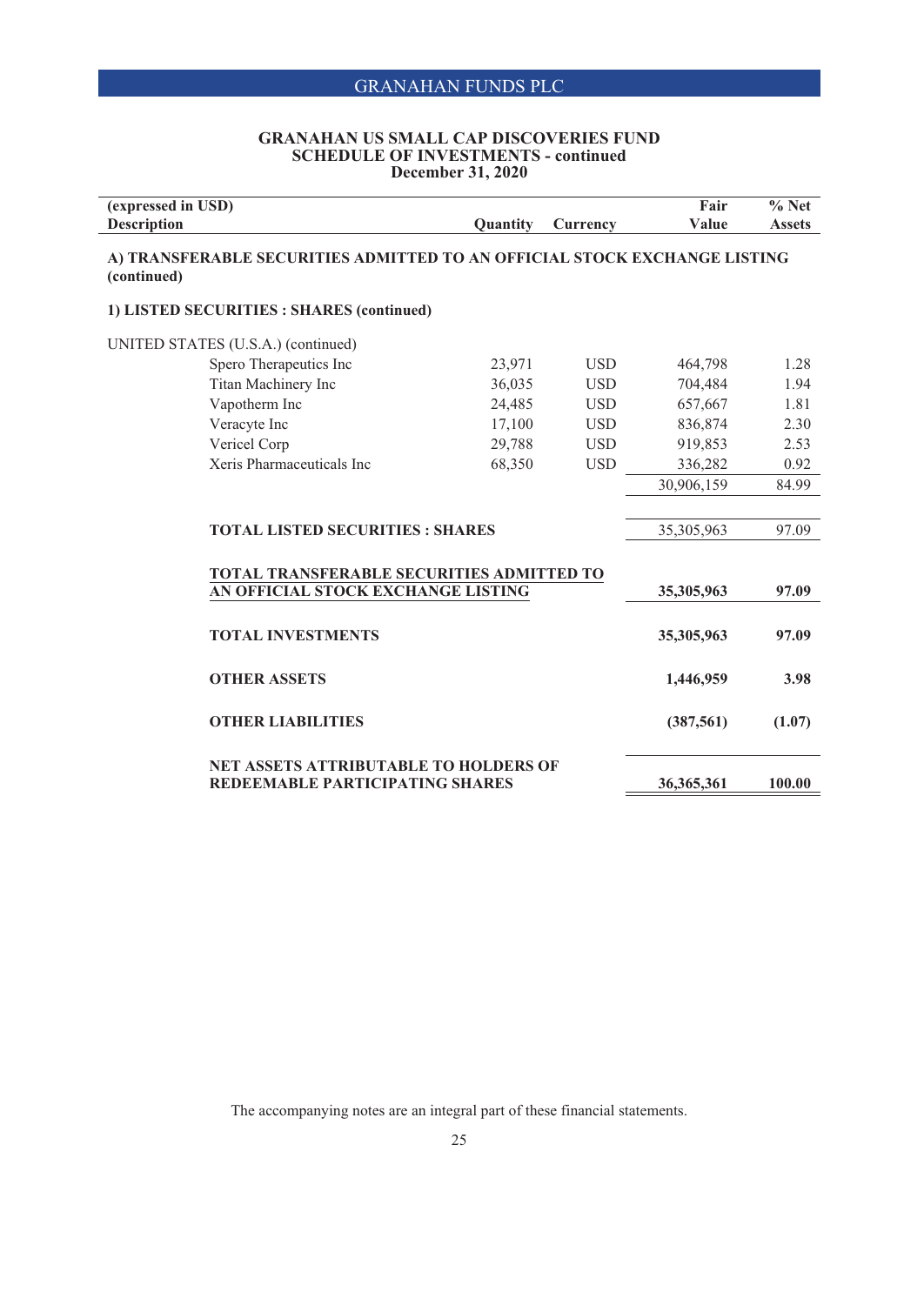#### **GRANAHAN US SMALL CAP DISCOVERIES FUND SCHEDULE OF INVESTMENTS - continued December 31, 2020**

At December 31, 2020 sector diversification of the Fund was as follows:

|                                                                               | % of Net Assets | Value              |
|-------------------------------------------------------------------------------|-----------------|--------------------|
| <b>Common stock</b>                                                           |                 |                    |
| <b>Basic Materials</b>                                                        | 1.69            | \$<br>614,898      |
| <b>Consumer Discretionary</b>                                                 | 10.03           | 3,649,030          |
| <b>Financials</b>                                                             | 1.48            | 538,192            |
| Health Care                                                                   | 47.30           | 17,200,944         |
| Industrials                                                                   | 18.20           | 6,617,141          |
| <b>Real Estate</b>                                                            | 2.65            | 962,165            |
| Technology                                                                    | 12.23           | 4,448,854          |
| Utilities                                                                     | 3.51            | 1,274,739          |
| <b>TOTAL INVESTMENTS</b>                                                      | 97.09           | 35,305,963         |
| Other Assets and Cash in Excess of Liabilities                                | 2.91            | 1,059,398          |
| <b>TOTAL NET ASSETS</b>                                                       | 100.00          | \$<br>36, 365, 361 |
| <b>Analysis of Total Assets</b>                                               |                 | % of Total Assets  |
| Transferable Securities Admitted To An Official Stock Exchange or traded on a |                 |                    |

regulated market 96.06 Current Assets 3.94 **TOTAL 100.00**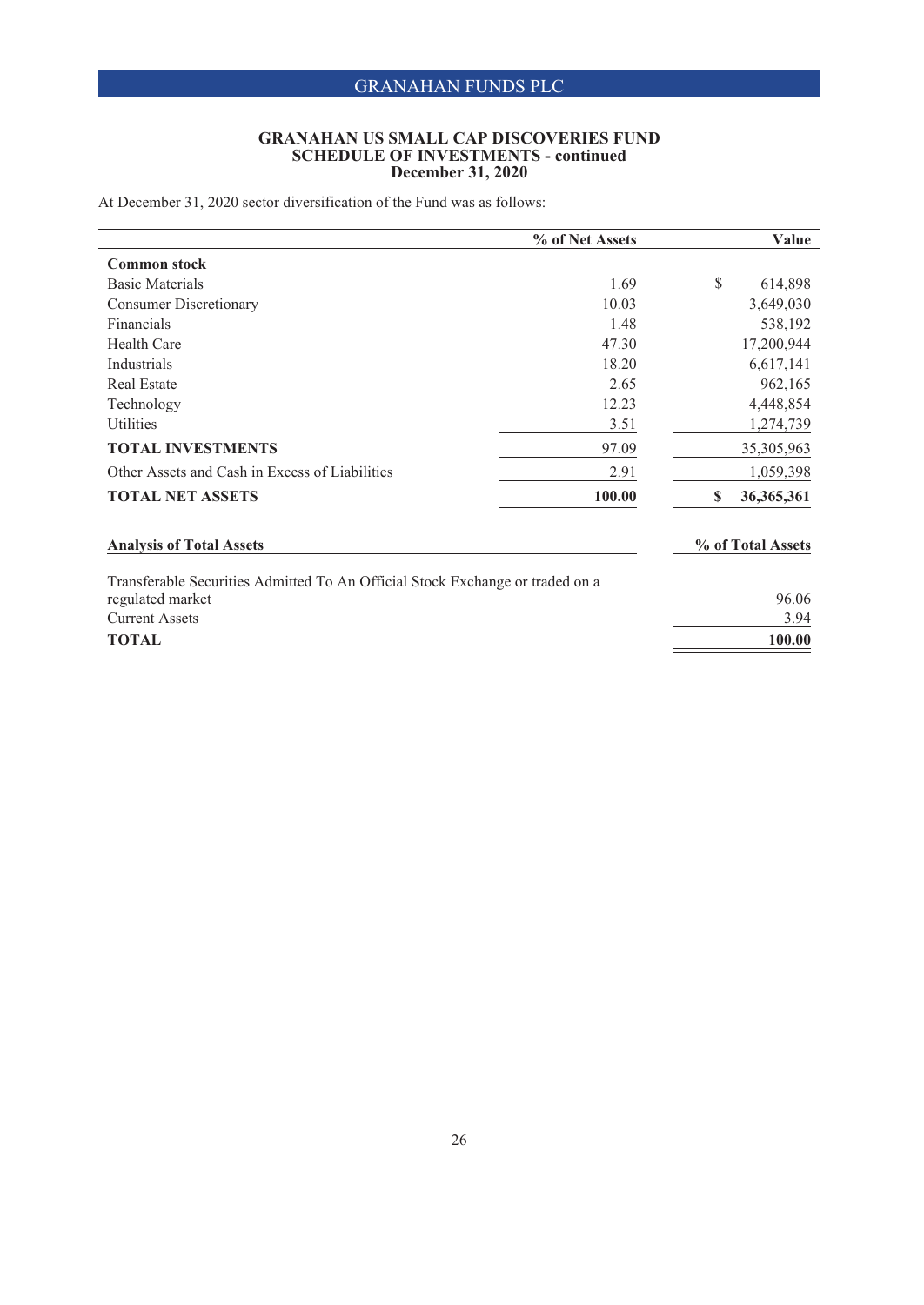#### **GRANAHAN US SMID SELECT FUND\* SCHEDULE OF INVESTMENTS December 31, 2020**

| (expressed in USD)<br><b>Description</b>                                  |                                                 | Quantity | Currency   | Fair<br>Value           | $%$ Net<br><b>Assets</b> |  |
|---------------------------------------------------------------------------|-------------------------------------------------|----------|------------|-------------------------|--------------------------|--|
| A) TRANSFERABLE SECURITIES ADMITTED TO AN OFFICIAL STOCK EXCHANGE LISTING |                                                 |          |            |                         |                          |  |
|                                                                           | 1) LISTED SECURITIES : SHARES                   |          |            |                         |                          |  |
| <b>BERMUDA ISLANDS</b>                                                    |                                                 |          |            |                         |                          |  |
|                                                                           | <b>GAN</b> Ltd                                  | 79,555   | <b>USD</b> | 1,613,376               | 0.38                     |  |
|                                                                           |                                                 |          |            | 1,613,376               | 0.38                     |  |
|                                                                           |                                                 |          |            |                         |                          |  |
| <b>CANADA</b>                                                             |                                                 | 92,127   | <b>USD</b> |                         |                          |  |
|                                                                           | Ballard Power Systems Inc<br>Canadian Solar Inc | 239,919  | <b>USD</b> | 2,155,772<br>12,293,449 | 0.50<br>2.87             |  |
|                                                                           | Fennec Pharmaceuticals Inc                      | 124,882  | <b>USD</b> | 930,371                 | 0.22                     |  |
|                                                                           |                                                 |          |            | 15,379,592              | 3.59                     |  |
|                                                                           |                                                 |          |            |                         |                          |  |
| <b>ISRAEL</b>                                                             |                                                 |          |            |                         |                          |  |
|                                                                           | Kornit Digital Ltd                              | 241,484  | <b>USD</b> | 21,523,469              | 5.02                     |  |
|                                                                           | Wix.com Ltd                                     | 6,264    | <b>USD</b> | 1,565,750               | 0.36                     |  |
|                                                                           |                                                 |          |            | 23,089,219              | 5.38                     |  |
| <b>MARSHALL ISLANDS</b>                                                   |                                                 |          |            |                         |                          |  |
|                                                                           | Scorpio Tankers Inc                             | 798,157  | <b>USD</b> | 8,931,377               | 2.08                     |  |
|                                                                           |                                                 |          |            | 8,931,377               | 2.08                     |  |
|                                                                           |                                                 |          |            |                         |                          |  |
| <b>NETHERLANDS</b>                                                        |                                                 |          |            |                         |                          |  |
|                                                                           | Affimed NV                                      | 341,615  | <b>USD</b> | 1,988,199               | 0.46                     |  |
|                                                                           |                                                 |          |            | 1,988,199               | 0.46                     |  |
|                                                                           |                                                 |          |            |                         |                          |  |
| <b>SINGAPORE</b>                                                          | Flex Ltd                                        |          | <b>USD</b> |                         |                          |  |
|                                                                           |                                                 | 175,284  |            | 3,151,606<br>3,151,606  | 0.73<br>0.73             |  |
|                                                                           |                                                 |          |            |                         |                          |  |
|                                                                           | UNITED STATES (U.S.A.)                          |          |            |                         |                          |  |
|                                                                           | Aaron's Holdings Co Inc                         | 79,555   | <b>USD</b> | 4,287,617               | 1.00                     |  |
|                                                                           | ABIOMED Inc                                     | 8,457    | <b>USD</b> | 2,741,759               | 0.64                     |  |
|                                                                           | Axon Enterprise Inc                             | 40,717   | <b>USD</b> | 4,989,054               | 1.16                     |  |
|                                                                           | <b>BGC Partners Inc</b>                         | 686,870  | <b>USD</b> | 2,747,480               | 0.64                     |  |
|                                                                           | <b>Blueprint Medicines Corp</b>                 | 21,925   | <b>USD</b> | 2,458,889               | 0.57                     |  |
|                                                                           | Casella Waste Systems Inc                       | 23,804   | <b>USD</b> | 1,474,658               | 0.34                     |  |
|                                                                           | Chart Industries Inc                            | 133,107  | <b>USD</b> | 15,678,674              | 3.66                     |  |

\*This Fund was launched on January 23, 2020.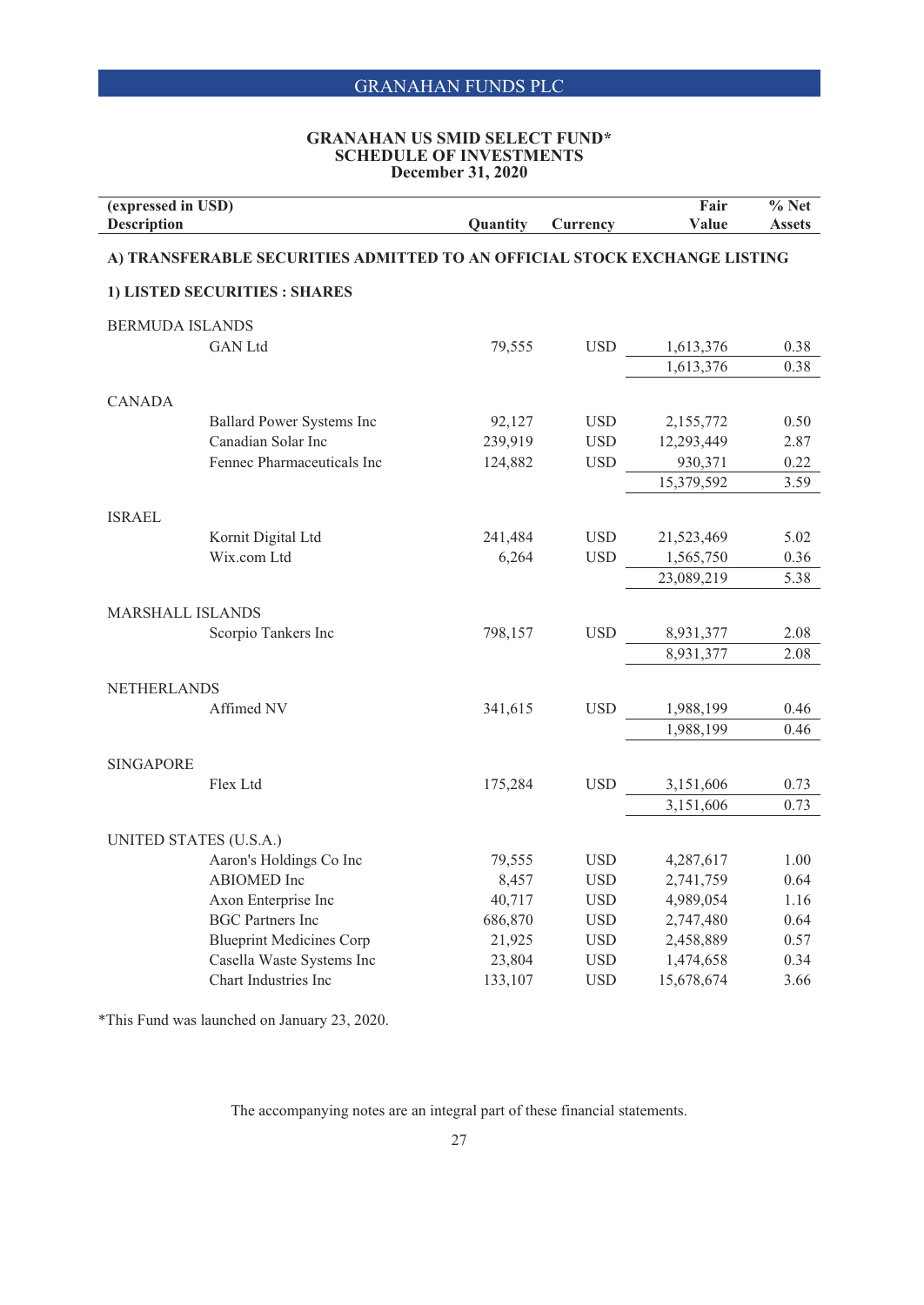#### **GRANAHAN US SMID SELECT FUND\* SCHEDULE OF INVESTMENTS - continued December 31, 2020**

| (expressed in USD)<br><b>Description</b>                                                 | Quantity  |              | Fair<br>Value | $%$ Net<br><b>Assets</b> |  |  |
|------------------------------------------------------------------------------------------|-----------|--------------|---------------|--------------------------|--|--|
|                                                                                          |           | Currency     |               |                          |  |  |
| A) TRANSFERABLE SECURITIES ADMITTED TO AN OFFICIAL STOCK EXCHANGE LISTING<br>(continued) |           |              |               |                          |  |  |
| 1) LISTED SECURITIES : SHARES (continued)                                                |           |              |               |                          |  |  |
| UNITED STATES (U.S.A.) (continued)                                                       |           |              |               |                          |  |  |
| Chegg Inc                                                                                | 26,936    | $_{\rm USD}$ | 2,433,129     | 0.57                     |  |  |
| Ciena Corp                                                                               | 38,838    | <b>USD</b>   | 2,052,588     | 0.48                     |  |  |
| Cloudera Inc                                                                             | 1,136,068 | <b>USD</b>   | 15,802,706    | 3.68                     |  |  |
| CytoSorbents Corp                                                                        | 110,603   | <b>USD</b>   | 881,506       | 0.21                     |  |  |
| Digital Turbine Inc                                                                      | 678,337   | <b>USD</b>   | 38,366,741    | 8.94                     |  |  |
| Enphase Energy Inc                                                                       | 168,637   | <b>USD</b>   | 29,590,734    | 6.90                     |  |  |
| Eos Energy Enterprises Inc                                                               | 91,771    | <b>USD</b>   | 1,912,508     | 0.45                     |  |  |
| Epizyme Inc                                                                              | 333,570   | <b>USD</b>   | 3,622,570     | 0.84                     |  |  |
| Etsy Inc                                                                                 | 92,397    | <b>USD</b>   | 16,438,350    | 3.83                     |  |  |
| Euronet Worldwide Inc                                                                    | 93,023    | <b>USD</b>   | 13,480,893    | 3.14                     |  |  |
| Evolent Health Inc                                                                       | 1,207,992 | <b>USD</b>   | 19,364,112    | 4.51                     |  |  |
| <b>Exact Sciences Corp</b>                                                               | 13,781    | <b>USD</b>   | 1,825,845     | 0.43                     |  |  |
| Expedia Group Inc                                                                        | 15,974    | <b>USD</b>   | 2,114,958     | 0.49                     |  |  |
| Gentherm Inc                                                                             | 80,495    | <b>USD</b>   | 5,249,884     | 1.22                     |  |  |
| Gray Television Inc                                                                      | 196,069   | <b>USD</b>   | 3,507,674     | 0.82                     |  |  |
| IAC/InterActiveCorp                                                                      | 24,744    | <b>USD</b>   | 4,685,276     | 1.09                     |  |  |
| Karyopharm Therapeutics Inc                                                              | 224,602   | $_{\rm USD}$ | 3,476,839     | 0.81                     |  |  |
| Kulicke & Soffa Industries Inc                                                           | 645,639   | <b>USD</b>   | 20,537,777    | 4.79                     |  |  |
| Ligand Pharmaceuticals Inc                                                               | 89,578    | <b>USD</b>   | 8,908,532     | 2.08                     |  |  |
| Limelight Networks Inc                                                                   | 1,259,789 | <b>USD</b>   | 5,026,558     | 1.17                     |  |  |
| Lithia Motors Inc                                                                        | 9,083     | <b>USD</b>   | 2,658,322     | 0.62                     |  |  |
| Magnite Inc                                                                              | 1,317,414 | <b>USD</b>   | 40,457,784    | 9.43                     |  |  |
| Nautilus Inc                                                                             | 454,639   | <b>USD</b>   | 8,247,151     | 1.92                     |  |  |
| Newmark Group Inc                                                                        | 342,025   | <b>USD</b>   | 2,493,362     | 0.58                     |  |  |
| Nutanix Inc                                                                              | 66,400    | <b>USD</b>   | 2,116,168     | 0.49                     |  |  |
| Pacira BioSciences Inc                                                                   | 35,393    | <b>USD</b>   | 2,117,917     | 0.49                     |  |  |
| Paycom Software Inc                                                                      | 6,891     | <b>USD</b>   | 3,116,455     | 0.73                     |  |  |
| Plug Power Inc                                                                           | 135,299   | <b>USD</b>   | 4,587,989     | 1.07                     |  |  |
| Porch Group Inc                                                                          | 272,168   | <b>USD</b>   | 3,883,837     | 0.91                     |  |  |
| Power Integrations Inc                                                                   | 27,249    | <b>USD</b>   | 2,230,603     | 0.52                     |  |  |
| Purple Innovation Inc                                                                    | 334,821   | <b>USD</b>   | 11,029,004    | 2.57                     |  |  |
| Quanterix Corp                                                                           | 63,268    | <b>USD</b>   | 2,941,962     | 0.69                     |  |  |

\*This Fund was launched on January 23, 2020.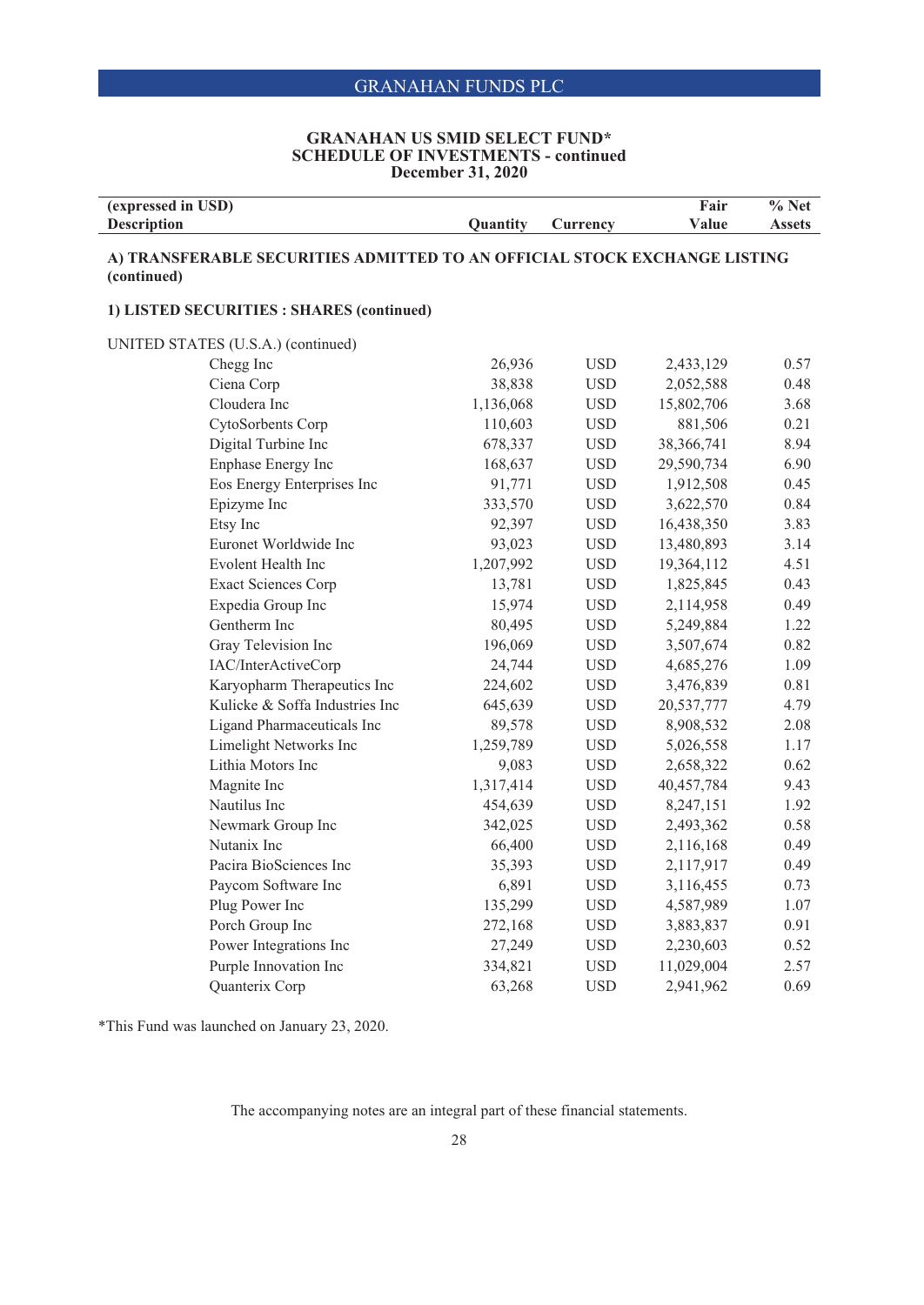#### **GRANAHAN US SMID SELECT FUND\* SCHEDULE OF INVESTMENTS - continued December 31, 2020**

| (expressed in USD)<br><b>Description</b>                                                 | Quantity | Currency   | Fair<br>Value | $%$ Net<br><b>Assets</b> |
|------------------------------------------------------------------------------------------|----------|------------|---------------|--------------------------|
| A) TRANSFERABLE SECURITIES ADMITTED TO AN OFFICIAL STOCK EXCHANGE LISTING<br>(continued) |          |            |               |                          |
| 1) LISTED SECURITIES : SHARES (continued)                                                |          |            |               |                          |
| UNITED STATES (U.S.A.) (continued)                                                       |          |            |               |                          |
| Quidel Corp                                                                              | 55,751   | <b>USD</b> | 10,015,667    | 2.34                     |
| Stamps.com Inc                                                                           | 63,579   | <b>USD</b> | 12,473,564    | 2.91                     |
| Tetra Tech Inc                                                                           | 17,241   | <b>USD</b> | 1,996,163     | 0.47                     |
| Turning Point Therapeutics Inc                                                           | 8,951    | <b>USD</b> | 1,090,679     | 0.25                     |
| Varonis Systems Inc                                                                      | 31,634   | <b>USD</b> | 5,175,639     | 1.21                     |
| Veracyte Inc                                                                             | 37,033   | <b>USD</b> | 1,812,395     | 0.42                     |
| Vericel Corp                                                                             | 64,208   | <b>USD</b> | 1,982,743     | 0.46                     |
| Vicor Corp                                                                               | 26,310   | <b>USD</b> | 2,426,308     | 0.57                     |
| Vonage Holdings Corp                                                                     | 140,318  | <b>USD</b> | 1,806,594     | 0.42                     |
| Western Digital Corp                                                                     | 249,628  | <b>USD</b> | 13,826,895    | 3.22                     |
|                                                                                          |          |            | 372,144,512   | 86.75                    |
|                                                                                          |          |            |               |                          |
| <b>TOTAL LISTED SECURITIES : SHARES</b>                                                  |          |            | 426,297,881   | 99.37                    |
|                                                                                          |          |            |               |                          |
| TOTAL TRANSFERABLE SECURITIES ADMITTED TO                                                |          |            |               |                          |
| AN OFFICIAL STOCK EXCHANGE LISTING                                                       |          |            | 426,297,881   | 99.37                    |
| <b>TOTAL INVESTMENTS</b>                                                                 |          |            | 426,297,881   | 99.37                    |
| <b>OTHER ASSETS</b>                                                                      |          |            | 5,620,356     | 1.31                     |
| <b>OTHER LIABILITIES</b>                                                                 |          |            | (2,925,619)   | (0.68)                   |
| NET ASSETS ATTRIBUTABLE TO HOLDERS OF REDEEMABLE<br><b>PARTICIPATING SHARES</b>          |          |            | 428,992,618   | 100.00                   |
| $*$ This Frontians located at Long and 22, 2020                                          |          |            |               |                          |

\*This Fund was launched on January 23, 2020.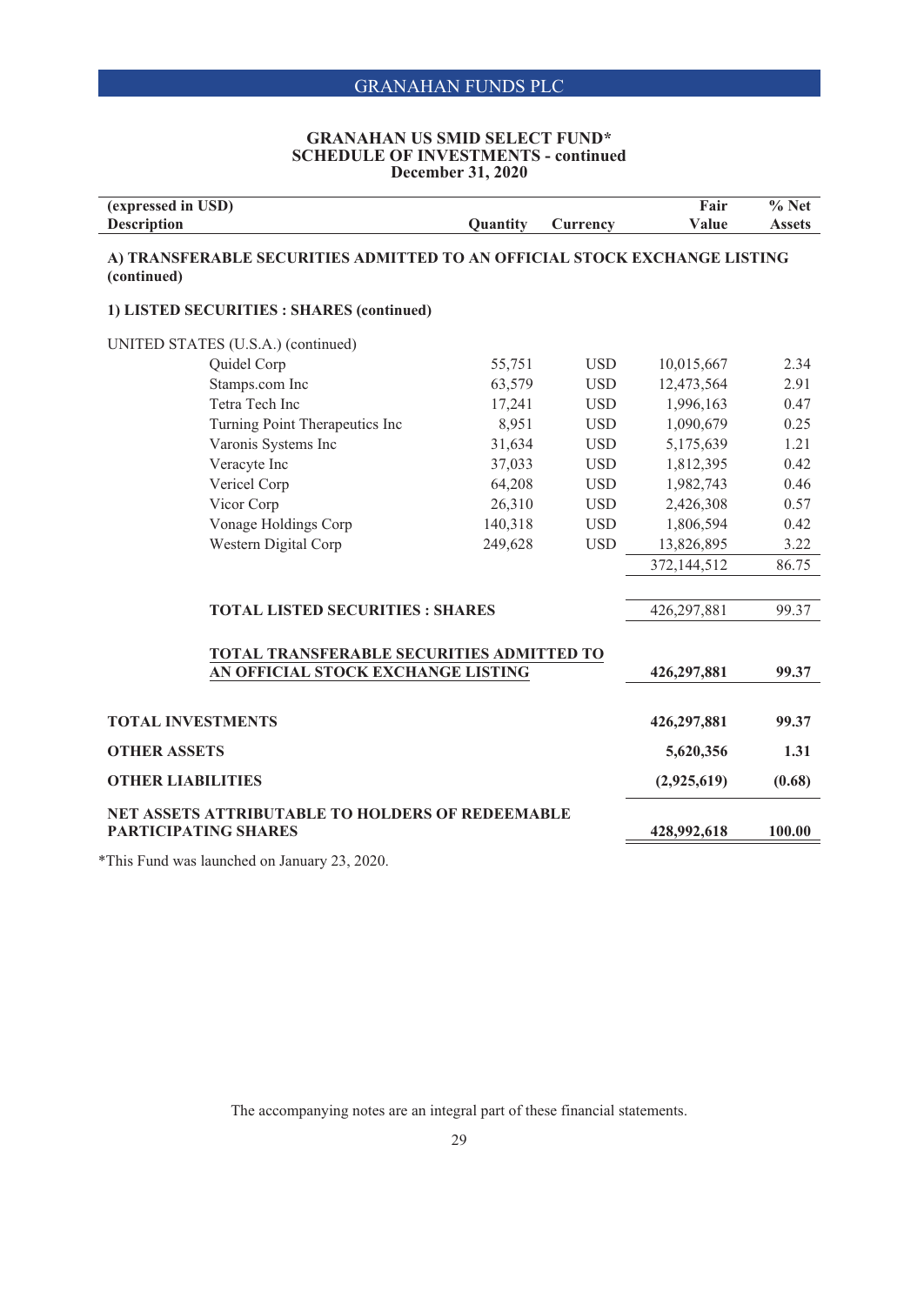#### **GRANAHAN US SMID SELECT FUND\* SCHEDULE OF INVESTMENTS - continued December 31, 2020**

At December 31, 2020 sector diversification of the Fund was as follows:

|                                                                               | % of Net Assets | Value                     |
|-------------------------------------------------------------------------------|-----------------|---------------------------|
| <b>Common stock</b>                                                           |                 |                           |
| <b>Communication Services</b>                                                 | 2.33            | $\mathbb{S}$<br>9,999,545 |
| <b>Consumer Discretionary</b>                                                 | 23.94           | 102,715,521               |
| Energy                                                                        | 3.37            | 14,449,221                |
| Financials                                                                    | 2.99            | 12,831,442                |
| Health Care                                                                   | 15.42           | 66,159,986                |
| Industrials                                                                   | 14.36           | 61,607,691                |
| <b>Information Technology</b>                                                 | 36.38           | 156,041,113               |
| <b>Real Estate</b>                                                            | 0.58            | 2,493,362                 |
| <b>TOTAL INVESTMENTS</b>                                                      | 99.37           | 426,297,881               |
| Other Assets and Cash in Excess of Liabilities                                | 0.63            | 2,694,737                 |
| <b>TOTAL NET ASSETS</b>                                                       | 100.00          | 428,992,618<br>\$         |
| <b>Analysis of Total Assets</b>                                               |                 | % of Total Assets         |
| Transferable Securities Admitted To An Official Stock Exchange or traded on a |                 |                           |
| regulated market                                                              |                 | 98.70                     |
| <b>Current Assets</b>                                                         |                 | 1.30                      |
| <b>TOTAL</b>                                                                  |                 | 100.00                    |

\*This Fund was launched on January 23, 2020.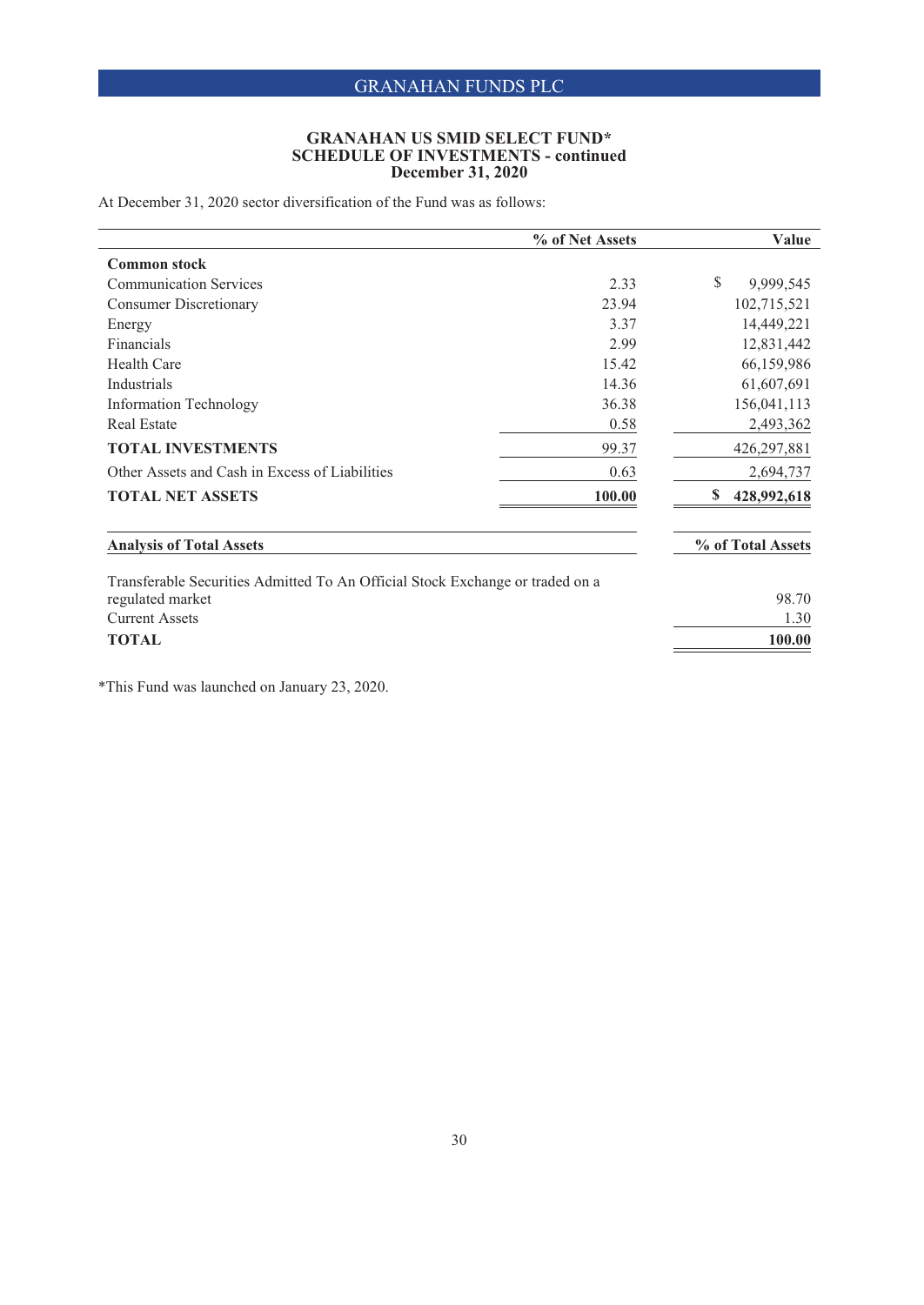#### **STATEMENT OF ASSETS AND LIABILITIES As of December 31, 2020**

|                                                        | <b>Granahan US Focused</b><br><b>Growth Fund</b><br>December 31, 2020 | <b>Granahan US Focused</b><br><b>Growth Fund</b><br>December 31, 2019 |
|--------------------------------------------------------|-----------------------------------------------------------------------|-----------------------------------------------------------------------|
| <b>Assets</b>                                          |                                                                       |                                                                       |
| Investments, at identified cost                        | \$518,550,545                                                         | \$225,587,596                                                         |
| Investments in securities, at fair value (See note 9)  | \$837,654,128                                                         | \$278,125,619                                                         |
| Cash and cash equivalents (See note 10)                | 28,867,431                                                            | 4,479,050                                                             |
| Receivable for subscriptions                           | 2,356,723                                                             | 641                                                                   |
| Dividends and interest receivable                      |                                                                       | 261                                                                   |
| Receivable for securities sold                         | 267,695                                                               | 198,081                                                               |
| Prepaid expenses and other assets                      |                                                                       | 3,882                                                                 |
| Receivable from Investment Manager (See note 5)        | 289,159                                                               | 120,929                                                               |
| <b>Total assets</b>                                    | 869,435,136                                                           | 282,928,463                                                           |
| <b>Liabilities</b>                                     |                                                                       |                                                                       |
| Payable for securities purchased                       | 2,673,617                                                             | 30,051                                                                |
| Payable for fund shares redeemed                       | 2,049,118                                                             | 116,899                                                               |
| Payable to Investment Manager (See note 5)             | 1,345,719                                                             | 260,304                                                               |
| Manager fees payable (See note 5)                      | 25,618                                                                |                                                                       |
| Directors fees payable                                 | 13,516                                                                |                                                                       |
| Auditor fees payable                                   | 19,251                                                                | 17,792                                                                |
| Performance fees payable (See note 5)                  | 4,155,998                                                             | 1,484,720                                                             |
| Other accrued expenses                                 | 115,719                                                               | 71,521                                                                |
| <b>Total liabilities</b>                               | 10,398,556                                                            | 1,981,287                                                             |
| <b>Net assets</b>                                      | \$859,036,580                                                         | \$280,947,176                                                         |
| Net assets consist of                                  |                                                                       |                                                                       |
| Paid in capital                                        | \$429,417,744                                                         | \$200,452,670                                                         |
| Undistributed net investment loss                      | (15,330,592)                                                          | (5,716,714)                                                           |
| Accumulated net realized gain on investments           |                                                                       |                                                                       |
| and foreign currency related transactions              | 125,166,153                                                           | 33,259,500                                                            |
| Net unrealized appreciation on investments and foreign |                                                                       |                                                                       |
| currency related transactions                          | 319,783,275                                                           | 52,951,720                                                            |
| <b>Net assets</b>                                      | \$859,036,580                                                         | \$280,947,176                                                         |
| Total net assets for shareholding dealing              | \$859,036,580                                                         | \$280,947,176                                                         |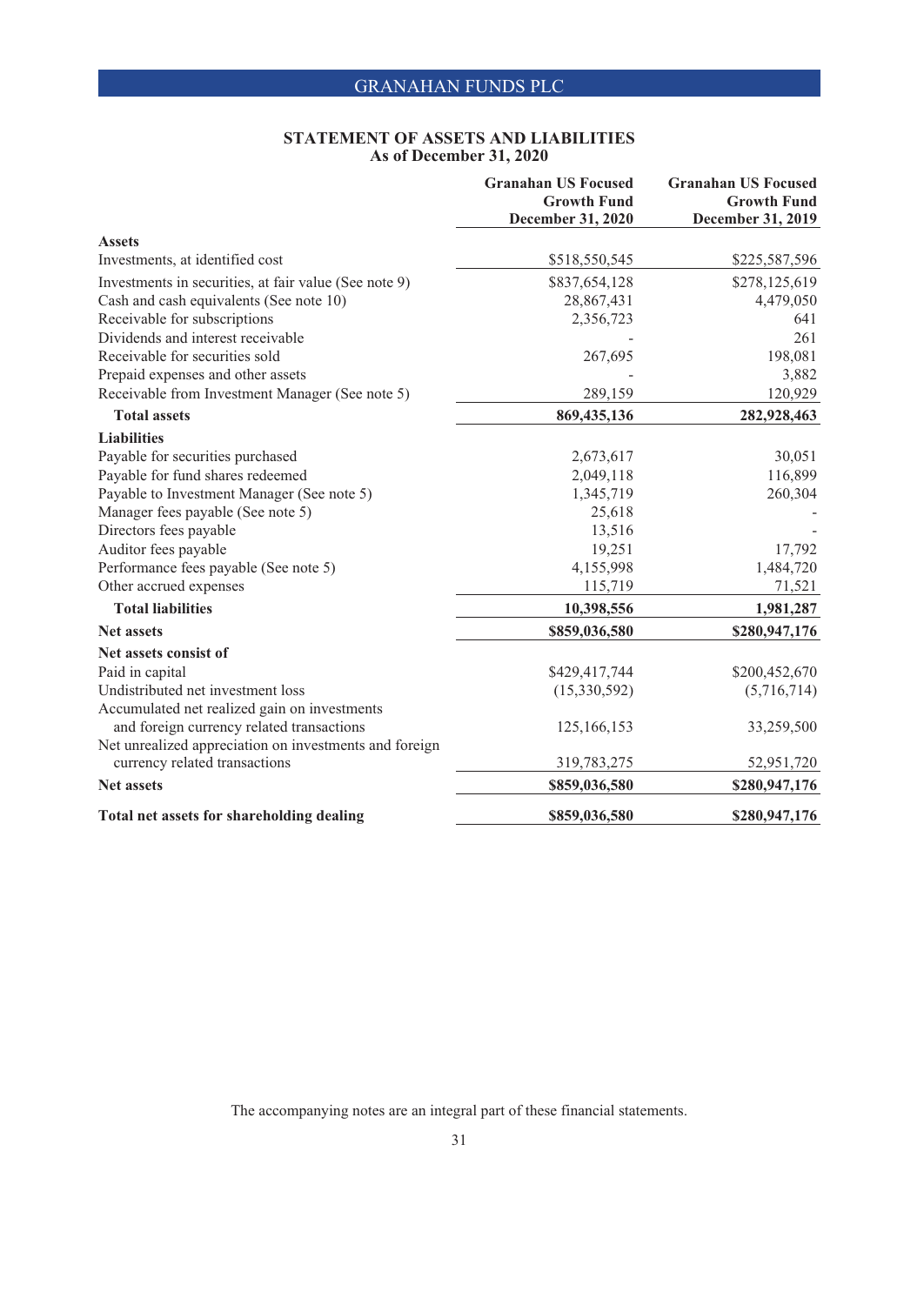|                                                     | <b>Granahan US Focused</b><br><b>Growth Fund</b> | <b>Granahan US Focused</b><br><b>Growth Fund</b> |
|-----------------------------------------------------|--------------------------------------------------|--------------------------------------------------|
|                                                     | December 31, 2020                                | December 31, 2019                                |
| <b>Class A GBP Accumulating</b>                     |                                                  |                                                  |
| Shares issued (See note 3)                          | 840,909.86                                       | 54,714.52                                        |
| Net asset value per share                           | £16.77                                           | £9.45                                            |
| <b>Class A USD Accumulating</b>                     |                                                  |                                                  |
| Shares issued (See note 3)                          | 275,955.16                                       | 152,649.22                                       |
| Net asset value per share                           | \$534.53                                         | \$291.88                                         |
| <b>Class A USD Distributing</b>                     |                                                  |                                                  |
| Shares issued (See note 3)                          | 82,197.61                                        | 36,057.48                                        |
| Net asset value per share                           | \$212.41                                         | \$115.98                                         |
| <b>Class F EUR Accumulating</b>                     |                                                  |                                                  |
| Shares issued (See note 3)                          | 104,363.53                                       | 75,193.06                                        |
| Net asset value per share                           | €18.12                                           | €10.81                                           |
| <b>Class F GBP Accumulating*</b>                    |                                                  |                                                  |
| Shares issued (See note 3)                          | 10,133.03                                        |                                                  |
| Net asset value per share                           | £12.61                                           |                                                  |
| <b>Class I GBP Accumulating**</b>                   |                                                  |                                                  |
| Shares issued (See note 3)                          | 966,109.05                                       |                                                  |
| Net asset value per share                           | £15.95                                           |                                                  |
| <b>Class I USD Accumulating</b>                     |                                                  |                                                  |
| Shares issued (See note 3)                          | 9,556,819.82                                     | 4,223,306.38                                     |
| Net asset value per share                           | \$24.39                                          | \$13.29                                          |
| <b>Class I USD Distributing</b>                     |                                                  |                                                  |
| Shares issued (See note 3)                          | 6,968,875.82                                     | 7,181,071.35                                     |
| Net asset value per share                           | \$24.38                                          | \$13.29                                          |
| <b>Class P USD Accumulating</b>                     |                                                  |                                                  |
| Shares issued (See note 3)                          | 3,695,893.70                                     | 6,058,436.10                                     |
| Net asset value per share                           | \$23.00                                          | \$13.05                                          |
| <b>Class P1 USD Accumulating***</b>                 |                                                  |                                                  |
| Shares issued (See note 3)                          | 11,756,225.00                                    |                                                  |
| Net asset value per share                           | \$13.88                                          |                                                  |
| *This share class was launched on October 30, 2020. |                                                  |                                                  |

\*\*This share class was launched on January 29, 2020.

\*\*\*This share class was launched on August 12, 2020.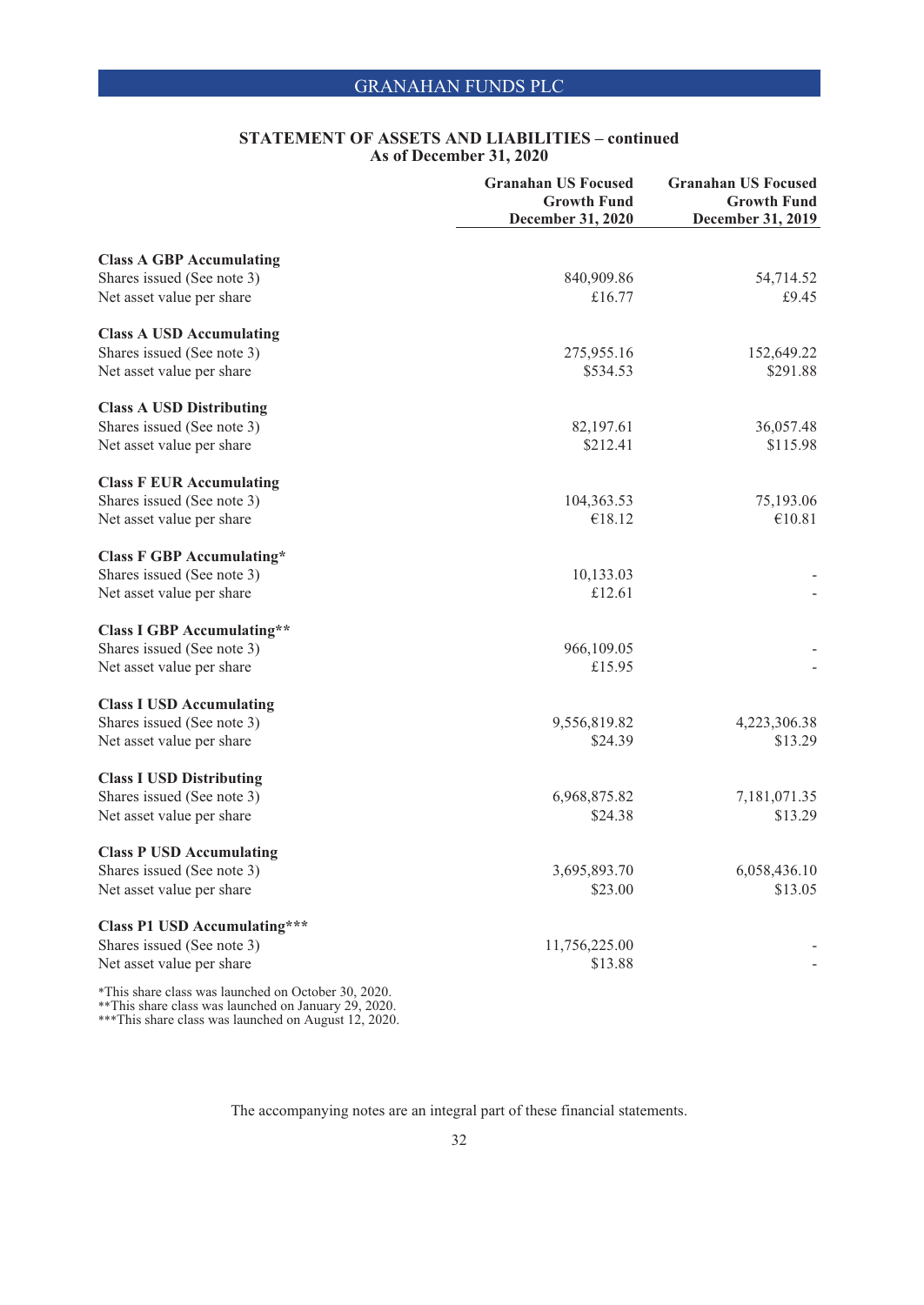|                                                        | <b>Granahan US Small</b><br><b>Cap Discoveries Fund</b><br><b>December 31, 2020</b> | <b>Granahan US Small</b><br><b>Cap Discoveries Fund</b><br>December 31, 2019 |
|--------------------------------------------------------|-------------------------------------------------------------------------------------|------------------------------------------------------------------------------|
| <b>Assets</b>                                          |                                                                                     |                                                                              |
| Investments, at identified cost                        | \$24,793,332                                                                        | \$37,197,480                                                                 |
| Investments in securities, at fair value (See note 9)  | \$35,305,963                                                                        | \$39,570,742                                                                 |
| Cash and cash equivalents (See note 10)                | 1,259,267                                                                           | 948,883                                                                      |
| Receivable for subscriptions                           |                                                                                     | 58,730                                                                       |
| Dividends and interest receivable                      | 6,914                                                                               | 18,954                                                                       |
| Receivable for securities sold                         | 137,764                                                                             | 1,122,377                                                                    |
| Prepaid expenses and other assets                      |                                                                                     | 1,086                                                                        |
| Receivable from Investment Manager (See note 5)        | 43,014                                                                              | 25,700                                                                       |
| <b>Total assets</b>                                    | 36,752,922                                                                          | 41,746,472                                                                   |
| <b>Liabilities</b>                                     |                                                                                     |                                                                              |
| Payable for securities purchased                       | 199,068                                                                             | 1,373,807                                                                    |
| Payable for fund shares redeemed                       | 107,275                                                                             |                                                                              |
| Payable to Investment Manager (See note 5)             | 56,988                                                                              | 31,499                                                                       |
| Manager fees payable (See note 5)                      | 1,171                                                                               |                                                                              |
| Directors fees payable                                 | 928                                                                                 | 99                                                                           |
| Auditor fees payable                                   | 2,496                                                                               | 2,600                                                                        |
| Other accrued expenses                                 | 19,635                                                                              | 26,578                                                                       |
| <b>Total liabilities</b>                               | 387,561                                                                             | 1,434,583                                                                    |
| <b>Net assets</b>                                      | \$36,365,361                                                                        | \$40,311,889                                                                 |
| Net assets consist of                                  |                                                                                     |                                                                              |
| Paid in capital                                        | \$22,848,583                                                                        | \$38,628,098                                                                 |
| Undistributed net investment loss                      | (614,907)                                                                           | (392, 848)                                                                   |
| Accumulated net realized gain/(loss) on investments    |                                                                                     |                                                                              |
| and foreign currency related transactions              | 3,460,021                                                                           | (421, 399)                                                                   |
| Net unrealized appreciation on investments and foreign |                                                                                     |                                                                              |
| currency related transactions                          | 10,671,664                                                                          | 2,498,038                                                                    |
| <b>Net assets</b>                                      | \$36,365,361                                                                        | \$40,311,889                                                                 |
| Total net assets for shareholding dealing              | \$36,365,361                                                                        | \$40,311,889                                                                 |
| <b>Class Founder GBP Accumulating******</b>            |                                                                                     |                                                                              |
| Shares issued (See note 3)                             | 1,018.43                                                                            |                                                                              |
| Net asset value per share                              | £16.35                                                                              |                                                                              |
| <b>Class Founder USD Accumulating</b>                  |                                                                                     |                                                                              |
| Shares issued (See note 3)                             | 1,775,456.87                                                                        | 2,876,320.05                                                                 |
| Net asset value per share                              | \$20.47                                                                             | \$14.02                                                                      |
|                                                        |                                                                                     |                                                                              |

\*\*\*\*\*\*This share class was launched on May 06, 2020.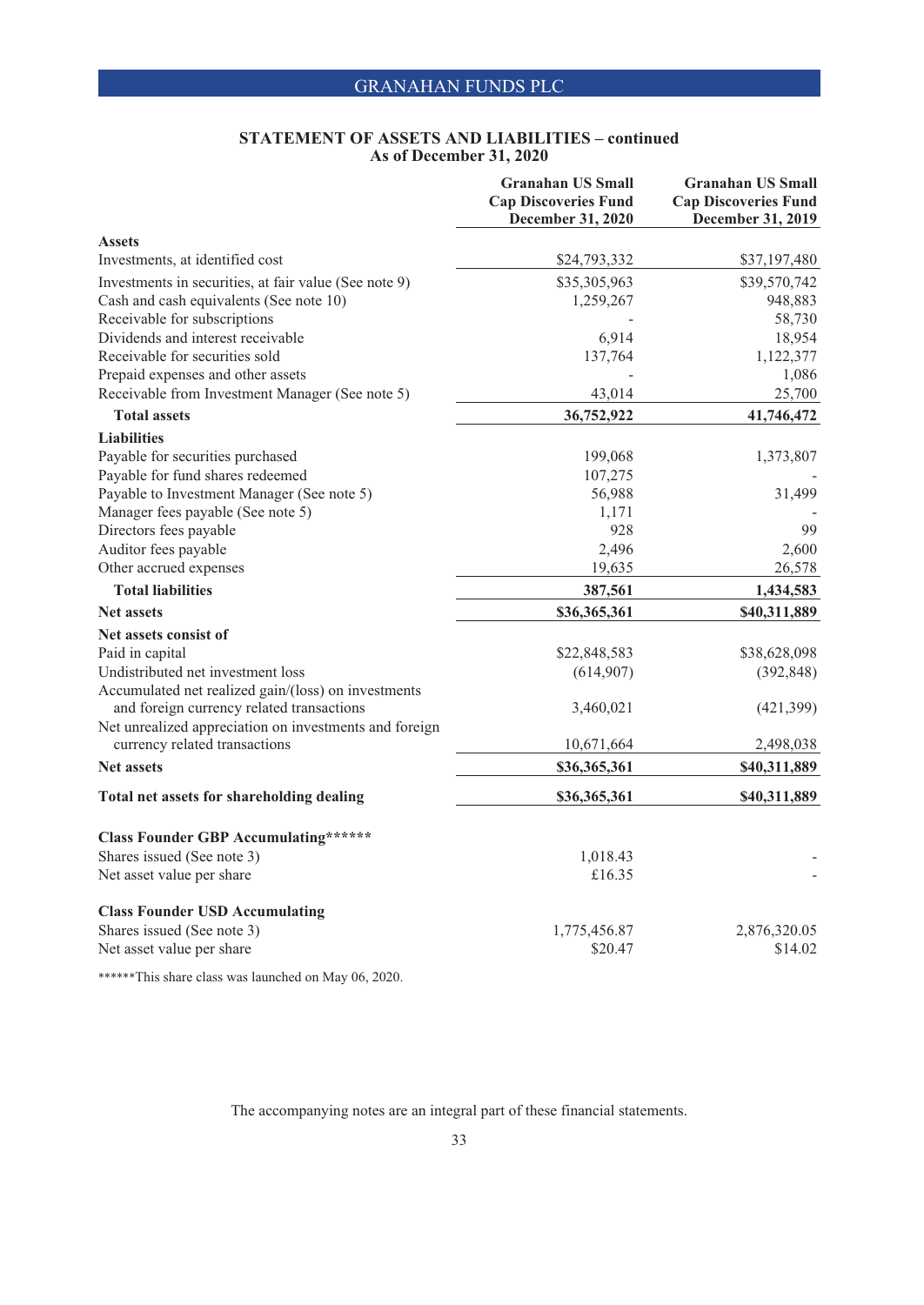|                                                                                      | <b>Granahan US SMID</b>           |
|--------------------------------------------------------------------------------------|-----------------------------------|
|                                                                                      | Select Fund*<br>December 31, 2020 |
| <b>Assets</b>                                                                        |                                   |
| Investments, at identified cost                                                      | \$289,962,379                     |
| Investments in securities, at fair value (See note 9)                                | \$426,297,881                     |
| Cash and cash equivalents (See note 10)                                              | 5,268,950                         |
| Receivable for subscriptions                                                         | 104,795                           |
| Dividends and interest receivable                                                    | 58,056                            |
| Receivable from Investment Manager (See note 5)                                      | 188,555                           |
| <b>Total assets</b>                                                                  | 431,918,237                       |
| <b>Liabilities</b>                                                                   |                                   |
| Payable for securities purchased                                                     | 1,690,011                         |
| Payable for fund shares redeemed                                                     | 447,172                           |
| Payable to Investment Manager (See note 5)                                           | 718,531                           |
| Manager fees payable (See note 5)                                                    | 12,179                            |
| Directors fees payable                                                               | 5,384                             |
| Auditor fees payable                                                                 | 5,495                             |
| Other accrued expenses                                                               | 46,847                            |
| <b>Total liabilities</b>                                                             | 2,925,619                         |
| <b>Net assets</b>                                                                    | \$428,992,618                     |
| Net assets consist of                                                                |                                   |
| Paid in capital                                                                      | \$246,513,392                     |
| Undistributed net investment loss                                                    | (1,826,408)                       |
| Accumulated net realized gain on investments                                         |                                   |
| and foreign currency related transactions                                            | 47,465,012                        |
| Net unrealized appreciation on investments and foreign currency related transactions | 136,840,622                       |
| <b>Net assets</b>                                                                    | \$428,992,618                     |
| Total net assets for shareholding dealing                                            | \$428,992,618                     |

\*This Fund was launched on January 23, 2020 and therefore no comparatives are available.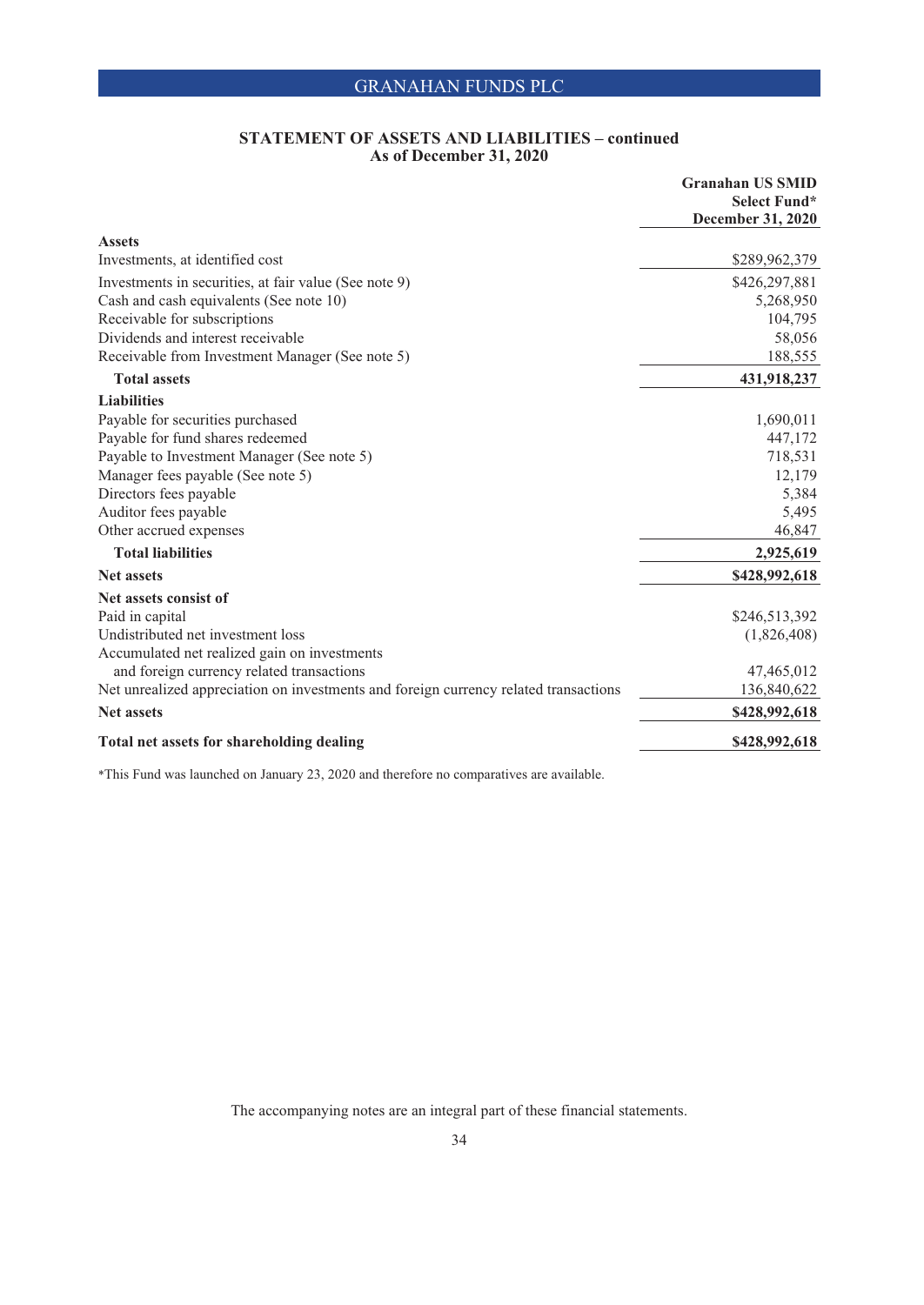|                                                                                                                                                                                                           | <b>Granahan US SMID</b><br>Select Fund* |
|-----------------------------------------------------------------------------------------------------------------------------------------------------------------------------------------------------------|-----------------------------------------|
|                                                                                                                                                                                                           | December 31, 2020                       |
|                                                                                                                                                                                                           |                                         |
| <b>Class I GBP Accumulating**</b>                                                                                                                                                                         |                                         |
| Shares issued (See note 3)                                                                                                                                                                                | 1,509,144.98                            |
| Net asset value per share                                                                                                                                                                                 | £200.65                                 |
| <b>Class I GBP Distributing***</b>                                                                                                                                                                        |                                         |
| Shares issued (See note 3)                                                                                                                                                                                | 44,681.89                               |
| Net asset value per share                                                                                                                                                                                 | £111.12                                 |
|                                                                                                                                                                                                           |                                         |
| <b>Class I USD Accumulating****</b>                                                                                                                                                                       |                                         |
| Shares issued (See note 3)                                                                                                                                                                                | 68,792.18                               |
| Net asset value per share                                                                                                                                                                                 | \$109.16                                |
| <b>Class I USD Distributing*****</b>                                                                                                                                                                      |                                         |
| Shares issued (See note 3)                                                                                                                                                                                | 5,451.53                                |
|                                                                                                                                                                                                           | \$109.25                                |
| Net asset value per share                                                                                                                                                                                 |                                         |
| *This Fund was launched on January 23, 2020 and therefore no comparatives are available.<br>**This share class was launched on January 23, 2020.<br>***This share class was launched on December 7, 2020. |                                         |

\*\*\*\*This share class was launched on December 16, 2020. \*\*\*\*\*This share class was launched on December 15, 2020.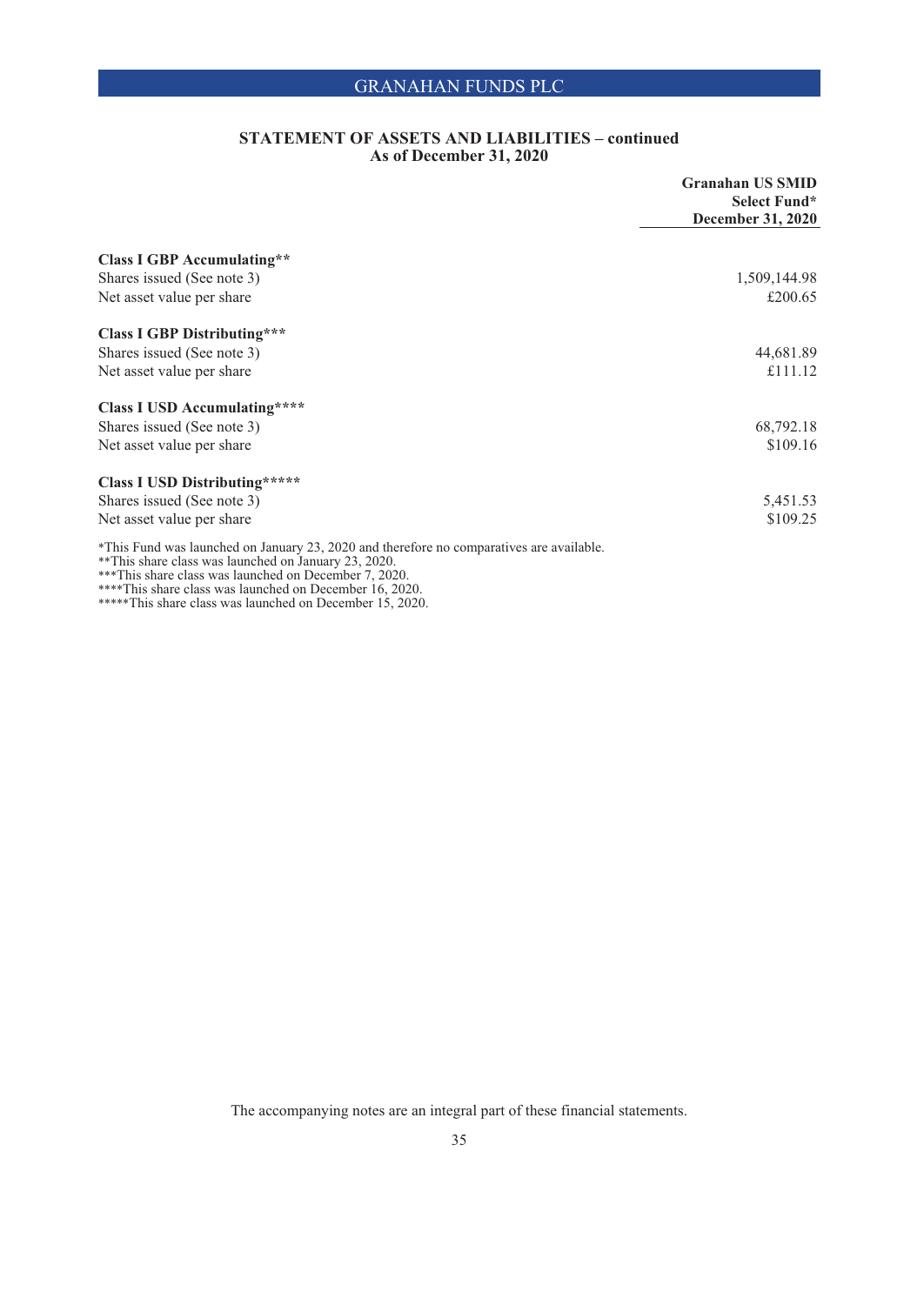# **STATEMENT OF ASSETS AND LIABILITIES – continued<br>As of December 31, 2020**

|                                                        | <b>Total</b><br><b>December 31, 2020</b> | <b>Total</b><br>December 31, 2019 |
|--------------------------------------------------------|------------------------------------------|-----------------------------------|
| <b>Assets</b>                                          |                                          |                                   |
| Investments, at identified cost                        | \$833,306,256                            | \$262,785,076                     |
| Investments in securities, at fair value (See note 9)  | \$1,299,257,972                          | \$317,696,361                     |
| Cash and cash equivalents (See note 10)                | 35,395,648                               | 5,427,933                         |
| Receivable for subscriptions                           | 2,461,518                                | 59,371                            |
| Dividends and interest receivable                      | 64,970                                   | 19,215                            |
| Receivable for securities sold                         | 405,459                                  | 1,320,458                         |
| Prepaid expenses and other assets                      |                                          | 4,968                             |
| Receivable from Investment Manager (See note 5)        | 520,728                                  | 146,629                           |
| <b>Total assets</b>                                    | 1,338,106,295                            | 324,674,935                       |
| <b>Liabilities</b>                                     |                                          |                                   |
| Payable for securities purchased                       | 4,562,696                                | 1,403,858                         |
| Payable for fund shares redeemed                       | 2,603,565                                | 116,899                           |
| Payable to Investment Manager (See note 5)             | 2,121,238                                | 291,803                           |
| Manager fees payable (See note 5)                      | 38,968                                   |                                   |
| Directors fees payable                                 | 19,828                                   | 99                                |
| Auditor fees payable                                   | 27,242                                   | 20,392                            |
| Performance fees payable (See note 5)                  | 4,155,998                                | 1,484,720                         |
| Other accrued expenses                                 | 182,201                                  | 98,099                            |
| <b>Total liabilities</b>                               | 13,711,736                               | 3,415,870                         |
| <b>Net assets</b>                                      | \$1,324,394,559                          | \$321,259,065                     |
| Net assets consist of                                  |                                          |                                   |
| Paid in capital                                        | \$698,779,719                            | \$239,080,768                     |
| Undistributed net investment loss                      | (17, 771, 907)                           | (6,109,562)                       |
| Accumulated net realized gain on investments           |                                          |                                   |
| and foreign currency related transactions              | 176,091,186                              | 32,838,101                        |
| Net unrealized appreciation on investments and foreign |                                          |                                   |
| currency related transactions                          | 467,295,561                              | 55,449,758                        |
| <b>Net assets</b>                                      | \$1,324,394,559                          | \$321,259,065                     |
| Total net assets for shareholding dealing              | \$1,324,394,559                          | \$321,259,065                     |

Signed on behalf of the Board of Directors on March 24, 2021: DocSigned by:

**Louis** 

**Vincent Dodd Director** 

DocSigned by:

Lisa Martensson **Director**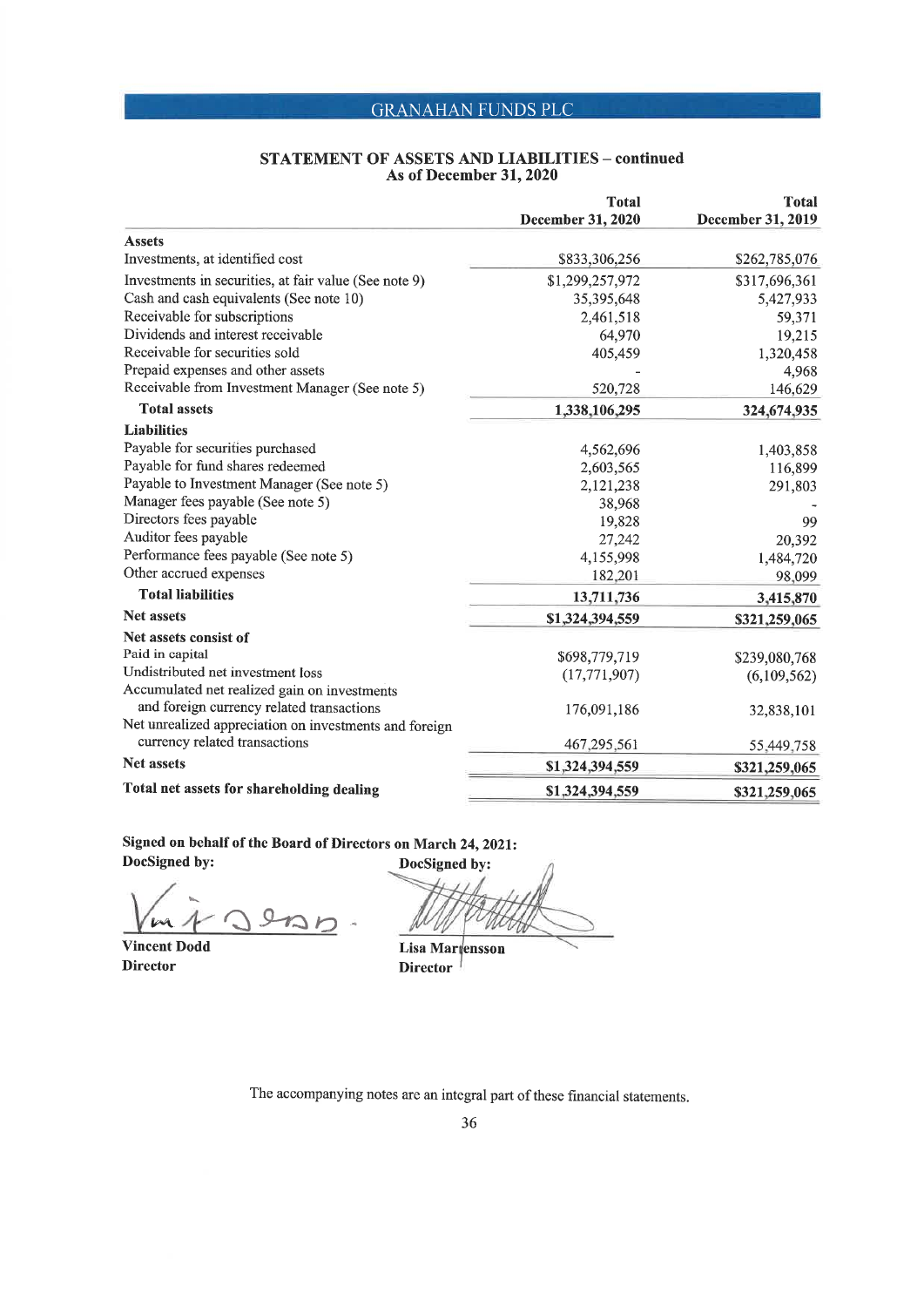#### **STATEMENT OF OPERATIONS For the financial year ended December 31, 2020**

|                                                      | <b>Granahan US Focused</b><br><b>Growth Fund</b><br><b>Financial year ended</b><br>December 31, 2020 | <b>Granahan US Focused</b><br><b>Growth Fund</b><br><b>Financial year ended</b><br>December 31, 2019 |
|------------------------------------------------------|------------------------------------------------------------------------------------------------------|------------------------------------------------------------------------------------------------------|
| <b>Investment income</b>                             |                                                                                                      |                                                                                                      |
| Dividends                                            | \$416,966                                                                                            | \$150,383                                                                                            |
| Dividend withholding tax                             | (117, 353)                                                                                           | (45, 115)                                                                                            |
| Other income                                         | 36,065                                                                                               | 101,772                                                                                              |
| <b>Total investment income</b>                       | 335,678                                                                                              | 207,040                                                                                              |
| <b>Expenses (See note 5)</b>                         |                                                                                                      |                                                                                                      |
| <b>Investment Management fees</b>                    | 3,795,764                                                                                            | 1,784,395                                                                                            |
| Administration fees                                  | 187,719                                                                                              | 125,360                                                                                              |
| Manager fees                                         | 25,618                                                                                               |                                                                                                      |
| Audit fees                                           | 20,565                                                                                               | 20,793                                                                                               |
| Depositary fees                                      | 154,547                                                                                              | 104,844                                                                                              |
| Directors' fees                                      | 58,686                                                                                               | 54,098                                                                                               |
| Legal fees                                           | 229,508                                                                                              | 145,069                                                                                              |
| Performance fees                                     | 5,456,284                                                                                            | 1,484,720                                                                                            |
| Transaction costs (See note 7)                       | 408,991                                                                                              | 282,921                                                                                              |
| Other expenses (See note 8)                          | 142,655                                                                                              | 130,768                                                                                              |
| <b>Total expenses</b>                                | 10,480,337                                                                                           | 4,132,968                                                                                            |
| Expense reimbursement from Investment Manager (See   |                                                                                                      |                                                                                                      |
| note $5)$                                            | (530, 781)                                                                                           | (421, 917)                                                                                           |
| Net expenses                                         | 9,949,556                                                                                            | 3,711,051                                                                                            |
| <b>Net investment loss</b>                           | (9,613,878)                                                                                          | (3,504,011)                                                                                          |
| Realized and unrealized gain/(loss) on investments   |                                                                                                      |                                                                                                      |
| Net realized gain/(loss) on:                         |                                                                                                      |                                                                                                      |
| Investments                                          | 91,916,645                                                                                           | 18,665,245                                                                                           |
| Foreign currency related transactions                | (9,992)                                                                                              | (8,294)                                                                                              |
| Net change in unrealized appreciation on:            |                                                                                                      |                                                                                                      |
| Investments                                          | 266,831,555                                                                                          | 58,943,367                                                                                           |
| Net realized and unrealized gain on investments      | 358,738,208                                                                                          | 77,600,318                                                                                           |
| Net increase in net assets resulting from operations | 349,124,330                                                                                          | 74,096,307                                                                                           |

For the financial year ended December 31, 2020, there are no other gains or losses other than those included in the Statement of Operations. All income arises from continuing operations.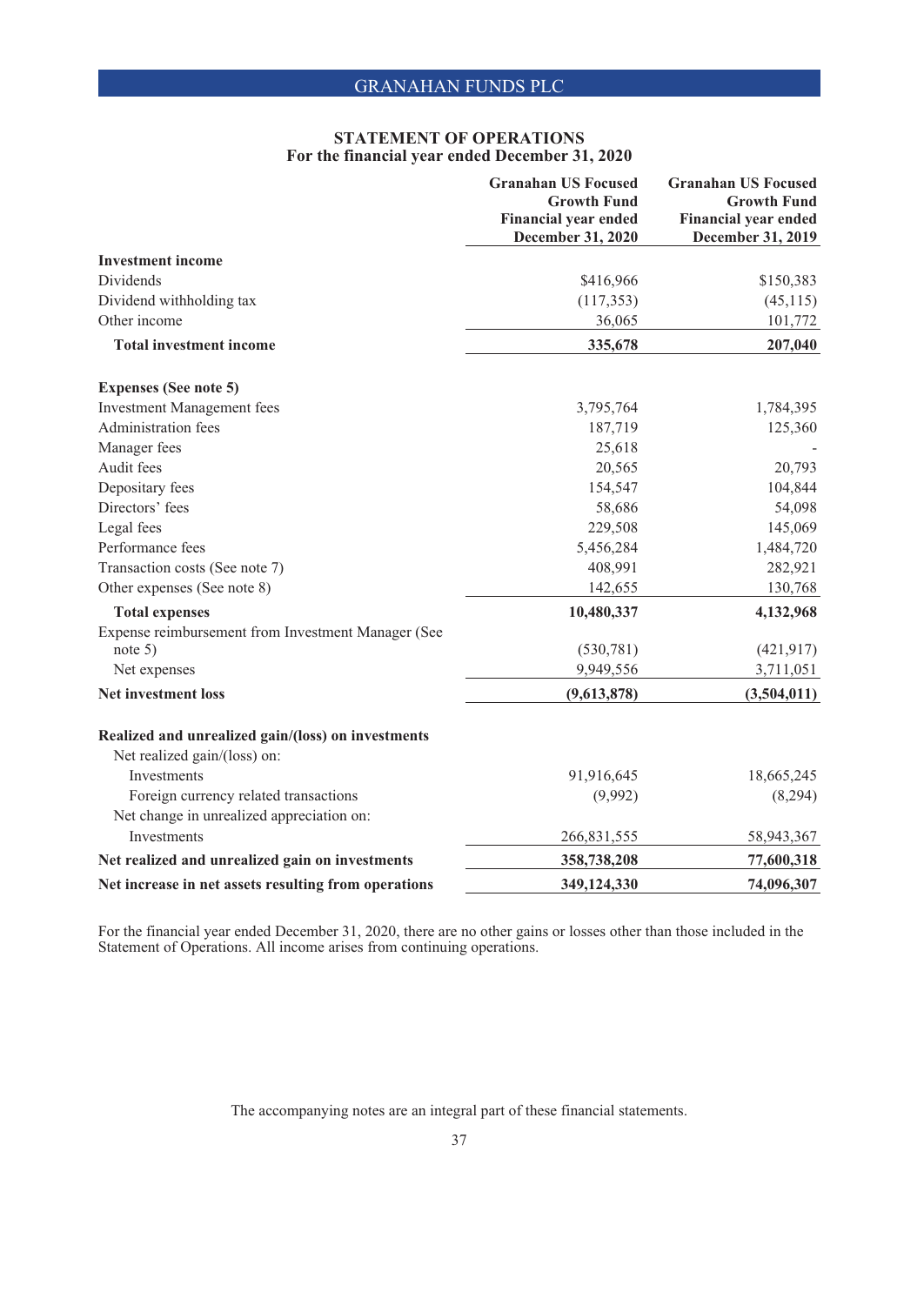### **STATEMENT OF OPERATIONS – continued For the financial year ended December 31, 2020**

|                                                                                    | <b>Granahan US Small</b><br><b>Cap Discoveries Fund</b> | <b>Granahan US Small</b><br><b>Cap Discoveries Fund</b> |
|------------------------------------------------------------------------------------|---------------------------------------------------------|---------------------------------------------------------|
|                                                                                    | <b>Financial year ended</b><br>December 31, 2020        | <b>Financial year ended</b><br>December 31, 2019        |
| <b>Investment income</b>                                                           |                                                         |                                                         |
| Dividends                                                                          | \$147,399                                               | \$150,357                                               |
| Dividend withholding tax                                                           | (28, 874)                                               | (38, 813)                                               |
| Other income                                                                       | 12,576                                                  | 20,897                                                  |
| <b>Total investment income</b>                                                     | 131,101                                                 | 132,441                                                 |
| <b>Expenses (See note 5)</b>                                                       |                                                         |                                                         |
| <b>Investment Management fees</b>                                                  | 237,035                                                 | 226,547                                                 |
| Administration fees                                                                | 52,092                                                  | 68,726                                                  |
| Manager fees                                                                       | 1,171                                                   |                                                         |
| Audit fees                                                                         | 2,410                                                   | 3,032                                                   |
| Depositary fees                                                                    | 38,358                                                  | 63,462                                                  |
| Directors' fees                                                                    | 5,300                                                   | 7,878                                                   |
| Legal fees                                                                         | 24,682                                                  | 18,530                                                  |
| Transaction costs (See note 7)                                                     | 81,144                                                  | 74,578                                                  |
| Other expenses (See note 8)                                                        | 20,826                                                  | 32,335                                                  |
| <b>Total expenses</b>                                                              | 463,018                                                 | 495,088                                                 |
| Expense reimbursement from Investment Manager (See                                 |                                                         |                                                         |
| note $5)$                                                                          | (109, 858)                                              | (149, 935)                                              |
| Net expenses                                                                       | 353,160                                                 | 345,153                                                 |
| <b>Net investment loss</b>                                                         | (222, 059)                                              | (212, 712)                                              |
| Realized and unrealized gain/(loss) on investments<br>Net realized gain/(loss) on: |                                                         |                                                         |
| Investments                                                                        | 3,881,514                                               | (1,362,181)                                             |
| Foreign currency related transactions                                              | (94)                                                    | (108)                                                   |
| Net change in unrealized appreciation on:                                          |                                                         |                                                         |
| Investments                                                                        | 8,173,626                                               | 7,496,732                                               |
| Net realized and unrealized gain on investments                                    | 12,055,046                                              | 6,134,443                                               |
| Net increase in net assets resulting from operations                               | 11,832,987                                              | 5,921,731                                               |

For the financial year ended December 31, 2020, there are no other gains or losses other than those included in the Statement of Operations. All income arises from continuing operations.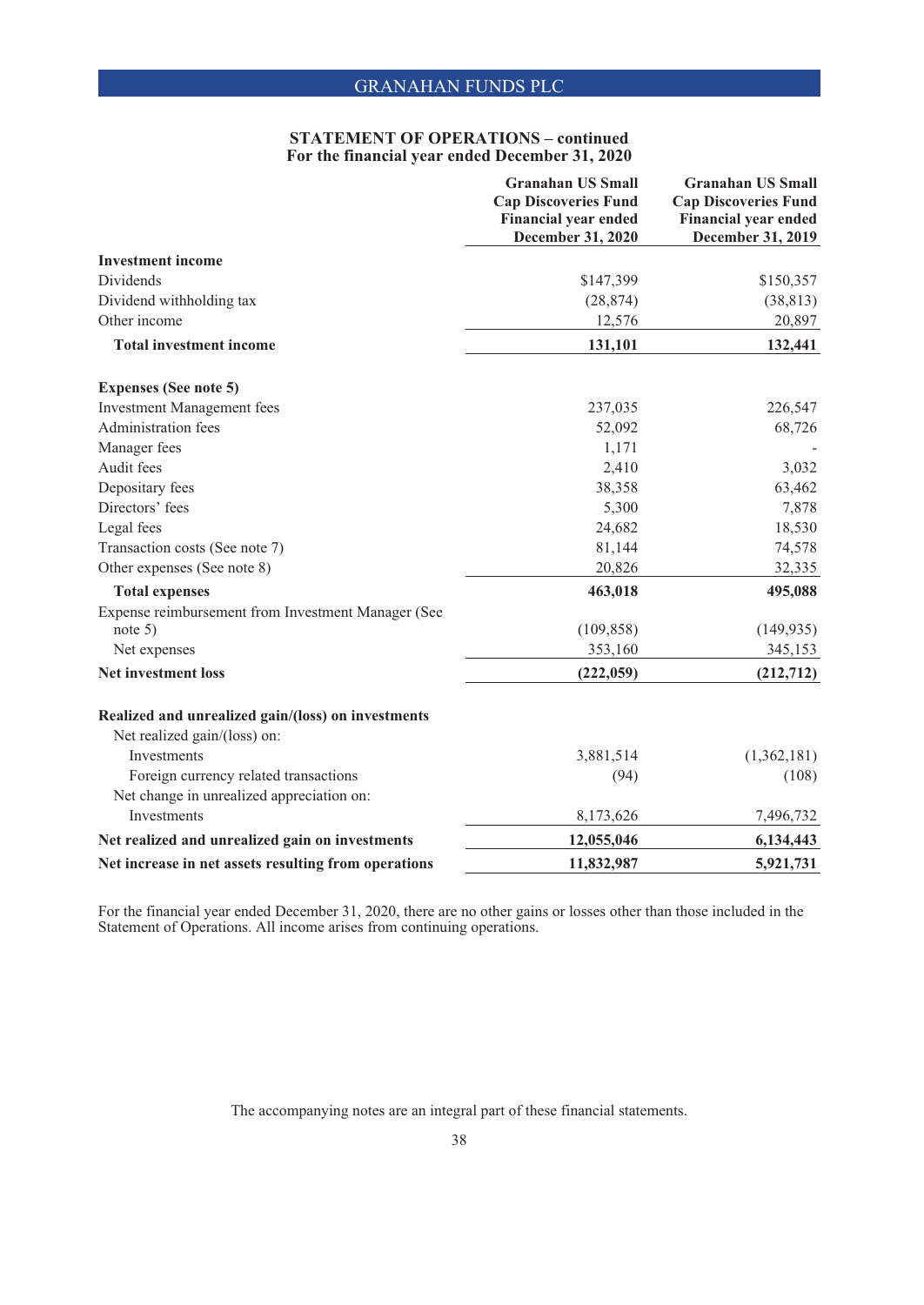### **STATEMENT OF OPERATIONS – continued For the financial year ended December 31, 2020**

|                                                            | <b>Granahan US SMID</b><br>Select Fund*<br><b>Financial period ended</b><br>December 31, 2020 |
|------------------------------------------------------------|-----------------------------------------------------------------------------------------------|
| <b>Investment income</b>                                   |                                                                                               |
| Dividends                                                  | \$423,315                                                                                     |
| Dividend withholding tax                                   | (99, 863)                                                                                     |
| Other income                                               | 5,336                                                                                         |
| <b>Total investment income</b>                             | 328,788                                                                                       |
| <b>Expenses (See note 5)</b>                               |                                                                                               |
| <b>Investment Management fees</b>                          | 1,425,207                                                                                     |
| <b>Administration fees</b>                                 | 49,687                                                                                        |
| Manager fees                                               | 12,179                                                                                        |
| Audit fees                                                 | 5,495                                                                                         |
| Depositary fees                                            | 73,186                                                                                        |
| Directors' fees                                            | 14,795                                                                                        |
| Legal fees                                                 | 109,305                                                                                       |
| Transaction costs (See note 7)                             | 727,933                                                                                       |
| Other expenses (See note 8)                                | 51,264                                                                                        |
| <b>Total expenses</b>                                      | 2,469,051                                                                                     |
| Expense reimbursement from Investment Manager (See note 5) | (313, 855)                                                                                    |
| Net expenses                                               | 2,155,196                                                                                     |
| <b>Net investment loss</b>                                 | (1,826,408)                                                                                   |
| Realized and unrealized gain/(loss) on investments         |                                                                                               |
| Net realized gain/(loss) on:                               |                                                                                               |
| Investments                                                | 48,125,832                                                                                    |
| Foreign currency related transactions                      | (660, 820)                                                                                    |
| Net change in unrealized appreciation on:                  |                                                                                               |
| Investments                                                | 136,840,622                                                                                   |
| Net realized and unrealized gain on investments            | 184,305,634                                                                                   |
| Net increase in net assets resulting from operations       | 182,479,226                                                                                   |

\*This Fund was launched on January 23, 2020 and therefore no comparatives are available.

For the financial year ended December 31, 2020, there are no other gains or losses other than those included in the Statement of Operations. All income arises from continuing operations.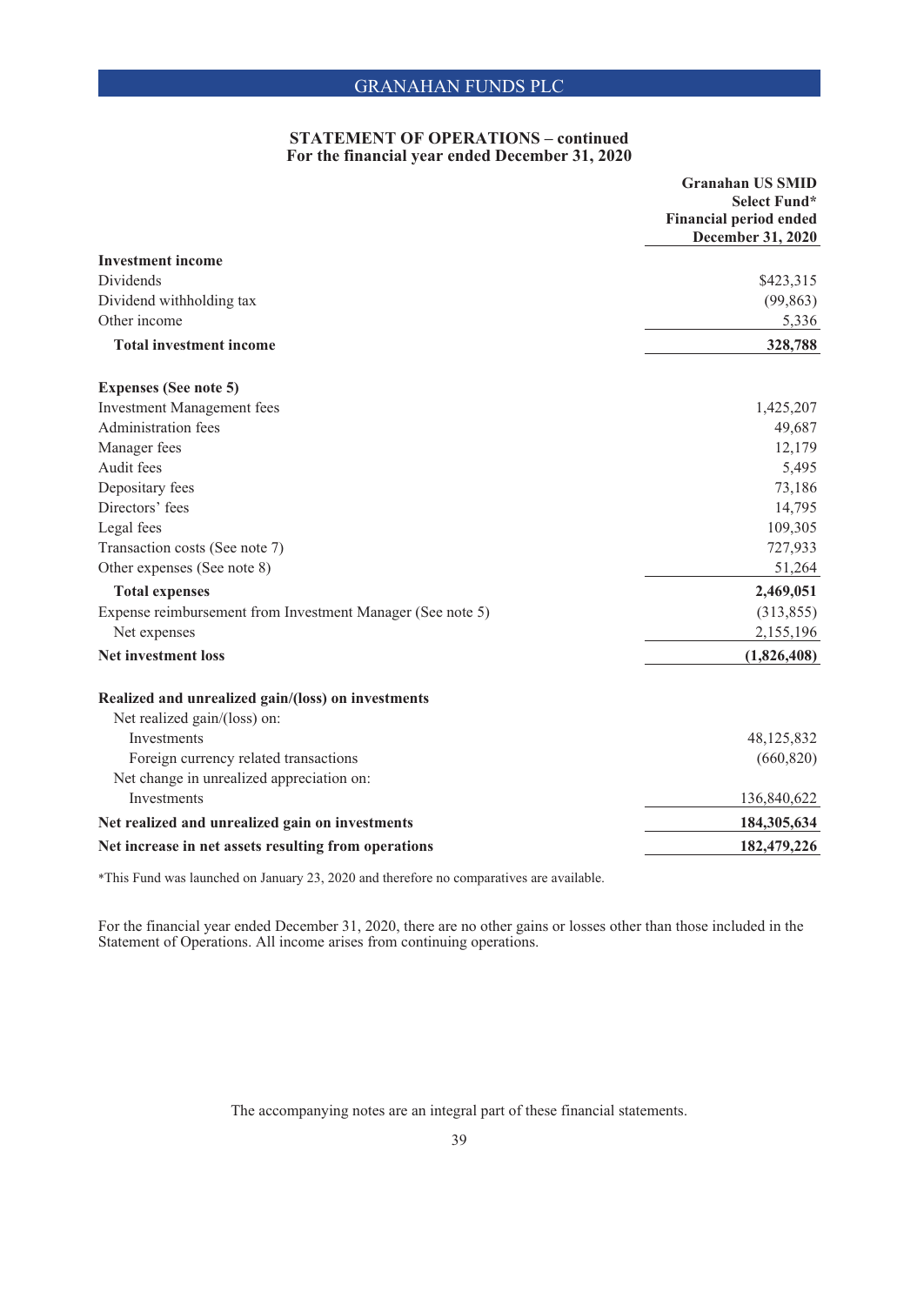### **STATEMENT OF OPERATIONS – continued For the financial year ended December 31, 2020**

|                                                      | <b>Total</b><br><b>Financial year ended</b> | <b>Total</b><br><b>Financial year ended</b> |
|------------------------------------------------------|---------------------------------------------|---------------------------------------------|
|                                                      | December 31, 2020                           | December 31, 2019                           |
| <b>Investment income</b>                             |                                             |                                             |
| Dividends                                            | \$987,680                                   | \$300,740                                   |
| Dividend withholding tax                             | (246,090)                                   | (83,928)                                    |
| Other income                                         | 53,977                                      | 122,669                                     |
| <b>Total investment income</b>                       | 795,567                                     | 339,481                                     |
| <b>Expenses (See note 5)</b>                         |                                             |                                             |
| <b>Investment Management fees</b>                    | 5,458,006                                   | 2,010,942                                   |
| Administration fees                                  | 289,498                                     | 194,086                                     |
| Manager fees                                         | 38,968                                      |                                             |
| Audit fees                                           | 28,470                                      | 23,825                                      |
| Depositary fees                                      | 266,091                                     | 168,306                                     |
| Directors' fees                                      | 78,781                                      | 61,976                                      |
| Legal fees                                           | 363,495                                     | 163,599                                     |
| Performance fees                                     | 5,456,284                                   | 1,484,720                                   |
| Transaction costs (See note 7)                       | 1,218,068                                   | 357,499                                     |
| Other expenses (See note 8)                          | 214,745                                     | 163,103                                     |
| <b>Total expenses</b>                                | 13,412,406                                  | 4,628,056                                   |
| Expense reimbursement from Investment Manager (See   |                                             |                                             |
| note $5)$                                            | (954, 494)                                  | (571, 852)                                  |
| Net expenses                                         | 12,457,912                                  | 4,056,204                                   |
| <b>Net investment loss</b>                           | (11,662,345)                                | (3,716,723)                                 |
| Realized and unrealized gain/(loss) on investments   |                                             |                                             |
| Net realized gain/(loss) on:                         |                                             |                                             |
| Investments                                          | 143,923,991                                 | 17,303,064                                  |
| Foreign currency related transactions                | (670,906)                                   | (8,402)                                     |
| Net change in unrealized appreciation on:            |                                             |                                             |
| Investments                                          | 411,845,803                                 | 66,440,099                                  |
| Net realized and unrealized gain on investments      | \$555,098,888                               | \$83,734,761                                |
| Net increase in net assets resulting from operations | \$543,436,543                               | \$80,018,038                                |

For the financial year ended December 31, 2020, there are no other gains or losses other than those included in the Statement of Operations. All income arises from continuing operations.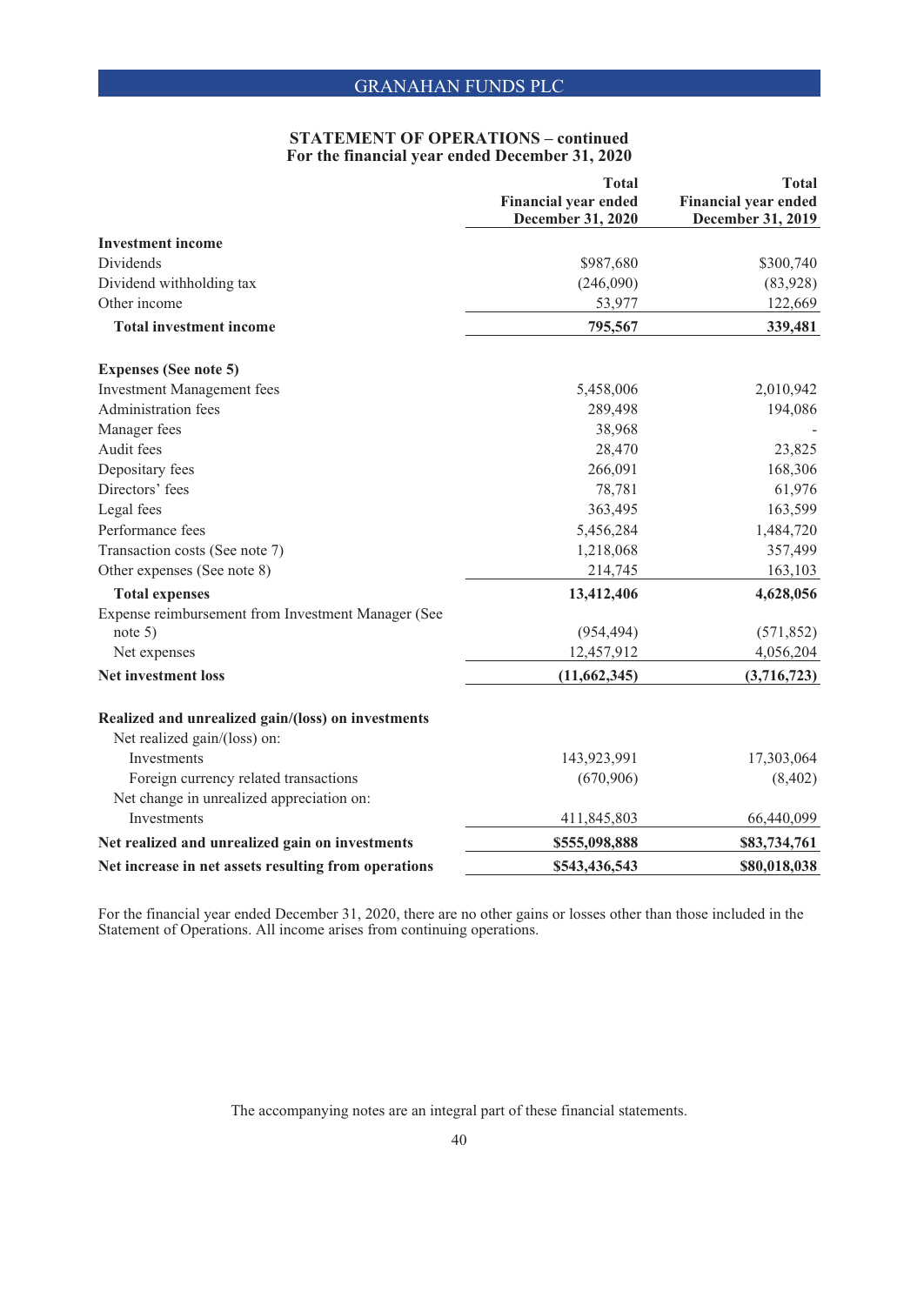### **STATEMENT OF CHANGES IN NET ASSETS For the financial year ended December 31, 2020**

| <b>Financial year ended</b><br><b>December 31, 2020</b><br><b>Operations</b><br>Net investment loss<br>$\{(9,613,878)\}$<br>Net realized gain on investments and foreign<br>currency related transactions<br>91,906,653<br>Net change in unrealized appreciation on<br>investments and foreign currency transactions<br>266,831,555<br>Net increase in net assets resulting from<br>operations<br>349,124,330<br><b>Capital Share Transactions (See note 3)</b><br>Proceeds from shares sold<br>Class A GBP Accumulating<br>12,990,106<br>Class A USD Accumulating<br>97,079,425<br>Class A USD Distributing<br>9,973,341<br><b>Class F EUR Accumulating</b><br>1,027,335<br>Class F GBP Accumulating*<br>142,395<br>Class I GBP Accumulating**<br>18,156,768<br>152,565,158<br>60,976,248<br>Class I USD Accumulating<br><b>Class I USD Distributing</b><br>38,511,465<br>9,264,313<br>Class P USD Accumulating<br>60,584,361<br>Class P1 USD Accumulating***<br>123, 132, 190<br>Cost of shares redeemed<br>(1, 817)<br>Class A GBP Accumulating<br>(569, 826)<br>Class A USD Accumulating<br>(50, 447, 090)<br>(4,117,814)<br>Class A USD Distributing<br>(1,051,852)<br>(65, 618)<br><b>Class F EUR Accumulating</b><br>(74, 253)<br>(592, 738)<br>Class I GBP Accumulating**<br>(2,442,161)<br>Class I USD Accumulating<br>(96, 433, 332)<br>(13,261,303)<br><b>Class I USD Distributing</b><br>(33,626,093)<br>(37, 450, 264)<br>Class P USD Accumulating<br>(37, 926, 656)<br>Class P1 USD Accumulating***<br>(1,523,361)<br>Net increase in net assets from capital share<br>\$228,965,074<br>\$108,736,870<br><b>Distributions to Shareholders</b><br>Total distributions<br>Total increase in net assets<br>\$578,089,404<br>Net assets beginning of financial year<br>\$280,947,176<br>Net assets end of financial year<br>\$859,036,580 | <b>Granahan US Focused</b><br><b>Growth Fund</b> | <b>Granahan US Focused</b><br><b>Growth Fund</b> |
|-----------------------------------------------------------------------------------------------------------------------------------------------------------------------------------------------------------------------------------------------------------------------------------------------------------------------------------------------------------------------------------------------------------------------------------------------------------------------------------------------------------------------------------------------------------------------------------------------------------------------------------------------------------------------------------------------------------------------------------------------------------------------------------------------------------------------------------------------------------------------------------------------------------------------------------------------------------------------------------------------------------------------------------------------------------------------------------------------------------------------------------------------------------------------------------------------------------------------------------------------------------------------------------------------------------------------------------------------------------------------------------------------------------------------------------------------------------------------------------------------------------------------------------------------------------------------------------------------------------------------------------------------------------------------------------------------------------------------------------------------------------------------------------------------------------------------------------------------------|--------------------------------------------------|--------------------------------------------------|
|                                                                                                                                                                                                                                                                                                                                                                                                                                                                                                                                                                                                                                                                                                                                                                                                                                                                                                                                                                                                                                                                                                                                                                                                                                                                                                                                                                                                                                                                                                                                                                                                                                                                                                                                                                                                                                                     |                                                  | <b>Financial year ended</b><br>December 31, 2019 |
|                                                                                                                                                                                                                                                                                                                                                                                                                                                                                                                                                                                                                                                                                                                                                                                                                                                                                                                                                                                                                                                                                                                                                                                                                                                                                                                                                                                                                                                                                                                                                                                                                                                                                                                                                                                                                                                     |                                                  |                                                  |
|                                                                                                                                                                                                                                                                                                                                                                                                                                                                                                                                                                                                                                                                                                                                                                                                                                                                                                                                                                                                                                                                                                                                                                                                                                                                                                                                                                                                                                                                                                                                                                                                                                                                                                                                                                                                                                                     |                                                  | \$(3,504,011)                                    |
|                                                                                                                                                                                                                                                                                                                                                                                                                                                                                                                                                                                                                                                                                                                                                                                                                                                                                                                                                                                                                                                                                                                                                                                                                                                                                                                                                                                                                                                                                                                                                                                                                                                                                                                                                                                                                                                     |                                                  |                                                  |
|                                                                                                                                                                                                                                                                                                                                                                                                                                                                                                                                                                                                                                                                                                                                                                                                                                                                                                                                                                                                                                                                                                                                                                                                                                                                                                                                                                                                                                                                                                                                                                                                                                                                                                                                                                                                                                                     |                                                  | 18,656,951                                       |
|                                                                                                                                                                                                                                                                                                                                                                                                                                                                                                                                                                                                                                                                                                                                                                                                                                                                                                                                                                                                                                                                                                                                                                                                                                                                                                                                                                                                                                                                                                                                                                                                                                                                                                                                                                                                                                                     |                                                  |                                                  |
|                                                                                                                                                                                                                                                                                                                                                                                                                                                                                                                                                                                                                                                                                                                                                                                                                                                                                                                                                                                                                                                                                                                                                                                                                                                                                                                                                                                                                                                                                                                                                                                                                                                                                                                                                                                                                                                     |                                                  | 58,943,367                                       |
|                                                                                                                                                                                                                                                                                                                                                                                                                                                                                                                                                                                                                                                                                                                                                                                                                                                                                                                                                                                                                                                                                                                                                                                                                                                                                                                                                                                                                                                                                                                                                                                                                                                                                                                                                                                                                                                     |                                                  |                                                  |
|                                                                                                                                                                                                                                                                                                                                                                                                                                                                                                                                                                                                                                                                                                                                                                                                                                                                                                                                                                                                                                                                                                                                                                                                                                                                                                                                                                                                                                                                                                                                                                                                                                                                                                                                                                                                                                                     |                                                  | 74,096,307                                       |
|                                                                                                                                                                                                                                                                                                                                                                                                                                                                                                                                                                                                                                                                                                                                                                                                                                                                                                                                                                                                                                                                                                                                                                                                                                                                                                                                                                                                                                                                                                                                                                                                                                                                                                                                                                                                                                                     |                                                  |                                                  |
|                                                                                                                                                                                                                                                                                                                                                                                                                                                                                                                                                                                                                                                                                                                                                                                                                                                                                                                                                                                                                                                                                                                                                                                                                                                                                                                                                                                                                                                                                                                                                                                                                                                                                                                                                                                                                                                     |                                                  |                                                  |
|                                                                                                                                                                                                                                                                                                                                                                                                                                                                                                                                                                                                                                                                                                                                                                                                                                                                                                                                                                                                                                                                                                                                                                                                                                                                                                                                                                                                                                                                                                                                                                                                                                                                                                                                                                                                                                                     |                                                  | 646,430                                          |
|                                                                                                                                                                                                                                                                                                                                                                                                                                                                                                                                                                                                                                                                                                                                                                                                                                                                                                                                                                                                                                                                                                                                                                                                                                                                                                                                                                                                                                                                                                                                                                                                                                                                                                                                                                                                                                                     |                                                  | 27,589,744                                       |
|                                                                                                                                                                                                                                                                                                                                                                                                                                                                                                                                                                                                                                                                                                                                                                                                                                                                                                                                                                                                                                                                                                                                                                                                                                                                                                                                                                                                                                                                                                                                                                                                                                                                                                                                                                                                                                                     |                                                  | 3,729,371                                        |
|                                                                                                                                                                                                                                                                                                                                                                                                                                                                                                                                                                                                                                                                                                                                                                                                                                                                                                                                                                                                                                                                                                                                                                                                                                                                                                                                                                                                                                                                                                                                                                                                                                                                                                                                                                                                                                                     |                                                  | 917,472                                          |
|                                                                                                                                                                                                                                                                                                                                                                                                                                                                                                                                                                                                                                                                                                                                                                                                                                                                                                                                                                                                                                                                                                                                                                                                                                                                                                                                                                                                                                                                                                                                                                                                                                                                                                                                                                                                                                                     |                                                  |                                                  |
|                                                                                                                                                                                                                                                                                                                                                                                                                                                                                                                                                                                                                                                                                                                                                                                                                                                                                                                                                                                                                                                                                                                                                                                                                                                                                                                                                                                                                                                                                                                                                                                                                                                                                                                                                                                                                                                     |                                                  |                                                  |
|                                                                                                                                                                                                                                                                                                                                                                                                                                                                                                                                                                                                                                                                                                                                                                                                                                                                                                                                                                                                                                                                                                                                                                                                                                                                                                                                                                                                                                                                                                                                                                                                                                                                                                                                                                                                                                                     |                                                  |                                                  |
|                                                                                                                                                                                                                                                                                                                                                                                                                                                                                                                                                                                                                                                                                                                                                                                                                                                                                                                                                                                                                                                                                                                                                                                                                                                                                                                                                                                                                                                                                                                                                                                                                                                                                                                                                                                                                                                     |                                                  |                                                  |
|                                                                                                                                                                                                                                                                                                                                                                                                                                                                                                                                                                                                                                                                                                                                                                                                                                                                                                                                                                                                                                                                                                                                                                                                                                                                                                                                                                                                                                                                                                                                                                                                                                                                                                                                                                                                                                                     |                                                  |                                                  |
|                                                                                                                                                                                                                                                                                                                                                                                                                                                                                                                                                                                                                                                                                                                                                                                                                                                                                                                                                                                                                                                                                                                                                                                                                                                                                                                                                                                                                                                                                                                                                                                                                                                                                                                                                                                                                                                     |                                                  |                                                  |
|                                                                                                                                                                                                                                                                                                                                                                                                                                                                                                                                                                                                                                                                                                                                                                                                                                                                                                                                                                                                                                                                                                                                                                                                                                                                                                                                                                                                                                                                                                                                                                                                                                                                                                                                                                                                                                                     |                                                  |                                                  |
|                                                                                                                                                                                                                                                                                                                                                                                                                                                                                                                                                                                                                                                                                                                                                                                                                                                                                                                                                                                                                                                                                                                                                                                                                                                                                                                                                                                                                                                                                                                                                                                                                                                                                                                                                                                                                                                     |                                                  |                                                  |
|                                                                                                                                                                                                                                                                                                                                                                                                                                                                                                                                                                                                                                                                                                                                                                                                                                                                                                                                                                                                                                                                                                                                                                                                                                                                                                                                                                                                                                                                                                                                                                                                                                                                                                                                                                                                                                                     |                                                  |                                                  |
|                                                                                                                                                                                                                                                                                                                                                                                                                                                                                                                                                                                                                                                                                                                                                                                                                                                                                                                                                                                                                                                                                                                                                                                                                                                                                                                                                                                                                                                                                                                                                                                                                                                                                                                                                                                                                                                     |                                                  |                                                  |
|                                                                                                                                                                                                                                                                                                                                                                                                                                                                                                                                                                                                                                                                                                                                                                                                                                                                                                                                                                                                                                                                                                                                                                                                                                                                                                                                                                                                                                                                                                                                                                                                                                                                                                                                                                                                                                                     |                                                  |                                                  |
|                                                                                                                                                                                                                                                                                                                                                                                                                                                                                                                                                                                                                                                                                                                                                                                                                                                                                                                                                                                                                                                                                                                                                                                                                                                                                                                                                                                                                                                                                                                                                                                                                                                                                                                                                                                                                                                     |                                                  |                                                  |
|                                                                                                                                                                                                                                                                                                                                                                                                                                                                                                                                                                                                                                                                                                                                                                                                                                                                                                                                                                                                                                                                                                                                                                                                                                                                                                                                                                                                                                                                                                                                                                                                                                                                                                                                                                                                                                                     |                                                  |                                                  |
|                                                                                                                                                                                                                                                                                                                                                                                                                                                                                                                                                                                                                                                                                                                                                                                                                                                                                                                                                                                                                                                                                                                                                                                                                                                                                                                                                                                                                                                                                                                                                                                                                                                                                                                                                                                                                                                     |                                                  |                                                  |
|                                                                                                                                                                                                                                                                                                                                                                                                                                                                                                                                                                                                                                                                                                                                                                                                                                                                                                                                                                                                                                                                                                                                                                                                                                                                                                                                                                                                                                                                                                                                                                                                                                                                                                                                                                                                                                                     |                                                  |                                                  |
|                                                                                                                                                                                                                                                                                                                                                                                                                                                                                                                                                                                                                                                                                                                                                                                                                                                                                                                                                                                                                                                                                                                                                                                                                                                                                                                                                                                                                                                                                                                                                                                                                                                                                                                                                                                                                                                     |                                                  |                                                  |
|                                                                                                                                                                                                                                                                                                                                                                                                                                                                                                                                                                                                                                                                                                                                                                                                                                                                                                                                                                                                                                                                                                                                                                                                                                                                                                                                                                                                                                                                                                                                                                                                                                                                                                                                                                                                                                                     |                                                  |                                                  |
|                                                                                                                                                                                                                                                                                                                                                                                                                                                                                                                                                                                                                                                                                                                                                                                                                                                                                                                                                                                                                                                                                                                                                                                                                                                                                                                                                                                                                                                                                                                                                                                                                                                                                                                                                                                                                                                     |                                                  |                                                  |
|                                                                                                                                                                                                                                                                                                                                                                                                                                                                                                                                                                                                                                                                                                                                                                                                                                                                                                                                                                                                                                                                                                                                                                                                                                                                                                                                                                                                                                                                                                                                                                                                                                                                                                                                                                                                                                                     |                                                  |                                                  |
|                                                                                                                                                                                                                                                                                                                                                                                                                                                                                                                                                                                                                                                                                                                                                                                                                                                                                                                                                                                                                                                                                                                                                                                                                                                                                                                                                                                                                                                                                                                                                                                                                                                                                                                                                                                                                                                     |                                                  | \$182,833,177                                    |
|                                                                                                                                                                                                                                                                                                                                                                                                                                                                                                                                                                                                                                                                                                                                                                                                                                                                                                                                                                                                                                                                                                                                                                                                                                                                                                                                                                                                                                                                                                                                                                                                                                                                                                                                                                                                                                                     |                                                  | \$98,113,999                                     |
|                                                                                                                                                                                                                                                                                                                                                                                                                                                                                                                                                                                                                                                                                                                                                                                                                                                                                                                                                                                                                                                                                                                                                                                                                                                                                                                                                                                                                                                                                                                                                                                                                                                                                                                                                                                                                                                     |                                                  | \$280,947,176                                    |

\*This share class was launched on October 30, 2020. \*\*This share class was launched on January 29, 2020.

\*\*\*This share class was launched on August 12, 2020.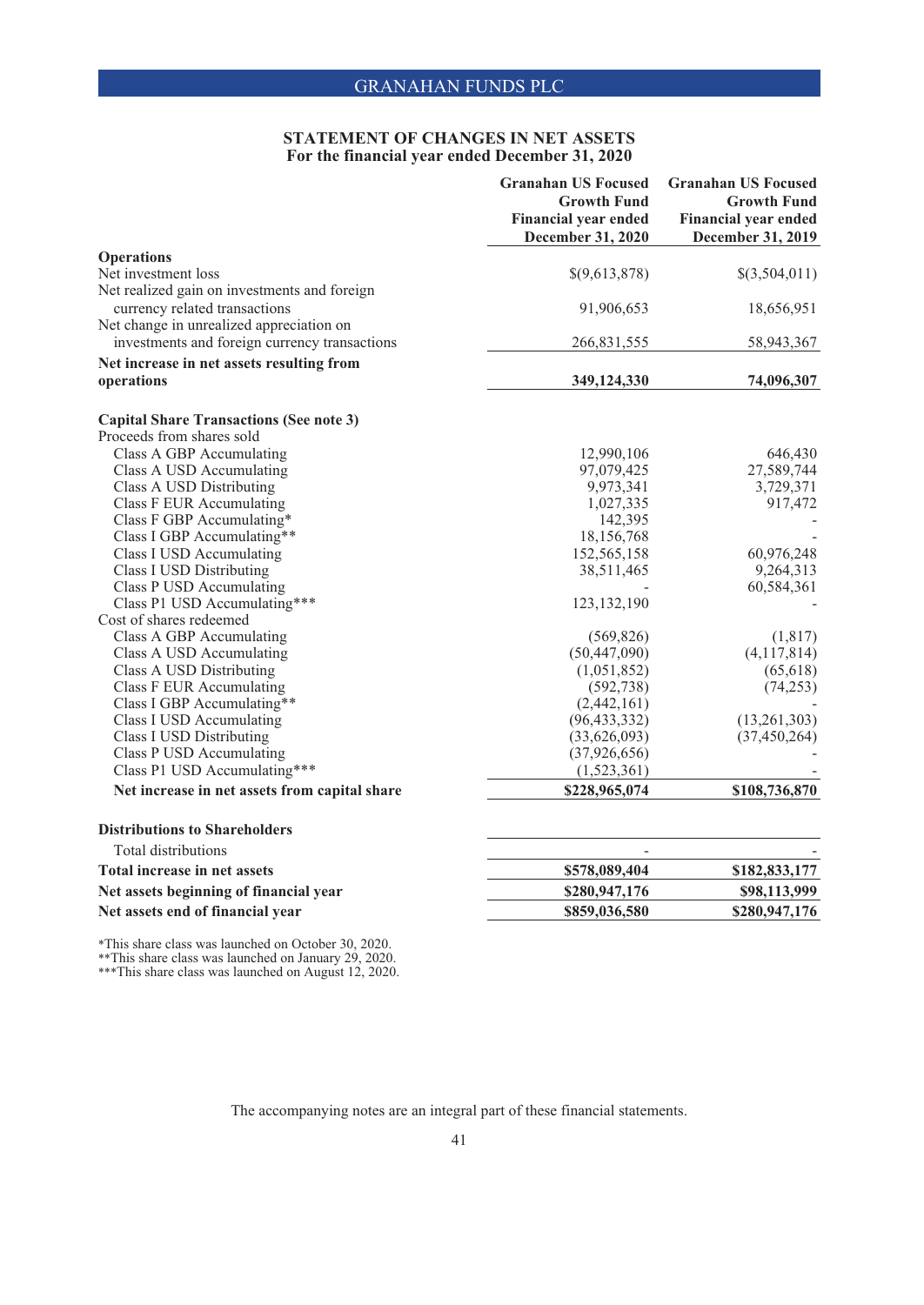### **STATEMENT OF CHANGES IN NET ASSETS – continued For the financial year ended December 31, 2020**

| <b>Granahan US Small</b>    | <b>Granahan US Small</b>                                                                                                                    |
|-----------------------------|---------------------------------------------------------------------------------------------------------------------------------------------|
|                             | <b>Cap Discoveries Fund</b>                                                                                                                 |
| <b>Financial year ended</b> | <b>Financial year ended</b>                                                                                                                 |
|                             | December 31, 2019                                                                                                                           |
|                             |                                                                                                                                             |
| \$(222,059)                 | \$(212,712)                                                                                                                                 |
|                             |                                                                                                                                             |
| 3,881,420                   | (1,362,289)                                                                                                                                 |
|                             |                                                                                                                                             |
|                             | 7,496,732                                                                                                                                   |
|                             |                                                                                                                                             |
| 11,832,987                  | 5,921,731                                                                                                                                   |
|                             |                                                                                                                                             |
|                             |                                                                                                                                             |
|                             |                                                                                                                                             |
| 20,376                      |                                                                                                                                             |
| 4,876,564                   | 18,325,069                                                                                                                                  |
|                             |                                                                                                                                             |
|                             |                                                                                                                                             |
|                             | (4,763,266)                                                                                                                                 |
|                             | \$13,561,803                                                                                                                                |
|                             |                                                                                                                                             |
|                             |                                                                                                                                             |
|                             |                                                                                                                                             |
|                             | \$19,483,534                                                                                                                                |
|                             | \$20,828,355                                                                                                                                |
| \$36,365,361                | \$40,311,889                                                                                                                                |
|                             | <b>Cap Discoveries Fund</b><br>December 31, 2020<br>8,173,626<br>(849)<br>(20, 675, 606)<br>\$(15,779,515)<br>\$(3,946,528)<br>\$40,311,889 |

\*This share class was launched on May 6, 2020.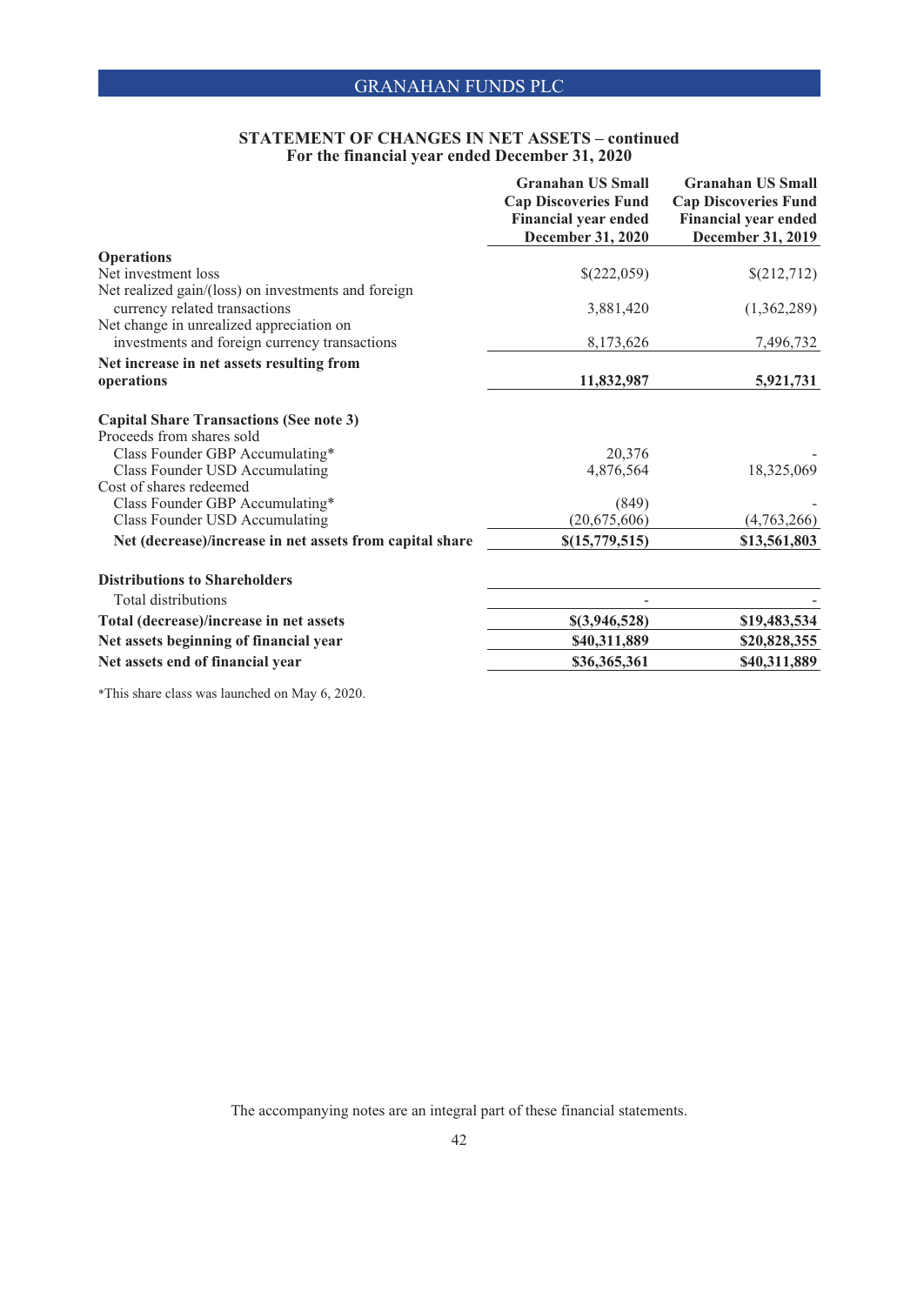## **STATEMENT OF CHANGES IN NET ASSETS – continued For the financial year ended December 31, 2020**

|                                                     | <b>Granahan US SMID</b>       |
|-----------------------------------------------------|-------------------------------|
|                                                     | Select Fund*                  |
|                                                     | <b>Financial period ended</b> |
|                                                     | December 31, 2020             |
| <b>Operations</b>                                   |                               |
| Net investment loss                                 | \$(1,826,408)                 |
| Net realized gain on investments and foreign        |                               |
| currency related transactions                       | 47,465,012                    |
| Net change in unrealized appreciation on            |                               |
| investments and foreign currency transactions       | 136,840,622                   |
| Net increase in net assets resulting from           |                               |
| operations                                          | 182,479,226                   |
|                                                     |                               |
| <b>Capital Share Transactions (See note 3)</b>      |                               |
| Proceeds from shares sold                           |                               |
| Class I GBP Accumulating**                          | 236, 246, 452                 |
| Class I GBP Distributing***                         | 6,033,322                     |
| Class I USD Accumlating****                         | 6,879,218                     |
| Class I USD Distributing*****                       | 569,089                       |
| Cost of shares redeemed<br>Class I GBP Accumulating | (3,214,689)                   |
|                                                     | \$246,513,392                 |
| Net increase in net assets from capital share       |                               |
| <b>Distributions to Shareholders</b>                |                               |
| <b>Total distributions</b>                          |                               |
| Total increase in net assets                        | \$428,992,618                 |
| Net assets beginning of financial period            | $S-$                          |
| Net assets end of financial period                  | \$428,992,618                 |
|                                                     |                               |

\*This Fund was launched on January 23, 2020 and therefore no comparatives are available.

\*\*This share class was launched on January 23, 2020.

\*\*\*This share class was launched on December 7, 2020.

\*\*\*\*This share class was launched on December 16, 2020.

\*\*\*\*\*This share class was launched on December 15, 2020.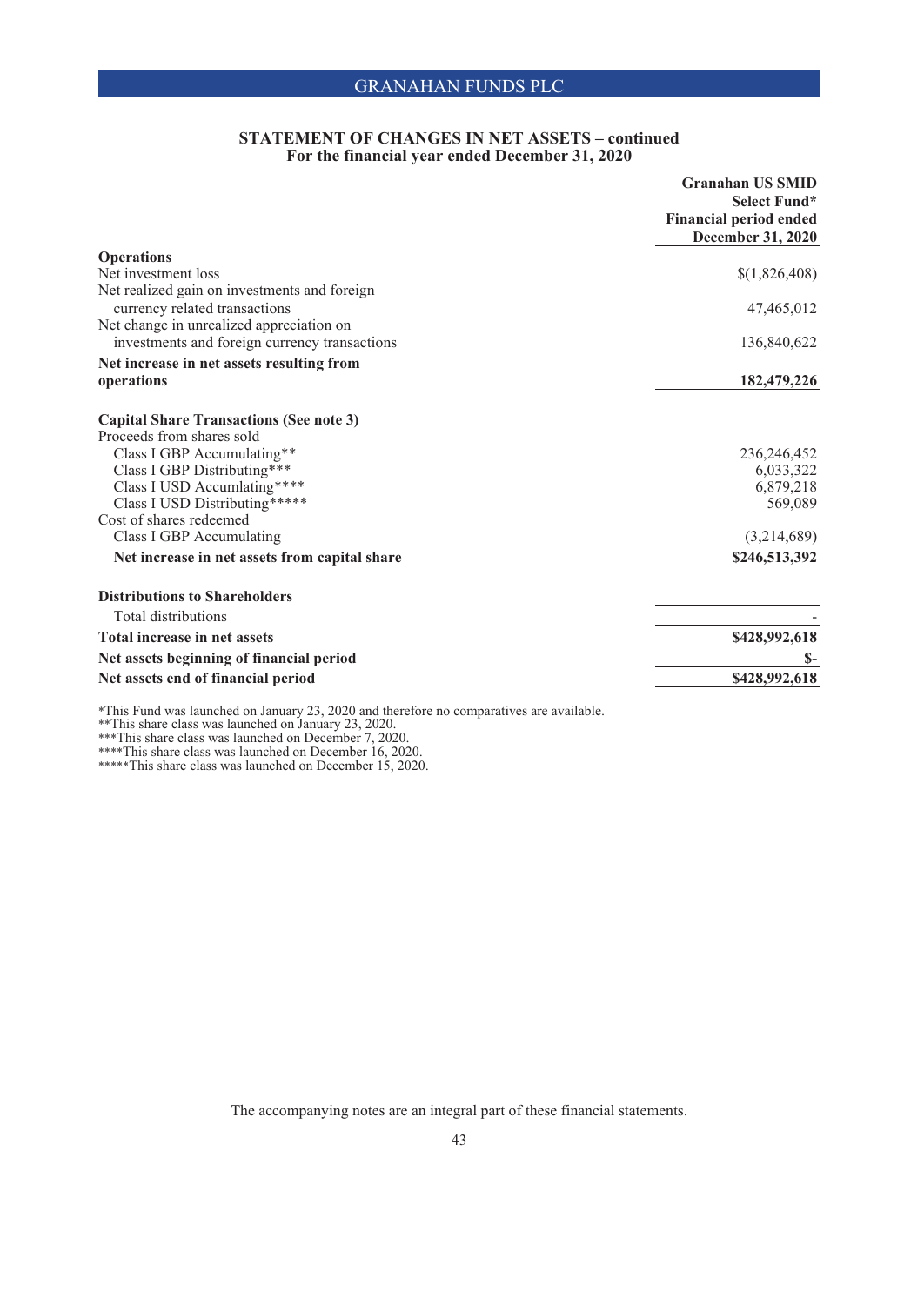## **STATEMENT OF CHANGES IN NET ASSETS – continued For the financial year ended December 31, 2020**

|                                                                             | <b>Total</b><br><b>Financial year ended</b><br>December 31, 2020 | <b>Total</b><br>Financial year ended<br>December 31, 2019 |
|-----------------------------------------------------------------------------|------------------------------------------------------------------|-----------------------------------------------------------|
| <b>Operations</b>                                                           |                                                                  |                                                           |
| Net investment loss                                                         | \$(11,662,345)                                                   | $\{(3,716,723)\}$                                         |
| Net realized gain on investments and foreign                                |                                                                  |                                                           |
| currency related transactions                                               | 143,253,085                                                      | 17,294,662                                                |
| Net change in unrealized appreciation on                                    |                                                                  |                                                           |
| investments and foreign currency transactions                               | 411,845,803                                                      | 66,440,099                                                |
| Net increase in net assets resulting from                                   |                                                                  |                                                           |
| operations                                                                  | 543,436,543                                                      | 80,018,038                                                |
|                                                                             |                                                                  |                                                           |
| <b>Capital Share Transactions (See note 3)</b><br>Proceeds from shares sold |                                                                  |                                                           |
|                                                                             |                                                                  |                                                           |
| Class A GBP Accumulating                                                    | 12,990,106                                                       | 646,430                                                   |
| Class A USD Accumulating                                                    | 97,079,425<br>9,973,341                                          | 27,589,744                                                |
| Class A USD Distributing                                                    | 1,027,335                                                        | 3,729,371<br>917,472                                      |
| Class F EUR Accumulating<br>Class F GBP Accumulating*                       | 142,395                                                          |                                                           |
| Class Founder GBP Accumulating*****                                         | 20,376                                                           |                                                           |
| Class Founder USD Accumulating                                              | 4,876,564                                                        | 18,325,069                                                |
| Class I GBP Accumulating**                                                  | 254,403,220                                                      |                                                           |
| Class I GBP Distributing****                                                | 6,033,322                                                        |                                                           |
| Class I USD Accumulating                                                    | 159,444,376                                                      | 60,976,248                                                |
| Class I USD Distributing                                                    | 39,080,554                                                       | 9,264,313                                                 |
|                                                                             |                                                                  | 60,584,361                                                |
| Class P USD Accumulating<br>Class P1 USD Accumulating***                    | 123, 132, 190                                                    |                                                           |
| Cost of shares redeemed                                                     |                                                                  |                                                           |
| Class A GBP Accumulating                                                    | (569, 826)                                                       | (1,817)                                                   |
| Class A USD Accumulating                                                    | (50, 447, 090)                                                   | (4,117,814)                                               |
| Class A USD Distributing                                                    | (1,051,852)                                                      | (65, 618)                                                 |
| Class F EUR Accumulating                                                    | (592, 738)                                                       | (74, 253)                                                 |
| Class Founder GBP Accumulating*****                                         | (849)                                                            |                                                           |
| Class Founder USD Accumulating                                              | (20,675,606)                                                     | (4,763,266)                                               |
| Class I GBP Accumulating**                                                  | (5,656,850)                                                      |                                                           |
| Class I USD Accumulating                                                    | (96, 433, 332)                                                   | (13,261,303)                                              |
| Class I USD Distributing                                                    | (33,626,093)                                                     | (37, 450, 264)                                            |
| Class P USD Accumulating                                                    | (37, 926, 656)                                                   |                                                           |
| Class P1 USD Accumulating***                                                | (1,523,361)                                                      |                                                           |
| Net increase in net assets from capital share                               | \$459,698,951                                                    | \$122,298,673                                             |
|                                                                             |                                                                  |                                                           |
| <b>Distributions to Shareholders</b>                                        |                                                                  |                                                           |
| Total distributions<br>Total increase in net assets                         |                                                                  |                                                           |
| Net assets beginning of financial year                                      | \$1,003,135,494                                                  | \$202,316,711                                             |
|                                                                             | \$321,259,065                                                    | \$118,942,354                                             |
| Net assets end of financial year                                            | \$1,324,394,559                                                  | \$321,259,065                                             |
|                                                                             |                                                                  |                                                           |

\* This share class was launched on October 30, 2020.

This share class was launched on January 29, 2020.

\*\*\* This share class was launched on August 12, 2020.

\*\*\*\* This share class was launched on December 7, 2020.

\*\*\*\*\* This share class was launched on May 6, 2020.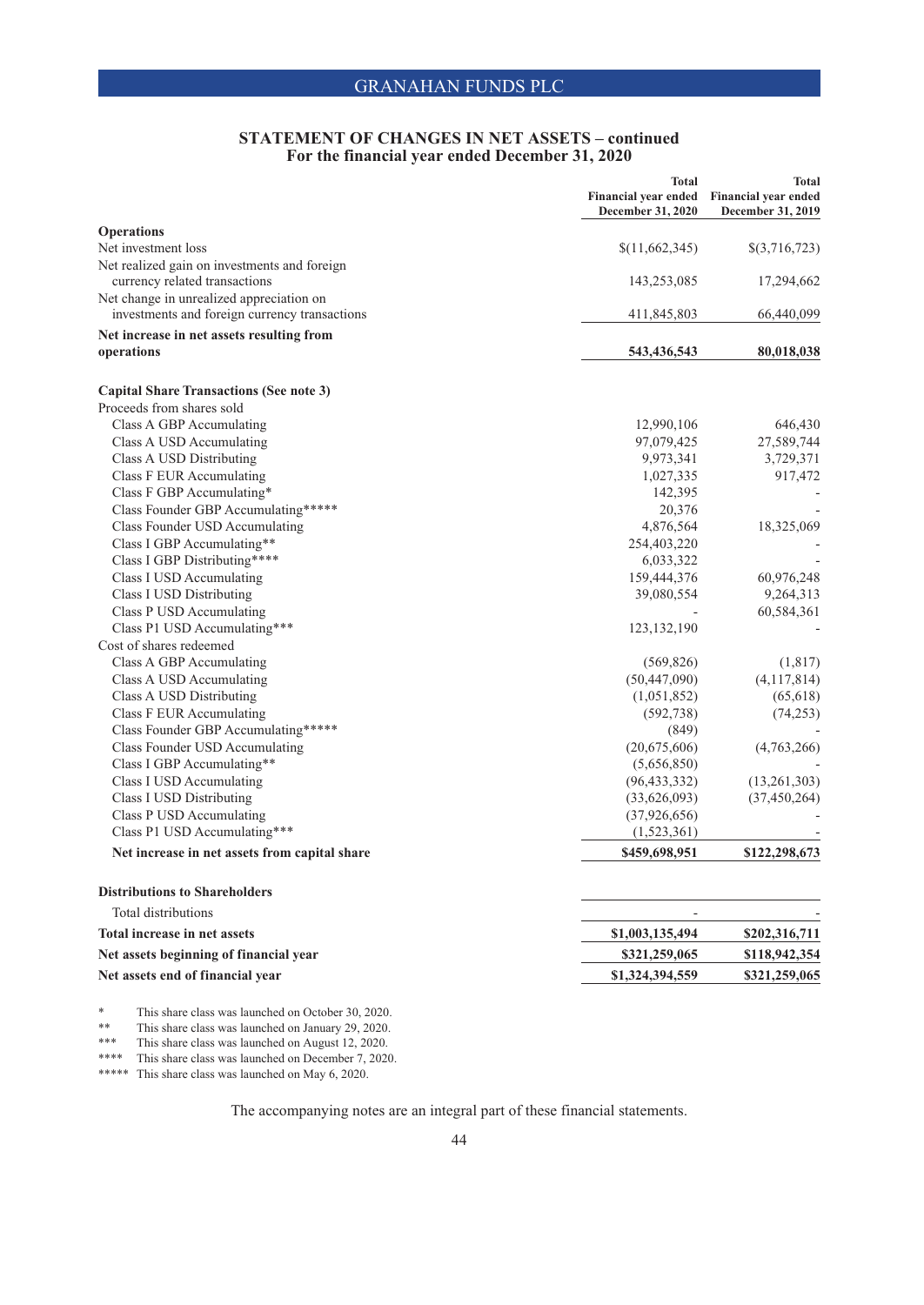### **For a share outstanding throughout the financial year ended December 31, 2020 and comparatives for the financial year ended December 31, 2019**

| <b>Class A GBP Accumulating</b>                                                        | December 2020 December 2019 |            |
|----------------------------------------------------------------------------------------|-----------------------------|------------|
| Net Asset Value - Beginning of Financial Year                                          | £9.45                       | £10.00     |
| <b>Income from Investment Operations</b>                                               |                             |            |
| Net investment loss                                                                    | (0.18)                      | (0.06)     |
| Net realized and unrealized gain/(loss) on investments                                 | 7.50                        | (0.49)     |
| Total from investment operations                                                       | £7.32                       | £(0.55)    |
| Net Asset Value – End of Financial Year                                                | £16.77                      | £9.45      |
| <b>Total Return</b>                                                                    | 77.46%                      | $(5.50)\%$ |
| <b>Ratios and Supplemental Data</b>                                                    |                             |            |
| Net assets, end of financial year (thousands)                                          | £14,100                     | £517       |
| Ratio of expenses to average net assets: <sup>(1)</sup>                                |                             |            |
| After expense reimbursement                                                            | 1.13%                       | 1.19%      |
| Before expense reimbursement                                                           | 1.19%                       | 1.40%      |
| Ratio of net investment income to average net assets: (1)                              |                             |            |
| After expense reimbursement                                                            | $(1.06)\%$                  | $(1.10)\%$ |
| Before expense reimbursement                                                           | $(1.12)\%$                  | $(1.31)\%$ |
| <b>Class A USD Accumulating</b>                                                        | December 2020 December 2019 |            |
|                                                                                        |                             |            |
| Net Asset Value - Beginning of Financial Year                                          | \$291.88                    | \$195.11   |
| <b>Income from Investment Operations</b>                                               |                             |            |
| Net investment loss                                                                    | (3.93)                      | (2.96)     |
| Net realized and unrealized gain on investments                                        | 246.58                      | 99.73      |
| Total from investment operations                                                       | \$242.65                    | \$96.77    |
| Net Asset Value – End of Financial Year                                                | \$534.53                    | \$291.88   |
| <b>Total Return</b>                                                                    | 83.13%                      | 49.60%     |
|                                                                                        |                             |            |
| <b>Ratios and Supplemental Data</b>                                                    | \$147,508                   | \$44,555   |
| Net assets, end of financial year (thousands)                                          |                             |            |
| Ratio of expenses to average net assets: <sup>(1)</sup><br>After expense reimbursement | 1.13%                       | 1.19%      |
| Before expense reimbursement                                                           | 1.17%                       | 1.26%      |
| Ratio of net investment income to average net assets: (1)                              |                             |            |
| After expense reimbursement<br>Before expense reimbursement                            | $(1.06)\%$                  | $(1.10)\%$ |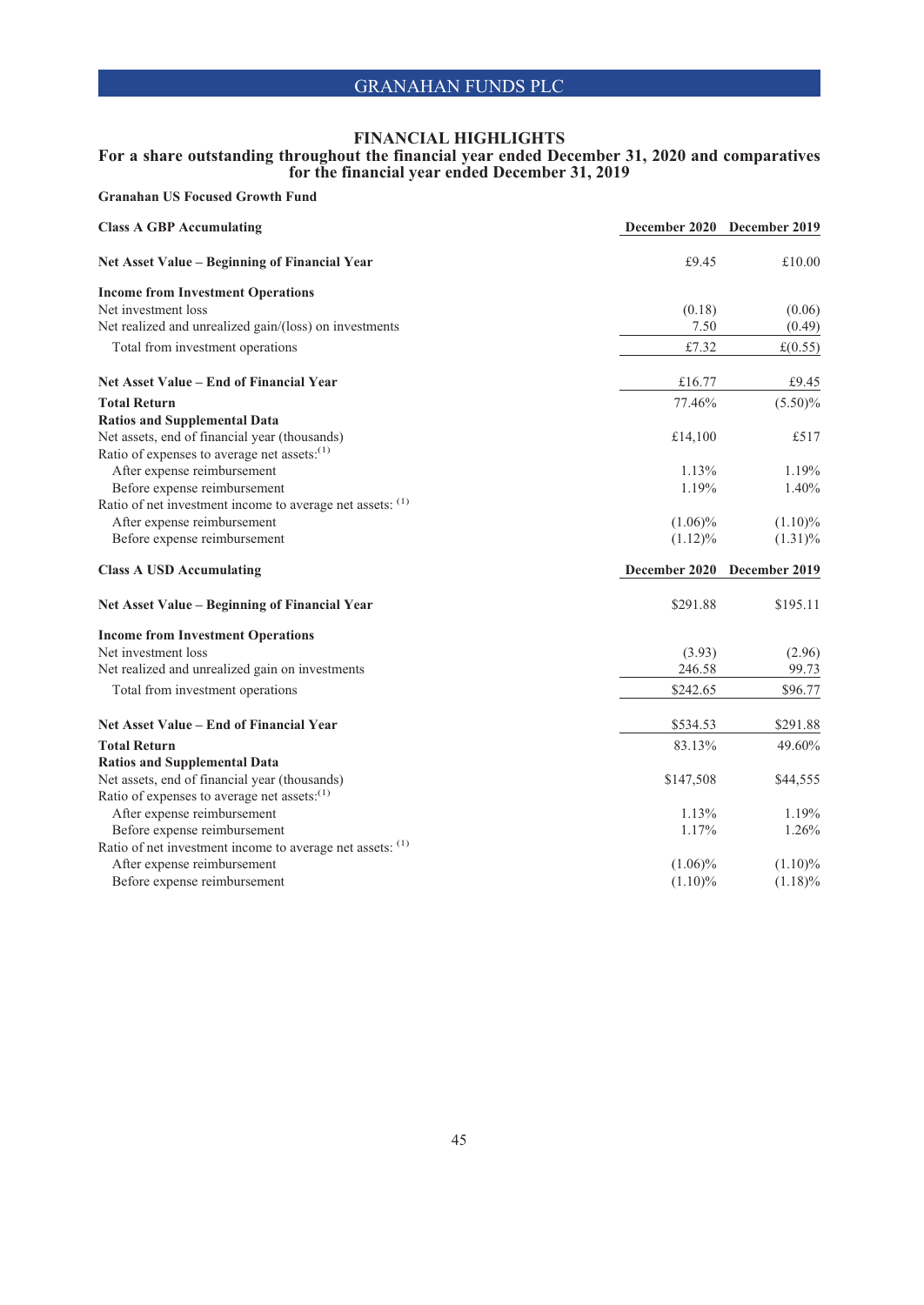### **For a share outstanding throughout the financial year ended December 31, 2020 and comparatives for the financial year ended December 31, 2019**

| <b>Class A USD Distributing</b>                                                           | December 2020 December 2019 |                    |
|-------------------------------------------------------------------------------------------|-----------------------------|--------------------|
| Net Asset Value - Beginning of Financial Year                                             | \$115.98                    | \$77.53            |
| <b>Income from Investment Operations</b>                                                  |                             |                    |
| Net investment loss                                                                       | (1.60)                      | (1.21)             |
| Net realized and unrealized gain on investments                                           | 98.03                       | 39.66              |
| Total from investment operations                                                          | \$96.43                     | \$38.45            |
| Net Asset Value - End of Financial Year                                                   | \$212.41                    | \$115.98           |
| <b>Total Return</b>                                                                       | 83.14%                      | 49.59%             |
| <b>Ratios and Supplemental Data</b>                                                       |                             |                    |
| Net assets, end of financial year (thousands)                                             | \$17,459                    | \$4,182            |
| Ratio of expenses to average net assets: <sup>(1)</sup>                                   |                             |                    |
| After expense reimbursement                                                               | 1.14%                       | 1.19%              |
| Before expense reimbursement                                                              | 1.21%                       | 1.35%              |
| Ratio of net investment income to average net assets: (1)                                 |                             |                    |
| After expense reimbursement                                                               | $(1.06)\%$                  | (1.09)%            |
| Before expense reimbursement                                                              | $(1.13)\%$                  | $(1.25)\%$         |
|                                                                                           |                             |                    |
| <b>Class F EUR Accumulating</b>                                                           | December 2020 December 2019 |                    |
| Net Asset Value - Beginning of Financial Year                                             | €10.81                      | $\mathcal{C}10.00$ |
| <b>Income from Investment Operations</b>                                                  |                             |                    |
| Net investment loss                                                                       | (0.20)                      | (0.11)             |
| Net realized and unrealized gain on investments                                           | 7.51                        | 0.92               |
| Total from investment operations                                                          | €7.31                       | €0.81              |
| Net Asset Value – End of Financial Year                                                   | €18.12                      | €10.81             |
|                                                                                           |                             |                    |
| <b>Total Return</b>                                                                       | 67.62%                      | 8.10%              |
| <b>Ratios and Supplemental Data</b>                                                       |                             |                    |
| Net assets, end of financial year (thousands)                                             | €1,891                      | €813               |
| Ratio of expenses to average net assets: <sup>(1)</sup>                                   | 1.38%                       | 1.69%              |
| After expense reimbursement                                                               | 1.42%                       | 1.50%              |
| Before expense reimbursement<br>Ratio of net investment income to average net assets: (1) |                             |                    |
| After expense reimbursement                                                               | $(1.31)\%$                  | $(1.63)\%$         |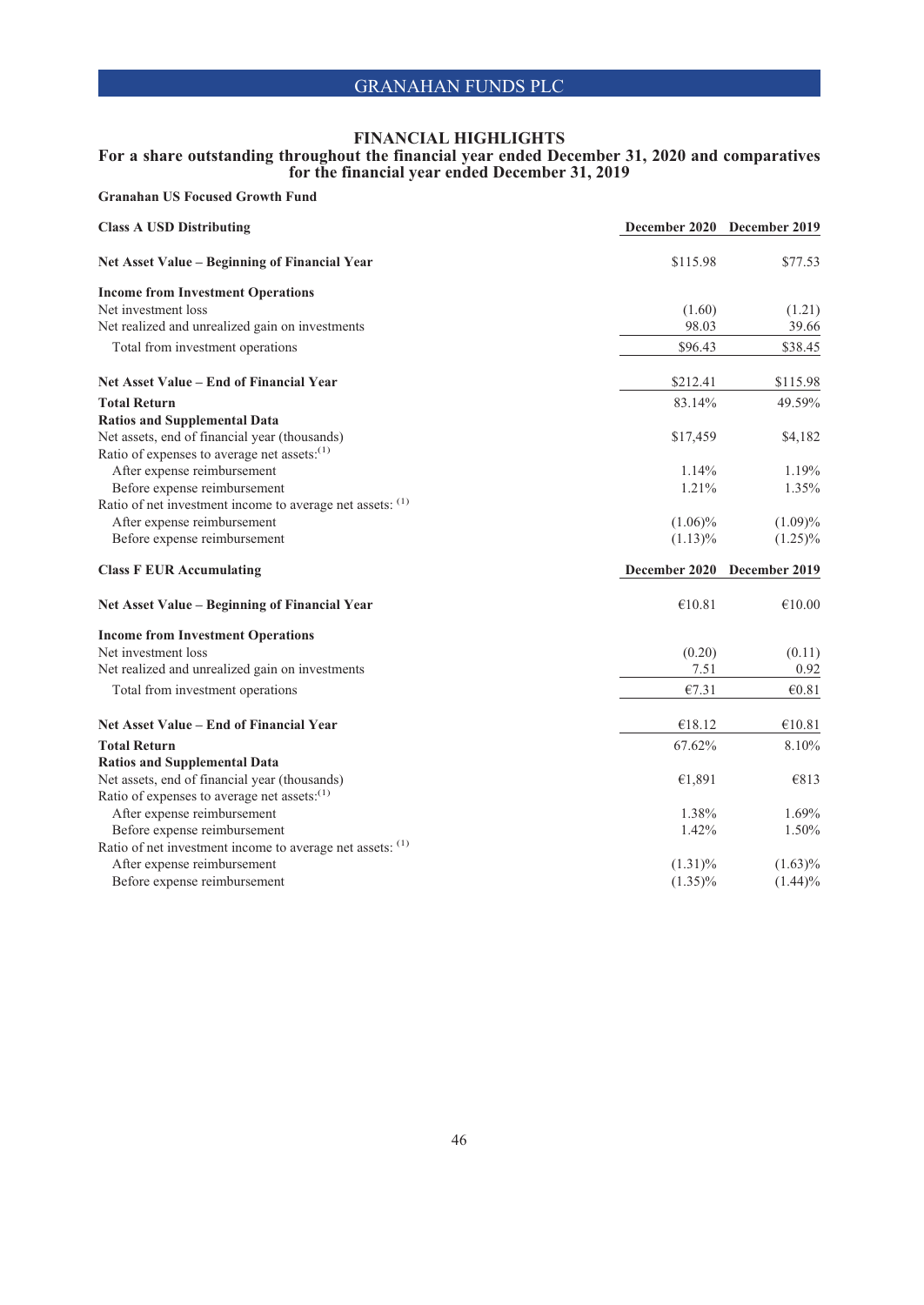### **For a share outstanding throughout the financial year ended December 31, 2020 and comparatives for the financial year ended December 31, 2019**

| <b>Class F GBP Accumulating*</b>                                                         | December 2020 December 2019 |  |
|------------------------------------------------------------------------------------------|-----------------------------|--|
| Net Asset Value - At Launch Date                                                         | £10.00                      |  |
| <b>Income from Investment Operations</b>                                                 |                             |  |
| Net investment loss                                                                      | (0.03)                      |  |
| Net realized and unrealized gain on investments                                          | 2.64                        |  |
| Total from investment operations                                                         | £2.61                       |  |
| Net Asset Value - End of Financial Period                                                | £12.61                      |  |
| <b>Total Return</b>                                                                      | 26.10%                      |  |
| <b>Ratios and Supplemental Data</b>                                                      |                             |  |
| Net assets, end of financial year (thousands)                                            | £128                        |  |
| Ratio of expenses to average net assets: <sup>(1)</sup>                                  |                             |  |
| After expense reimbursement                                                              | $1.40\%$                    |  |
| Before expense reimbursement                                                             | 1.59%                       |  |
| Ratio of net investment income to average net assets: (1)                                |                             |  |
| After expense reimbursement                                                              | $(1.34)\%$                  |  |
| Before expense reimbursement                                                             | $(1.53)\%$                  |  |
|                                                                                          |                             |  |
| <b>Class I GBP Accumulating**</b>                                                        | December 2020 December 2019 |  |
| <b>Net Asset Value – At Launch Date</b>                                                  | £10.00                      |  |
| <b>Income from Investment Operations</b>                                                 |                             |  |
| Net investment loss                                                                      | (0.13)                      |  |
| Net realized and unrealized gain on investments                                          | 6.08                        |  |
| Total from investment operations                                                         | £5.95                       |  |
| Net Asset Value – End of Financial Period                                                | £15.95                      |  |
| <b>Total Return</b>                                                                      |                             |  |
|                                                                                          | 59.50%                      |  |
| <b>Ratios and Supplemental Data</b>                                                      |                             |  |
| Net assets, end of financial year (thousands)                                            | £15,408                     |  |
| Ratio of expenses to average net assets: <sup>(1)</sup><br>After expense reimbursement   | $0.90\%$                    |  |
|                                                                                          | 1.10%                       |  |
| Before expense reimbursement                                                             |                             |  |
| Ratio of net investment income to average net assets: (1)<br>After expense reimbursement | $(0.84)\%$                  |  |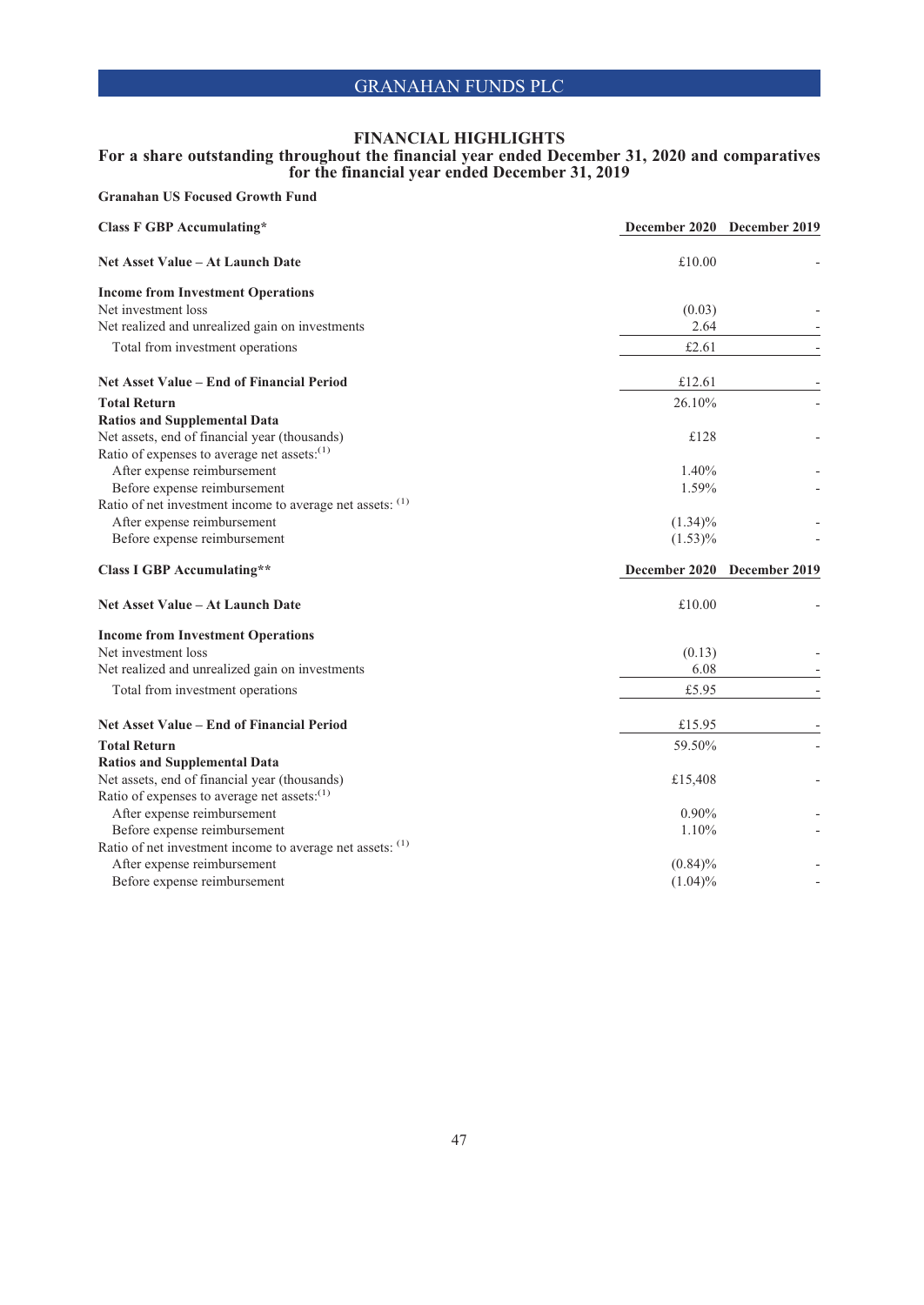### **For a share outstanding throughout the financial year ended December 31, 2020 and comparatives for the financial year ended December 31, 2019**

| <b>Class I USD Accumulating</b>                             | December 2020 December 2019 |            |
|-------------------------------------------------------------|-----------------------------|------------|
| Net Asset Value - Beginning of Financial Year               | \$13.29                     | \$8.86     |
| <b>Income from Investment Operations</b>                    |                             |            |
| Net investment loss                                         | (0.15)                      | (0.11)     |
| Net realized and unrealized gain on investments             | 11.25                       | 4.54       |
| Total from investment operations                            | \$11.10                     | \$4.43     |
| Net Asset Value - End of Financial Year                     | \$24.39                     | \$13.29    |
| <b>Total Return</b>                                         | 83.52%                      | 50.00%     |
| <b>Ratios and Supplemental Data</b>                         |                             |            |
| Net assets, end of financial year (thousands)               | \$233,117                   | \$56,133   |
| Ratio of expenses to average net assets: <sup>(1)</sup>     |                             |            |
| After expense reimbursement                                 | 0.95%                       | 0.95%      |
| Before expense reimbursement                                | 1.12%                       | 1.22%      |
| Ratio of net investment income to average net assets: (1)   |                             |            |
| After expense reimbursement                                 | $(0.88)\%$                  | $(0.88)\%$ |
| Before expense reimbursement                                | $(1.05)\%$                  | $(1.15)\%$ |
|                                                             |                             |            |
| <b>Class I USD Distributing</b>                             | December 2020 December 2019 |            |
| Net Asset Value - Beginning of Financial Year               | \$13.29                     | \$8.86     |
| <b>Income from Investment Operations</b>                    |                             |            |
| Net investment loss                                         | (0.14)                      | (0.10)     |
| Net realized and unrealized gain on investments             | 11.23                       | 4.53       |
| Total from investment operations                            | \$11.09                     | \$4.43     |
| Net Asset Value – End of Financial Year                     | \$24.38                     | \$13.29    |
| <b>Total Return</b>                                         | 83.45%                      |            |
|                                                             |                             | 50.00%     |
| <b>Ratios and Supplemental Data</b>                         |                             |            |
| Net assets, end of financial year (thousands)               | \$169,903                   | \$95,427   |
| Ratio of expenses to average net assets: <sup>(1)</sup>     | 0.95%                       | 0.93%      |
| After expense reimbursement<br>Before expense reimbursement | 1.12%                       | 1.20%      |
| Ratio of net investment income to average net assets: (1)   |                             |            |
| After expense reimbursement                                 | $(0.88)\%$                  | $(0.83)\%$ |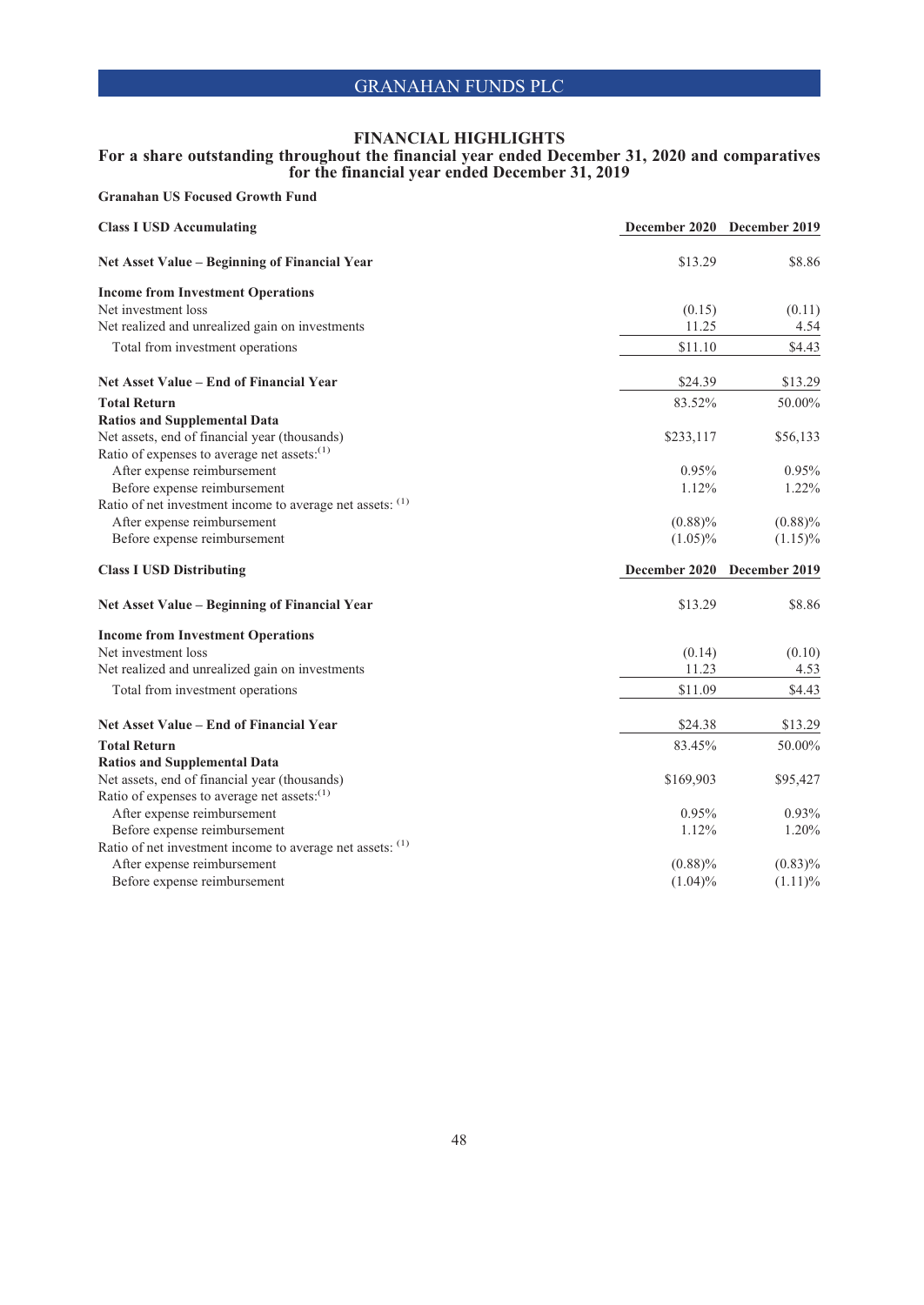### **For a share outstanding throughout the financial year ended December 31, 2020 and comparatives for the financial year ended December 31, 2019**

**Granahan US Focused Growth Fund**

| <b>Class P USD Accumulating</b>                           |            | December 2020 December 2019 |
|-----------------------------------------------------------|------------|-----------------------------|
| Net Asset Value - Beginning of Financial Year             | \$13.05    | \$10.00                     |
| <b>Income from Investment Operations</b>                  |            |                             |
| Net investment loss                                       | (0.07)     | (0.05)                      |
| Net realized and unrealized gain on investments           | 10.02      | 3.10                        |
| Total from investment operations                          | \$9.95     | \$3.05                      |
| Net Asset Value – End of Financial Year                   | \$23.00    | \$13.05                     |
| <b>Total Return</b>                                       | 76.25%     | 30.50%                      |
| <b>Ratios and Supplemental Data</b>                       |            |                             |
| Net assets, end of financial year (thousands)             | \$85,018   | \$79,054                    |
| Ratio of expenses to average net assets: <sup>(1)</sup>   |            |                             |
| After expense reimbursement                               | 0.53%      | 0.58%                       |
| Before expense reimbursement                              | 0.56%      | 0.66%                       |
| Performance Fees                                          | 4.48%      | 2.04%                       |
| Ratio of net investment income to average net assets: (1) |            |                             |
| After expense reimbursement                               | $(0.45)\%$ | $(0.49)\%$                  |
| Before expense reimbursement                              | $(0.48)\%$ | $(0.56)\%$                  |
|                                                           |            |                             |
| <b>Class P1 USD Accumulating***</b>                       |            | December 2020 December 2019 |
| Net Asset Value - At Launch Date                          | \$10.00    |                             |
| <b>Income from Investment Operations</b>                  |            |                             |
| Net investment loss                                       | (0.02)     |                             |
| Net realized and unrealized gain on investments           | 3.90       |                             |
| Total from investment operations                          | \$3.88     |                             |
| Net Asset Value - End of Financial Period                 | \$13.88    |                             |
| <b>Total Return</b>                                       | 38.80%     |                             |
| <b>Ratios and Supplemental Data</b>                       |            |                             |
| Net assets, end of financial year (thousands)             | \$163,193  |                             |
| Ratio of expenses to average net assets: <sup>(1)</sup>   |            |                             |
| After expense reimbursement                               | 0.52%      |                             |
| Before expense reimbursement                              | 0.60%      |                             |
| Performance Fees                                          | 1.52%      |                             |
| Ratio of net investment income to average net assets: (1) |            |                             |
| After expense reimbursement                               | $(0.44)\%$ |                             |
| Before expense reimbursement                              | $(0.52)\%$ |                             |
|                                                           |            |                             |

\* This share class was launched on October 30, 2020.

\*\* This share class was launched on January 29, 2020. \*\*\* This share class was launched on August 12, 2020.

(1) Annualized.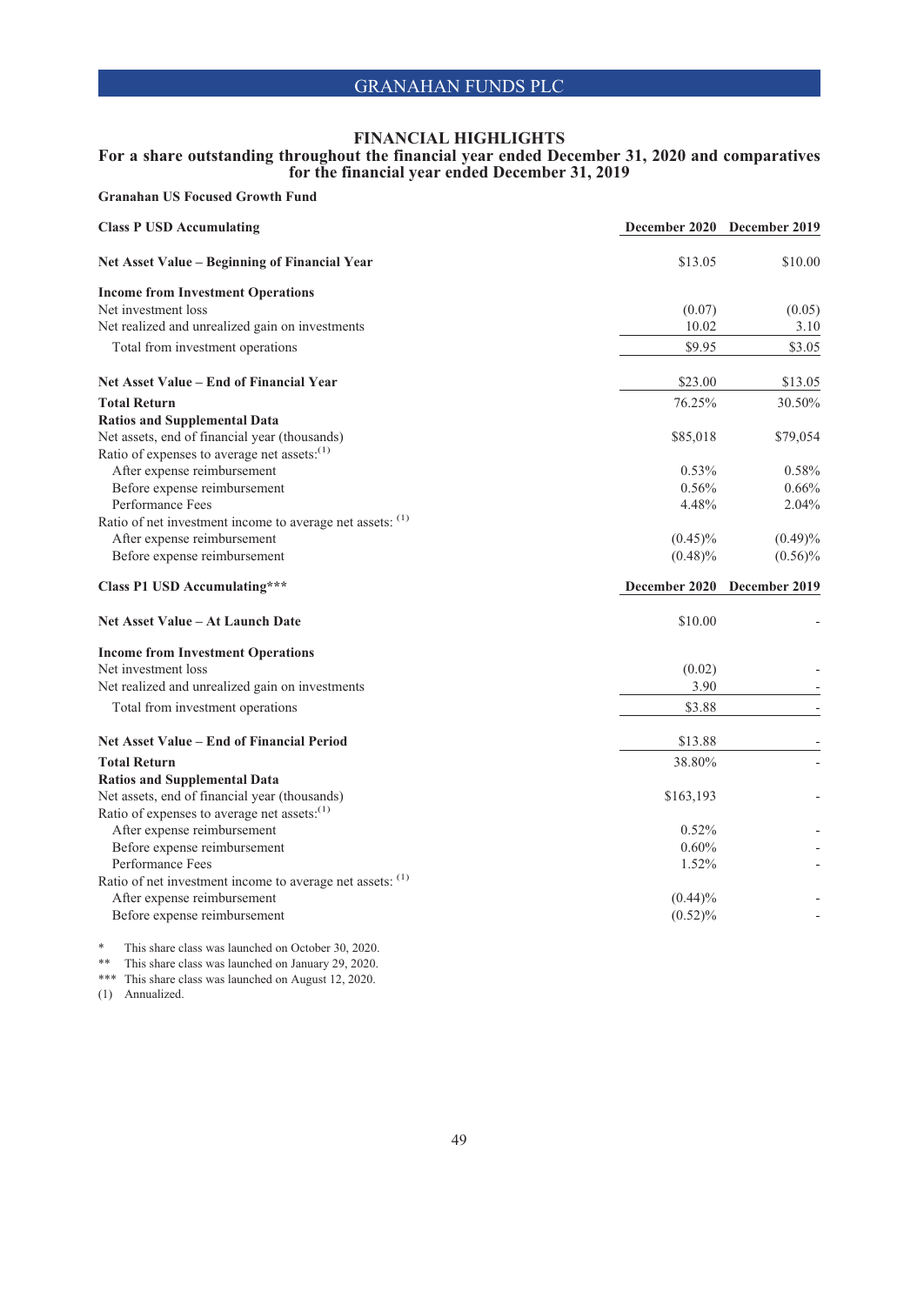### **For a share outstanding throughout the financial year ended December 31, 2020 and comparatives for the financial year ended December 31, 2019**

**Granahan US Small Cap Discoveries Fund**

| <b>Class Founder GBP Accumulating*</b>                      | December 2020 December 2019 |                          |
|-------------------------------------------------------------|-----------------------------|--------------------------|
| <b>Net Asset Value – At Launch Date</b>                     | £10.00                      |                          |
| <b>Income from Investment Operations</b>                    |                             |                          |
| Net investment loss                                         | (0.05)                      |                          |
| Net realized and unrealized gain on investments             | 6.40                        |                          |
| Total from investment operations                            | £6.35                       |                          |
| Net Asset Value – End of Financial Period                   | £16.35                      |                          |
| <b>Total Return</b>                                         | 63.50%                      |                          |
| <b>Ratios and Supplemental Data</b>                         |                             |                          |
| Net assets, end of financial year (thousands)               | £ $17$                      |                          |
| Ratio of expenses to average net assets: <sup>(1)</sup>     |                             |                          |
| After expense reimbursement                                 | 0.83%                       |                          |
| Before expense reimbursement                                | 1.47%                       |                          |
| Ratio of net investment income to average net assets: (1)   |                             |                          |
| After expense reimbursement                                 | $(0.43)\%$                  |                          |
| Before expense reimbursement                                | $(1.10)\%$                  |                          |
|                                                             |                             |                          |
| <b>Class Founder USD Accumulating</b>                       | December 2020               | December 2019            |
| Net Asset Value – Beginning of Financial Year               | \$14.02                     | \$11.08                  |
| <b>Income from Investment Operations</b>                    |                             |                          |
| Net investment loss                                         | (0.06)                      | (0.06)                   |
| Net realized and unrealized gain on investments             | 6.51                        | 3.00                     |
| Total from investment operations                            | \$6.45                      | \$2.94                   |
| Net Asset Value – End of Financial Year                     | \$20.47                     | \$14.02                  |
|                                                             |                             |                          |
| <b>Total Return</b>                                         | 46.01%                      | 26.53%                   |
| <b>Ratios and Supplemental Data</b>                         |                             |                          |
| Net assets, end of financial year (thousands)               | \$36,343                    | \$40,312                 |
| Ratio of expenses to average net assets: <sup>(1)</sup>     |                             |                          |
| After expense reimbursement                                 | 0.80%<br>1.13%              | 1.30%                    |
| Before expense reimbursement                                |                             | 0.84%                    |
| Ratio of net investment income to average net assets: (1)   | $(0.42)\%$                  |                          |
| After expense reimbursement<br>Before expense reimbursement | $(0.74)\%$                  | $(0.43)\%$<br>$(0.89)\%$ |

\* This share class was launched on May 6, 2020.

(1) Annualized.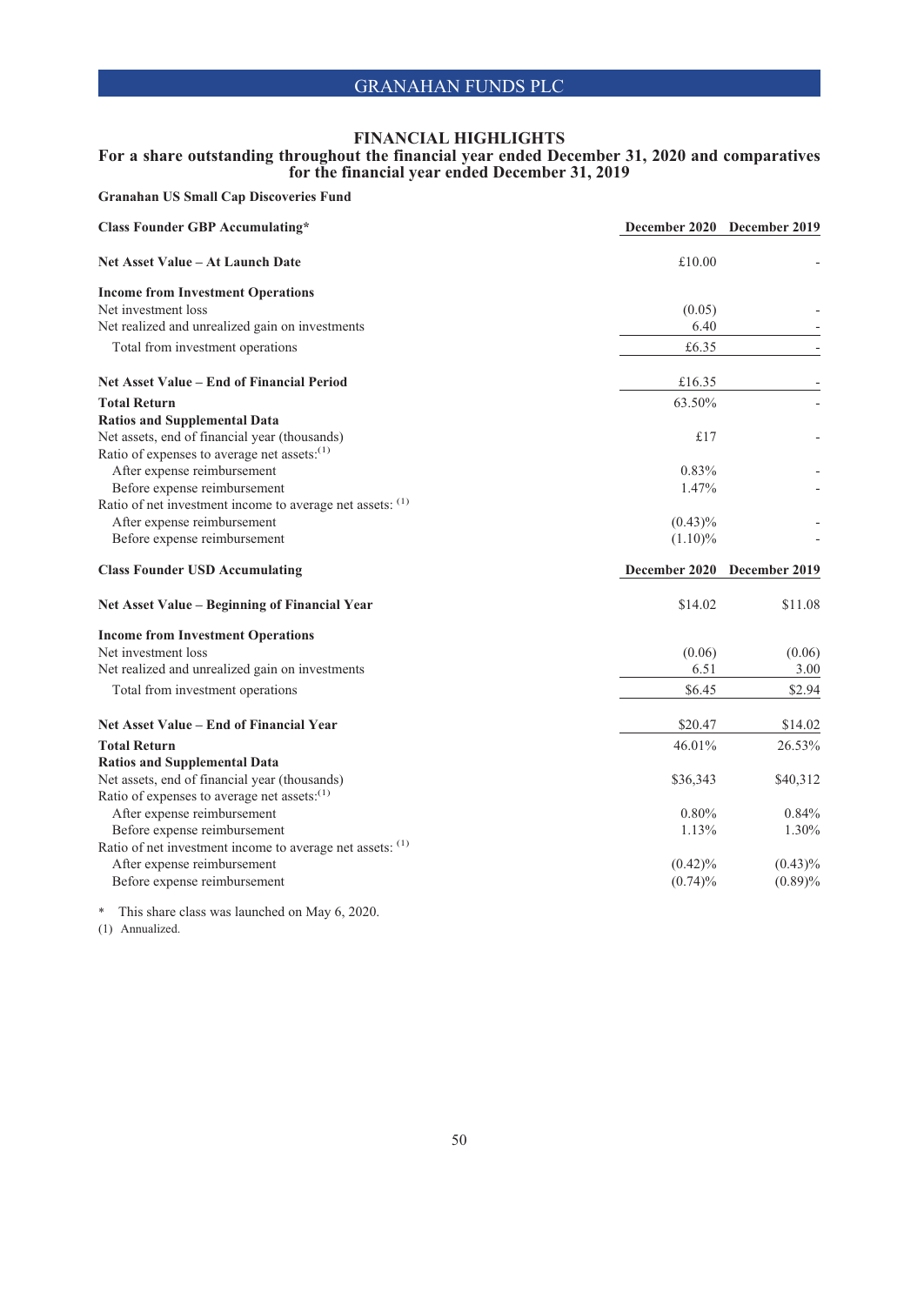## **FINANCIAL HIGHLIGHTS**

### **For a share outstanding throughout the financial year ended December 31, 2020**

| Granahan US SMID Select Fund*                             |               |
|-----------------------------------------------------------|---------------|
| <b>Class I GBP Accumulating**</b>                         | December 2020 |
| <b>Net Asset Value – At Launch Date</b>                   | £100.00       |
| <b>Income from Investment Operations</b>                  |               |
| Net investment loss                                       | (1.11)        |
| Net realized and unrealized gain on investments           | 101.76        |
| Total from investment operations                          | £100.65       |
| Net Asset Value – End of Financial Period                 | £200.65       |
| <b>Total Return</b>                                       | 100.65%       |
| <b>Ratios and Supplemental Data</b>                       |               |
| Net assets, end of financial year (thousands)             | £302,811      |
| Ratio of expenses to average net assets: <sup>(1)</sup>   |               |
| After expense reimbursement                               | 0.84%         |
| Before expense reimbursement                              | $1.03\%$      |
| Ratio of net investment income to average net assets: (1) |               |
| After expense reimbursement                               | $(0.65)\%$    |
| Before expense reimbursement                              | $(0.83)\%$    |
| <b>Class I GBP Distributing***</b>                        | December 2020 |
| <b>Net Asset Value – At Launch Date</b>                   | £100.00       |
| <b>Income from Investment Operations</b>                  |               |
| Net investment loss                                       | (0.12)        |
| Net realized and unrealized gain on investments           | 11.24         |
| Total from investment operations                          | £11.12        |
| Net Asset Value – End of Financial Period                 | £111.12       |
| <b>Total Return</b>                                       | 11.12%        |
| <b>Ratios and Supplemental Data</b>                       |               |
| Net assets, end of financial year (thousands)             | £4,965        |
| Ratio of expenses to average net assets: <sup>(1)</sup>   |               |
| After expense reimbursement                               | $1.53\%$      |
| Before expense reimbursement                              | 1.53%         |
| Ratio of net investment income to average net assets: (1) |               |
| After expense reimbursement                               | $(1.22)\%$    |
| Before expense reimbursement                              | $(1.22)\%$    |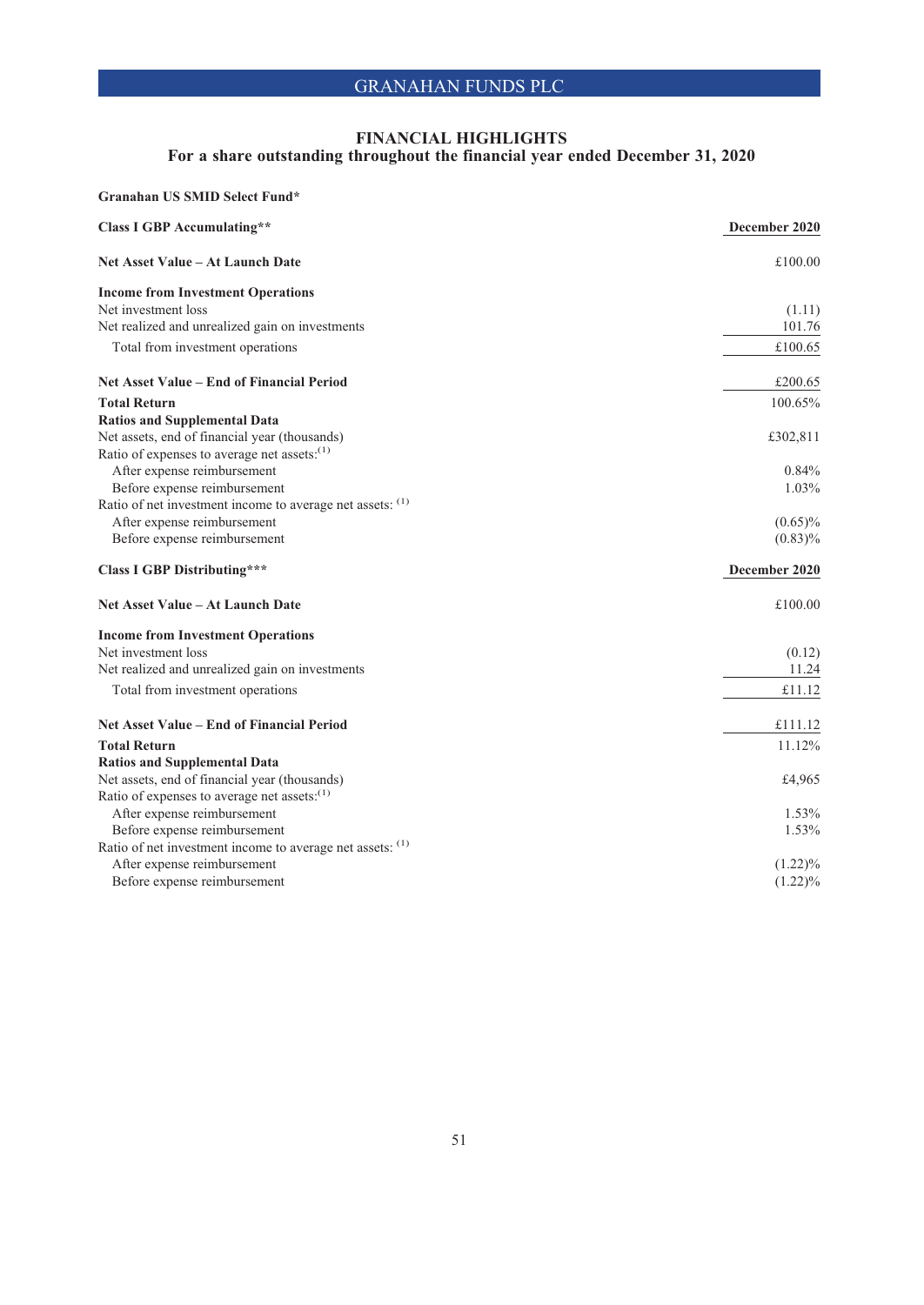## **For a share outstanding throughout the financial year ended December 31, 2020**

| Granahan US SMID Select Fund*                                                                            |               |
|----------------------------------------------------------------------------------------------------------|---------------|
| <b>Class I USD Accumlating****</b>                                                                       | December 2020 |
| Net Asset Value - At Launch Date                                                                         | \$100.00      |
| <b>Income from Investment Operations</b>                                                                 |               |
| Net investment loss                                                                                      | (0.06)        |
| Net realized and unrealized gain on investments                                                          | 9.22          |
| Total from investment operations                                                                         | \$9.16        |
| Net Asset Value – End of Financial Period                                                                | \$109.16      |
| <b>Total Return</b>                                                                                      | 9.16%         |
| <b>Ratios and Supplemental Data</b>                                                                      |               |
| Net assets, end of financial year (thousands)                                                            | \$7,509       |
| Ratio of expenses to average net assets: <sup>(1)</sup>                                                  |               |
| After expense reimbursement                                                                              | 1.71%         |
| Before expense reimbursement                                                                             | 1.71%         |
| Ratio of net investment income to average net assets: (1)                                                |               |
| After expense reimbursement                                                                              | $(1.22)\%$    |
| Before expense reimbursement                                                                             | $(1.22)\%$    |
| <b>Class I USD Distributing*****</b>                                                                     | December 2020 |
|                                                                                                          |               |
| Net Asset Value - At Launch Date                                                                         | \$100.00      |
|                                                                                                          |               |
| <b>Income from Investment Operations</b><br>Net investment loss                                          | (0.06)        |
| Net realized and unrealized gain on investments                                                          | 9.31          |
| Total from investment operations                                                                         | \$9.25        |
| Net Asset Value – End of Financial Period                                                                | \$109.25      |
| <b>Total Return</b>                                                                                      | 9.25%         |
|                                                                                                          |               |
| <b>Ratios and Supplemental Data</b>                                                                      | \$596         |
| Net assets, end of financial year (thousands)<br>Ratio of expenses to average net assets: <sup>(1)</sup> |               |
| After expense reimbursement                                                                              | $0.07\%$      |
| Before expense reimbursement                                                                             | $0.07\%$      |
| Ratio of net investment income to average net assets: (1)                                                |               |
| After expense reimbursement                                                                              | $(0.06)\%$    |
| Before expense reimbursement                                                                             | $(0.06)\%$    |

\* This Fund was launched on January 23, 2020 and therefore no comparatives are available.

(1) Annualized.

\*\* This share class was launched on January 23, 2020.

\*\*\* This share class was launched on December 7, 2020.

\*\*\*\* This share class was launched on December 16, 2020.

\*\*\*\*\* This share class was launched on December 15, 2020.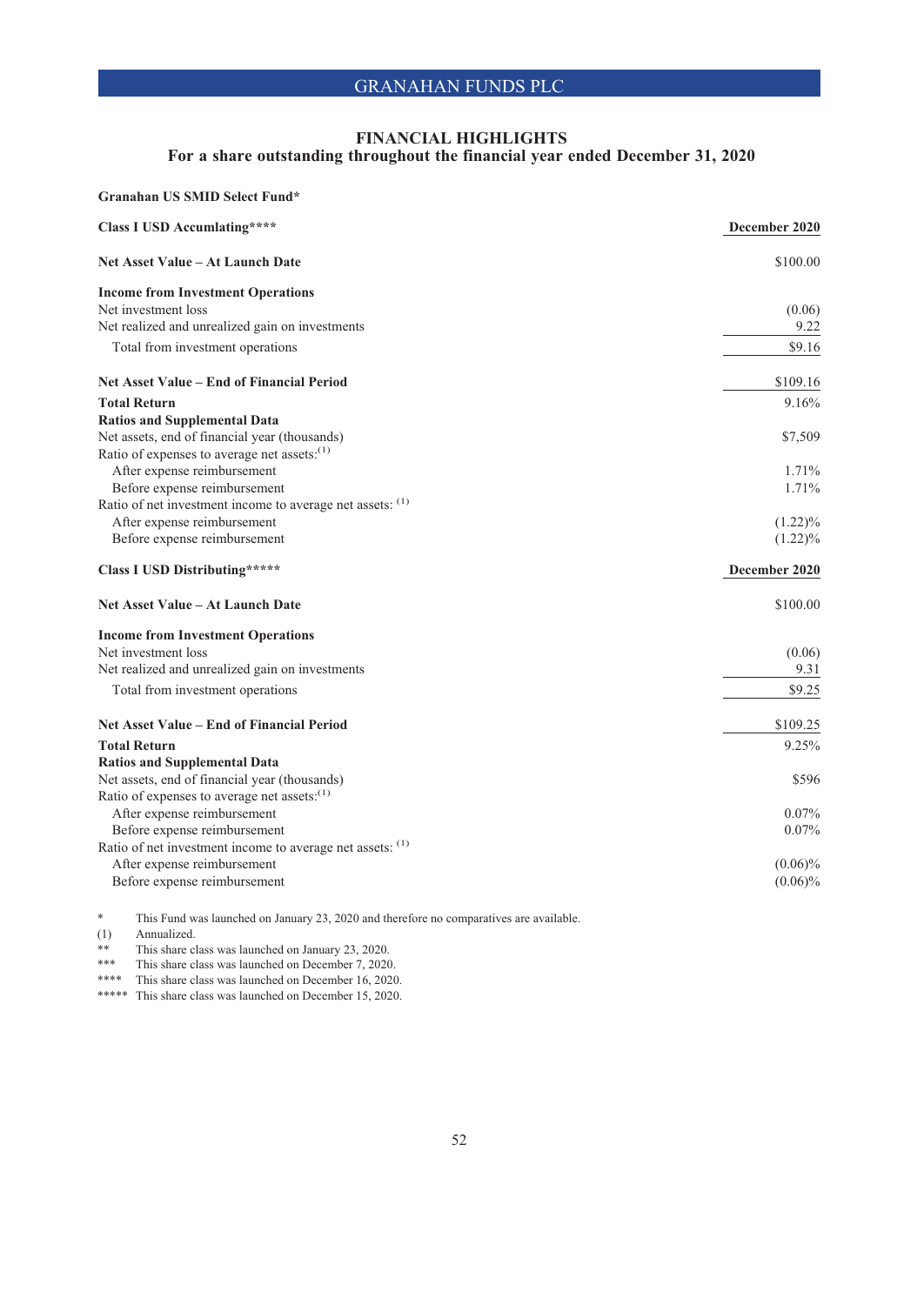### **1. Organization**

The Company is an open-ended umbrella investment company with variable capital and segregated liability between its sub-funds and is organised under the laws of Ireland as a public limited company pursuant to the Companies Act 2014, as amended. The Company is authorised by the Central Bank of Ireland pursuant to the UCITS Regulations.

The Company was incorporated on October 3, 2013 under registration number 533587.

The Directors have established three sub-funds (the "Funds", each a "Fund"):

- Granahan US Focused Growth Fund
- Granahan US Small Cap Discoveries Fund
- Granahan US SMID Select Fund

Granahan US Focused Growth Fund commenced operations on April 11, 2014, Granahan US Small Cap Discoveries Fund commenced operations on June 30, 2017 and Granahan US SMID Select Fund commenced operations on January 23, 2020.

The investment objective of Granahan US Focused Growth Fund is to seek capital appreciation through investment in a limited number of small, dynamic and sustainable growth companies and to outperform the Russell 2000 Growth Index.

The investment objective of Granahan US Small Cap Discoveries Fund is to seek capital appreciation through investment in small, dynamic and emerging growth companies.

The investment objective of Granahan US SMID Select Fund is to seek capital appreciation through investment in small and mid-capitalisation, dynamic and emerging growth companies.

A separate portfolio of assets is maintained for each Fund and invests in accordance with its investment objectives and policies.

#### **2. Significant Accounting Policies**

The following is a summary of significant accounting policies consistently followed by the Company in the preparation of its financial statements. These policies are in conformity with ("US GAAP").

- a) Valuation of Securities Securities that are primarily traded on an official stock exchange are valued at the last traded price (or if no last traded price is available the latest mid-market price) on the exchange on which they are primarily traded on the day of valuation. Any securities or other assets for which market quotations are not readily available are valued at such value as shall be certified with care and good faith as the probable realisation value by a competent person, appointed for such purpose by the Directors in consultation with the Investment Manager and approved by the Depositary. The values for foreign securities are reported in local currency and converted to US Dollar using currency exchange rates at the time of valuation. Exchange rates are provided daily by recognized independent pricing agents.
- b) Distributions to Shareholders For all accumulating classes of shares, the Directors intend to accumulate and to automatically reinvest all earnings, dividends and other distributions of whatever kind pursuant to the investment objectives and policies of the relevant fund for the benefit of Shareholders in the relevant fund. The Directors intend to declare a quarterly dividend in respect of the distributing classes for the net income earned in the period (interest plus dividends, less fund expenses). To date, none of the distributing share classes have accumulated net income in any period. Any change to the distribution policy of a fund will be notified in advance to Shareholders and will be noted in an addendum or a revision to the Prospectus.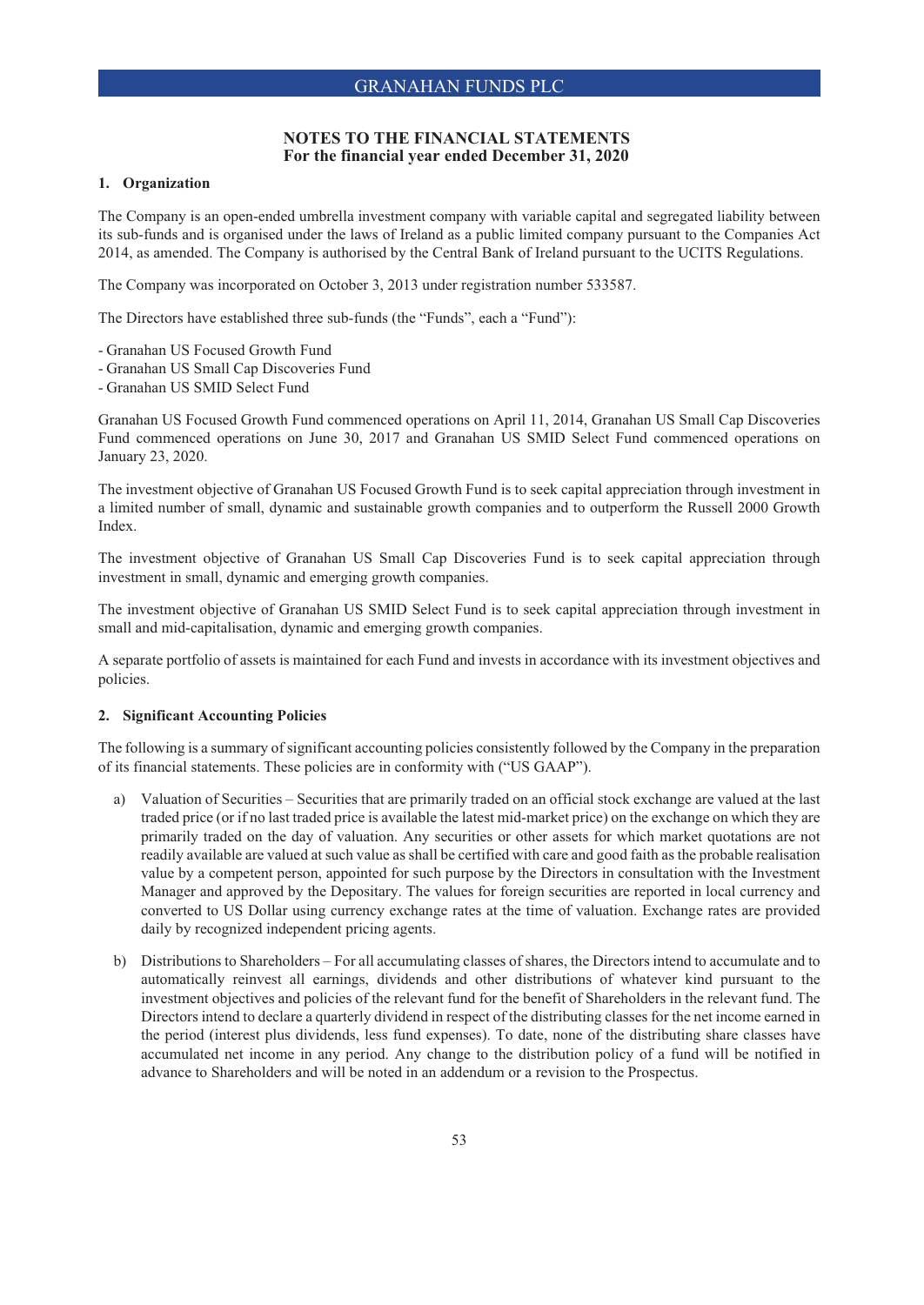### **2. Significant Accounting Policies (continued)**

- c) Basis of preparation The accompanying financial statements have been prepared in conformity with US GAAP. The accompanying financial statements have been prepared under a going concern basis.
- d) Use of Estimates The preparation of the financial statements in conformity with US GAAP requires Directors to make estimates and assumptions that affect the reported amounts in the financial statements and accompanying notes. Directors believe that the estimates utilized in preparing its financial statements are reasonable and prudent; however, actual results could differ from these estimates.
- e) Guarantees and Indemnification In the normal course of business, the Company enters into contracts with service providers that contain general indemnification clauses. The Company's maximum exposure under these arrangements is unknown as this would involve future claims that may be made against the Company that have not yet occurred. Based on experience, however, the Company expects the risk of loss to be remote.
- f) Other Investment and Shareholder transactions are recorded on trade date. The Company determines the gain or loss realized from the investment transactions by comparing the original cost of the security sold with the net sales proceeds on a high cost basis. Within the Funds, dividend income is recognized on the ex-dividend date or as soon as information is available and interest income is recognized on an accrual basis.
- g) Functional and Presentation Currency Items included in the financial statements are measured using the currency of the primary economic environment in which it operates (the "Functional Currency"). The Company's Functional and presentation currency is US Dollar.
- h) Foreign Exchange Contracts Transactions during the financial year denominated in foreign currencies have been translated at the rates of exchange ruling at the dates of the transactions. Assets and liabilities denominated in foreign currencies are translated at the rates of exchange ruling at the financial year end date. The results of operations due to fluctuations in foreign exchange rates on investments from gains or losses arising from the sales or changes in values of the portfolio securities are reported separately. Net realized gains (losses) and net change in unrealized gains (losses) on foreign currency related transactions arise for sales of foreign currencies and currency gains or losses between trade date or ex-date and settlement date on security or dividend transactions.
- i) Transaction Costs Transaction costs are incremental costs that are directly attributable to the acquisition, issue or disposal of a financial asset or financial liability. An incremental cost is one that would not have been incurred if the entity had not acquired, issued or disposed of the financial instrument. Only transaction costs which are separately identifiable are disclosed. These include transaction costs paid to depositaries and subcustodians, identifiable brokerage charges and commissions. These requirements are disclosed in note 7.
- j) Expenses are recognised in the statement of operations on an accruals basis.
- k) Income Dividend income is recorded gross of any non-reclaimable withholding taxes suffered on an ex-date. Interest revenue is accrued on a time basis, by reference to the principal outstanding and at the effective interest rate applicable, which is the rate that exactly discounts estimated future cash receipts through the expected life of the financial asset to that asset's net carrying amount basis.
- l) Recent Accounting Pronouncements A number of new standards, amendments to standards and interpretations in issue are not yet effective, and have not been applied in preparing these financial statements. None of these are currently expected to have a material effect on the financial statements of the Company.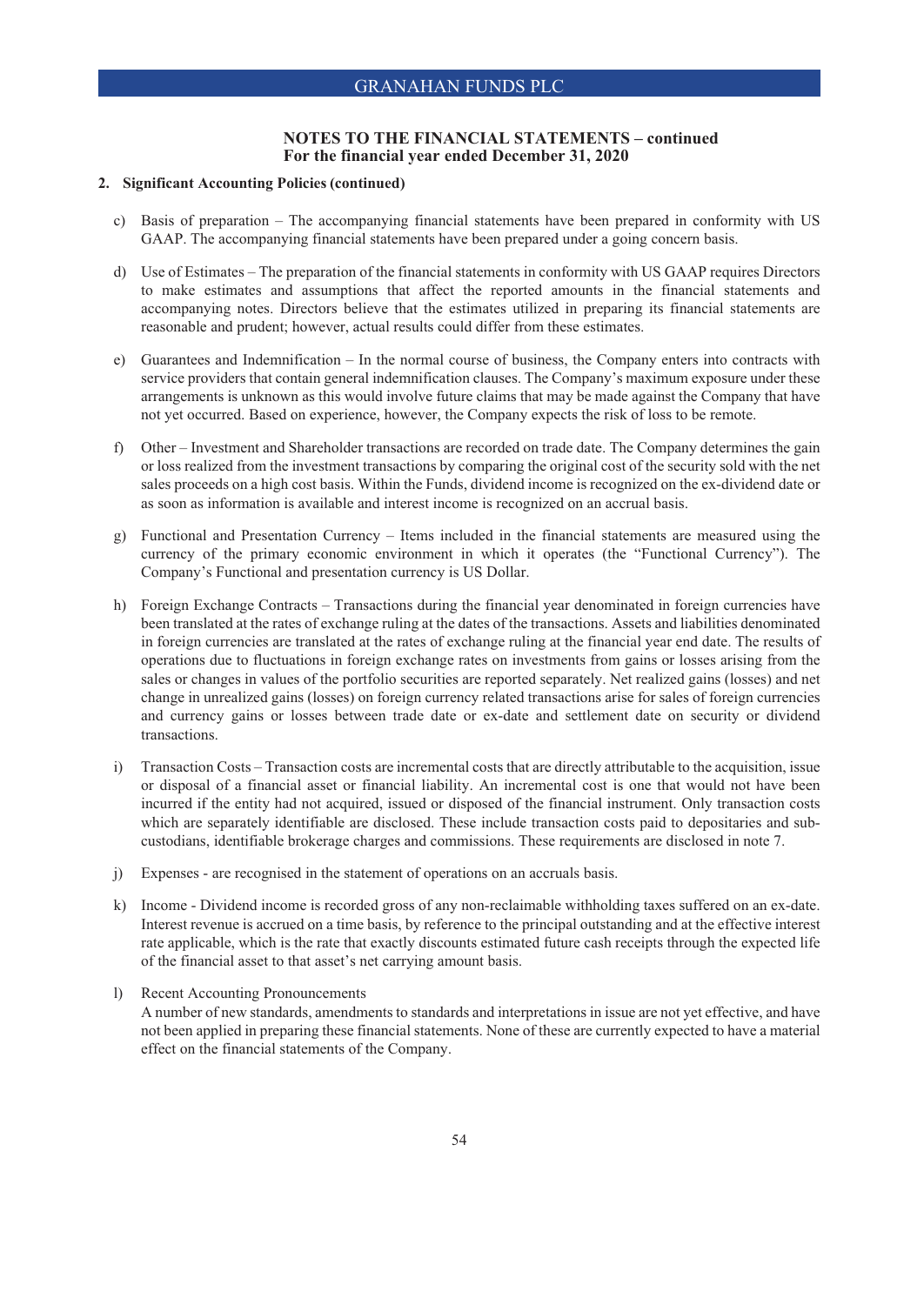### **2. Significant Accounting Policies (continued)**

- m) Recognition/Derecognition The Company recognizes financial assets or financial liabilities at fair value through profit or loss on the trade date, which is the date on which the Company becomes a party to the contractual provisions of the instrument. Other financial assets and financial liabilities are recognized on the date on which they originated. Financial instruments are measured initially at fair value (transaction price) on trade date with transaction costs recognized immediately in the Statement of Operations directly. In cases where a financial asset or financial liability is not measured at fair value through profit or loss, transaction costs that are directly attributable to the acquisition or issue of the financial asset or financial liability are recognized in the Statement of Operations. Subsequent to initial recognition, all instruments classified at fair value through profit of loss are measured at fair value with changes in their fair value recognized in the Statement of Operations. Financial liabilities, other than those at fair value through profit or loss, are measured at amortized cost. Financial liabilities arising from the redeemable shares issued by each Fund are carried at the redemption amount representing the investors' right to a residual interest in each Fund's assets.
- n) Realized gains and losses The Company records investment transactions on a trade date basis, matching the cost of investments for the purpose of calculating realized gains and losses on an average cost basis. The Company records an unrealized gain or loss to the extent of the difference between the cost and the fair value of the position at any particular point in time. The Company records a realized gain or loss when the position is sold or closed. Realized gains and losses and the movement in unrealized gains and losses are recorded in the Statement of Operations within "Net realized and unrealized gain/ (loss) on investments".
- o) Uncertain tax positions Accounting Standards Codification 740, Accounting for Uncertainty in Income Taxes ("ASC 740") clarifies the accounting for uncertainty in income taxes recognised in the Company's financial statements. ASC 740 prescribes a recognition threshold and measurement attribute for the financial statement recognition and measurement of a tax position taken or expected to be taken in a tax return. ASC 740 requires that the Company determines whether it is more likely than not that a tax position will be sustained upon examination including resolution of any related appeals or litigation processes based on the technical merit position. In evaluating whether a tax position has met the more likely than not recognition threshold, the Company should presume that the position will be examined by the appropriate taxing authority that has full knowledge of all relevant information.

A tax position that meets the more-likely-than-not recognition threshold is measured to determine the amount of benefit to recognise in the financial statements. The tax position is measured at the largest amount of benefit that is greater than 50 percent likely of being realised upon settlement.

### **3. Share Capital**

The authorised share capital of the Company at the date of prospectus (the "Prospectus") is 500,000,000,000 Shares of no par value and 300,002 redeemable Non-Participating Shares of €1.00 each. Non-Participating Shares do not entitle the holders thereof to any dividend. On a winding up, the Non-Participating Shares entitle the holders thereof to receive the amount paid up thereon but do not otherwise entitle them to participate in the assets of the Company. The Non-Participating Shares are held on behalf of the Granahan Investment Management LLC ("Investment Manager") and in trust for the benefit of Investment Manager.

The Company intends to provide investors with a choice of funds offering different investment objectives. The Funds aim to achieve their investment objectives while spreading investment risks through investment in transferable securities or liquid financial assets or collective investment schemes or other permitted investments in accordance with the UCITS Regulations.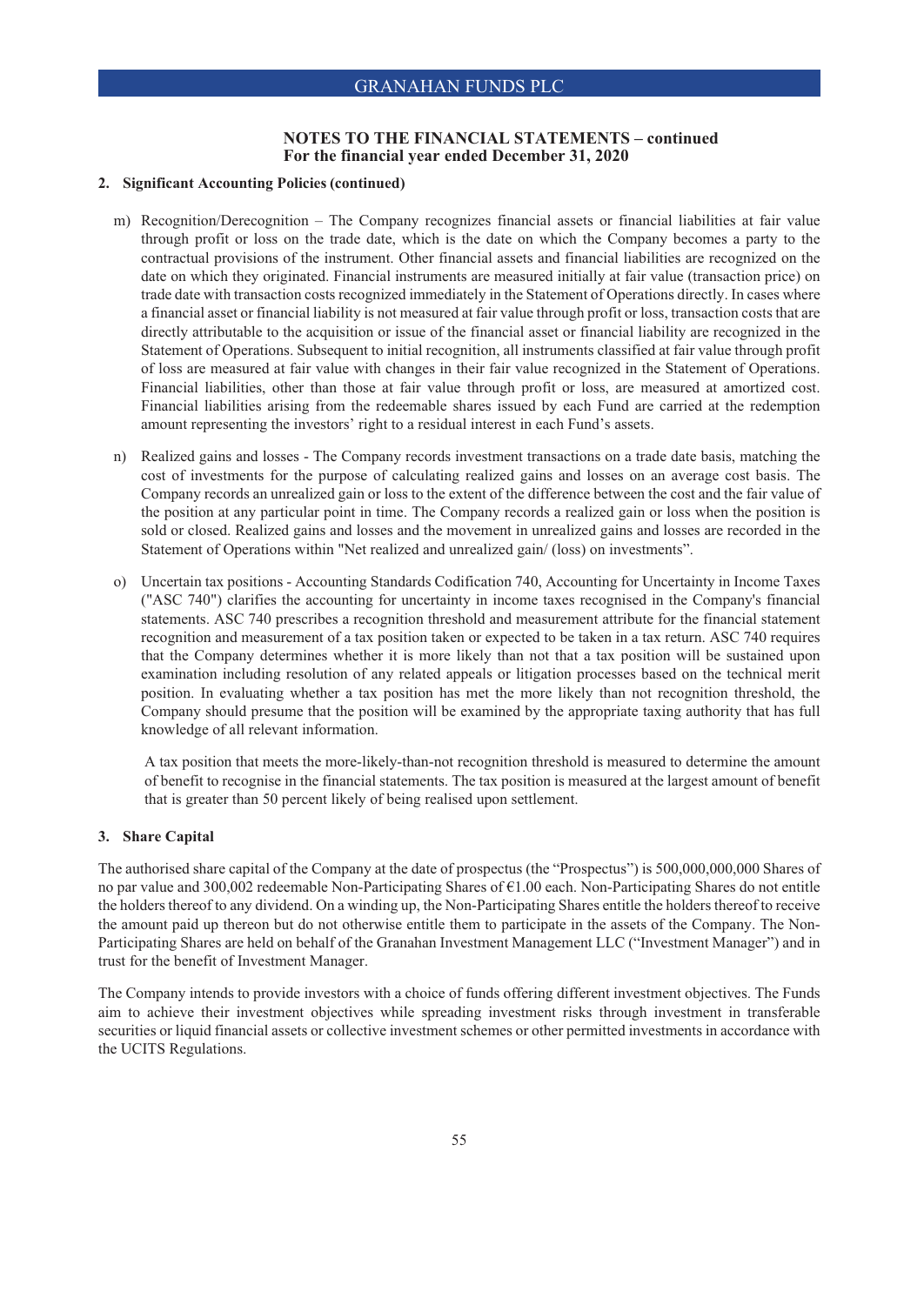### **3. Share Capital (continued)**

The Company may compulsorily redeem all of the Shares of the Company if the Net Asset Value of the Company is less than US\$ 30,000,000 or compulsorily redeem all of the Shares of a Fund if the Net Asset Value of that Fund is less than US\$ 30,000,000.

The Company has the right at any time compulsorily to redeem or transfer Shares if in the reasonable belief of the Directors such Shares are acquired or held directly or beneficially by: (i) any person in breach of the law or requirements of any country or governmental authority by virtue of which such person is not qualified to hold Shares including without limitation any exchange control regulations; (ii) by any person who holds less than the minimum holding for the relevant Class (if any) or who does not supply any information or declaration required under the Constitution or the Application Form; (iii) where the continued ownership of such Shares by the Shareholder is deemed to be harmful or injurious to the business or reputation of the Company or a Fund; or (iv) by any person or persons in circumstances (whether directly or indirectly affecting such person or persons and whether taken alone or in conjunction with any other person or persons, connected or not, or any other circumstance appearing to the Directors to be relevant) which in the opinion of the Directors might result in the Company or Fund or the Shareholders as a whole or of any Fund or Class incurring any liability to taxation or suffering legal, pecuniary, regulatory or material administrative disadvantage which the Company or Fund or the Shareholders as a whole or of any Class might not otherwise have incurred or suffered.

Share transactions for the financial year ended December 31, 2020 and the financial year ended December 31, 2019 were as follows:

|                                 | <b>Granahan US</b>    | <b>Granahan US</b>    |
|---------------------------------|-----------------------|-----------------------|
|                                 | <b>Focused Growth</b> | <b>Focused Growth</b> |
|                                 | <b>Fund</b>           | <b>Fund</b>           |
|                                 | December 31, 2020     | December 31, 2019     |
| <b>Class A GBP Accumulating</b> |                       |                       |
| Opening number of shares        | 54,714.52             |                       |
| Shares sold                     | 817,582.44            | 54,863.33             |
| Shares redeemed                 | (31, 387.10)          | (148.81)              |
| Closing number of shares        | 840,909.86            | 54,714.52             |
| <b>Class A USD Accumulating</b> |                       |                       |
| Opening number of shares        | 152,649.22            | 63,443.26             |
| Shares sold                     | 272,111.67            | 104,735.28            |
| Shares redeemed                 | (148, 805.73)         | (15,529.32)           |
| Closing number of shares        | 275,955.16            | 152,649.22            |
| <b>Class A USD Distributing</b> |                       |                       |
| Opening number of shares        | 36,057.48             | 1,270.00              |
| Shares sold                     | 55, 315. 28           | 35,360.61             |
| Shares redeemed                 | (9,175.15)            | (573.13)              |
| Closing number of shares        | 82,197.61             | 36,057.48             |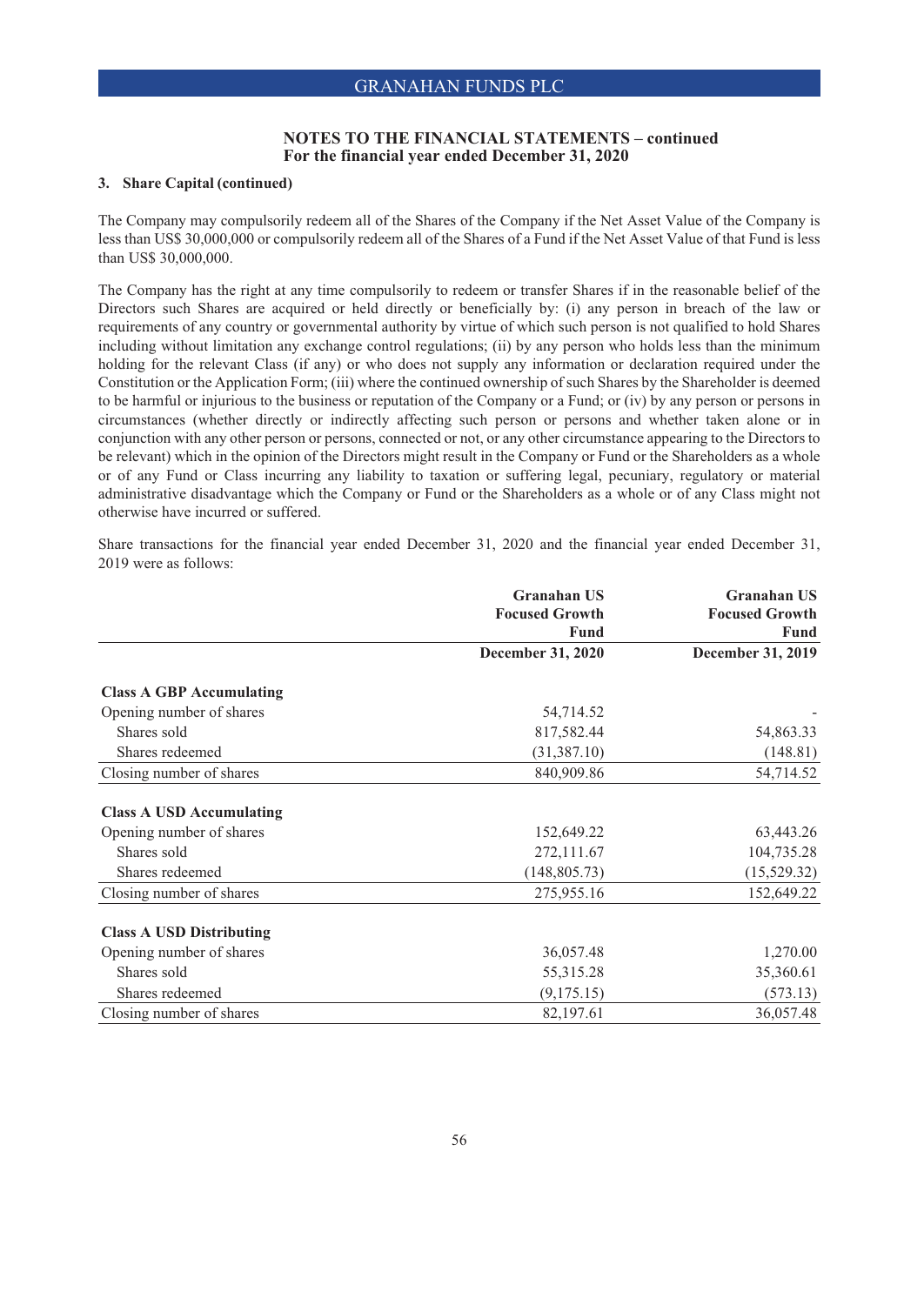## **3. Share Capital (continued)**

|                                   | <b>Granahan US</b>                   | <b>Granahan US</b>               |
|-----------------------------------|--------------------------------------|----------------------------------|
|                                   | <b>Focused Growth</b><br><b>Fund</b> | <b>Focused Growth</b>            |
|                                   | December 31, 2020                    | <b>Fund</b><br>December 31, 2019 |
|                                   |                                      |                                  |
| <b>Class F EUR Accumulating</b>   |                                      |                                  |
| Opening number of shares          | 75,193.06                            |                                  |
| Shares sold                       | 68,620.69                            | 81,993.06                        |
| Shares redeemed                   | (39, 450.22)                         | (6,800.00)                       |
| Closing number of shares          | 104,363.53                           | 75,193.06                        |
| <b>Class F GBP Accumulating*</b>  |                                      |                                  |
| Opening number of shares          |                                      |                                  |
| Shares sold                       | 10,133.03                            |                                  |
| Shares redeemed                   |                                      |                                  |
| Closing number of shares          | 10,133.03                            |                                  |
| <b>Class I GBP Accumulating**</b> |                                      |                                  |
| Opening number of shares          |                                      |                                  |
| Shares sold                       | 1,114,264.73                         |                                  |
| Shares redeemed                   | (148, 155.68)                        |                                  |
| Closing number of shares          | 966,109.05                           |                                  |
| <b>Class I USD Accumulating</b>   |                                      |                                  |
| Opening number of shares          | 4,223,306.38                         | 294,013.95                       |
| Shares sold                       | 10,866,199.16                        | 5,007,408.95                     |
| Shares redeemed                   | (5,532,685.72)                       | (1,078,116.52)                   |
| Closing number of shares          | 9,556,819.82                         | 4,223,306.38                     |
|                                   |                                      |                                  |
| <b>Class I USD Distributing</b>   |                                      |                                  |
| Opening number of shares          | 7,181,071.35                         | 9,373,720.66                     |
| Shares sold                       | 1,914,845.95                         | 793,562.96                       |
| Shares redeemed                   | (2,127,041.48)                       | (2,986,212.27)                   |
| Closing number of shares          | 6,968,875.82                         | 7,181,071.35                     |
| <b>Class P USD Accumulating</b>   |                                      |                                  |
| Opening number of shares          | 6,058,436.10                         |                                  |
| Shares sold                       |                                      | 6,058,436.10                     |
| Shares redeemed                   | (2,362,542.40)                       |                                  |
| Closing number of shares          | 3,695,893.70                         | 6,058,436.10                     |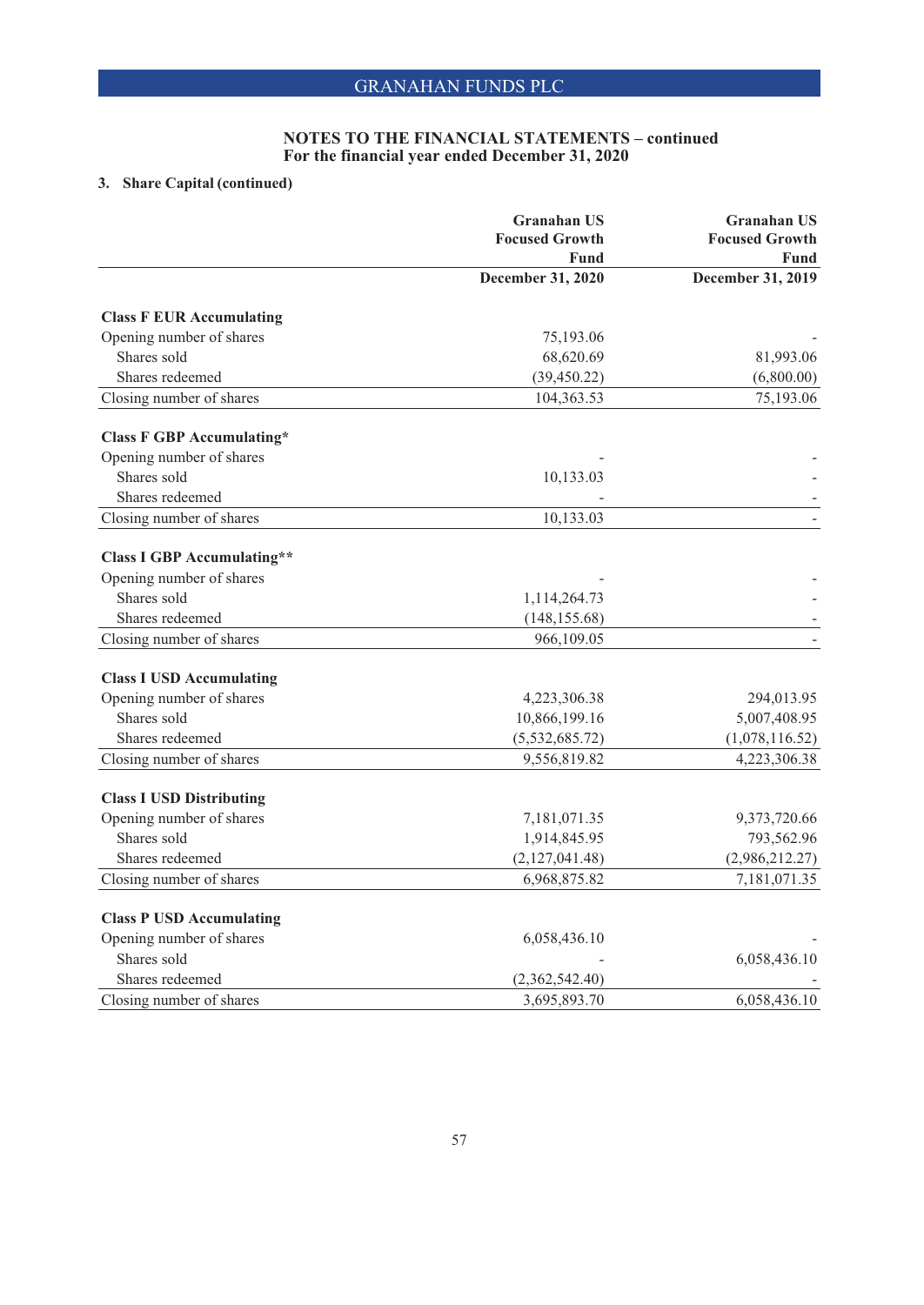## **3. Share Capital (continued)**

|                                     | <b>Granahan US</b><br><b>Focused Growth</b> | <b>Granahan US</b><br><b>Focused Growth</b> |
|-------------------------------------|---------------------------------------------|---------------------------------------------|
|                                     | <b>Fund</b>                                 | Fund                                        |
|                                     | <b>December 31, 2020</b>                    | December 31, 2019                           |
| <b>Class P1 USD Accumulating***</b> |                                             |                                             |
| Opening number of shares            |                                             |                                             |
| Shares sold                         | 11,901,169.00                               |                                             |
| Shares redeemed                     | (144, 944.00)                               |                                             |
| Closing number of shares            | 11,756,225.00                               |                                             |

\*This share class was launched on October 30, 2020.

\*\*This share class was launched on January 29, 2020.

\*\*\*This share class was launched on August 12, 2020.

|                                        | <b>Granahan US Small</b>    | <b>Granahan US Small</b>    |
|----------------------------------------|-----------------------------|-----------------------------|
|                                        | <b>Cap Discoveries Fund</b> | <b>Cap Discoveries Fund</b> |
|                                        | December 31, 2020           | <b>December 31, 2019</b>    |
| <b>Class Founder GBP Accumulating*</b> |                             |                             |
| Opening number of shares               |                             |                             |
| Shares sold                            | 1,070.00                    |                             |
| Shares redeemed                        | (51.57)                     |                             |
| Closing number of shares               | 1,018.43                    |                             |
| <b>Class Founder USD Accumulating</b>  |                             |                             |
| Opening number of shares               | 2,876,320.05                | 1,879,327.88                |
| Shares sold                            | 344,318.72                  | 1,358,397.29                |
| Shares redeemed                        | (1,445,181.90)              | (361, 405.12)               |
| Closing number of shares               | 1,775,456.87                | 2,876,320.05                |

\*This share class was launched on May 6, 2020.

|                                   | <b>Granahan US SMID</b>  |
|-----------------------------------|--------------------------|
|                                   | Select Fund*             |
|                                   | <b>December 31, 2020</b> |
| <b>Class I GBP Accumulating**</b> |                          |
| Opening number of shares          |                          |
| Shares sold                       | 1,522,283.01             |
| Shares redeemed                   | (13, 138.03)             |
| Closing number of shares          | 1,509,144.98             |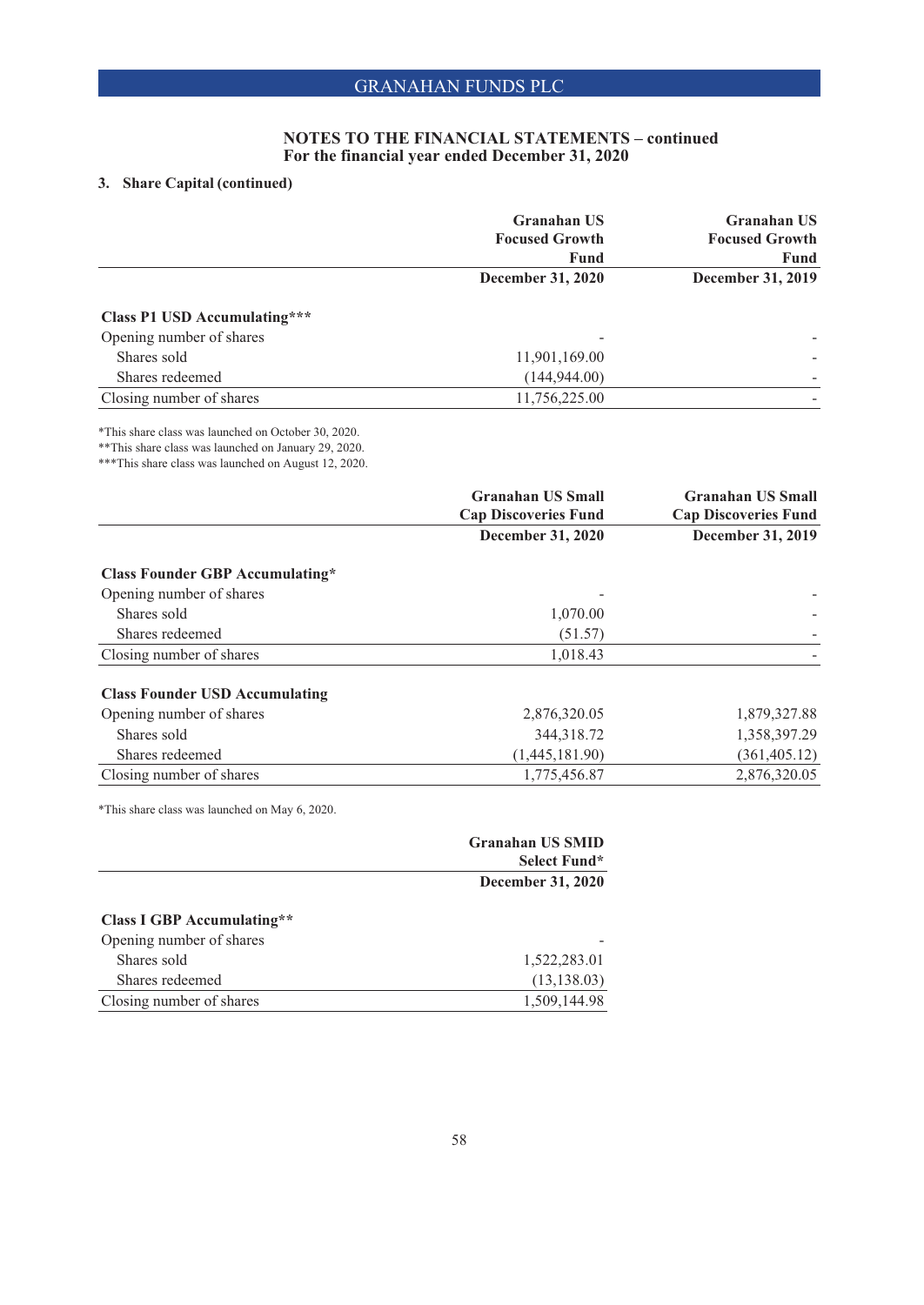### **3. Share Capital (continued)**

|                                      | <b>Granahan US SMID</b>  |
|--------------------------------------|--------------------------|
|                                      | Select Fund*             |
|                                      | <b>December 31, 2020</b> |
| <b>Class I GBP Distributing***</b>   |                          |
| Opening number of shares             |                          |
| Shares sold                          | 44,681.89                |
| Shares redeemed                      |                          |
| Closing number of shares             | 44,681.89                |
| <b>Class I USD Accumlating****</b>   |                          |
| Opening number of shares             |                          |
| Shares sold                          | 68,792.18                |
| Shares redeemed                      |                          |
| Closing number of shares             | 68,792.18                |
| <b>Class I USD Distributing*****</b> |                          |
| Opening number of shares             |                          |
| Shares sold                          | 5,451.53                 |
| Shares redeemed                      |                          |
| Closing number of shares             | 5,451.53                 |

\*This Fund was launched on January 23, 2020 and therefore no comparatives are available.

\*\*This share class was launched on January 23, 2020.

\*\*\*This share class was launched on December 7, 2020.

\*\*\*\*This share class was launched on December 16, 2020.

\*\*\*\*\*This share class was launched on December 15, 2020.

### **4. Taxation**

The Company intends to conduct its affairs so that it is resident in Ireland for tax purposes. On the basis that the Company is Irish tax resident, the Company qualifies as an 'investment undertaking', as defined in Section 739B (1) of the Taxes Acts and, consequently, is exempt from Irish corporation tax on its income and gains.

However, tax can arise on the happening of a "chargeable event" in the Company. A chargeable event includes any distribution payments to Shareholders or any encashment, redemption, cancellation or transfer of Shares or appropriation or cancellation of Shares of a Shareholder by the Company for the purposes of meeting the amount of the tax payable on a gain arising on a transfer of an entitlement to a Share. It also includes "Eighth Anniversary Events" regardless of whether the Shares have been encashed, redeemed, cancelled or transferred.

No tax will arise on the Company in respect of chargeable events in respect of a Shareholder who is neither Irish resident nor Irish ordinarily resident at the time of the chargeable event provided that a Relevant Declaration is in place and the Company is not in possession of any information which would reasonably suggest that the information contained therein is not or is no longer materially correct, or provided a written notice of approval from the Revenue Commissioners of Ireland (the "Revenue Commissioners") to the effect that a Relevant Declaration is deemed to be in place has been provided to the Company and not withdrawn. In the absence of a Relevant Declaration, or a written notice of approval from the Revenue Commissioners, there is a presumption that the investor is Irish resident or Irish ordinarily resident.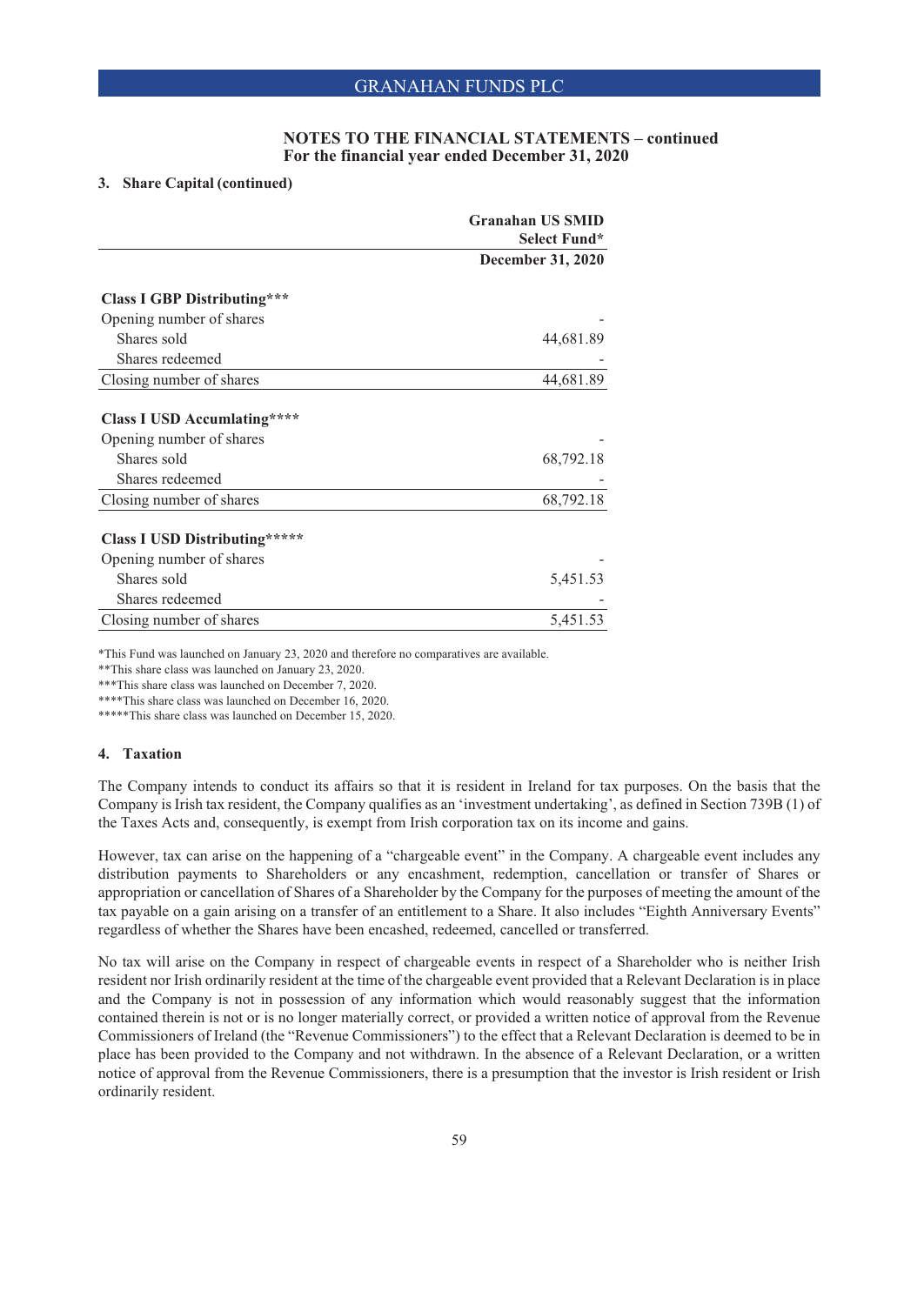### **4. Taxation (continued)**

A chargeable event does not include:

1. an exchange by a Shareholder, effected by way of an arm's length bargain of Shares in the Company for other Shares in the Company;

2. any transactions (which might otherwise be a chargeable event) in relation to Shares held in a recognised clearing system as designated by order of the Irish Revenue Commissioners;

3. a transfer by a Shareholder of the entitlement to a Share where the transfer is between spouses and former spouses, subject to certain conditions;

4. an exchange of Shares arising on a qualifying amalgamation or reconstruction of the Company with another investment undertaking (within the meaning of Section 739H or Section 739HA of the Taxes Act);

5. any transaction in relation to, or in respect of, relevant Shares in an investment undertaking which transaction only arises by virtue of a change of court funds manager for that undertaking.

If the Company becomes liable to account for tax where a chargeable event occurs, the Company shall be required to deduct from the payment arising on a chargeable event an amount equal to the appropriate tax and/or where applicable, to appropriate or cancel such number of Shares held by the Shareholder or the beneficial owner of the Shares as are required to meet the amount of tax. The relevant Shareholder shall indemnify and keep the Company indemnified against loss arising to the Company by reason of the Company becoming liable to account for tax on the happening of a chargeable event if no such deduction, appropriation or cancellation has been made.

### **5. Fees and Expenses**

### **Manager fees**

KBA Consulting Management Limited (the "Manager") has been appointed as manager for the Company pursuant to the management agreement. Under the terms of the management agreement, the Manager has responsibility for the management and administration of the Company's affairs, subject to the overall supervision and control of the Directors.

The Manager shall be entitled to receive out of the assets of the relevant Fund, an annual fee, accrued on each Dealing Day and payable quarterly in arrears, at an annual rate of up to and not exceeding 0.01% of the net asset value of the Company subject to a minimum fee of up to  $\epsilon$ 50,000 per annum for the initial Fund and  $\epsilon$ 10,000 for each incremental Fund thereafter. The Manager is also entitled to be reimbursed out of the assets of each Fund for the reasonable outofpocket costs and expenses incurred by the Manager in the performance of its duties (plus VAT thereon, if any).

The Manager earned fees of \$38,968 for the financial year ended December 31, 2020 (December 31, 2019: Nil). Manager fees payable as at December 31, 2020 amounted to \$38,968 (December 31, 2019: Nil).

### **Investment Manager fees**

The Company has appointed the Investment Manager as the discretionary investment manager for the Company pursuant to an investment management agreement. The Investment Manager is a registered investment adviser regulated by the Securities and Exchange Commission ("SEC").

Under the investment management agreement, the Company will pay to the Investment Manager a maximum fee at an annual rate equal to the percentage of the average daily net asset value of the relevant class of each Fund as set out in the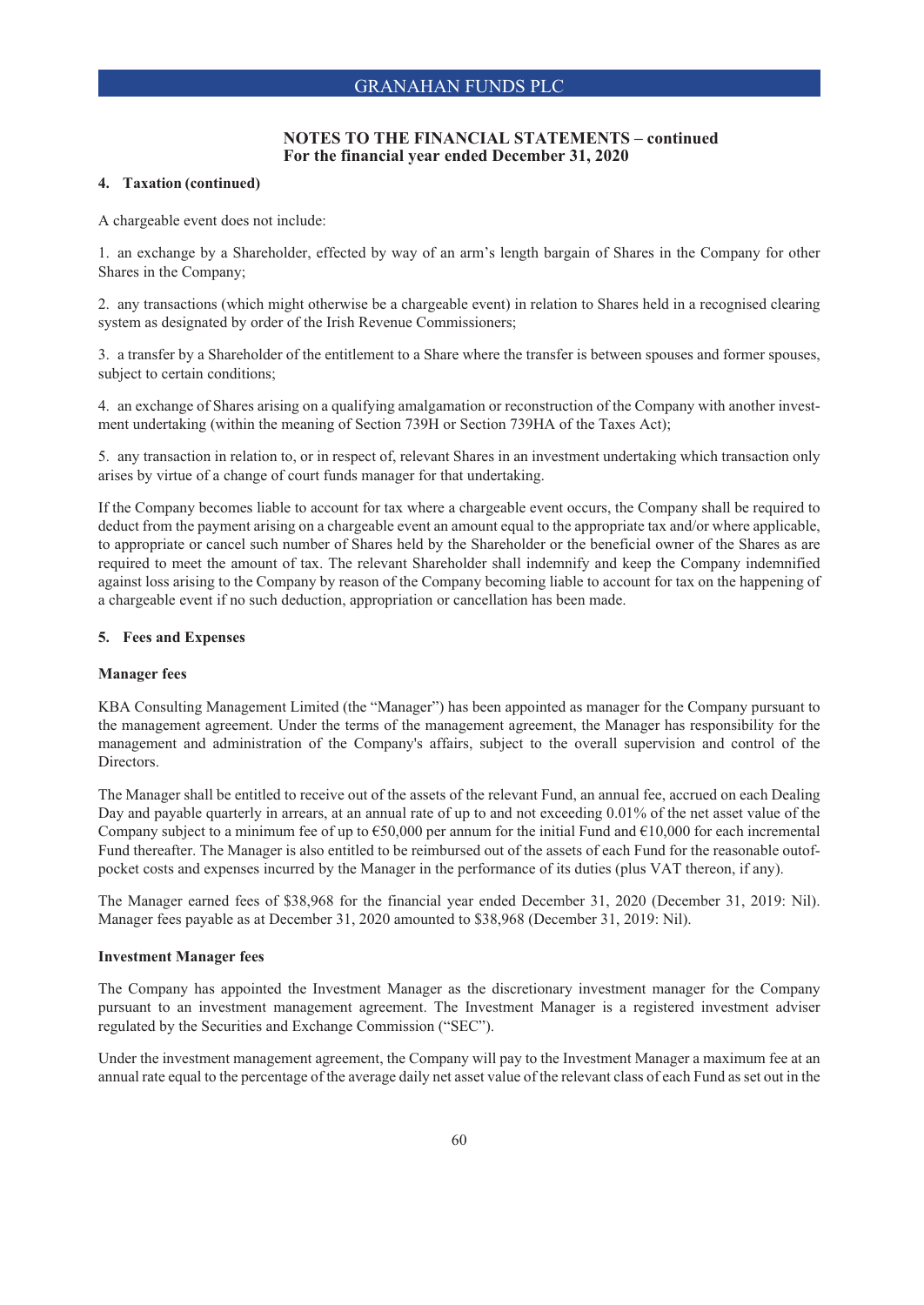## **NOTES TO THE FINANCIAL STATEMENTS – continued For the financial year ended December 31, 2020**

### **5. Fees and Expenses (continued)**

### **Investment Manager fees (continued)**

supplement to the Prospectus with the exception of Class X shares which are set out in a separate agreement. The investment management fee shall accrue and be calculated daily and shall be payable monthly in arrears.

In addition, the Investment Manager shall be entitled to be reimbursed its reasonable vouched out-of-pocket expenses.

The Investment Manager earned fees of \$5,458,006 for the financial year ended December 31, 2020 (December 31, 2019: \$2,010,942). Investment Manager fees payable as at December 31, 2020 amounted to \$2,121,238 (December 31, 2019: \$291,803).

For the financial year ended December 31, 2020 the expense reimbursement from the Investment Manager back to the Granahan US Focused Growth Fund in relation to the total expense limitation of 1.35% of the annual net asset value of the funds amounted to \$530,781 (December 31, 2019: \$421,917), and the related receivable amounted to \$289,159 (December 31, 2019: \$120,929).

For the financial year ended December 31, 2020 the expense reimbursement from the Investment Manager back to the Granahan US Small Cap Discoveries Fund in relation to the total expense limitation of 0.85% of the annual net asset value of the funds amounted to \$109,858 (December 31, 2019: \$149,935), and the related receivable amounted to \$43,014 (December 31, 2019: \$25,700).

For the financial year ended December 31, 2020 the expense reimbursement from the Investment Manager back to the Granahan US SMID Select Fund in relation to the total expense limitation of 1.25% of the annual net asset value of the funds amounted to \$313,855 (December 31, 2019: Nil), and the related receivable amounted to \$188,555 (December 31, 2019: Nil).

### **Administration fees**

RBC Investor Services Ireland Limited (the "Administrator") serves as the Company's administrator. The Administrator is entitled to receive out of the assets of the Fund an annual fee of up to 2.5 bps of the net asset value of the Fund which will be accrued and payable monthly in arrears, subject to a monthly minimum fee for the Fund of \$2,530 per Fund. The Administrator may also receive out of the assets of the relevant Fund such additional charges as agreed at normal commercial rates. The Administrator shall be reimbursed out of the assets of the relevant Fund for all reasonable and vouched out-of-pocket expenses incurred by it.

### **Depositary fees**

RBC Investor Services Bank S.A., Dublin Branch serves as the Company's depositary (the "Depositary"). The Depositary shall be entitled to receive an annual oversight fee, accrued on each Dealing Day and calculated and payable monthly in arrears, at an annual rate of up to2.5 bps of the net asset value of the Fund (plus VAT thereon, if any),subject to a monthly minimum of \$1,167 per Fund (plus VAT, if any).

In addition, the Depositary shall also be entitled to receive, in respect of cash-flow monitoring and reconciliation, a monthly fee of \$550 per Fund (plus VAT, if any).

The combined Depositary fees accrue and are calculated on each Dealing Day and are payable monthly in arrears.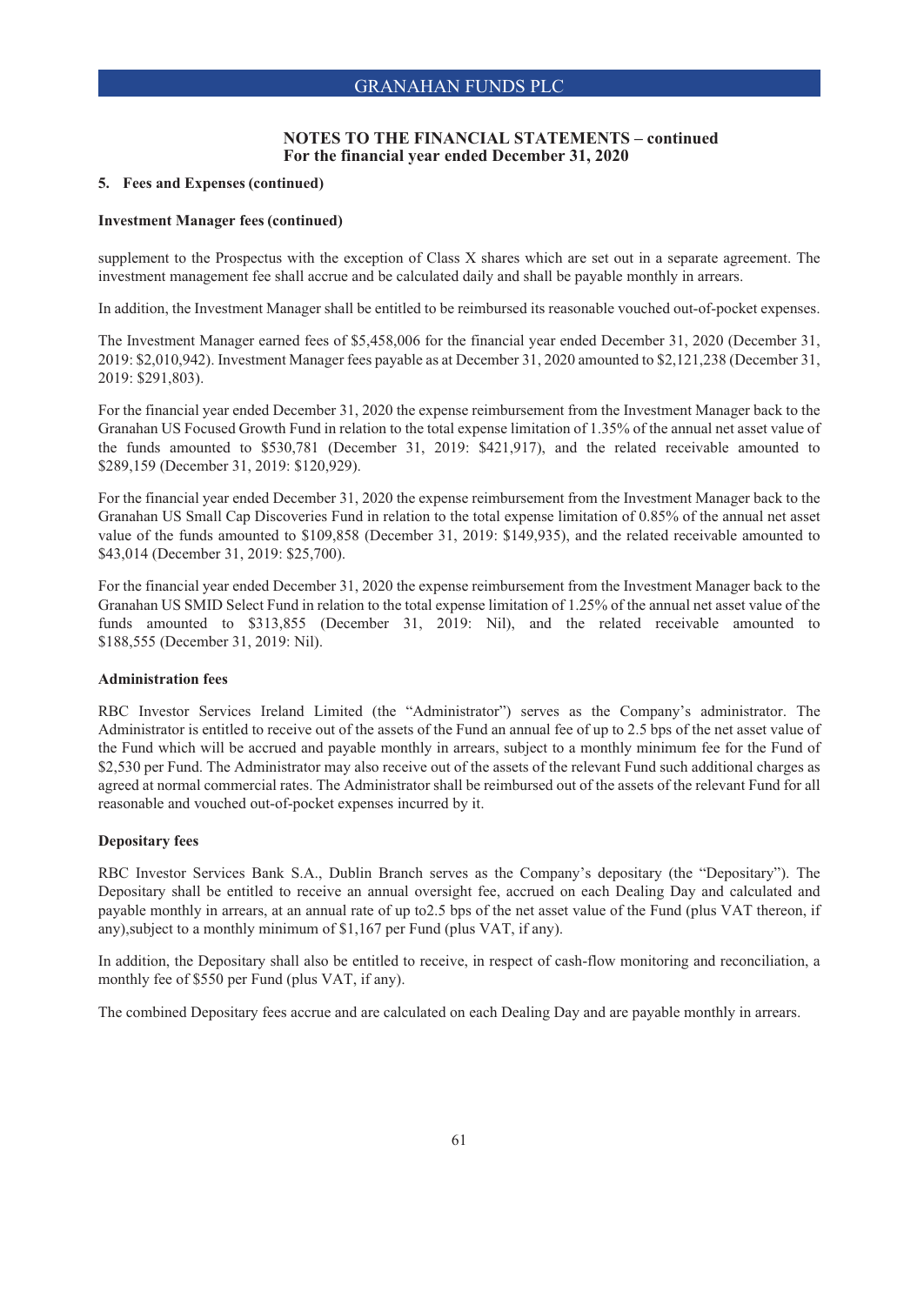### **5. Fees and Expenses (continued)**

#### **Depositary fees (continued)**

The Depositary shall also be entitled to receive out of the assets of the relevant Fund all agreed sub-custodian fees, transaction charges (which will be charged at normal commercial rates) together with reasonable out-of-pocket expenses (plus VAT thereon, if any) incurred by the Depositary in the performance of its duties under the Depositary Agreement.

### **Director fees**

The Constitution provides that the Directors shall be entitled to a fee by way of remuneration for their services at a rate to be determined from time to time by the Directors. Directors affiliated with the Investment Manager are not entitled to a fee. The aggregate amount of Directors' remuneration in any one year shall not exceed  $\epsilon$ 100,000 without the approval of the Directors. All Directors will be entitled to reimbursement by the Company of expenses properly incurred in connection with the business of the Company or the discharge of their duties.

The Directors earned fees of \$78,781 for the financial year ended December 31, 2020 (December 31, 2019: \$61,976). Directors fees payable as at December 31, 2020 amounted to \$19,828 (December 31, 2019: \$99).

EisnerAmperMKO Limited assists the Company with payroll compliance services.

### **Performance fees – Granahan US Focused Growth Fund**

In respect to Class P and Class P1 Shares, the Investment Manager is entitled to a performance fee (the "Performance Fee") if there is an Outperformance (the net asset value of Class P and Class P1 Shares less the value of the Hurdle (the amount of capital subscribed during the initial offer period adjusted for any subsequent subscriptions, redemptions and dividends paid) as adjusted by the Hurdle Rate (the return of the Russell 2000 Growth Index) (provided that the resulting number is positive)) during a Performance Period (the first Business Day through to the last Business Day of the annual period which commences on 1 April and ends on 31 March, with the exception of the First Performance Period (commences on the close of the initial offer period for Class P1 Shares and ends on 31 March 2021)) and, where Shares are redeemed during a Performance Period, to a pro-rata portion of the Performance Fee accrual (if any) at the time of redemption.

The Performance Fee will be calculated in respect of each Performance Period. The Performance Fee will accrue on each Business Day and the accrual will be reflected in the net asset value per Class P and P1 Share.

Entitlement to a Performance Fee will be calculated if the Outperformance of Class P and P1 Shares on the last Dealing Day of a Performance Period is positive. The Performance Fee will be equal to Outperformance multiplied by 15%.

The Performance Fee is payable on the last Dealing Day of each Performance Period, or if the Class is terminated before the end of a Performance Period, the Dealing Day on which the final redemption of Class P and P1 Shares takes place, or in the case of Shares redeemed during a Performance Period, the accrued Performance Fee in respect of those Shares will be payable within 14 calendar days of the date of redemption (each a "Payment Date"). Any amount of Performance Fee calculated with respect to redeemed Class P and P1 Shares during a Performance Period will be calculated according to the net asset value of the redeemed Shares, and the Hurdle Rate as at the date of redemption (as opposed to at the end of the Performance Period in which the redemption takes place). It is therefore possible that, although the net asset value is not in Outperformance for a full Performance Period, a Performance Fee may be earned by the Investment Manager in respect of Shares redeemed where the redemption took place when the net asset value at redemption was higher than the Hurdle Rate.

Outperformance will be adjusted for any dividends paid by the Fund during the Performance Period.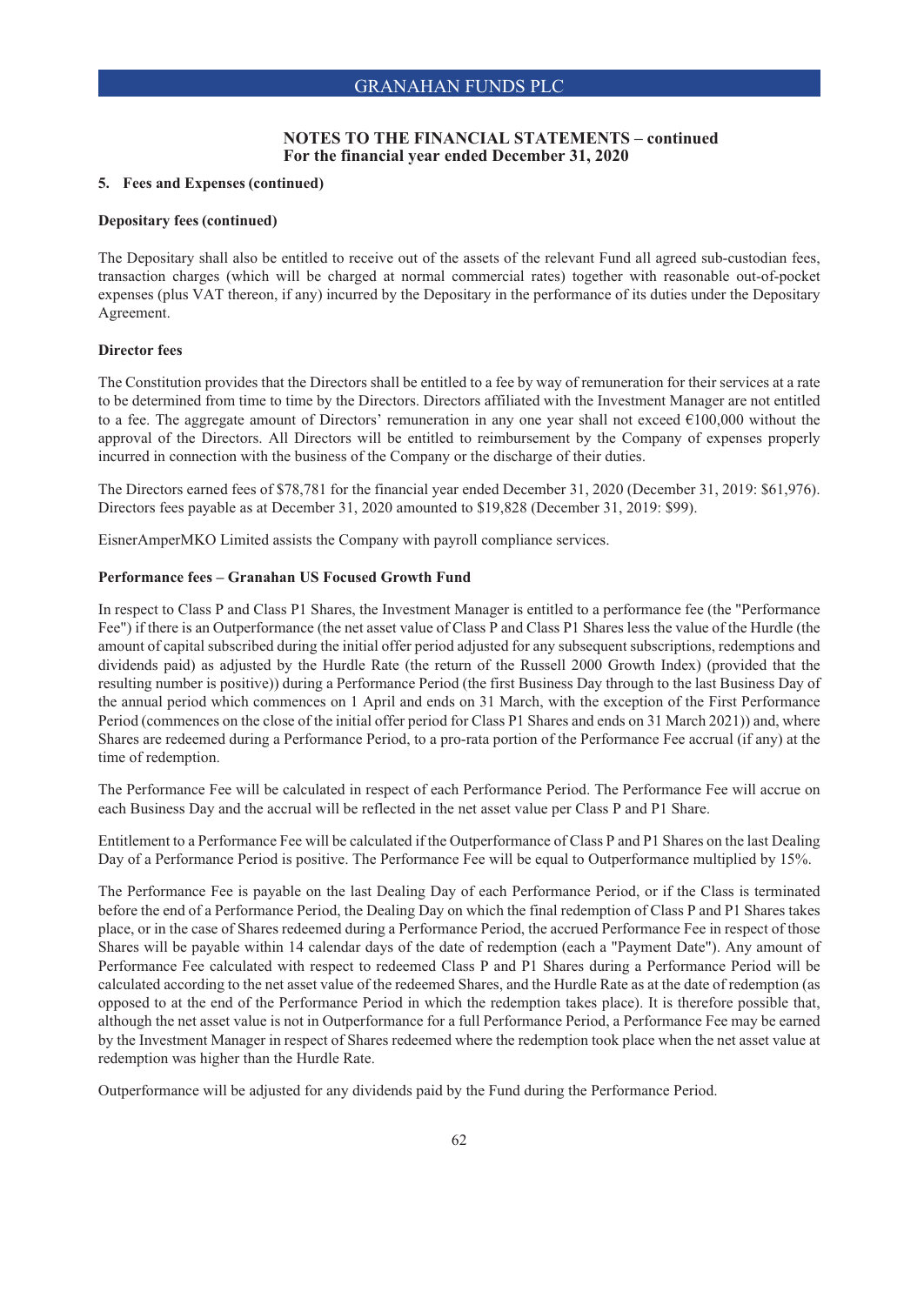### **5. Fees and Expenses (continued)**

#### **Performance fees – Granahan US Focused Growth Fund (continued)**

In the event of an Outperformance on the last Dealing Day of a Performance Period, the value of the Hurdle for the next Performance Period will be reset on 1 April to the net asset value of the Class P and P1 Shares on the last Dealing Day of the preceding Performance Period. If there is no Outperformance on the last Dealing Day of a Performance Period, the value of the Hurdle will not be reset for the next Performance Period and the underperformance of the Class P and P1 Shares in the preceding Performance Period, by reference to the Hurdle adjusted by the Hurdle Rate, will be clawed back (i.e. until under performance is made good) before a Performance Fee becomes due in a subsequent Performance Period. For the avoidance of doubt, any Performance Fee payable in relation to a given Performance Period will not be clawed back.

The Performance Fee is calculated based on the net asset value of Class P and P1 Shares and no Shareholder level equalisation is undertaken. This may result in inequalities between Shareholders in relation to the payment of Performance Fees (with some Shareholders paying disproportionately higher performance fees in certain circumstances). Because there is no Shareholder level equalisation, this may also result in certain Shareholders having more of their capital at risk at any given time than other Shareholders. The methodology may, in certain circumstances, result in certain Shareholders being charged a Performance Fee in circumstances where the net asset value per Share of their Shares has not increased over the relevant calculation period as a whole.

### *Calculation of the Hurdle for the Performance Period beginning at launch*

The initial value of the Hurdle, upon the launch of the Class P and P1 Shares, will be the net asset value of Class P Shares as at the close of the first Dealing Day of Class P and P1 Shares.

The Performance Fee is payable where there is an Outperformance during the Performance Period, although this may be due to market movements impacting on retained holdings in the Fund rather than specific actions undertaken by the Investment Manager.

Any change to the index relating to the Hurdle Rate will be disclosed in the periodic reports of the Fund.

For the purposes of the Performance Fee calculation, the net asset value shall be calculated before the deduction of any accrual for Performance Fee for that Performance Period, other than Performance Fee accrued in relation to the Class in respect of redemptions during the Performance Period but not yet paid.

As the Performance Fee depends on the performance of the net asset value per Share of Class P and P1 Shares, it is not possible to predict the amount of Performance Fee that will be payable and there is in effect, no maximum Performance Fee as it is impossible to quantify any outperformance in advance.

Investors may request additional information on the way in which the Performance Fee calculation works from the Company.

For the financial year ended December 31, 2020 the performance fees amounted to \$5,456,284 (December 31, 2019: \$1,484,720). Performance fees payable as at December 31, 2020 amounted to \$4,155,998 (December 31, 2019: \$1,484,720).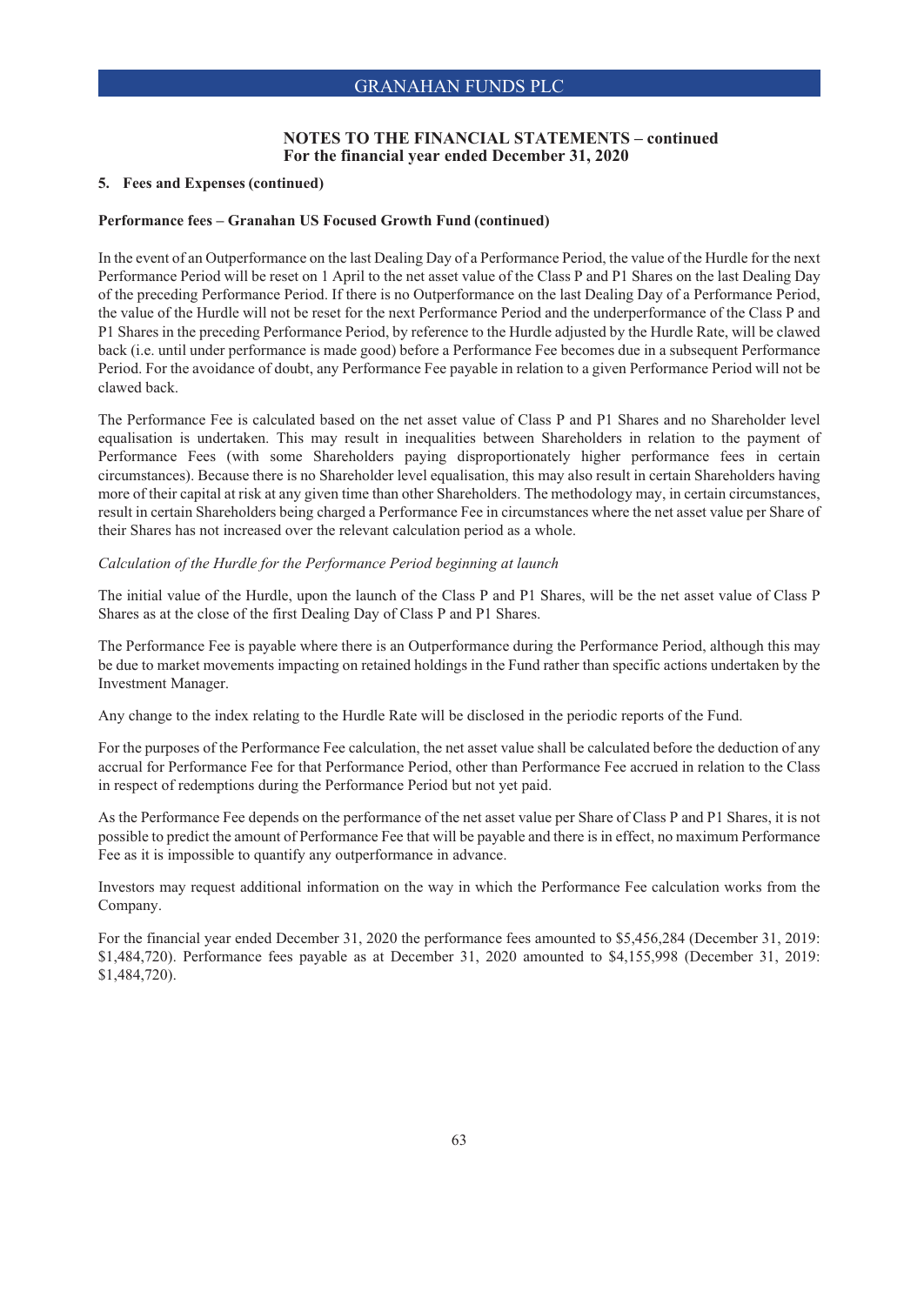## **NOTES TO THE FINANCIAL STATEMENTS – continued For the financial year ended December 31, 2020**

## **5. Fees and Expenses (continued)**

### **Audit fees**

Remuneration charged by the Company's audit firm for the year was as follows:

|                                           | <b>Total</b>             | Total             |
|-------------------------------------------|--------------------------|-------------------|
|                                           | <b>December 31, 2020</b> | December 31, 2019 |
| - Audit of statutory financial statements | \$27,487                 | \$23,825          |
| - Other assurance services                |                          |                   |
| - Tax advisory services                   |                          |                   |
| - Other non-audit services                |                          |                   |
|                                           | \$27,487                 | \$23,825          |

### **6. Efficient Portfolio Management**

The Company does not currently use Financial Derivative Instruments ("FDIs") for efficient portfolio management or for investment purposes. The Company may, however, in conjunction with its investment in transferable securities, liquid financial assets, collective investment schemes or other permitted investments in accordance with the Regulations, indirectly acquire warrants and rights which are issued to such permitted investments.

### **7. Transaction Costs**

Transaction costs on the purchase and sale of investments are expensed through the Statement of Operations as incurred. The total amount for the financial year ended December 31, 2020 and December 31, 2019 are shown below;

|                                         | <b>Granahan US</b><br><b>Focused Growth</b><br>Fund | <b>Focused Growth</b><br>Fund       | Granahan US Granahan US Small Granahan US Small<br><b>Cap Discoveries</b><br>Fund | <b>Cap Discoveries</b><br>Fund |
|-----------------------------------------|-----------------------------------------------------|-------------------------------------|-----------------------------------------------------------------------------------|--------------------------------|
|                                         |                                                     | December 31, 2020 December 31, 2019 | <b>December 31, 2020</b>                                                          | <b>December 31, 2019</b>       |
| Total transaction costs on<br>purchases | \$265,994                                           | \$178,448                           | \$34,257                                                                          | \$46,532                       |
| Total transaction costs on<br>sales     | 142,997                                             | 104,473                             | 46,887                                                                            | 28,046                         |
| <b>Total transactions costs</b>         | \$408,991                                           | \$282,921                           | \$81,144                                                                          | \$74,578                       |
|                                         | <b>Granahan US</b><br><b>SMID</b><br>Select Fund*   | <b>Total</b>                        | <b>Total</b>                                                                      |                                |
|                                         |                                                     | December 31, 2020 December 31, 2020 | December 31, 2019                                                                 |                                |
| Total transaction costs on<br>purchases | \$505,121                                           | \$805,372                           | \$224,980                                                                         |                                |
| Total transaction costs on<br>sales     | 222,812                                             | 412,696                             | 132,519                                                                           |                                |
| <b>Total transactions costs</b>         | \$727,933                                           | \$1,218,068                         | \$357,499                                                                         |                                |

\* This Fund was launched on January 23, 2020 and therefore no comparatives are available.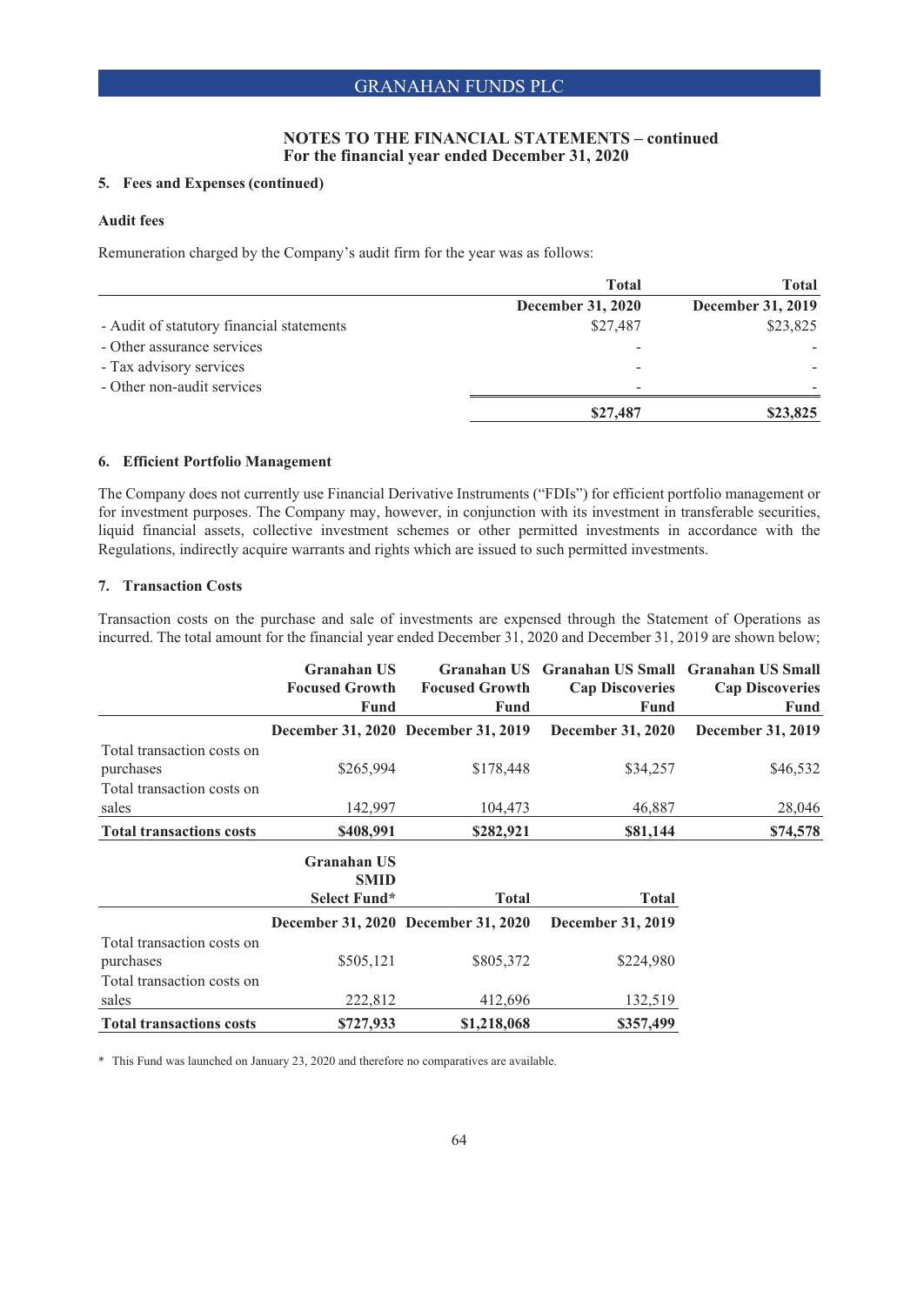## **NOTES TO THE FINANCIAL STATEMENTS – continued For the financial year ended December 31, 2020**

## **8. Other expenses and expense reimbursement**

The Company pays the general costs and expenses incurred in its operation. Other expenses paid during the financial year as per the Statement of Operations are shown below;

|                                  | <b>Granahan US</b>       | <b>Granahan US</b><br><b>Focused Growth</b> |  |
|----------------------------------|--------------------------|---------------------------------------------|--|
|                                  | <b>Focused Growth</b>    |                                             |  |
|                                  | Fund                     | Fund                                        |  |
|                                  | <b>December 31, 2020</b> | December 31, 2019                           |  |
| <b>Consulting Fees</b>           | \$35,535                 | \$56,105                                    |  |
| Correspondence / Secretarial Fee | 13,434                   | 16,614                                      |  |
| Miscellaneous Expenses           | 55,619                   | 28,639                                      |  |
| Investment compliance fee        | 13,036                   | 13,000                                      |  |
| Tax fees / Stock fees            | 4,133                    | 4,886                                       |  |
| Registration fee                 | 7,445                    | 7,613                                       |  |
| <b>FATCA</b> Fees                | 3,120                    | 3,909                                       |  |
| <b>Bank Interest</b>             | 10,333                   | 2                                           |  |
| <b>Other Expenses</b>            | \$142,655                | \$130,768                                   |  |

An expense reimbursement was paid to the Company during the financial year from the Investment Manager.

|                                  | <b>Granahan US Small</b><br><b>Cap Discoveries</b><br>Fund | <b>Granahan US Small</b><br><b>Cap Discoveries</b><br>Fund |  |
|----------------------------------|------------------------------------------------------------|------------------------------------------------------------|--|
|                                  | <b>December 31, 2020</b>                                   | December 31, 2019                                          |  |
| <b>Consulting Fees</b>           | \$3,503                                                    | \$10,278                                                   |  |
| Correspondence / Secretarial Fee | 1,117                                                      | 2,419                                                      |  |
| Miscellaneous Expenses           | 3.134                                                      | 4,248                                                      |  |
| Investment compliance fee        | 11,373                                                     | 13,000                                                     |  |
| Tax fees / Stock fees            | 420                                                        | 712                                                        |  |
| Registration fee                 | 572                                                        | 1,109                                                      |  |
| <b>FATCA Fees</b>                | 261                                                        | 569                                                        |  |
| <b>Bank Interest</b>             | 446                                                        |                                                            |  |
| <b>Other Expenses</b>            | \$20,826                                                   | \$32,335                                                   |  |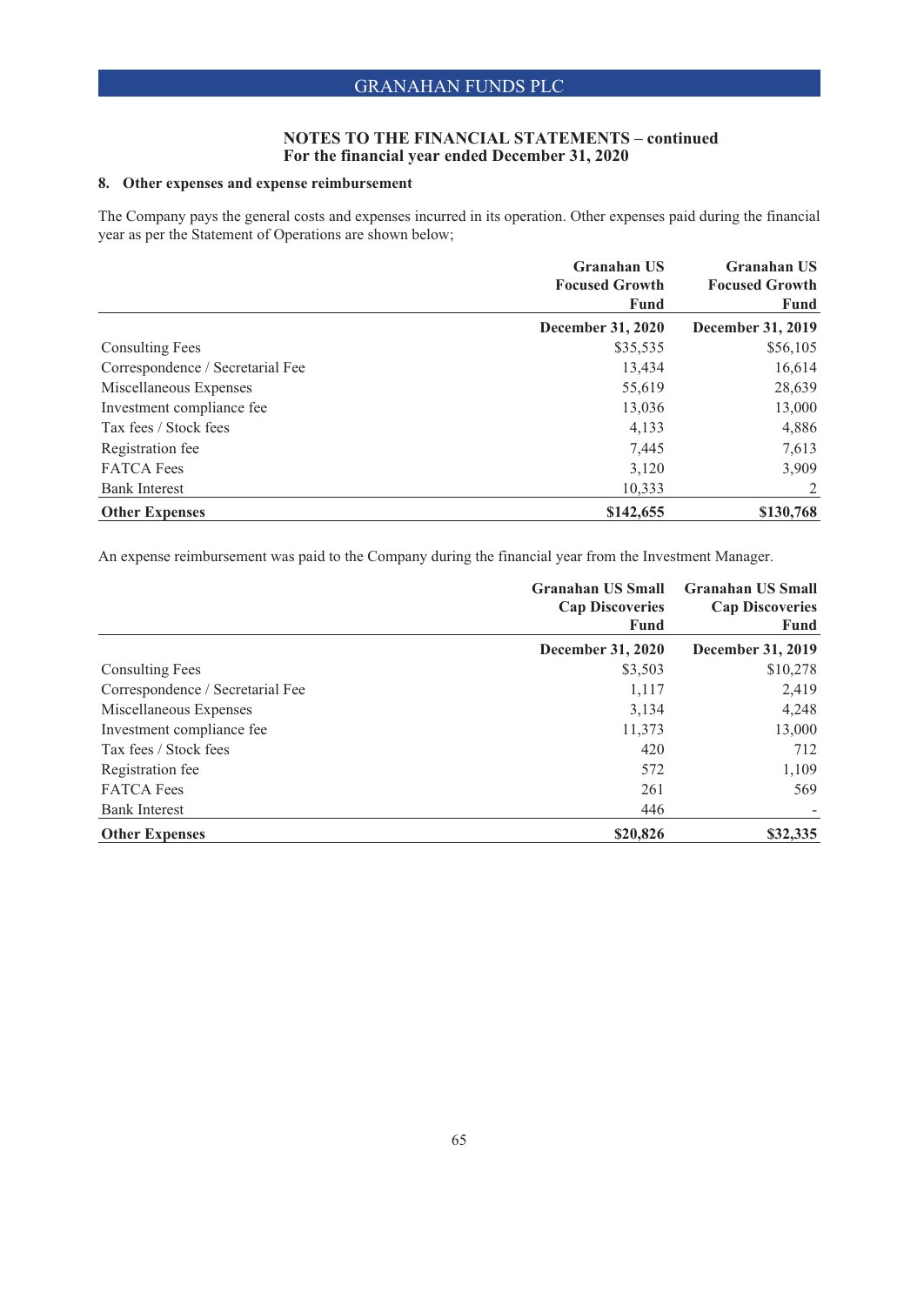### **8. Other expenses and expense reimbursement (continued)**

|                                  | <b>Granahan US SMID</b><br>Select Fund* |
|----------------------------------|-----------------------------------------|
|                                  | <b>December 31, 2020</b>                |
| Consulting Fees                  | \$7,703                                 |
| Correspondence / Secretarial Fee | 3,951                                   |
| Miscellaneous Expenses           | 22,183                                  |
| Investment compliance fee        | 10,228                                  |
| Tax fees / Stock fees            | 2,749                                   |
| Registration fee                 | 2,415                                   |
| <b>FATCA</b> Fees                | 1,242                                   |
| <b>Bank Interest</b>             | 793                                     |
| <b>Other Expenses</b>            | \$51,264                                |

\* This Fund was launched on January 23, 2020 and therefore no comparatives are available.

#### **9. Financial Instruments and Associated Risks**

The securities and instruments in which the Company invests are subject to normal market fluctuations and other risks inherent in investing in such investments and there can be no assurance that any appreciation in value will occur.

The Company's activities expose it to a variety of financial risks: market, liquidity and credit risk. The Investment Manager seeks to minimize these risks through diversification of the investment portfolio in accordance with the specific investment policies and restrictions set out in the Prospectus and Supplement for each Fund. The nature and extent of the financial instruments outstanding at the Statement of Assets and Liabilities date and the risk management policies employed by the Company are discussed below.

## **Market Risk**

Market risk arises mainly from uncertainty about future prices of financial instruments held. It represents the potential loss the Company might suffer through holding market positions in the face of price movements.

The Company is exposed, particularly in its equity assets, to market risk. The Company invests in securities traded on global markets and market risk is a risk to which exposure is unavoidable.

Market risk comprises of market price risk, currency risk and interest rate risk

#### **(i) Market price risk**

Market price risk is the risk that the value of a financial instrument will fluctuate as a result of changes in market prices, whether caused by factors specific to an individual investment, its issuer or all factors affecting equity instruments traded in the market.

As the majority of the Company's investments are carried at fair value with fair value changes recognised in the Statement of Operations, all changes in market conditions will directly affect net income. The risk is mitigated through diversification of the portfolio in investments in various geographic zones and industries.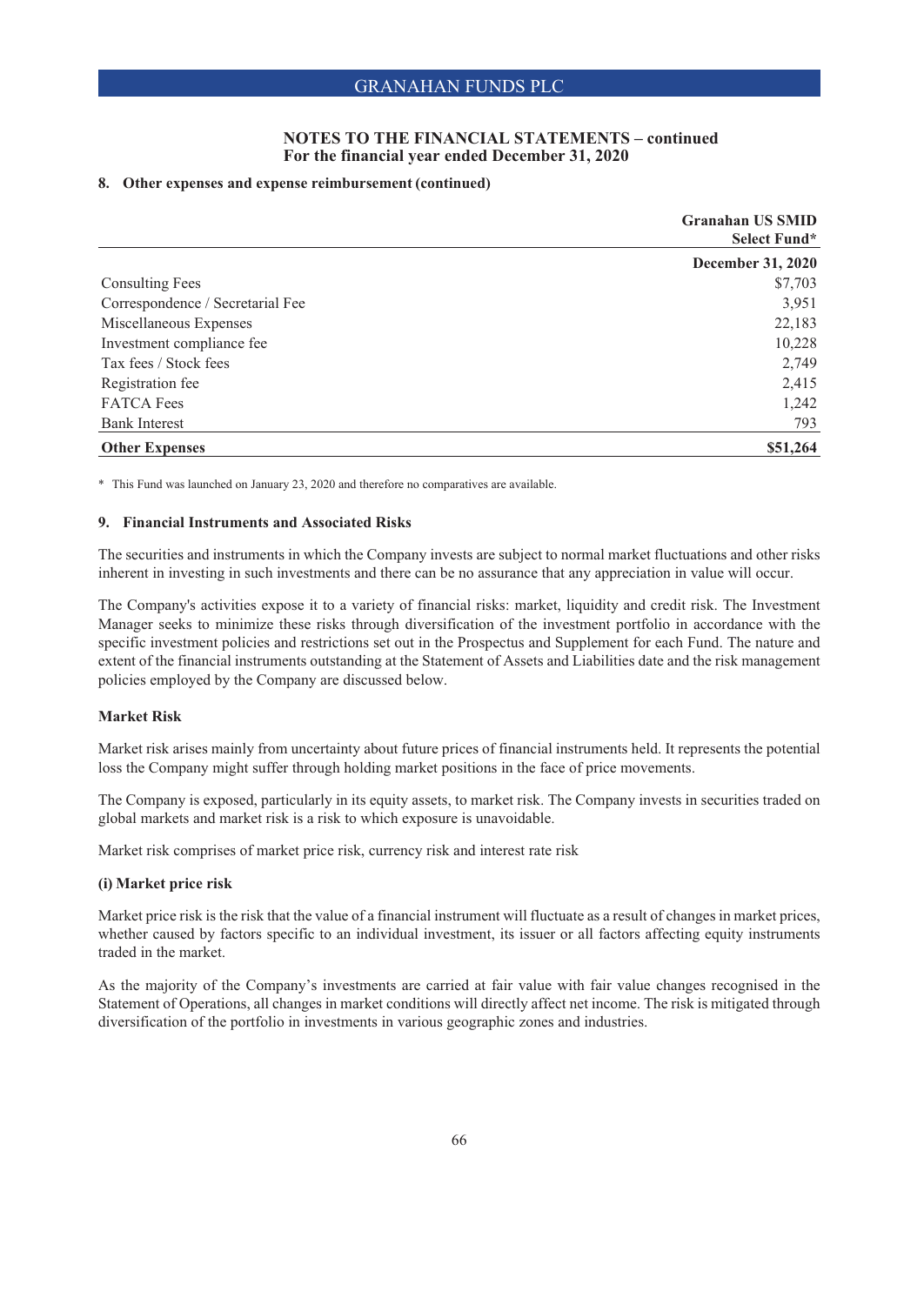### **9. Financial Instruments and Associated Risks (continued)**

### **Market Risk (continued)**

The investment strategy of the Company is not to replicate a market index and therefore correlation between the return from the Company and any market index is likely to vary. As a result, it is appropriate to use the financial year end portfolio as a risk variable in any market sensitivity analysis. To illustrate the sensitivity of the portfolio based on a reasonably possible estimate of market price movements for a financial year, if the price of each of the equity securities to which the Company had exposure had increased by 5% there would have been the following approximate increases in net assets:

|                                        | <b>December 31, 2020</b> | <b>December 31, 2019</b> |
|----------------------------------------|--------------------------|--------------------------|
|                                        | <b>USD</b>               | <b>USD</b>               |
| Granahan US Focused Growth Fund        | 41,882,706               | 13,906,281               |
| Granahan US Small Cap Discoveries Fund | 1.765.298                | 1.978.537                |
| Granahan US SMID Select Fund           | 21,314,894               |                          |

### **(ii) Currency Risk**

Currency risk is the risk that the fair value or future cash flows of a financial instrument will fluctuate because of changes in foreign exchange rates. As the Company mainly enters into transactions denominated in USD, the Company's exposure to foreign currency risk is minimal.

### **(iii) Interest Rate Risk**

Interest rate risk is the risk that the value of a financial instrument will fluctuate because of changes in market interest rates. Interest rate risk arises when the Company invests in interest bearing financial instruments. At the financial year end, the Company held no interest bearing financial instruments and interest rate risk in relation to cash and cash equivalents is not regarded a material risk.

### **Liquidity Risk**

Liquidity risk is the risk that the Company will encounter difficulty in meeting obligations associated with financial liabilities.

The main liquidity risk to the Company arises from the redemption requests of investors. The Company's Shareholders may redeem their Shares on each dealing day for cash equal to a proportionate share of the relevant Fund's net asset value and it is therefore potentially exposed to the liquidity risk of meeting the daily redemptions by its Shareholders. In order for the Company to meet these requests, the Company may need to dispose of the underlying assets at an inopportune time.

To help manage this risk, if the number of Shares to be redeemed on any dealing day equals 10% or more of the total number of Shares of the Fund in issue on that day the Directors or their delegate may at their discretion refuse to redeem any Shares in excess of 10% of the total number of Shares in issue. If the Directors so refuse, the requests for redemption on such dealing day shall be reduced pro-rata and Shares which are not redeemed by reason of such refusal shall be treated as if a request for redemption had been made in respect of each subsequent dealing day until all Shares to which the original request related have been redeemed.

Each Fund's listed securities are considered readily realizable, as they are quoted on reputable stock exchanges. The Investment Manager monitors the liquidity position on a daily basis.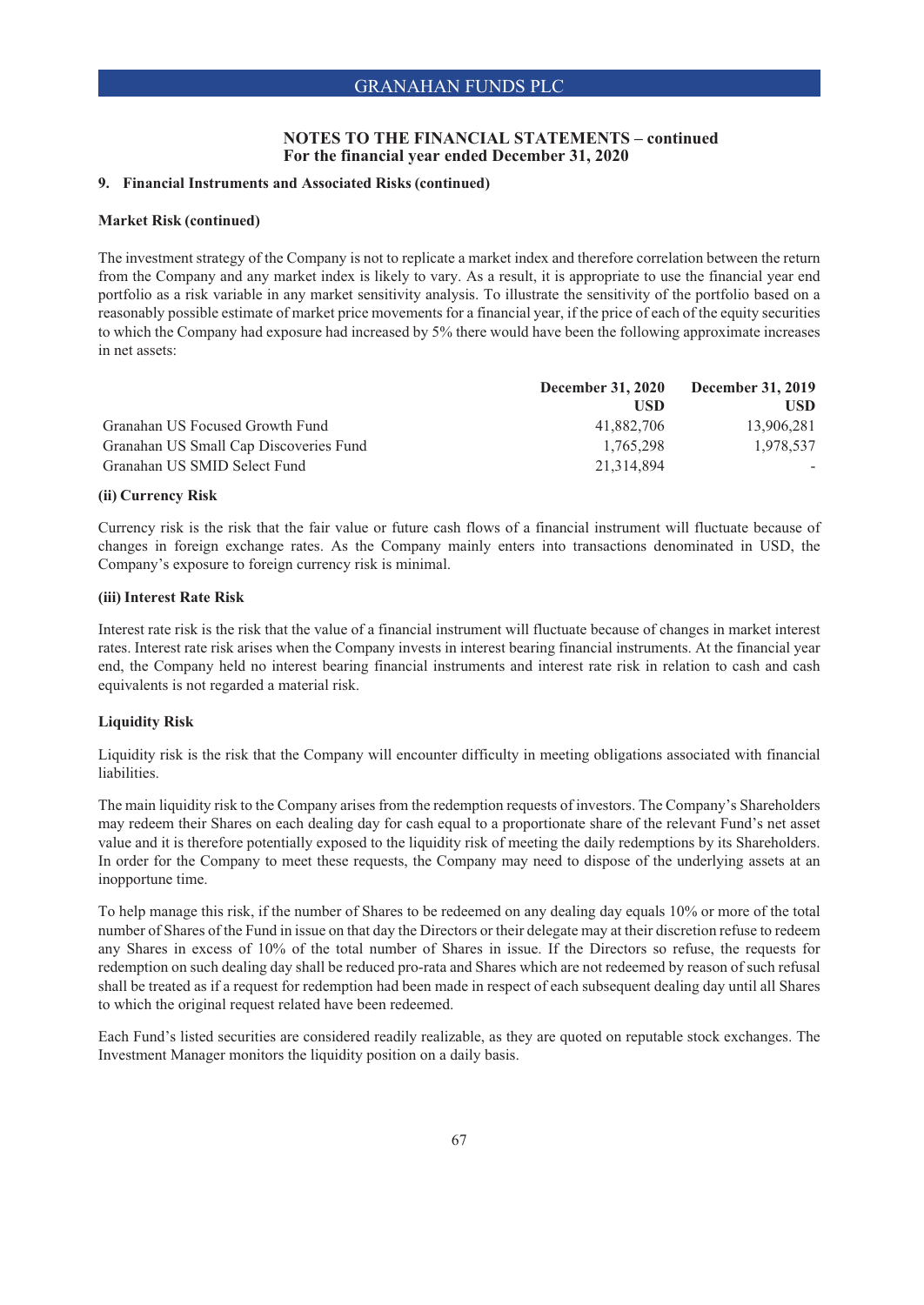## **NOTES TO THE FINANCIAL STATEMENTS – continued For the financial year ended December 31, 2020**

## **9. Financial Instruments and Associated Risks (continued)**

## **Liquidity Risk (continued)**

The tables below show the analysis for the Fund's financial liabilities by relevant maturity groupings based on the remaining financial year to the contractual maturity date.

## **Granahan US Focused Growth Fund**

|                                              | Less than    | $1 - 3$ | $3-12$ | More than                | <b>Total</b>     |
|----------------------------------------------|--------------|---------|--------|--------------------------|------------------|
| December 31, 2020                            | 1 month      | months  | months | 1 year                   |                  |
| Payable for securities purchased             | \$2,673,617  |         |        | $\overline{\phantom{0}}$ | \$2,673,617      |
| Payable for fund shares redeemed             | 2,049,118    |         |        | $\overline{\phantom{0}}$ | 2,049,118        |
| Payable to Investment Manager                | 1,345,719    |         |        | $\overline{\phantom{0}}$ | 1,345,719        |
| Manager Fees payable                         | 25,618       |         |        |                          | 25,618           |
| Directors fees payable                       | 13,516       |         |        |                          | 13,516           |
| Auditor fees payable                         | 19,251       |         |        |                          | 19,251           |
| Performance fees payable                     | 4,155,998    |         |        |                          | 4,155,998        |
| Other accrued expenses and other liabilities | 115,719      |         |        |                          | 115,719          |
| <b>Total</b>                                 | \$10,398,556 |         |        |                          | $-$ \$10,398,556 |

## **Granahan US Focused Growth Fund**

|                                              | Less than   | $1 - 3$                  | $3-12$                   | More than                | <b>Total</b> |
|----------------------------------------------|-------------|--------------------------|--------------------------|--------------------------|--------------|
| <b>December 31, 2019</b>                     | 1 month     | months                   | months                   | 1 year                   |              |
| Payable for securities purchased             | \$30,051    |                          |                          | $\overline{\phantom{0}}$ | \$30,051     |
| Payable for fund shares redeemed             | 116,899     | $\overline{\phantom{a}}$ | -                        | -                        | 116,899      |
| Payable to Investment Manager                | 260,304     | ۰                        |                          | $\overline{\phantom{0}}$ | 260,304      |
| Auditor fees payable                         | 17,792      | -                        | $\overline{\phantom{0}}$ | -                        | 17,792       |
| Performance fees payable                     | 1,484,720   | $\overline{\phantom{0}}$ | $\overline{\phantom{a}}$ | -                        | 1,484,720    |
| Other accrued expenses and other liabilities | 71,521      | -                        |                          | -                        | 71.521       |
| <b>Total</b>                                 | \$1,981,287 |                          |                          |                          | \$1,981,287  |

## **Granahan US Small Cap Discoveries Fund**

|                                              | <b>Less than</b> | $1 - 3$ | $3-12$ | More than | <b>Total</b> |
|----------------------------------------------|------------------|---------|--------|-----------|--------------|
| <b>December 31, 2020</b>                     | 1 month          | months  | months | 1 year    |              |
| Payable for securities purchased             | \$199,068        |         |        |           | \$199,068    |
| Payable for fund shares redeemed             | 107,275          |         |        |           | 107,275      |
| Payable to Investment Manager                | 56,988           |         |        |           | 56,988       |
| Manager Fees payable                         | 1,171            |         |        |           | 1,171        |
| Directors fees payable                       | 928              |         |        |           | 928          |
| Auditor fees payable                         | 2,496            |         |        |           | 2,496        |
| Other accrued expenses and other liabilities | 19,635           |         |        |           | 19,635       |
| <b>Total</b>                                 | \$387,561        |         |        |           | \$387,561    |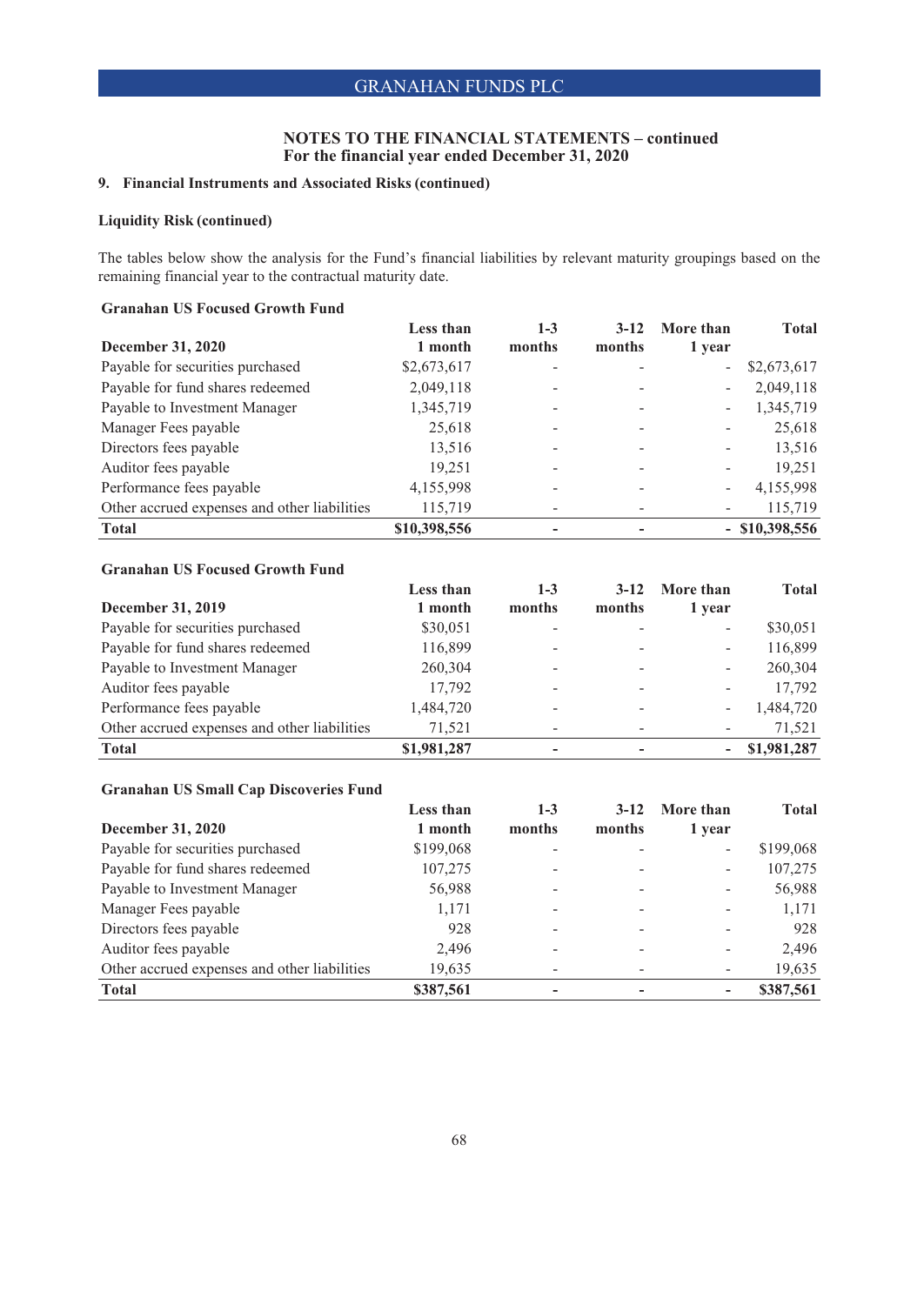### **NOTES TO THE FINANCIAL STATEMENTS – continued For the financial year ended December 31, 2020**

## **9. Financial Instruments and Associated Risks (continued)**

### **Liquidity Risk (continued)**

#### **Granahan US Small Cap Discoveries Fund**

|                                              | <b>Less than</b> | $1 - 3$ | $3-12$ | More than | <b>Total</b> |
|----------------------------------------------|------------------|---------|--------|-----------|--------------|
| December 31, 2019                            | 1 month          | months  | months | 1 year    |              |
| Payable for securities purchased             | \$1,373,807      |         |        | $\sim$    | \$1,373,807  |
| Payable for fund shares redeemed             |                  |         |        |           |              |
| Payable to Investment Manager                | 31,499           |         |        |           | 31.499       |
| Directors fees payable                       | 99               |         |        |           | 99           |
| Auditor fees payable                         | 2.600            |         |        |           | 2,600        |
| Performance fees payable                     |                  |         |        |           |              |
| Other accrued expenses and other liabilities | 26,578           |         |        |           | 26,578       |
| <b>Total</b>                                 | \$1,434,583      |         |        |           | \$1,434,583  |

#### **Granahan US SMID Select Fund\***

|                                              | Less than   | $1 - 3$ | $3-12$ | More than                | <b>Total</b> |
|----------------------------------------------|-------------|---------|--------|--------------------------|--------------|
| <b>December 31, 2020</b>                     | 1 month     | months  | months | 1 year                   |              |
| Payable for securities purchased             | \$1,690,011 |         |        | $\overline{\phantom{a}}$ | \$1,690,011  |
| Payable for fund shares redeemed             | 447,172     |         |        | -                        | 447,172      |
| Payable to Investment Manager                | 718,531     |         |        | -                        | 718,531      |
| Manager Fees payable                         | 12,179      |         |        | -                        | 12,179       |
| Directors fees payable                       | 5,384       |         |        |                          | 5,384        |
| Auditor fees payable                         | 5,495       |         |        |                          | 5,495        |
| Other accrued expenses and other liabilities | 46,847      |         |        |                          | 46,847       |
| <b>Total</b>                                 | \$2,925,619 |         |        |                          | \$2,925,619  |

\* This Fund was launched on January 23, 2020 and therefore no comparatives are available.

### **Credit Risk**

Credit risk is the risk that the Company may incur a loss if other parties fail to perform their obligations under the financial instruments which comprise the Fund's investment portfolio. The Company assumes credit risk on parties with whom it trades and it will also bear the risk of settlement default. The Company has a credit risk exposure in relation to its transactions with counterparties such as brokers, banks and other financial intermediaries.

As at December 31, 2020, substantially all of the assets of the Company including investments and cash at bank as noted in the Statement of Assets and Liabilities are held in custody with the Depositary. The Company monitors its risk by monitoring the credit quality and financial positions of the Depositary. Depending on the requirements of the jurisdictions in which the investments of the Funds are issued, the Depositary may use the services of one or more sub-custodians. As at December 31, 2020, the Depositary, has a long-term credit rating of AA- with S&P (December 31, 2019: AA-).

The total credit risk for the Funds arising from recognized financial instruments is limited to the value of the Fund's investments shown on the Statements of Assets and Liabilities on pages 31 to 36.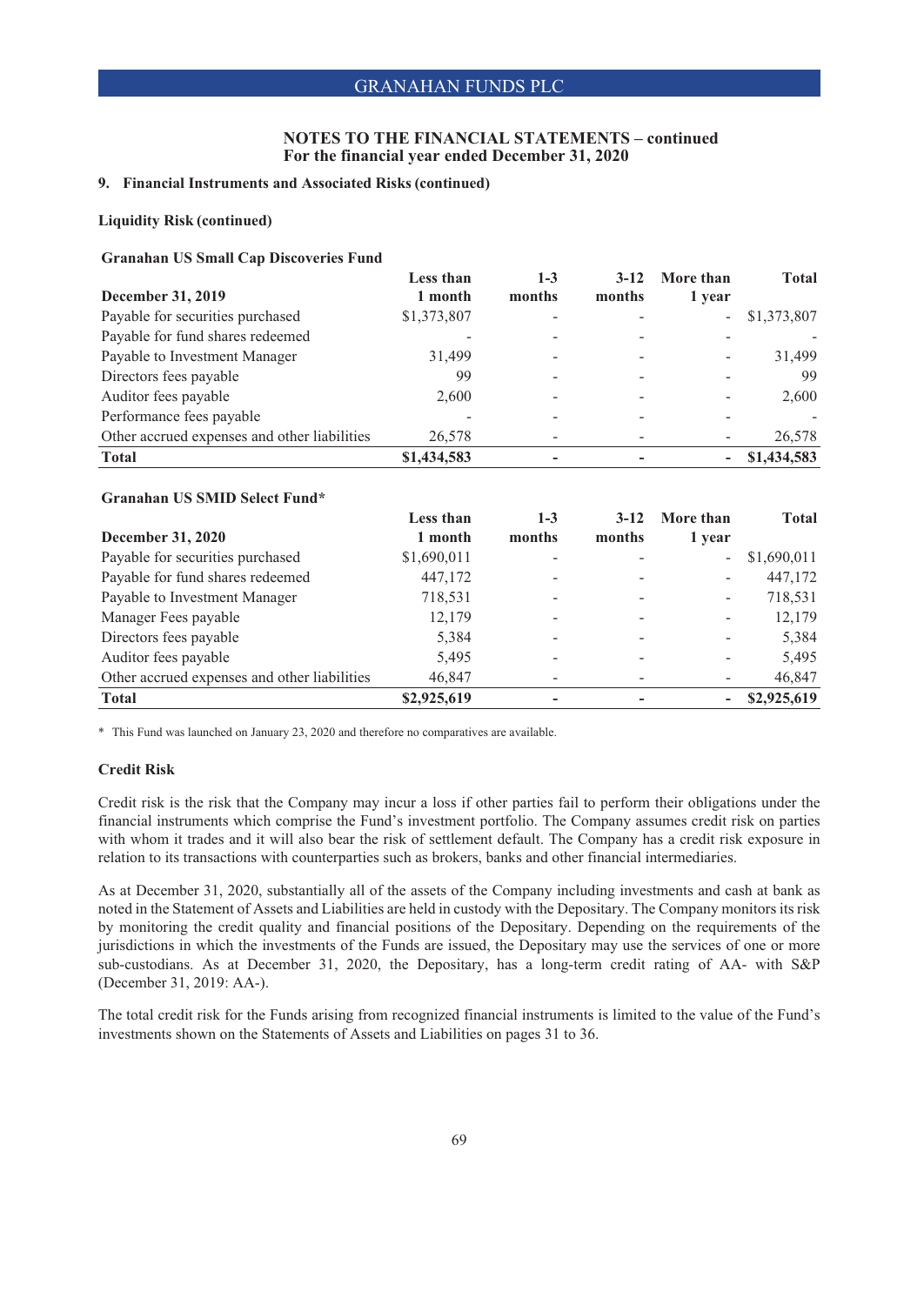### **NOTES TO THE FINANCIAL STATEMENTS – continued For the financial year ended December 31, 2020**

### **9. Financial Instruments and Associated Risks (continued)**

### **Fair Value of Financial Instruments**

ASC 820 establishes a three-tier fair value hierarchy that prioritises the inputs to valuation techniques used to measure fair value. The hierarchy gives the highest priority to unadjusted quoted prices in active markets for identical assets or liabilities (Level 1 measurement) and the lowest priority to unobservable inputs (Level 3 measurements). The three levels of the fair value hierarchy under ASC 820 are described below. The inputs or methodology used for valuing securities are not necessarily an indication of the risk associated with investing in those securities.

Level 1 – quoted prices in active markets for identical securities.

Level 2 – other significant observable inputs (including quoted prices for similar securities, interest rates, credit risk, prepayment speeds, etc.).

Level 3 – significant unobservable inputs (including the Company's own assumptions in determining the fair value of investments).

The following is a summary of the inputs used as of December 31, 2020 and December 31, 2019 in valuing the Fund's assets/liabilities carried at fair value:

| <b>Granahan US Focused Growth Fund</b>                      |                |         |         |               |
|-------------------------------------------------------------|----------------|---------|---------|---------------|
| <b>December 31, 2020</b>                                    | Level 1        | Level 2 | Level 3 | <b>Total</b>  |
| Financial asset at fair value through profit and loss       |                |         |         |               |
| <b>Investment in securities</b>                             |                |         |         |               |
| - Shares                                                    | \$837,654,128  |         |         | \$837,654,128 |
| <b>Total</b>                                                | \$837,654,128  |         |         | \$837,654,128 |
| <b>Granahan US Focused Growth Fund</b><br>December 31, 2019 | <b>Level 1</b> | Level 2 | Level 3 | Total         |
| Financial asset at fair value through profit and loss       |                |         |         |               |
| <b>Investment in securities</b>                             |                |         |         |               |
| - Shares                                                    | \$278,125,619  |         |         | \$278,125,619 |
| <b>Total</b>                                                | \$278,125,619  |         |         | \$278,125,619 |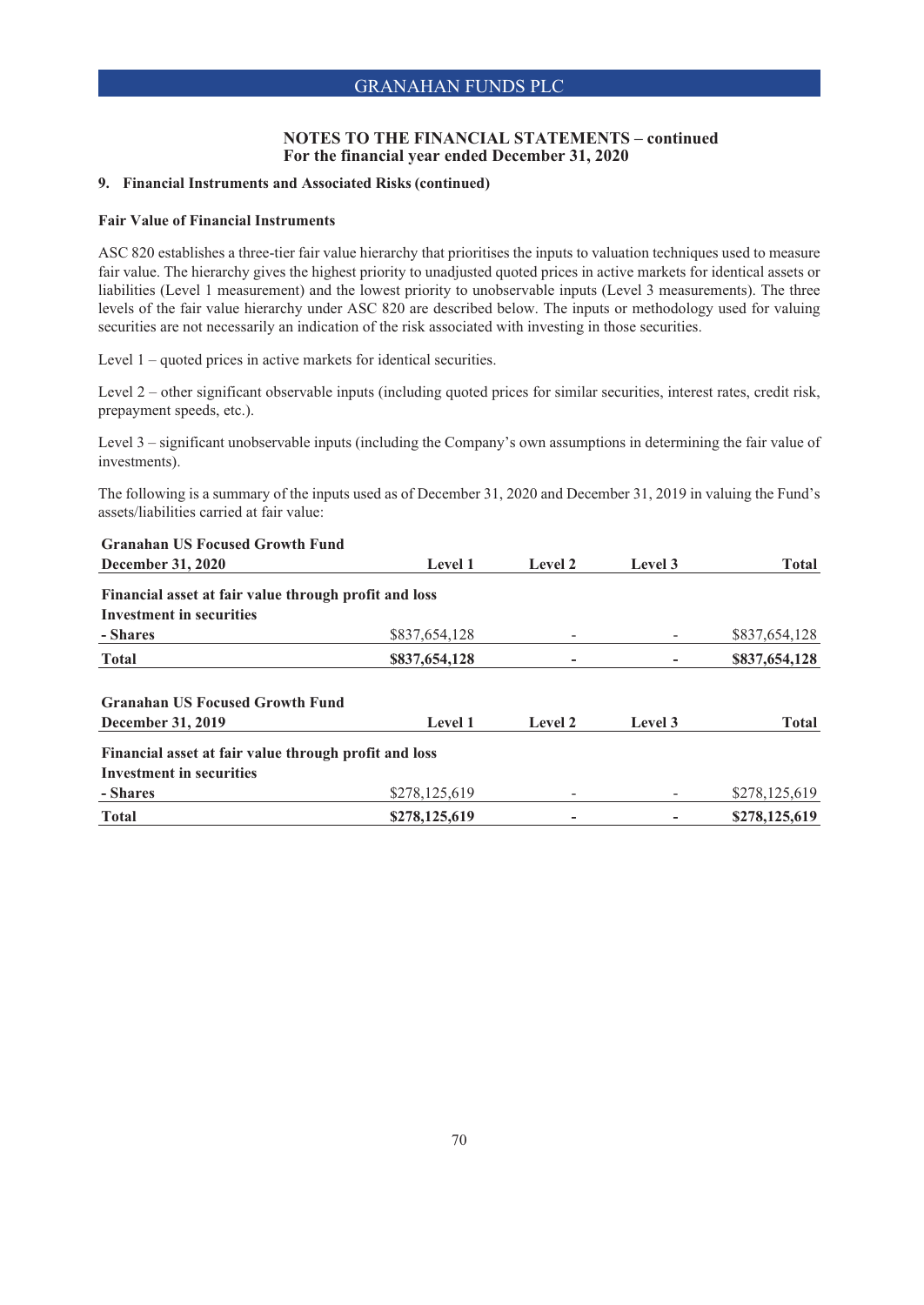## **NOTES TO THE FINANCIAL STATEMENTS – continued For the financial year ended December 31, 2020**

### **9. Financial Instruments and Associated Risks (continued)**

**Fair Value of Financial Instruments (continued)**

| <b>Granahan US Small Cap Discoveries Fund</b>         |               |         |         |               |
|-------------------------------------------------------|---------------|---------|---------|---------------|
| December 31, 2020                                     | Level 1       | Level 2 | Level 3 | <b>Total</b>  |
| Financial asset at fair value through profit and loss |               |         |         |               |
| <b>Investment in securities</b>                       |               |         |         |               |
| - Shares                                              | \$35,305,963  |         |         | \$35,305,963  |
| <b>Total</b>                                          | \$35,305,963  |         |         | \$35,305,963  |
| <b>Granahan US Small Cap Discoveries Fund</b>         |               |         |         |               |
| December 31, 2019                                     | Level 1       | Level 2 | Level 3 | <b>Total</b>  |
| Financial asset at fair value through profit and loss |               |         |         |               |
| <b>Investment in securities</b>                       |               |         |         |               |
| - Shares                                              | \$39,570,742  |         |         | \$39,570,742  |
| <b>Total</b>                                          | \$39,570,742  |         |         | \$39,570,742  |
| Granahan US SMID Select Fund*                         |               |         |         |               |
| <b>December 31, 2020</b>                              | Level 1       | Level 2 | Level 3 | <b>Total</b>  |
| Financial asset at fair value through profit and loss |               |         |         |               |
| <b>Investment in securities</b>                       |               |         |         |               |
| - Shares                                              | \$426,297,881 |         |         | \$426,297,881 |
| <b>Total</b>                                          | \$426,297,881 |         |         | \$426,297,881 |

\* This Fund was launched on January 23, 2020 and therefore no comparatives are available.

The Funds invest in listed transferable securities whose values are based on quoted prices in active markets. Consequently, these investments are categorized as Level 1.

There were no transfers between levels during the financial year ended December 31, 2020.

#### **Global Exposure**

Per the UCITS Regulations, and as part of the risk management and reporting requirements, the Funds must be monitored and measured in accordance with the regulatory requirements. In accordance with the regulatory requirements, global exposure can be calculated in two ways, either Commitment Approach or Value at Risk ("VaR").

The Commitment approach is used by the Funds to calculate global exposure. The Funds held no financial derivative position at any point during the year but, in the event that it does in the future, it would convert the Fund's financial derivative position into an equivalent position of the underlying asset based on themarket value of the underlying asset.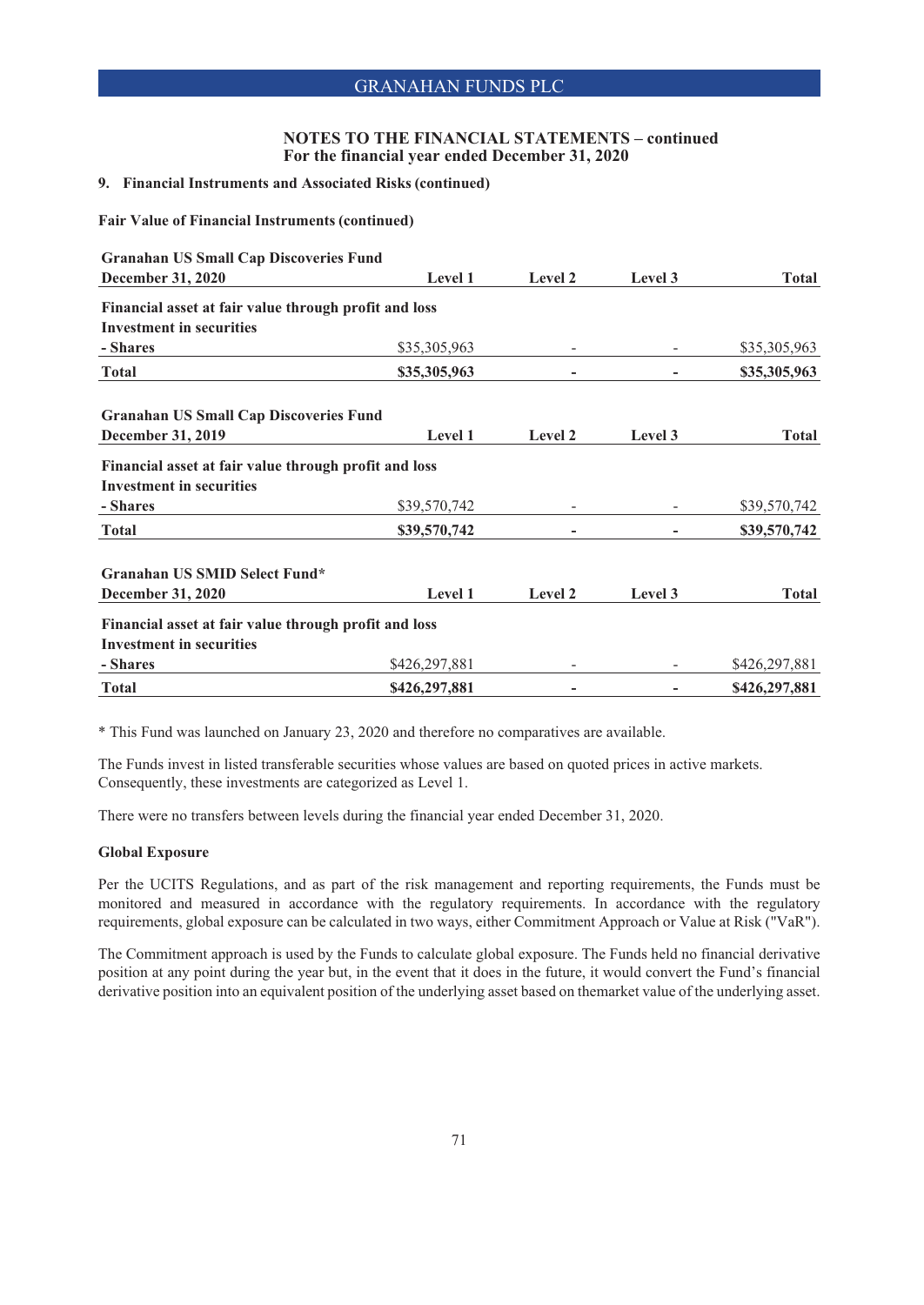### **10. Cash and cash equivalents**

Cash comprises current deposits with banks. Cash equivalents are short-term highly liquid investments that are readily convertible to known amounts of cash, are subject to an insignificant risk of change in value and are held for the purpose of meeting short-term cash commitments rather than for investment or other purposes. The cash held on current account with the Depositary at December 31, 2020 represented 2.63% (December 31, 2019: 1.69%) of the net asset value of the Funds.

### **11. Related Parties**

The Directors are all non-executive Directors. Jane M. White is co-founder and President and CEO of Granahan Investment Management, Inc. as well as a Managing Director. Brian S. Granahan is Chief Operating Officer and Chief Compliance Officer of Granahan Investment Management, as well as a Managing Director. Vincent Dodd is the Chairman and is an Independent Director. Lisa Martensson is also an Independent Director. The Directors who are employees of the Investment Manager are not entitled to any remuneration for their services, as disclosed in note 5, for the life of the Company. Directors' remuneration for the financial year ended December 31, 2020 amounted to \$78,781 (December 31, 2019: \$61,976).

John Skelly, a Director of the Company until April 23, 2020 was also Principal of Carne Global Financial Services Limited, who provided fund governance services to the Company until May 25, 2020.

No other Directors or any connected person, had any interest in the Shares of the Company, nor have been granted any options in respect of Shares of the Company.

The Investment Manager is deemed to be a related party of the Company. During the financial year ended December 31, 2020, investment manager fees of \$5,496,974 (December 31, 2019: \$2,010,942), were charged to the Company.

### **12. Statement of Net Assets for the Financial year**

### **Granahan US Focused Growth Fund**

| <b>December 31, 2020</b> |           |  |
|--------------------------|-----------|--|
| <b>Net Assets</b>        |           |  |
| at class level           | per share |  |
| £14,100,229              | £16.77    |  |
| \$147,507,584            | \$534.53  |  |
| \$17,459,375             | \$212.41  |  |
| €1,891,383               | €18.12    |  |
| £127,747                 | £12.61    |  |
| £15,408,291              | £15.95    |  |
| \$233,116,617            | \$24.39   |  |
| \$169,902,695            | \$24.38   |  |
| \$85,017,911             | \$23.00   |  |
| \$163,193,452            | \$13.88   |  |
|                          |           |  |

This share class was launched on October 30, 2020.

This share class was launched on January 29, 2020.

\*\*\* This share class was launched on August 12, 2020.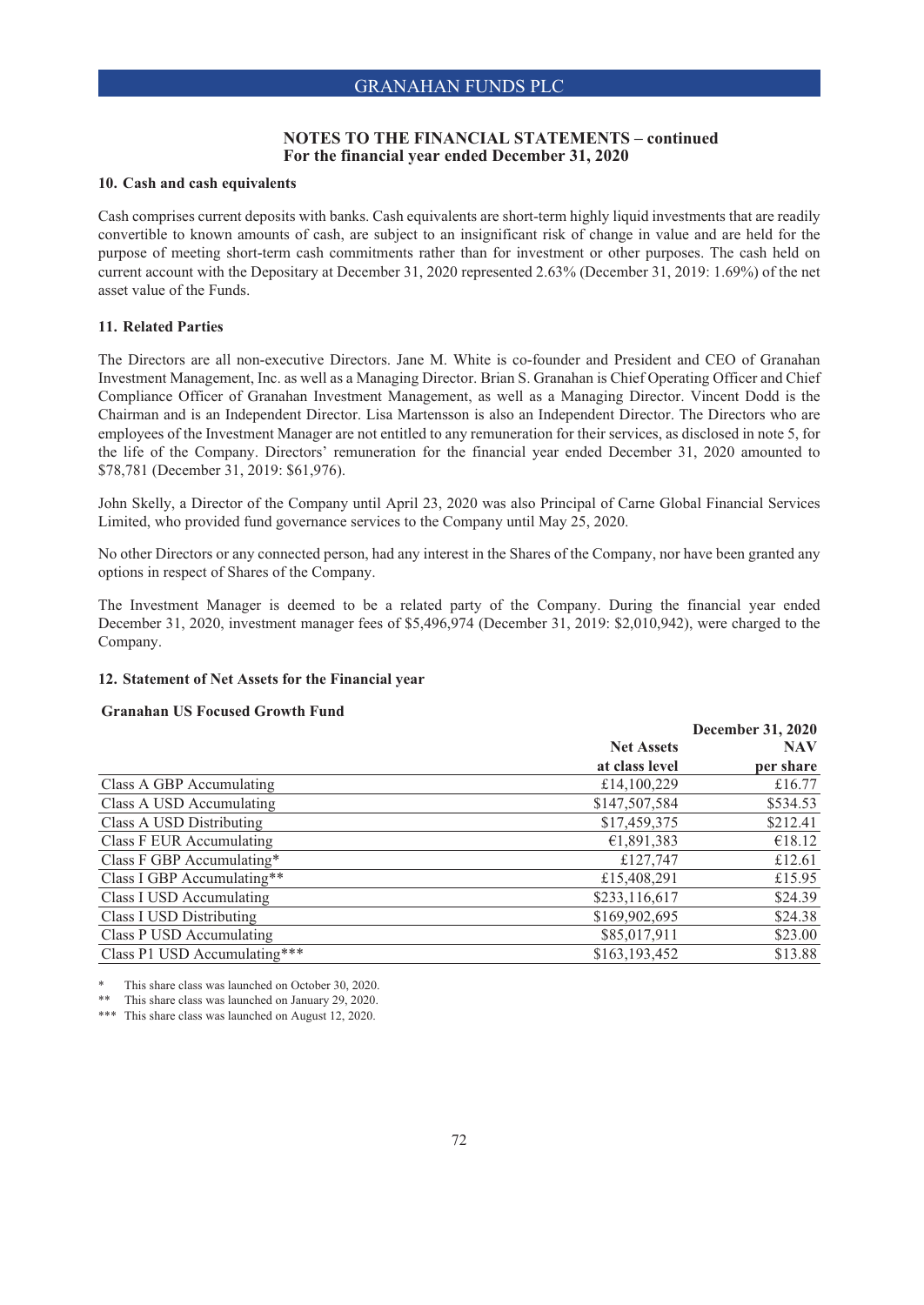### **NOTES TO THE FINANCIAL STATEMENTS – continued For the financial year ended December 31, 2020**

## **12. Statement of Net Assets for the Financial year (continued)**

|                                 |                   | December 31, 2019 |
|---------------------------------|-------------------|-------------------|
|                                 | <b>Net Assets</b> | <b>NAV</b>        |
|                                 | at class level    | per share         |
| Class A GBP Accumulating        | £517,196          | £9.45             |
| Class A USD Accumulating        | \$44,554,524      | \$291.88          |
| Class A USD Distributing        | \$4,182,046       | \$115.98          |
| Class F EUR Accumulating        | €812,536          | €10.81            |
| Class I USD Accumulating        | \$56,132,840      | \$13.29           |
| <b>Class I USD Distributing</b> | \$95,426,968      | \$13.29           |
| Class P USD Accumulating        | \$79,054,438      | \$13.05           |

|                          | December 31, 2018 |            |  |
|--------------------------|-------------------|------------|--|
|                          | <b>Net Assets</b> | <b>NAV</b> |  |
|                          | at class level    | per share  |  |
| Class A USD Accumulating | \$12,378,049      | \$195.10   |  |
| Class A USD Distributing | \$98,468          | \$77.53    |  |
| Class I USD Accumulating | \$2,604,726       | \$8.86     |  |
| Class I USD Distributing | \$83,032,756      | \$8.86     |  |

## **Granahan US Small Cap Discoveries Fund**

| $\sim$ 01 amanan $\sim$ 0 0 man $\sim$ 0.0 $\mu$ 0.000 matrix 1 ama |                                     | <b>December 31, 2020</b> |  |
|---------------------------------------------------------------------|-------------------------------------|--------------------------|--|
|                                                                     | <b>Net Assets</b><br>at class level | <b>NAV</b>               |  |
|                                                                     |                                     | per share                |  |
| Class Founder GBP Accumulating*                                     | £16,652                             | £16.35                   |  |
| Class Founder USD Accumulating                                      | \$36,342,591                        | \$20.47                  |  |

\* This share class was launched on May 6, 2020.

|                                | <b>December 31, 2019</b> |            |  |
|--------------------------------|--------------------------|------------|--|
|                                | <b>Net Assets</b>        | <b>NAV</b> |  |
|                                | at class level           | per share  |  |
| Class Founder USD Accumulating | \$40.311.889             | \$14.02    |  |
|                                |                          |            |  |

| <b>December 31, 2018</b>            |                         |
|-------------------------------------|-------------------------|
| <b>Net Assets</b><br>at class level | <b>NAV</b><br>per share |
|                                     |                         |
|                                     |                         |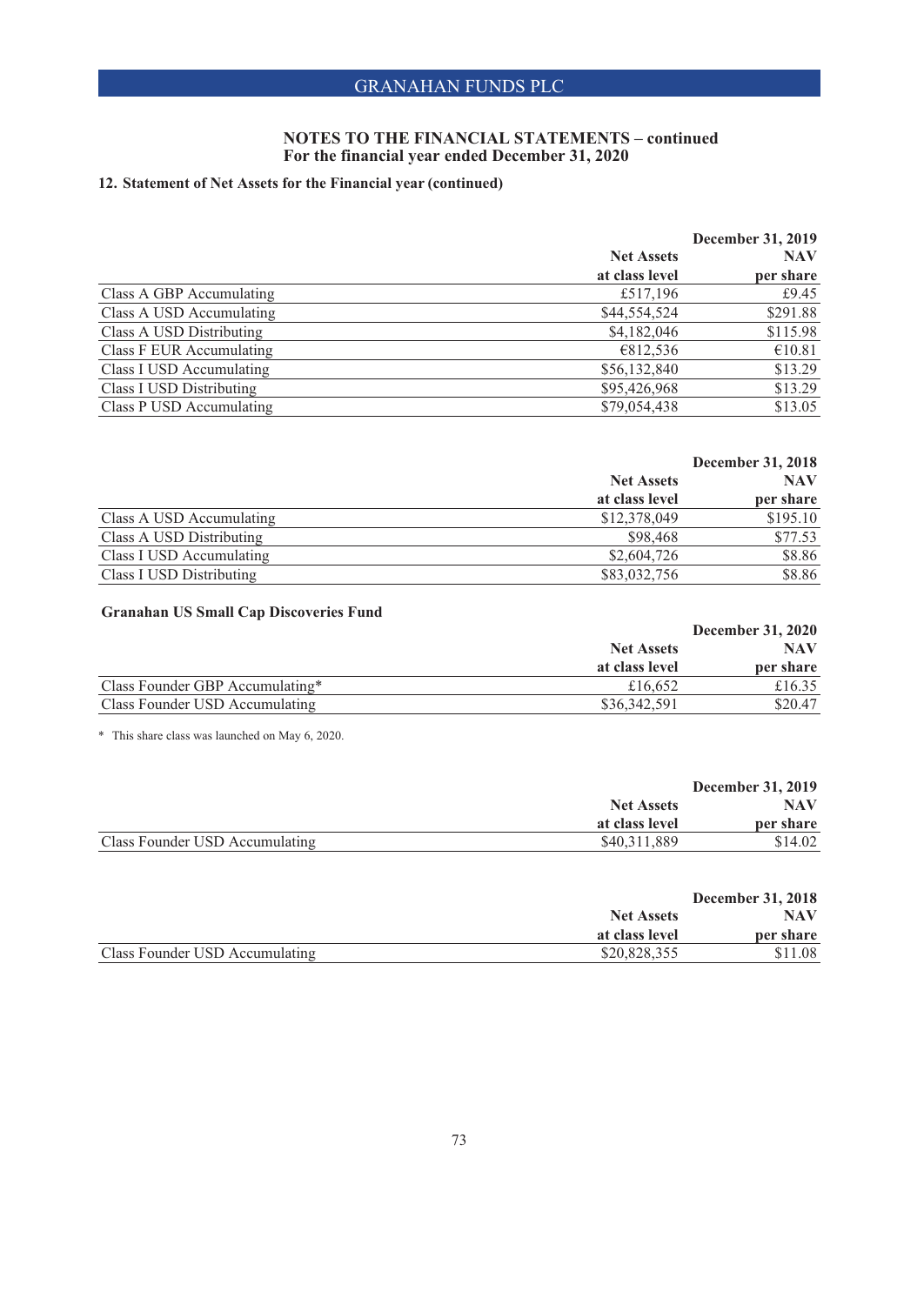### **NOTES TO THE FINANCIAL STATEMENTS – continued For the financial year ended December 31, 2020**

### **12. Statement of Net Assets for the Financial year (continued)**

### **Granahan US SMID Select Fund\***

|                               |                                     | December 31, 2020 |
|-------------------------------|-------------------------------------|-------------------|
|                               | <b>Net Assets</b><br>at class level | <b>NAV</b>        |
|                               |                                     | per share         |
| Class I GBP Accumulating**    | £302,811,182                        | £200.65           |
| Class I GBP Distributing***   | £4,964,836                          | £111.12           |
| Class I USD Accumlating****   | \$7,509,315                         | \$109.16          |
| Class I USD Distributing***** | \$595,569                           | \$109.25          |

\* This Fund was launched on January 23, 2020 and therefore no comparatives are available.<br>\*\* This share also was launched on January 23, 2020.

\*\* This share class was launched on January 23, 2020.

This share class was launched on December 7, 2020.

\*\*\*\* This share class was launched on December 16, 2020.

\*\*\*\*\* This share class was launched on December 15, 2020.

### **13. Contingent Liabilities**

The Directors are not aware of any material contingent liabilities as at December 31, 2020.

### **14. Soft Commissions**

For the financial year ended December 31, 2020, the Investment Manager received soft commissions from brokers/dealers in consideration for trade execution services for investments of the Funds. These soft commissions were in the form of goods and services such as subscriptions to research services which are of demonstrable benefit to the Shareholders. Examples of these services include: Factset Research Systems, a market data, news and analysis tool for equities research; Bloomberg, market data, news and analysis; William O'Neil, analytical research and tools; Insider Score, analysis of trading activity by insiders; Mackey, tools managing proprietary research. During 2020, commissions paid by the Funds for soft goods and services approximated 34.4%, 32.3% & 30% of total fund trading commissions for Granahan US Focused Growth Fund, Granahan US Small Cap Discoveries Fund and Granahan US SMID Select Fund respectively.

### **15. Significant Investors**

For the Granahan US Focused Growth Fund, there are two significant investors who hold 34% and 12% respectively of the total Shares as at December 31, 2020 (December 31, 2019: two significant investors who hold 29% & 22% respectively).

For the Granahan US Small Cap Discoveries Fund, there are three significant investors who hold 24%, 24% and 17% respectively of the total Shares as at December 31, 2020 (December 31, 2019: three significant investors who hold 36% & 23% and 15% respectively).

For the Granahan US SMID Select Fund, there are three significant investors who hold 33%, 26% and 14% respectively of the total Shares as at December 31, 2020 (December 31, 2019: N/A).

#### **16. Significant Events During the Financial year**

The Company launched a new sub-fund Granahan US SMID Select Fund on January 23, 2020.

John Skelly resigned as a Director of the Company, effective April 23, 2020.

Lisa Martensson was appointed as a Director of the Company on April 23, 2020.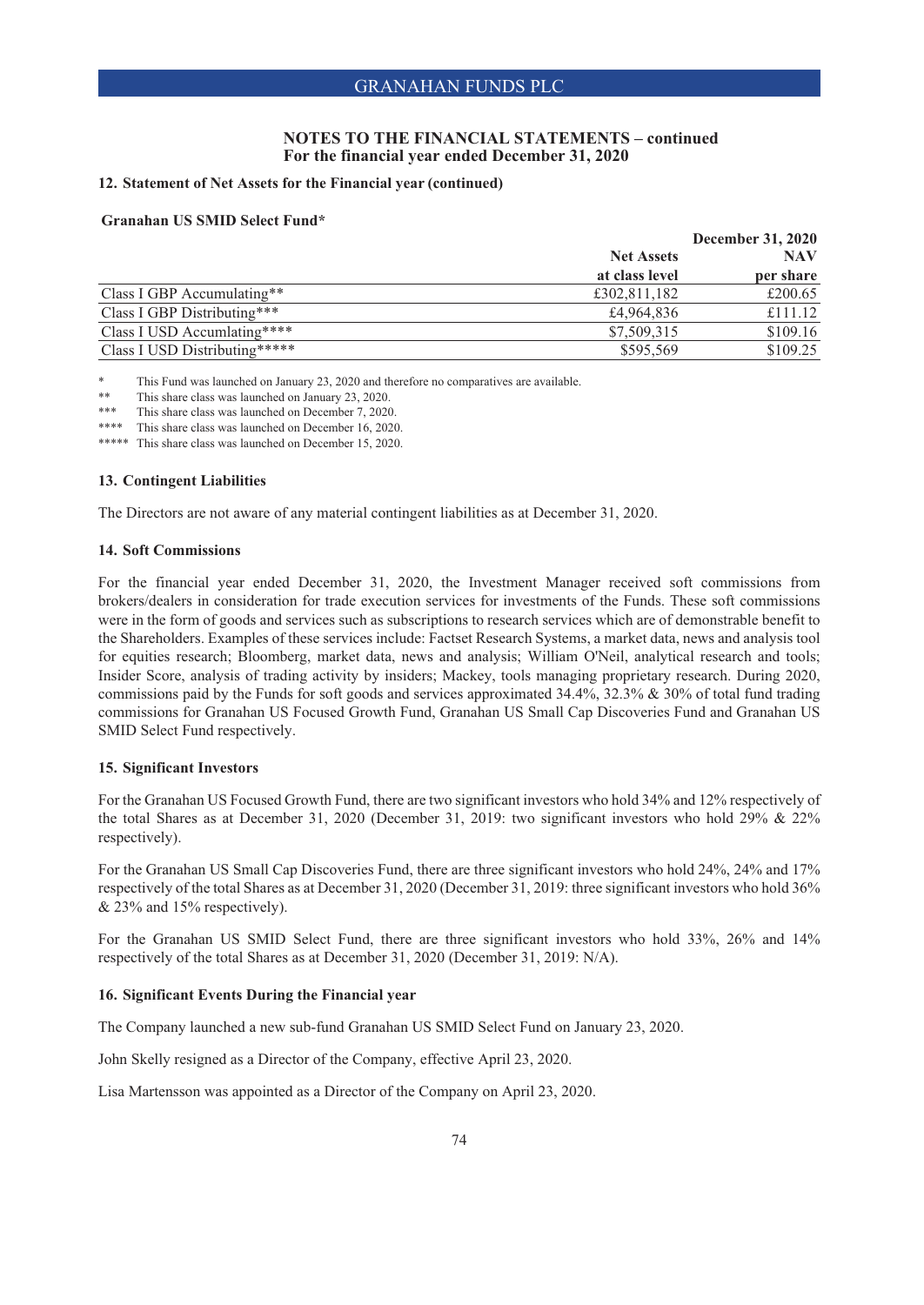### **NOTES TO THE FINANCIAL STATEMENTS – continued For the financial year ended December 31, 2020**

### **16. Significant Events During the Financial year (continued)**

The registered office of the Company was changed to 5 George's Dock, International Financial Service Centre, Dublin D01 X8N7, Ireland, effective from April 23, 2020.

KBA Consulting Management Limited replaced Dechert Secretarial Limited as Company Secretary on April 23, 2020.

KBA Consulting Management Limited was appointed as Manager of the Company on May 25, 2020.

Carne Global Financial Services Limited resigned as fund governance provider for the Company on May 25, 2020.

The Prospectus of the Company and Supplement of the Funds were updated on May 25, 2020 to reflect the above changes.

Granahan US Focused Growth Fund share classes I GBP Accumulating, P1 USD Accumulating and F GBP Accumulating were launched on January 29, 2020, August 12, 2020 and October 30, 2020 respectively.

Granahan US Small Cap Discoveries Fund share class Founder GBP Accumulating was launched on May 6, 2020.

Granahan US SMID Select Fund share classes I GBP Accumulating, I GBP Distributing, I USD Distributing and I USD Accumulating were launched on January 23, 2020, December 7, 2020, December 15, 2020 and December 16, 2020 respectively.

## **COVID-19 update:**

As of the writing of this report, the Company's service providers are still largely operating remotely or through adapted models to ensure the safety of all employees from COVID-19 exposure. The ongoing and successful operation and investment processes of the Company have not been impacted by COVID-19, as given the robust work-from-anywhere technology available, the Company's service providers and investment team have been fully able to conduct their work either remotely, or within an office environment adapted with COVID-safe protocols.

# **17. Subsequent Events**

There were no subsequent events of note after the financial year end.

# **18. Exchange Rates**

The following exchange rates were used to translate assets and liabilities into one \$:

|                      | 31 December 2020 |
|----------------------|------------------|
| Euro                 | 0.818565         |
| <b>British Pound</b> | 0.731261         |

### **19. Changes to Prospectus**

The Prospectus of the Company was updated and noted by the Central Bank of Ireland on May 25, 2020. The key changes to the Prospectus have been noted in note 16 to these financial statements.

### **20. Approval of Financial Statements**

The financial statements were approved by the Directors on March 24, 2021.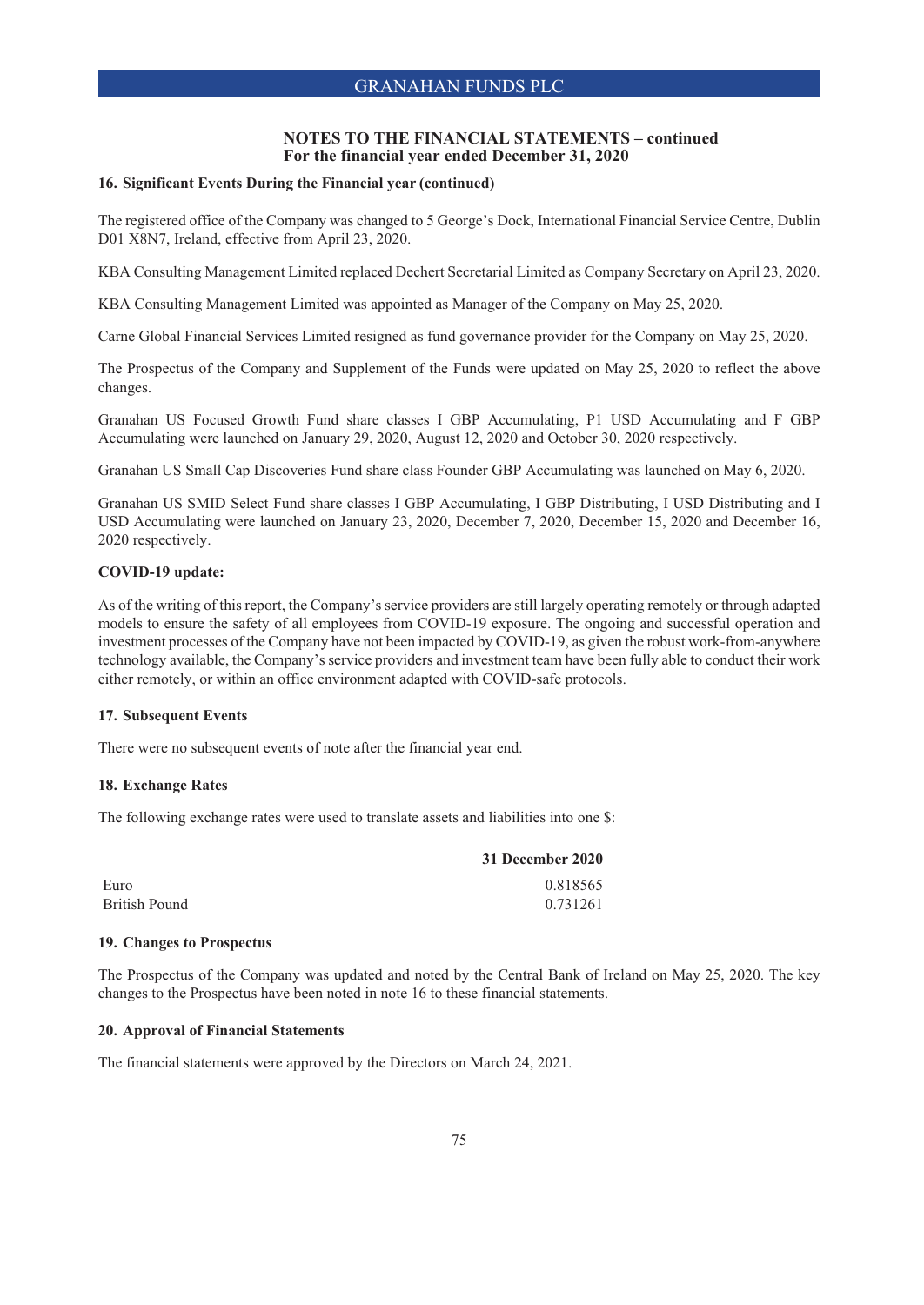# **SCHEDULE OF MATERIAL PORTFOLIO CHANGES (UNAUDITED) For the financial year ended December 31, 2020**

Material portfolio changes are defined as the aggregate purchases of a security exceeding one per cent of the total value of purchases for the year and aggregate sales of a security exceeding one per cent of the total value of sales for the year. At a minimum, the 20 largest purchases and 20 largest sales are to be disclosed.

## **GRANAHAN US FOCUSED GROWTH FUND**

| <b>Purchases</b>                         |           |              |
|------------------------------------------|-----------|--------------|
| <b>Security</b>                          | Quantity  | Cost (in \$) |
| Workiva Inc                              | 435,005   | 28,446,277   |
| Axon Enterprise Inc                      | 319,885   | 28,434,473   |
| Bright Horizons Family Solutions Inc     | 169,974   | 22,078,047   |
| Enphase Energy Inc                       | 316,701   | 21,640,759   |
| LivePerson Inc                           | 589,829   | 20,056,672   |
| eHealth Inc                              | 193,900   | 18,942,636   |
| Etsy Inc                                 | 268,556   | 17,561,930   |
| dMY Technology Group Inc II              | 1,109,437 | 16,640,775   |
| Paycom Software Inc                      | 59,945    | 16,195,629   |
| Sprout Social Inc                        | 496,692   | 15,506,821   |
| Kornit Digital Ltd                       | 274,811   | 15,251,786   |
| SPS Commerce Inc                         | 222,308   | 14,320,811   |
| Cornerstone OnDemand Inc                 | 321,914   | 14,038,264   |
| Strategic Education Inc                  | 112,072   | 13,950,618   |
| 2U INC                                   | 419,338   | 13,839,606   |
| Paylocity Holding Corp                   | 136,020   | 13,830,494   |
| CoStar Group Inc                         | 17,700    | 12,888,031   |
| Chegg Inc                                | 263,000   | 12,716,009   |
| Datto Holding Corp                       | 415,012   | 11,838,879   |
| EverQuote Inc                            | 315,297   | 11,727,715   |
| Porch Group Inc                          | 1,059,836 | 11,269,563   |
| HealthEquity Inc                         | 184,671   | 11,140,248   |
| CF Finance Acquisition Corp II           | 924,382   | 10,354,295   |
| <b>OSI</b> Systems Inc                   | 125,800   | 10,126,750   |
| <b>Brooks Automation Inc</b>             | 205,707   | 9,719,259    |
| <b>Blackline</b> Inc                     | 126,400   | 8,766,534    |
| Phreesia Inc                             | 159,596   | 8,441,398    |
| GoHealth Inc                             | 388,677   | 8,180,633    |
| Dropbox Inc                              | 394,535   | 7,984,023    |
| Magnite Inc                              | 1,112,200 | 7,910,908    |
| Sapiens International Corp NV            | 236,800   | 6,963,201    |
| Pluralsight Inc                          | 460,471   | 6,906,715    |
| Domo Inc                                 | 171,300   | 6,671,461    |
| HubSpot Inc                              | 37,200    | 6,284,280    |
| Trade Desk Inc                           | 33,000    | 6,187,323    |
| <b>Executive Network Partnering Corp</b> | 245,402   | 6,133,032    |
| OneSpaWorld Holdings Ltd                 | 957,547   | 6,080,104    |
|                                          |           |              |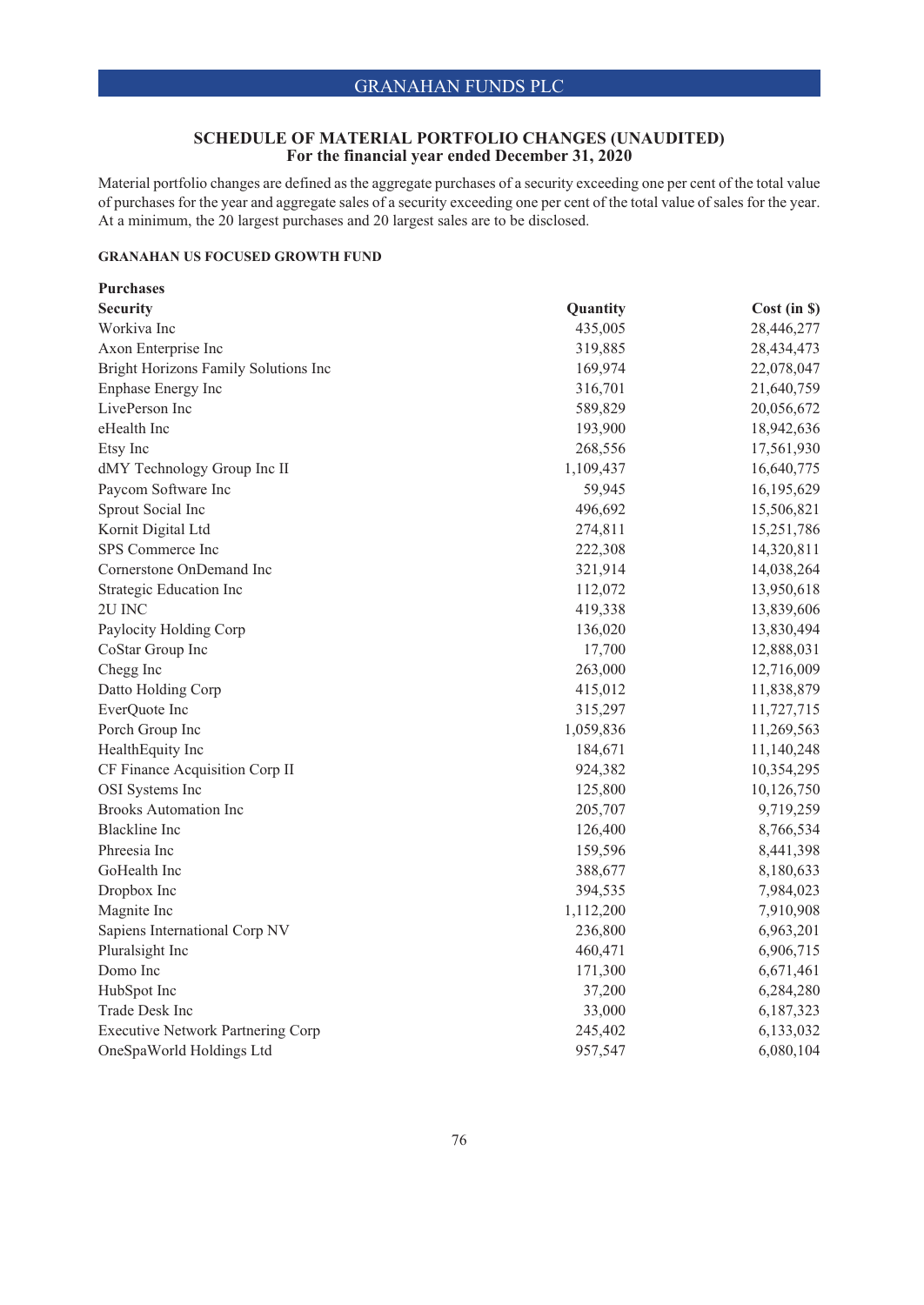### **SCHEDULE OF MATERIAL PORTFOLIO CHANGES (UNAUDITED)-continued For the financial year ended December 31, 2020**

# **GRANAHAN US FOCUSED GROWTH FUND (CONTINUED)**

| <b>Sales</b>             |          |                  |
|--------------------------|----------|------------------|
| <b>Security</b>          | Quantity | Proceeds (in \$) |
| Paylocity Holding Corp   | 279,926  | 38,529,213       |
| Chegg Inc                | 450,100  | 26,299,523       |
| Enphase Energy Inc       | 392,364  | 23,900,410       |
| Etsy Inc                 | 279,100  | 22,303,223       |
| Virtusa Corp             | 386,358  | 18,805,196       |
| <b>Trade Desk Inc</b>    | 33,000   | 15,295,883       |
| Magnite Inc              | 476,700  | 13,923,411       |
| Pluralsight Inc          | 729,221  | 13,619,459       |
| Paycom Software Inc      | 44,512   | 11,460,284       |
| Q2 Holdings Inc          | 96,758   | 9,661,469        |
| CoStar Group Inc         | 14,302   | 9,404,807        |
| eHealth Inc              | 92,900   | 9,182,116        |
| Axon Enterprise Inc      | 103,754  | 8,917,696        |
| LivePerson Inc           | 197,202  | 8,495,362        |
| Coupa Software Inc       | 34,700   | 8,375,124        |
| Cornerstone OnDemand Inc | 216,973  | 7,858,242        |
| Dropbox Inc              | 394,535  | 7,435,481        |
| Upland Software Inc      | 165,334  | 7,127,399        |
| HealthEquity Inc         | 128,676  | 6,690,917        |
| Teladoc Inc              | 47,181   | 6,626,111        |
| SPS Commerce Inc         | 102,391  | 6,430,520        |
| Mimecast Ltd             | 125,854  | 5,196,015        |
| HubSpot Inc              | 21,900   | 5,025,246        |
| GoHealth Inc             | 388,677  | 4,799,701        |
| Zscaler Inc              | 60,200   | 4,735,978        |
| Sprout Social Inc        | 119,448  | 3,803,207        |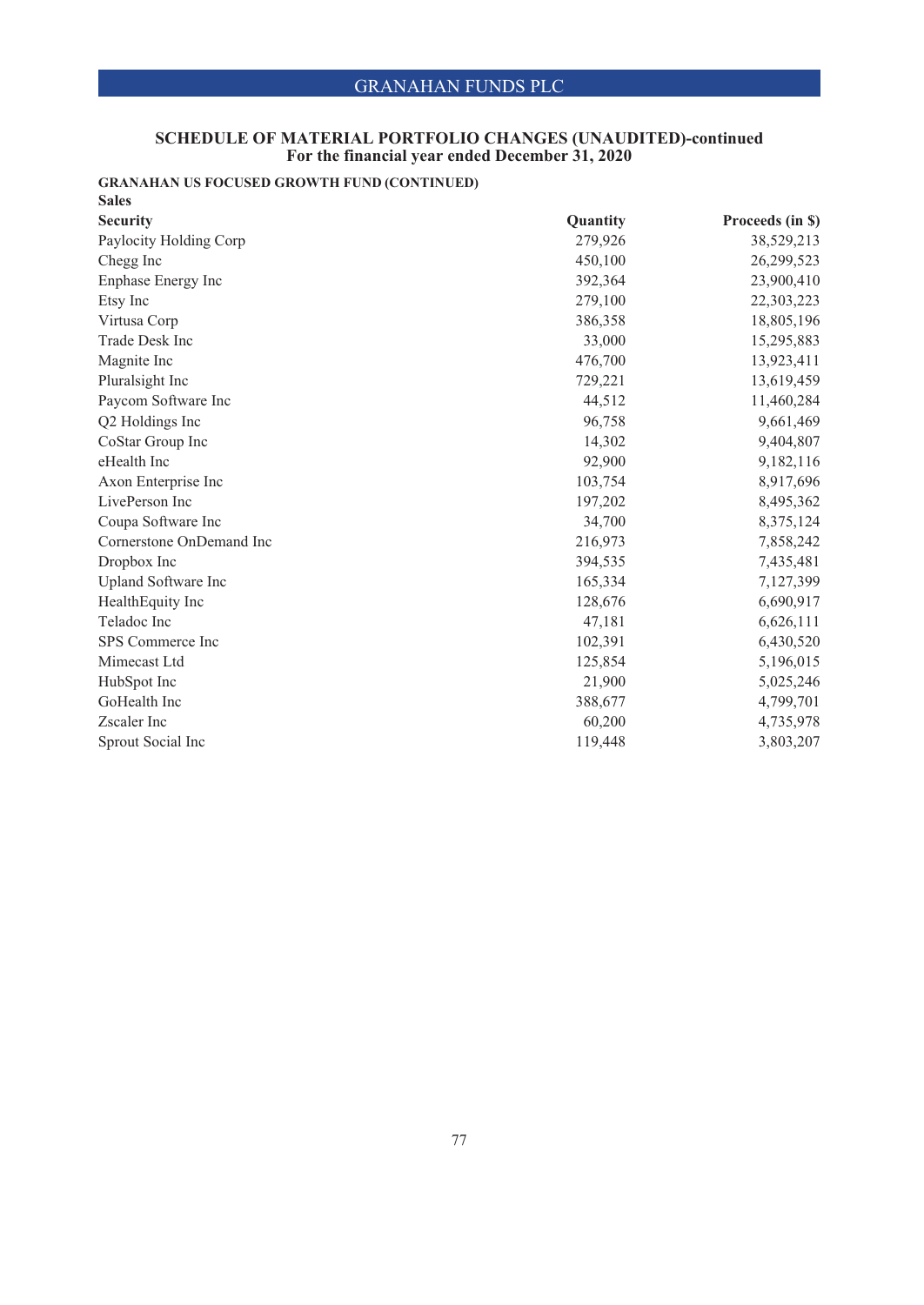### **SCHEDULE OF MATERIAL PORTFOLIO CHANGES (UNAUDITED)-continued For the financial year ended December 31, 2020**

# **GRANAHAN US SMALL CAP DISCOVERIES FUND**

| <b>Purchases</b>                     |          |              |
|--------------------------------------|----------|--------------|
| <b>Security</b>                      | Quantity | Cost (in \$) |
| Flexion Therapeutics Inc             | 84,733   | 1,299,103    |
| Sharps Compliance Corp               | 161,693  | 1,230,476    |
| Magnite Inc                          | 84,496   | 891,833      |
| Alta Equipment Group Inc             | 79,900   | 818,176      |
| Vapotherm Inc                        | 29,185   | 786,755      |
| <b>Esperion Therapeutics Inc</b>     | 20,150   | 745,237      |
| James River Group Holdings Ltd       | 15,050   | 714,407      |
| Sonic Automotive Inc                 | 35,613   | 713,399      |
| Digital Turbine Inc                  | 98,500   | 708,941      |
| Castle Biosciences Inc               | 16,729   | 685,314      |
| Veracyte Inc                         | 20,650   | 620,674      |
| Organogenesis Holdings Inc           | 135,160  | 524,741      |
| Nautilus Inc                         | 27,700   | 523,257      |
| Vericel Corp                         | 48,388   | 503,194      |
| Innovative Industrial Properties Inc | 6,200    | 499,094      |
| Alta Equipment Group Inc             | 78,131   | 492,197      |
| Cardiovascular Systems Inc           | 15,032   | 464,581      |
| Douglas Dynamics Inc                 | 11,150   | 464,549      |
| SI-BONE Inc                          | 19,850   | 450,411      |
| GenMark Diagnostics Inc              | 33,558   | 420,310      |
| <b>GAN</b> Ltd                       | 35,086   | 415,649      |
| Luxfer Holdings Plc                  | 26,300   | 394,624      |
| PROS Holdings Inc                    | 9,700    | 381,515      |
| Xeris Pharmaceuticals Inc            | 98,750   | 354,199      |
| Neoleukin Therapeutics Inc           | 20,326   | 321,265      |
| Lawson Products Inc                  | 6,818    | 311,435      |
| Quanterix Corp                       | 18,250   | 294,109      |
| Repligen Corp                        | 3,050    | 284,892      |
| Nabriva Therapeutics Plc             | 335,900  | 263,780      |
| <b>CONMED Corp</b>                   | 2,900    | 249,352      |
| Spero Therapeutics Inc               | 18,961   | 231,173      |
| Johnson Outdoors Inc                 | 2,518    | 212,671      |
| CryoPort Inc                         | 9,300    | 209,887      |
| Editas Medicine Inc                  | 6,350    | 205,608      |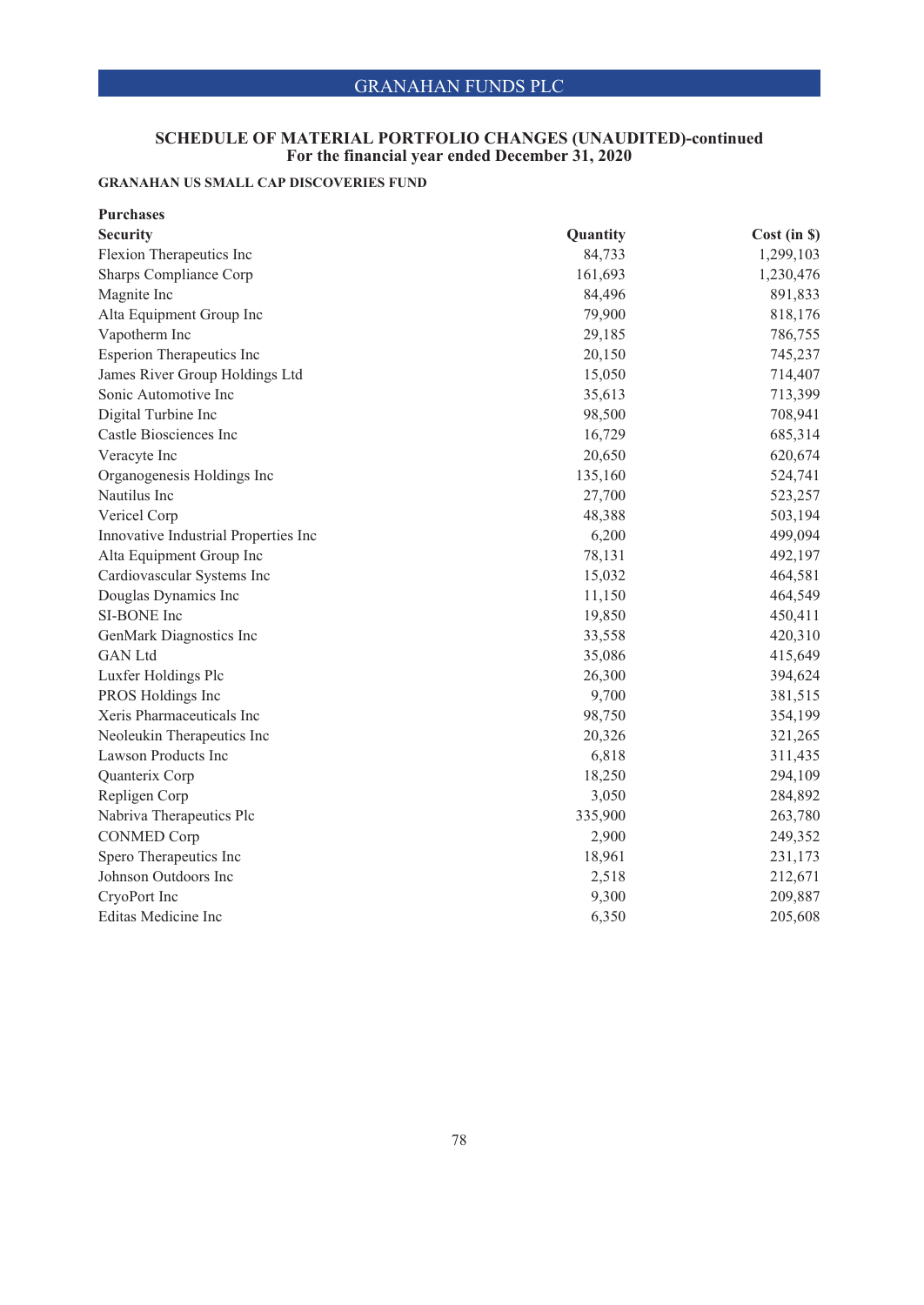### **SCHEDULE OF MATERIAL PORTFOLIO CHANGES (UNAUDITED)-continued For the financial year ended December 31, 2020**

# **GRANAHAN US SMALL CAP DISCOVERIES FUND (CONTINUED)**

| <b>Sales</b>                         |          |                  |
|--------------------------------------|----------|------------------|
| <b>Security</b>                      | Quantity | Proceeds (in \$) |
| Digital Turbine Inc                  | 75,900   | 2,143,228        |
| MarineMax Inc                        | 57,793   | 1,572,776        |
| NeoGenomics Inc                      | 44,000   | 1,467,982        |
| Axon Enterprise Inc                  | 13,363   | 1,411,787        |
| Repligen Corp                        | 12,290   | 1,351,793        |
| Sonic Automotive Inc                 | 31,261   | 1,226,163        |
| Acceleron Pharma Inc                 | 13,000   | 1,183,090        |
| CryoPort Inc                         | 32,971   | 1,066,301        |
| Power Integrations Inc               | 8,100    | 952,227          |
| Argenx SE                            | 4,770    | 912,991          |
| Ensign Group Inc                     | 23,960   | 886,250          |
| Limelight Networks Inc               | 187,930  | 879,239          |
| Oxford Immunotec Global Plc          | 67,060   | 848,129          |
| DMC Global Inc                       | 29,610   | 774,655          |
| Onto Innovation Inc                  | 18,047   | 739,266          |
| Innovative Industrial Properties Inc | 7,876    | 725,827          |
| Motorcar Parts of America Inc        | 49,630   | 717,261          |
| CytoSorbents Corp                    | 77,877   | 693,310          |
| Veracyte Inc                         | 18,150   | 675,347          |
| <b>GAN</b> Ltd                       | 35,086   | 586,734          |
| <b>BioLife Solutions Inc</b>         | 27,135   | 570,517          |
| Castle Biosciences Inc               | 8,800    | 515,120          |
| Rapid7 Inc                           | 9,050    | 510,855          |
| <b>Exact Sciences Corp</b>           | 5,710    | 502,816          |
| Columbus McKinnon Corp               | 15,050   | 495,418          |
| Harvard Bioscience Inc               | 158,851  | 485,768          |
| <b>CONMED Corp</b>                   | 5,550    | 454,387          |
| Lawson Products Inc                  | 11,635   | 453,070          |
| Cardiovascular Systems Inc           | 12,050   | 448,196          |
| Kornit Digital Ltd                   | 7,750    | 438,245          |
| Alta Equipment Group Inc             | 53,600   | 418,346          |
| Luxfer Holdings Plc                  | 29,900   | 411,898          |
| Douglas Dynamics Inc                 | 11,065   | 398,403          |
| AquaVenture Holdings Ltd             | 14,678   | 396,049          |
| Computer Task Group Inc              | 82,955   | 393,568          |
| <b>Invacare Corp</b>                 | 46,105   | 389,663          |
| Rush Enterprises Inc                 | 8,400    | 389,284          |
| Fluidigm Corp                        | 64,660   | 379,335          |
| Magnite Inc                          | 34,150   | 370,602          |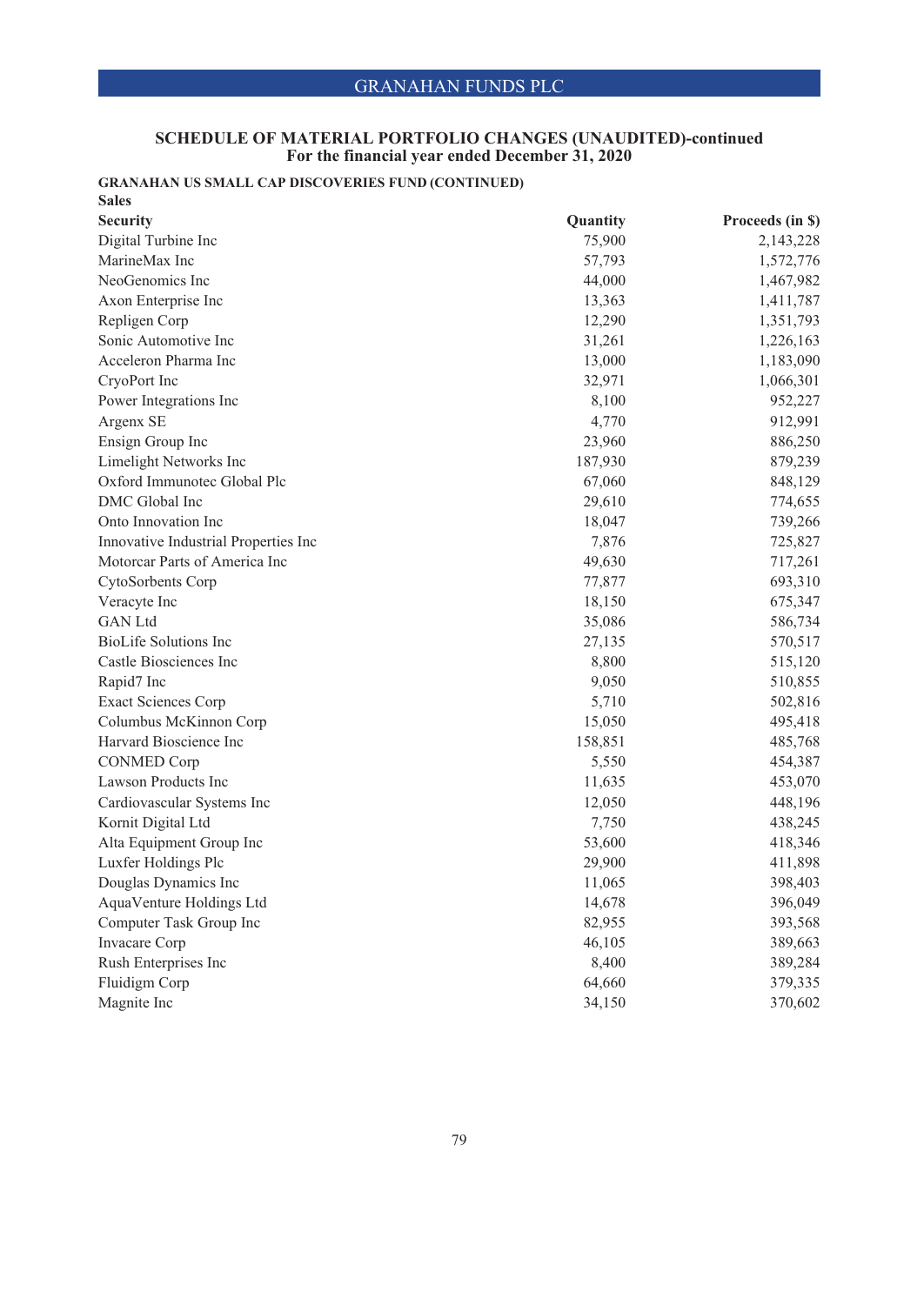### **SCHEDULE OF MATERIAL PORTFOLIO CHANGES (UNAUDITED)-continued For the financial year ended December 31, 2020**

# **GRANAHAN US SMID SELECT FUND\***

| <b>Purchases</b>               |           |                 |
|--------------------------------|-----------|-----------------|
| <b>Security</b>                | Quantity  | $Cost (in \$))$ |
| Enphase Energy Inc             | 584,061   | 27,402,363      |
| Kulicke & Soffa Industries Inc | 645,639   | 20,082,219      |
| Digital Turbine Inc            | 1,213,799 | 17,883,554      |
| Euronet Worldwide Inc          | 138,675   | 14,713,391      |
| Kornit Digital Ltd             | 281,786   | 14,045,569      |
| Stamps.com Inc                 | 63,579    | 13,990,920      |
| Evolent Health Inc             | 1,261,523 | 13,594,615      |
| Cloudera Inc                   | 1,268,511 | 13,309,744      |
| Magnite Inc                    | 1,771,695 | 13,239,503      |
| Scorpio Tankers Inc            | 877,454   | 12,739,309      |
| Magnite Inc                    | 1,635,010 | 12,626,438      |
| Quidel Corp                    | 61,819    | 12,225,090      |
| Western Digital Corp           | 285,417   | 11,992,677      |
| Chart Industries Inc           | 135,431   | 10,277,556      |
| Nautilus Inc                   | 454,639   | 9,811,861       |
| Etsy Inc                       | 124,164   | 9,743,817       |
| <b>BGC</b> Partners Inc        | 2,713,518 | 9,508,210       |
| Ligand Pharmaceuticals Inc     | 94,104    | 9,040,450       |
| Newmark Group Inc              | 1,002,523 | 8,991,419       |
| Limelight Networks Inc         | 1,667,201 | 8,806,392       |
| Gray Television Inc            | 551,579   | 8,446,783       |
| Canadian Solar Inc             | 239,919   | 7,573,229       |
| Purple Innovation Inc          | 393,574   | 7,261,364       |
| <b>Exact Sciences Corp</b>     | 71,979    | 6,148,841       |
| Sonic Automotive Inc           | 177,922   | 4,739,692       |
| Vonage Holdings Corp           | 503,049   | 4,732,015       |
| Axon Enterprise Inc            | 49,642    | 4,692,295       |
| Dropbox Inc                    | 253,733   | 4,604,777       |
| Pure Storage Inc               | 255,840   | 4,599,097       |

\* This Fund was launched on January 23, 2020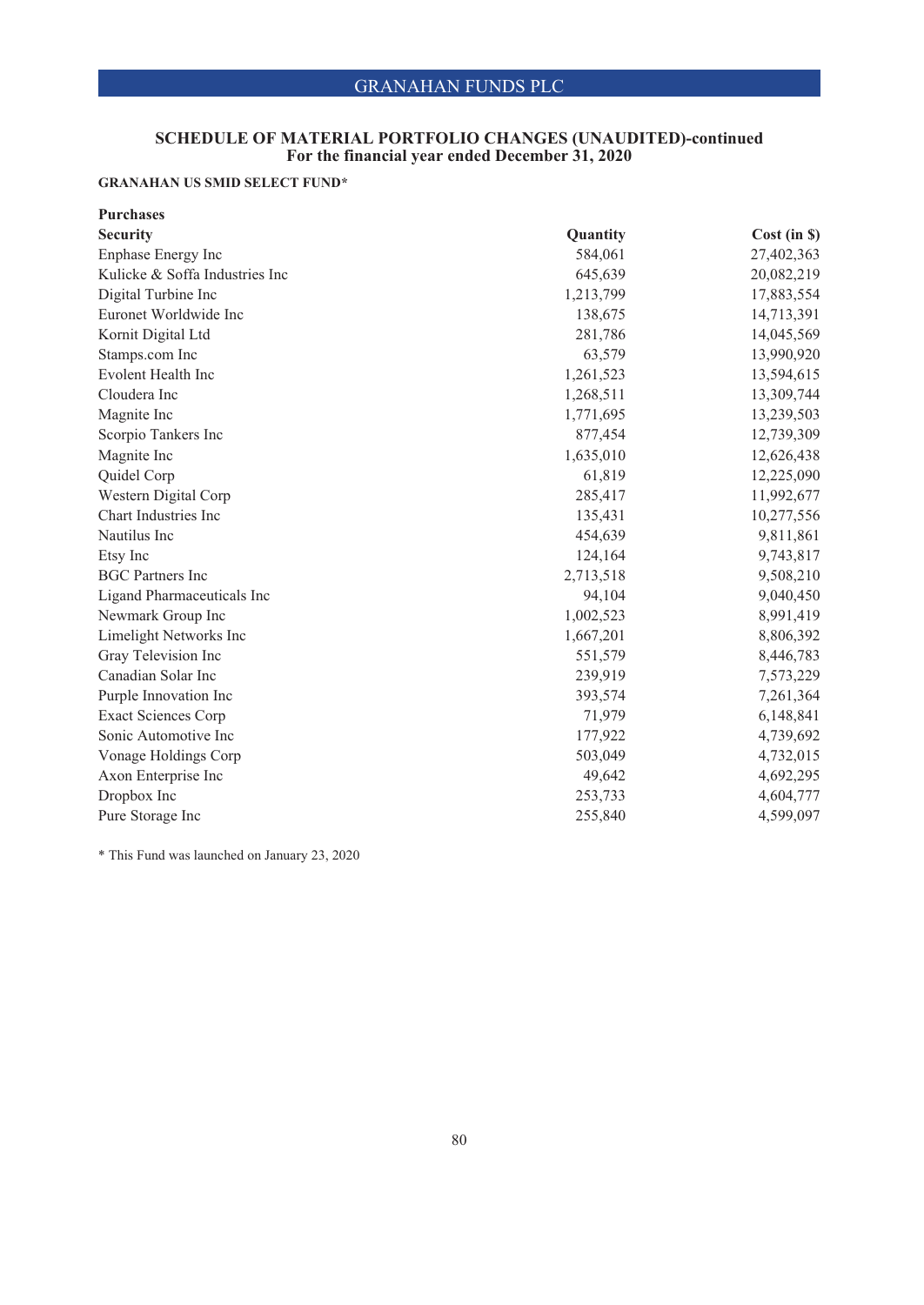### **SCHEDULE OF MATERIAL PORTFOLIO CHANGES (UNAUDITED)-continued For the financial year ended December 31, 2020**

# **GRANAHAN US SMID SELECT FUND\* (CONTINUED)**

| <b>Sales</b>               |           |                  |
|----------------------------|-----------|------------------|
| <b>Security</b>            | Quantity  | Proceeds (in \$) |
| Magnite Inc                | 1,843,873 | 30,585,058       |
| Enphase Energy Inc         | 415,424   | 29,923,339       |
| Digital Turbine Inc        | 535,462   | 16,041,173       |
| Sonic Automotive Inc       | 177,922   | 7,378,473        |
| Immunomedics Inc           | 111,820   | 6,495,556        |
| <b>BGC</b> Partners Inc    | 2,026,648 | 5,569,397        |
| Gray Television Inc        | 355,510   | 5,282,313        |
| <b>Exact Sciences Corp</b> | 58,198    | 5,007,462        |
| Dropbox Inc                | 253,733   | 4,865,345        |
| 2U Inc                     | 142,812   | 4,736,995        |
| Euronet Worldwide Inc      | 45,652    | 4,608,285        |
| Pure Storage Inc           | 255,840   | 4,479,947        |
| Vonage Holdings Corp       | 362,731   | 4,227,114        |
| Adesto Technologies Corp   | 286,668   | 3,529,266        |
| Akamai Technologies Inc    | 37,223    | 3,516,574        |
| <b>GAN</b> Ltd             | 177,232   | 3,151,533        |
| Newmark Group Inc          | 660,498   | 3,092,983        |
| Twilio Inc                 | 14,257    | 2,758,510        |
| Plug Power Inc             | 246,431   | 2,752,307        |
| Etsy Inc                   | 31,767    | 2,317,463        |
| Pluralsight Inc            | 121,241   | 2,271,077        |
| Magnite Inc                | 245,418   | 2,245,078        |
| Limelight Networks Inc     | 407,412   | 2,194,714        |
| Kornit Digital Ltd         | 40,302    | 2,149,873        |

\* This Fund was launched on January 23, 2020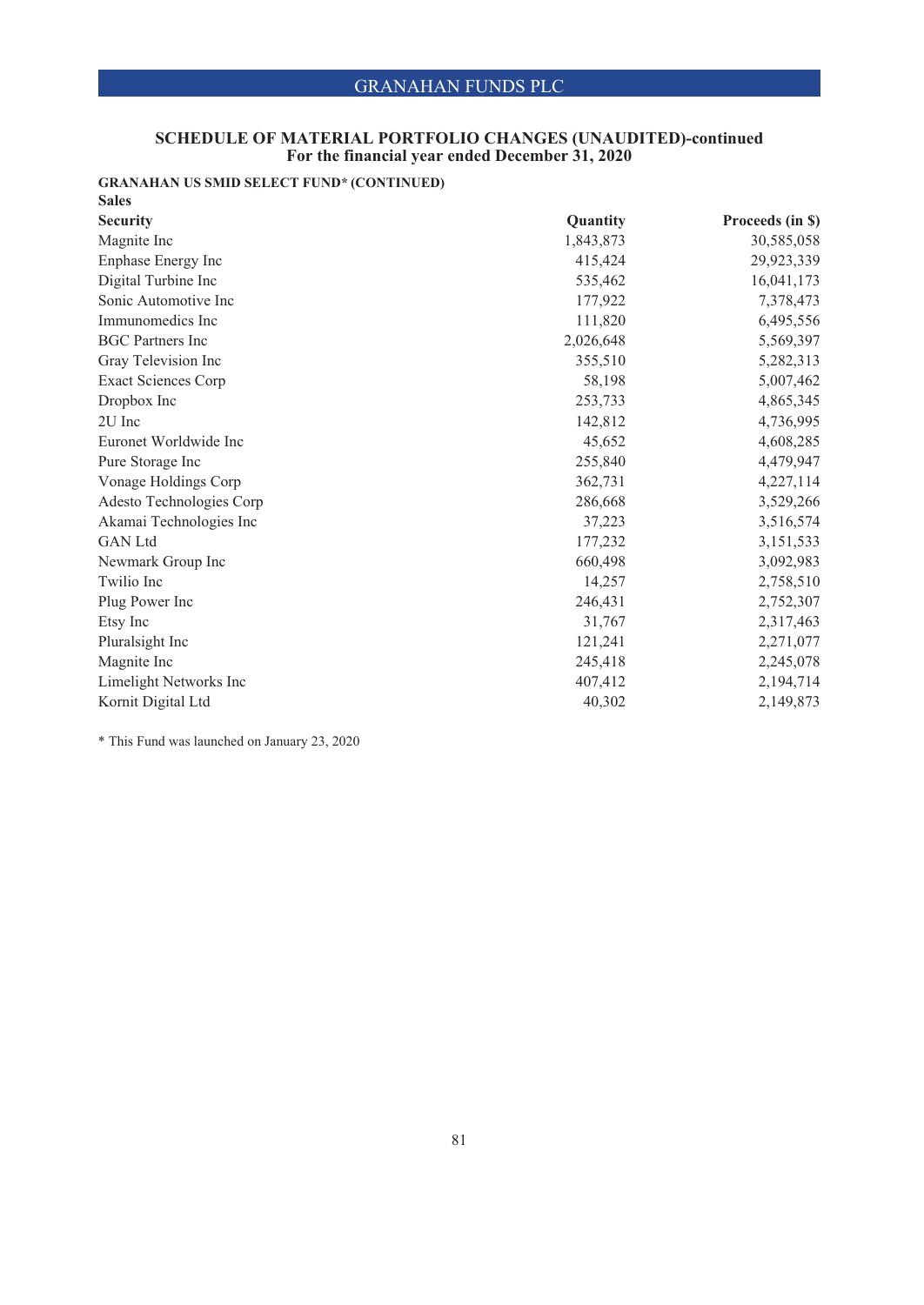# **Appendix 1: UCITS Remuneration Disclosure (Unaudited)**

The Manager has designed and implemented a remuneration policy (the "Policy") in line with the provisions of S.I. 257 of 2013 European Union (Alternative Investment Fund Managers) Regulations 2013 ("AIFM Regulations"), S.I. 420 of 2015 (Central Bank (Supervision and Enforcement) Act 2013 Section 48(1)) (Undertakings for Collective Investment in Transferable Securities) Regulations 2019 ("UCITS Regulations") and of the ESMA Guidelines on sound remuneration policies under the UCITS Directive and AIFMD (the "ESMA Guidelines").

The Manager's remuneration policy applies to its identified staff whose professional activities might have a material impact on the ICAV's risk profile and so covers senior management, risk takers, control functions and any employees receiving total remuneration that takes them into the same remuneration bracket as senior management and risk takers and whose professional activities have a material impact on the risk profile of the ICAV. The Manager's policy is to pay identified staff a fixed component with the potential for identified staff to receive a variable component. It is intended that the fixed component will represent a sufficiently high proportion of the total remuneration of the individual to allow the Manager to operate a fully flexible policy, with the possibility of not paying any variable component. When the Manager pays a variable component as performance related pay certain criteria, as set out in the Manager's remuneration policy, must be adhered to. The various remuneration components are combined to ensure an appropriate and balanced remuneration package that reflects the relevant staff rank and professional activity as well as best market practice. The Manager's remuneration policy is consistent with, and promotes, sound and effective risk management and does not encourage risk-taking which is inconsistent with the risk profile of the ICAV.

For additional information regarding the ICAV's risk profile and information regarding how the Manager seeks to manage conflicts of interest, please refer to the ICAV's Prospectus.

These disclosures are made in respect of the remuneration policies of the Manager. The disclosures are made in accordance with the ESMA Guidelines. The financial year to 31 December 2019 relates to the Manager's year end.

### **Remuneration Disclosure of the Manager**

Total remuneration (in EUR) paid to the identified staff of the Manager fully or partly involved in the activities of the ICAV that have a material impact on the ICAV's risk profile during the financial year to 31 December 2019:

|                                                                                                                                                                                                                                                                                                                                                             | 31 December 2019<br><b>EUR</b> |
|-------------------------------------------------------------------------------------------------------------------------------------------------------------------------------------------------------------------------------------------------------------------------------------------------------------------------------------------------------------|--------------------------------|
| <b>Fixed remuneration</b>                                                                                                                                                                                                                                                                                                                                   |                                |
| Senior management                                                                                                                                                                                                                                                                                                                                           | 812,561                        |
| Other identified staff                                                                                                                                                                                                                                                                                                                                      |                                |
| Variable remuneration                                                                                                                                                                                                                                                                                                                                       |                                |
| Senior management                                                                                                                                                                                                                                                                                                                                           | 65,347                         |
| Other identified staff                                                                                                                                                                                                                                                                                                                                      |                                |
| <b>Total remuneration paid</b>                                                                                                                                                                                                                                                                                                                              | 877,908                        |
| $\mathcal{N}$ $\mathcal{N}$ $\mathcal{N}$ $\mathcal{N}$ $\mathcal{N}$ $\mathcal{N}$ $\mathcal{N}$ $\mathcal{N}$ $\mathcal{N}$ $\mathcal{N}$ $\mathcal{N}$ $\mathcal{N}$ $\mathcal{N}$ $\mathcal{N}$ $\mathcal{N}$ $\mathcal{N}$ $\mathcal{N}$ $\mathcal{N}$ $\mathcal{N}$ $\mathcal{N}$ $\mathcal{N}$ $\mathcal{N}$ $\mathcal{N}$ $\mathcal{N}$ $\mathcal{$ |                                |

Number of identified staff – 9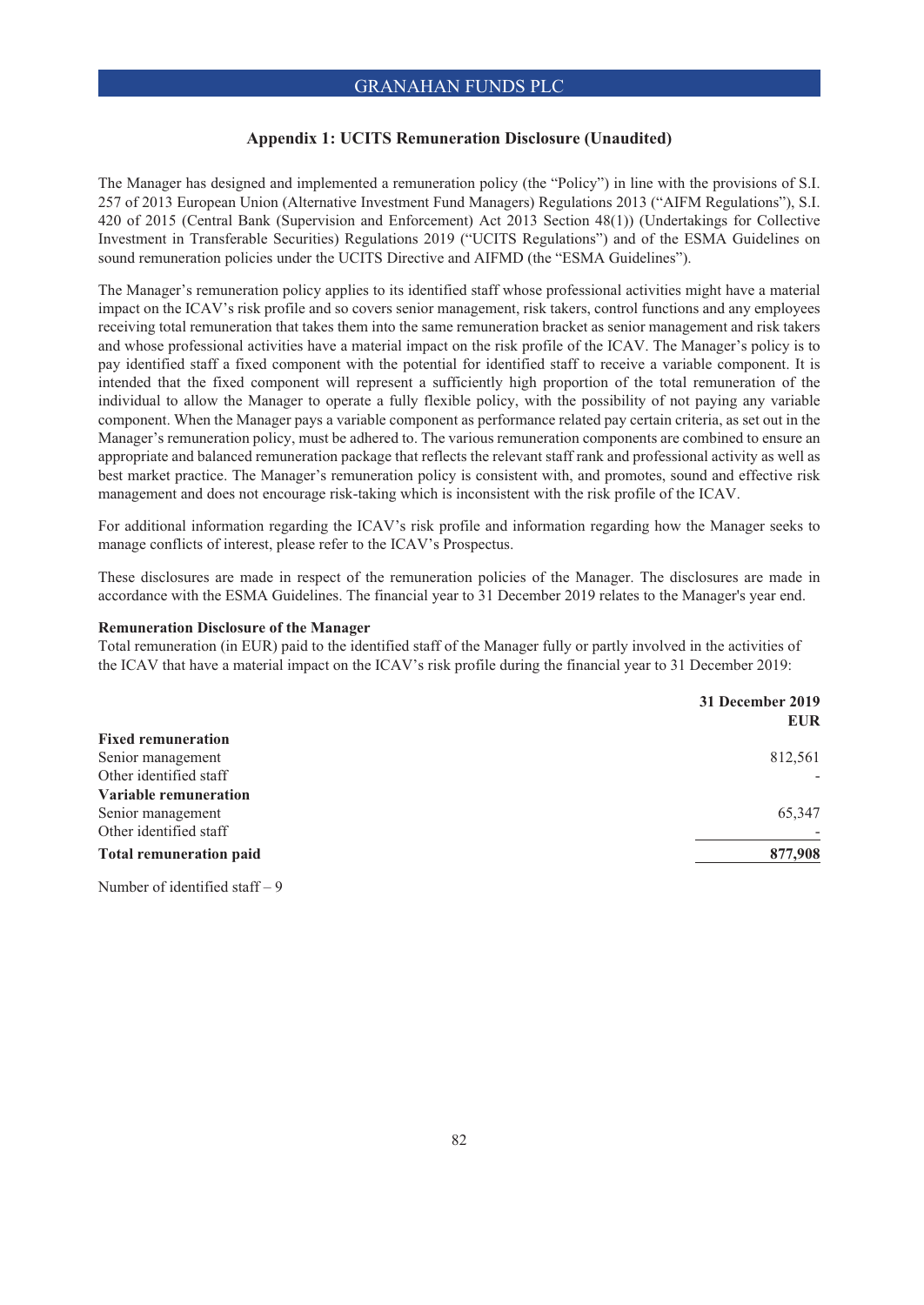# **DIRECTORY**

### **DIRECTORS**

Jane M. White\* (U.S. Resident) Brian S. Granahan\* (U.S. Resident) Vincent Dodd\*^ (Irish Resident) John Skelly\*# (Irish Resident) (resigned on April 23, 2020) Lisa Martensson\*^ (Irish Resident) (appointed on April 23, 2020)

> \* Non-executive Directors ^ Independent Director # Independent of Investment Manager

### **REGISTERED OFFICE**

4th Floor, One George's Quay Plaza, George's Quay Dublin 2 Ireland (effective up to April 23, 2020)

5 George's Dock International Financial Services Centre Dublin D01 X8N7 Ireland (effective from April 23, 2020)

## **INVESTMENT MANAGER AND PROMOTER**

Granahan Investment Management, Inc. 404 Wyman Street Suite 460 Waltham Massachusetts 02451 U.S.A

# **INDEPENDENT AUDITOR**

Deloitte Ireland LLP Chartered Accountants & Statutory Audit Firm Deloitte & Touche House Earlsfort Terrace Dublin 2 D02 A428 Ireland

## **LEGAL COUNSEL**

Dechert Second Floor 5 Earlsfort Terrace Dublin2 Ireland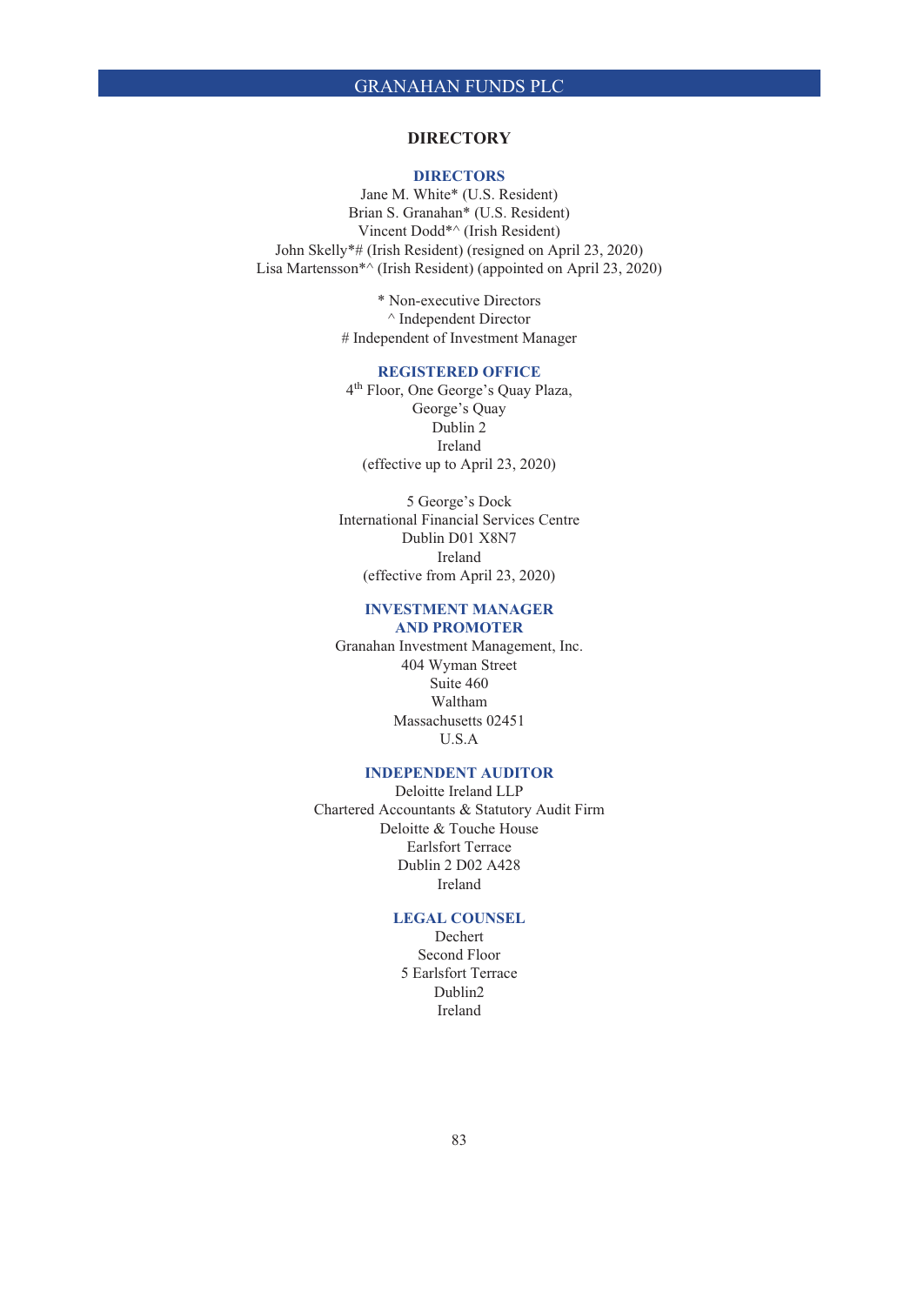# **DIRECTORY - continued**

### **COMPANY SECRETARY**

Dechert Secretarial Limited (effective up to April 23, 2020) Second Floor 5 Earlsfort Terrace Dublin 2 Ireland

KBA Consulting Management Limited (effective from April 23, 2020) 5 George's Dock International Financial Services Centre Dublin D01 X8N7 Ireland

## **DEPOSITARY**

RBC Investor Services Bank S.A. Dublin Branch 4th Floor, One George's Quay Plaza, George's Quay Dublin 2 Ireland

## **ADMINISTRATOR, REGISTRAR AND TRANSFER AGENT**

RBC Investor Services Ireland Limited 4th Floor, One George's Quay Plaza, George's Quay Dublin 2 Ireland

# **FUND GOVERNANCE PROVIDER**

Carne Global Financial Services Limited (effective up to May 25, 2020) 2nd Floor, Block E Iveagh Court Harcourt Road Dublin 2 Ireland

### **MANAGER**

KBA Consulting Management Limited (effective from May 25, 2020) 5 George's Dock International Financial Service Centre Dublin D01 X8N7 Ireland